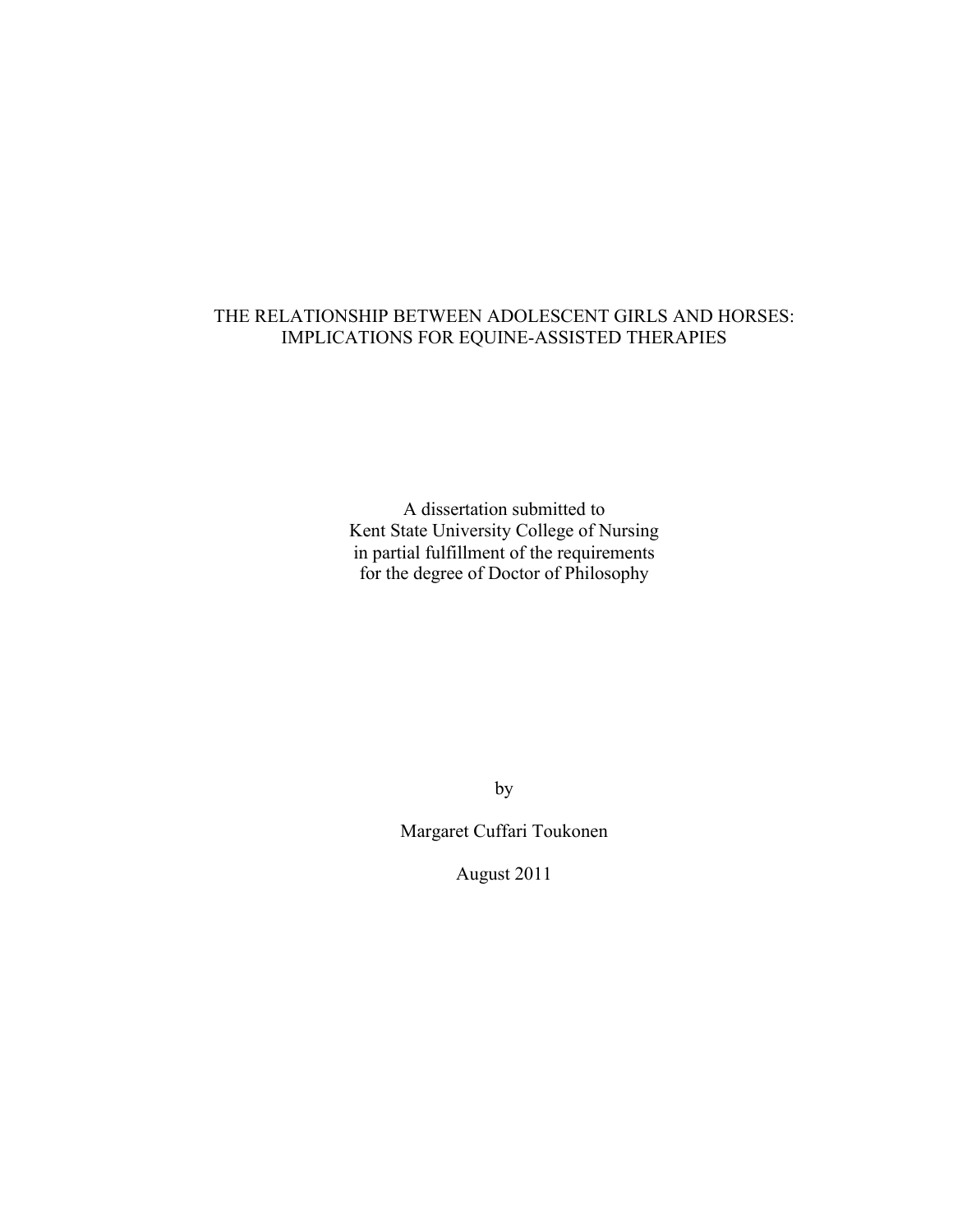© Copyright, 2011 by Margaret Cuffari Toukonen All Rights Reserved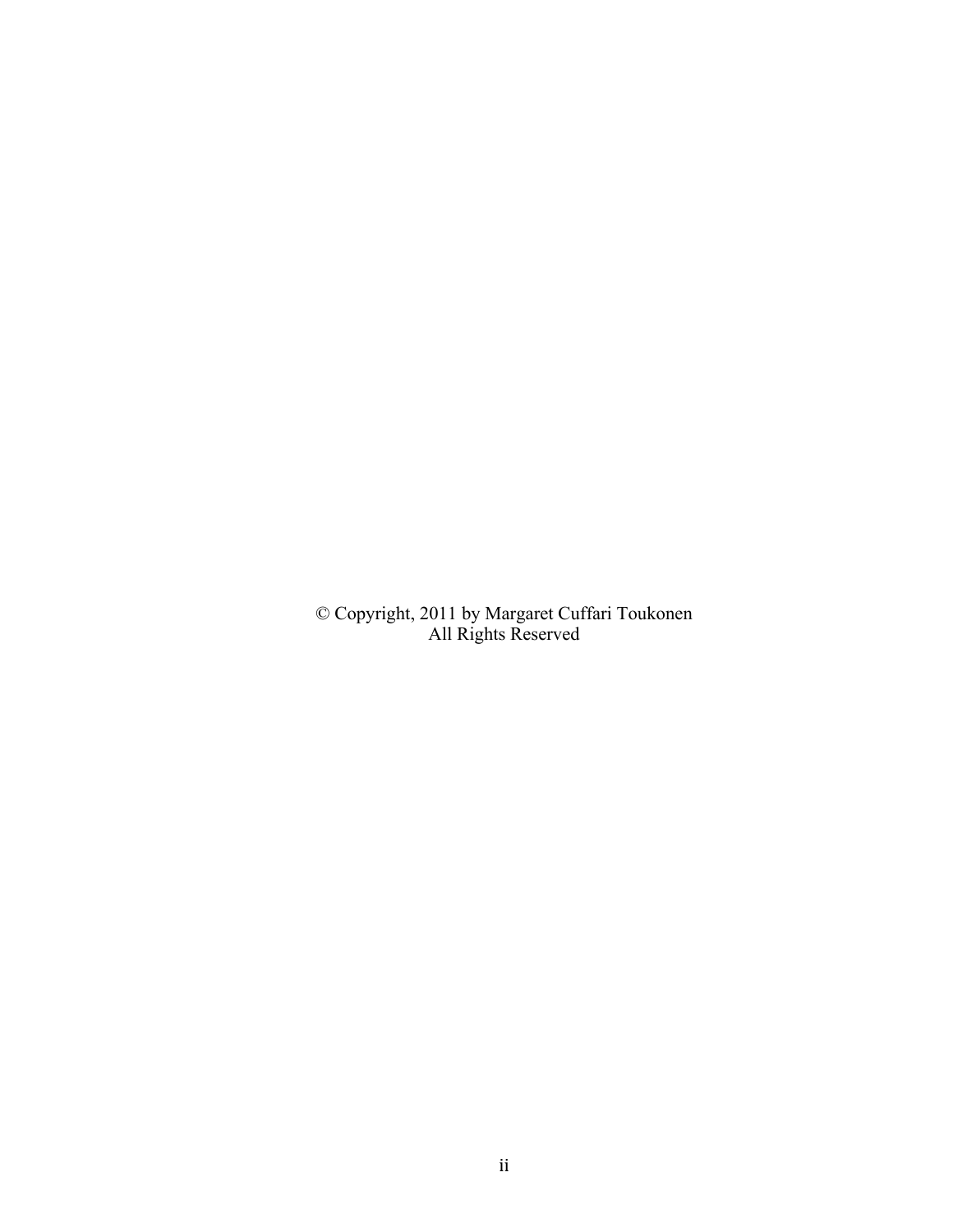A dissertation written by

Margaret Cuffari Toukonen

Ph.D., Kent State University, 2011

M.S.N., Kent State University, 1998

B.S.N., Southeastern Louisiana University, 1984

A.A.S., Animal Husbandry, 1975

Approved by

Barbara L. Drew, PhD, RN \_\_\_\_\_\_\_\_\_\_\_\_\_\_\_\_\_\_\_\_\_\_\_\_\_\_\_\_\_\_\_ Chair, Doctoral Dissertation Committee

Claire B. Draucker, PhD, RN \_\_\_\_\_\_\_\_\_\_\_\_\_\_\_\_\_\_\_\_\_\_\_\_\_\_\_\_\_\_\_ Co-Chair, Doctoral Dissertation Committee

N. Margaret Wineman, PhD, RN Dean, University of Akron

T. John Akamatsu, PhD Kent State University

Beth G. Wildman, PhD Kent State University

Accepted by

Karen W. Budd, PhD, RN Director, Joint Ph.D. in Nursing Program

Laura Dzurec, PhD, RN Dean, College Nursing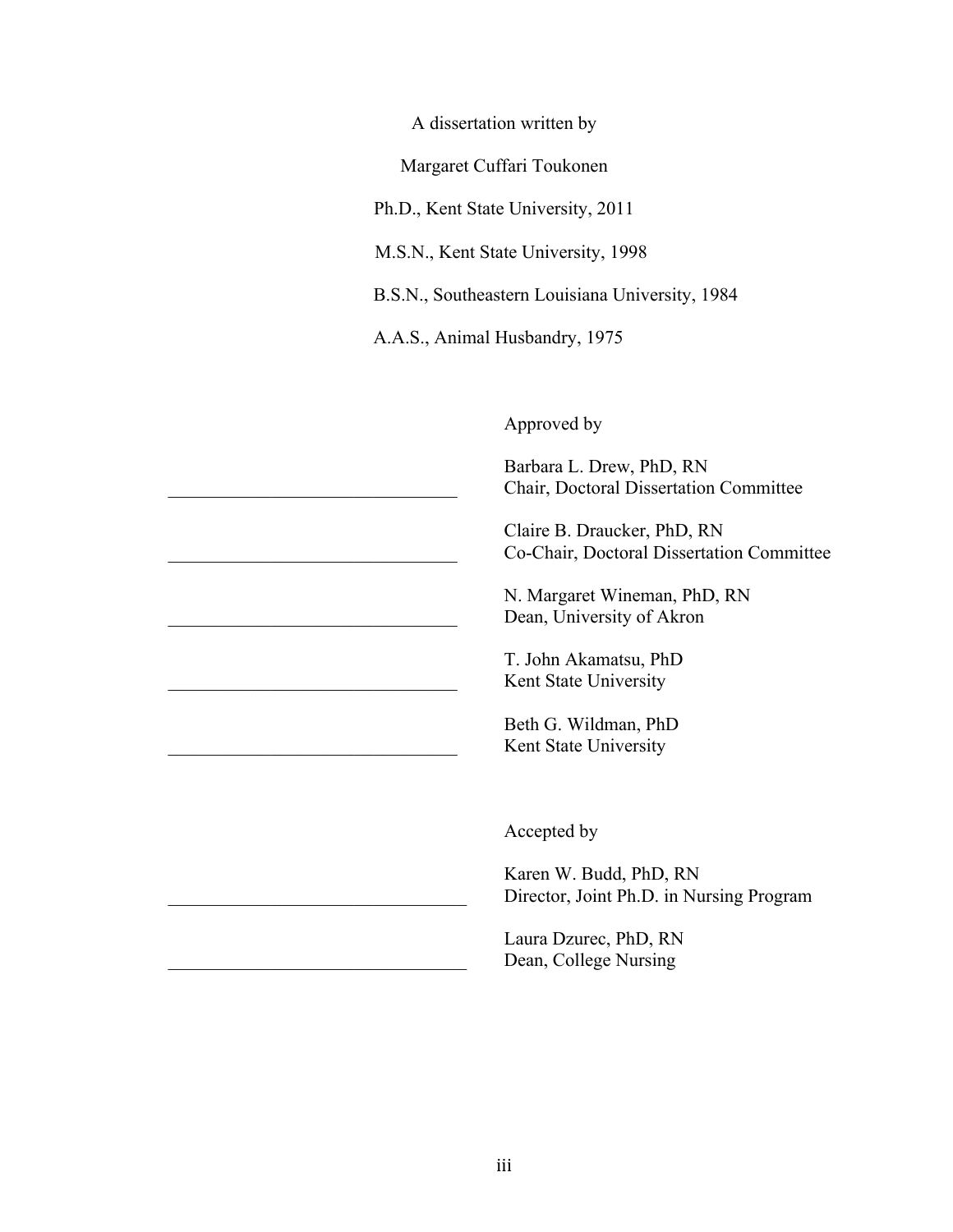#### Toukonen, Margaret C., Ph.D., August 2011 NURSING

# THE RELATIONSHIP BETWEEN ADOLESCENT GIRLS AND HORSES: IMPLICATIONS FOR EQUINE-ASSISTED THERAPIES

#### Director of Dissertation: Barbara L. Drew, Ph.D, RN

#### Co-Director: Claire B. Draucker, Ph.D, RN

Most mental health disorders begin in adolescence. Because earlier interventions result in better outcomes, the search for effective therapies for at-risk adolescents has intensified. There is anecdotal evidence that equine-assisted mental health therapy programs improve coping and build skills in adolescent girls with mental health problems. The value of working with horses in a therapeutic modality is presumed to be based on the adolescent girl-horse relationship, yet the nature of this relationship has not been described or explained. The purpose of this research was to describe the essence of the relationship between adolescent girls and horses in order to obtain a greater understanding of the potential benefits of equine-assisted therapies for adolescent girls.

An interpretive qualitative approach, based on Heideggerian philosophy, was used to examine the nature of the relationship from the perspective of the adolescent girls. To provide a broad understanding of the relationship, two groups of adolescent girls were purposefully sampled  $(N = 19)$ . One group consisted of girls who had a variety of behavioral and emotional problems and were participating in an equine-assisted therapy program  $(n = 9)$ . The second group included girls from local riding stables who were naturally attracted to horses and rode for pleasure  $(n = 10)$ . Using open-ended questions, the girls were asked to describe their relationships with horses. The interviews were audio taped and transcribed. The data were analyzed in a disciplined and systematic manner

iv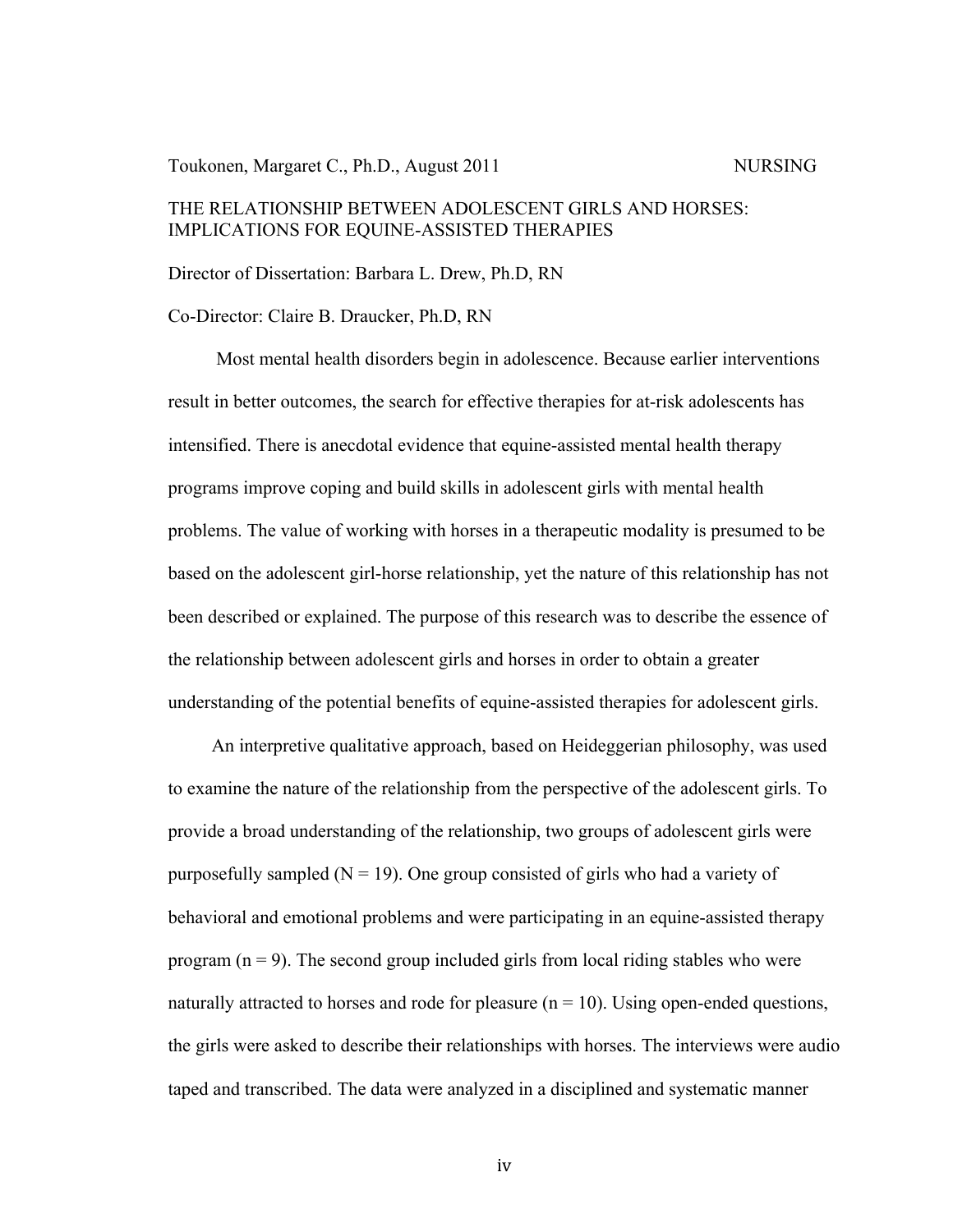according to procedures outlined by Diekelmann and Allen (1989). The themes identified were *sharing physical affection, being there for each other, being connected, dealing with stress, being good at something,* and *being a better person*.

The findings illustrate that adolescent girls derive important benefits from their relationships with horses. The experiences of girls with their horses during equineassisted therapy can provide a context and focus for psychotherapy and counseling, suggesting that the two types of therapy should be integrated. This study offers promising information into understanding the relationship between adolescent girls and horses and a foundation for future research in this area.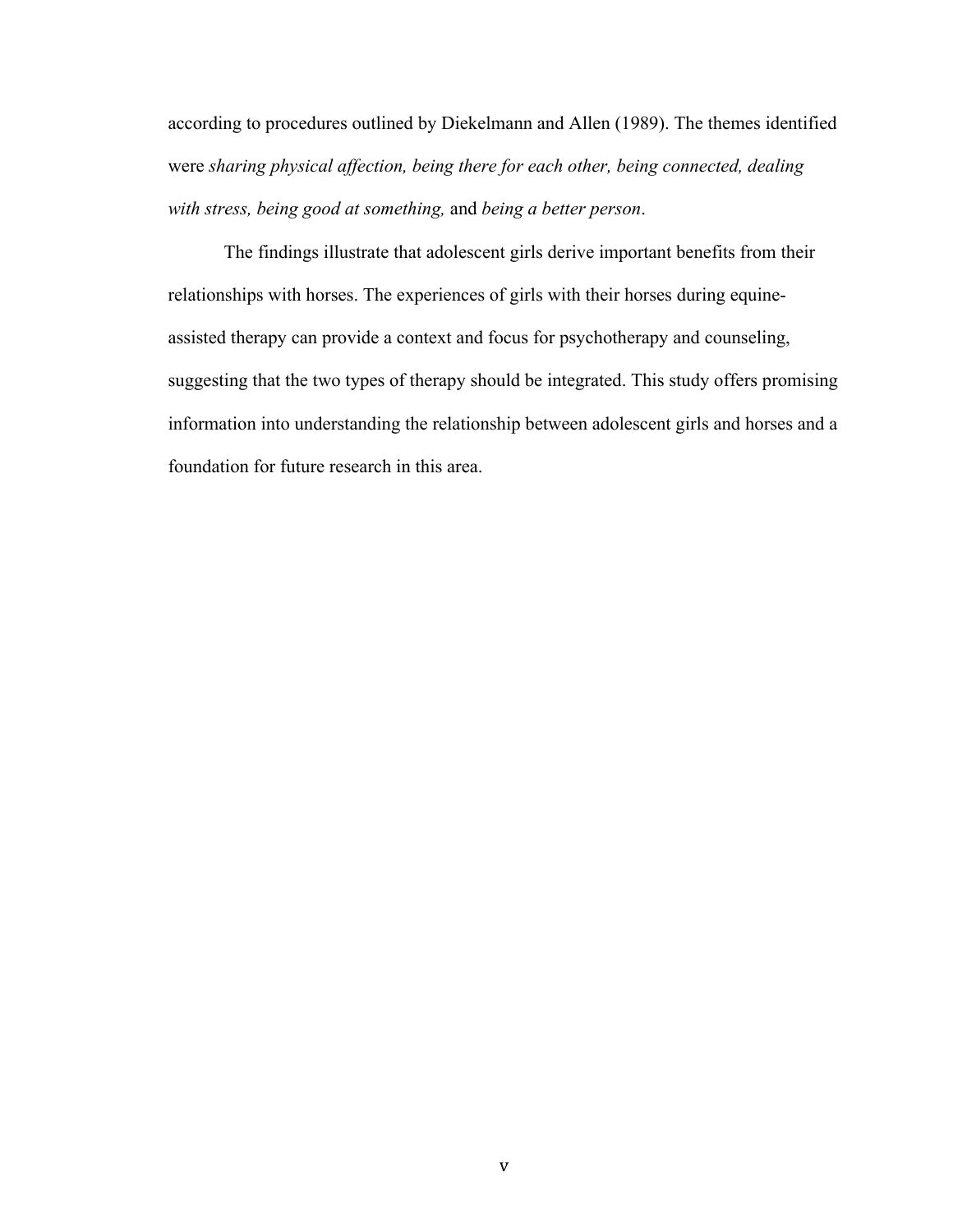#### ACKNOWLEDGEMENTS

I would like to thank many of the individuals who helped me complete this dissertation study. My dissertation chair, Dr. Barbara Drew, and my co-chair, Dr. Claire Draucker, were an inspiration to me with their knowledge, enthusiasm, and research contributions. They gave me continuous support, guidance, and encouragement. I could not have asked for a better team of mentors. I also want to thank my dissertation committee for all of their time and effort they put into helping me complete this project.

I want to thank my dear friends and colleagues for leading me through this process offering friendship and guidance all the way. At my workplace, I am grateful for Dr. Vida Lock and her help in making it possible for me to complete this dissertation.

In my personal life, this project would not have been possible without the neverending support and encouragement that I received from my husband, Dale. His patience and understanding of my many hours of work were commendable. He never gave up on me even when I felt ready to give up on myself. I want to thank my two children, Rick and Kay, for their valuable technical support. All of my family, including my sisters, were always there for me and helped me persevere through personal obstacles that I experienced while working on this dissertation. I could not have gotten through this without them. I feel so fortunate to have such wonderful people in my life.

I want to thank the stable owners and the directors of the therapeutic riding program for allowing me to work with their girls. I am especially grateful for the adolescent girls who shared their stories and offered insight to their relationships with horses. Finally, I cannot forget to acknowledge Mel, the most influential horse in my life. He passed away while I was working on this project -- may he rest in peace.

vi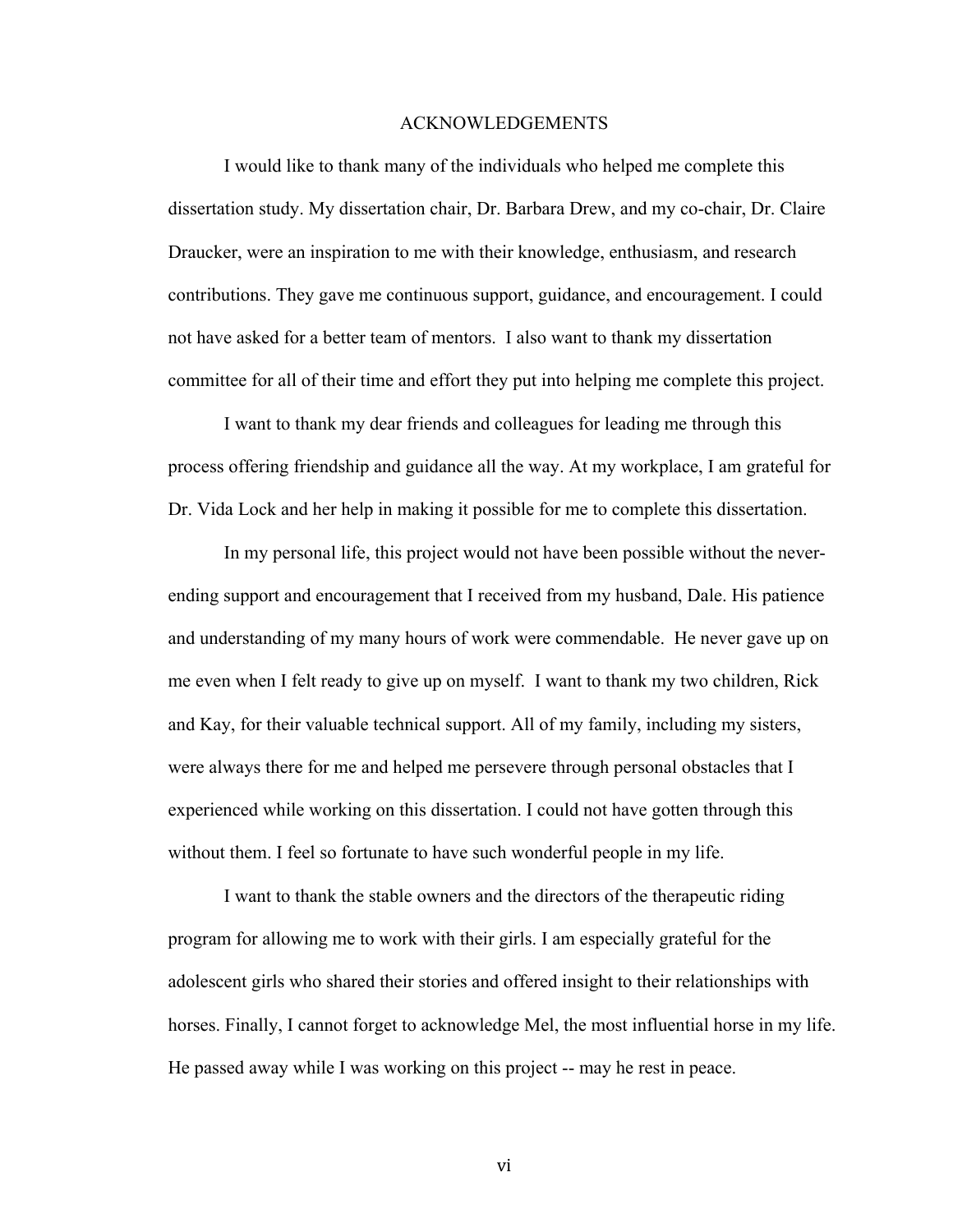# TABLE OF CONTENTS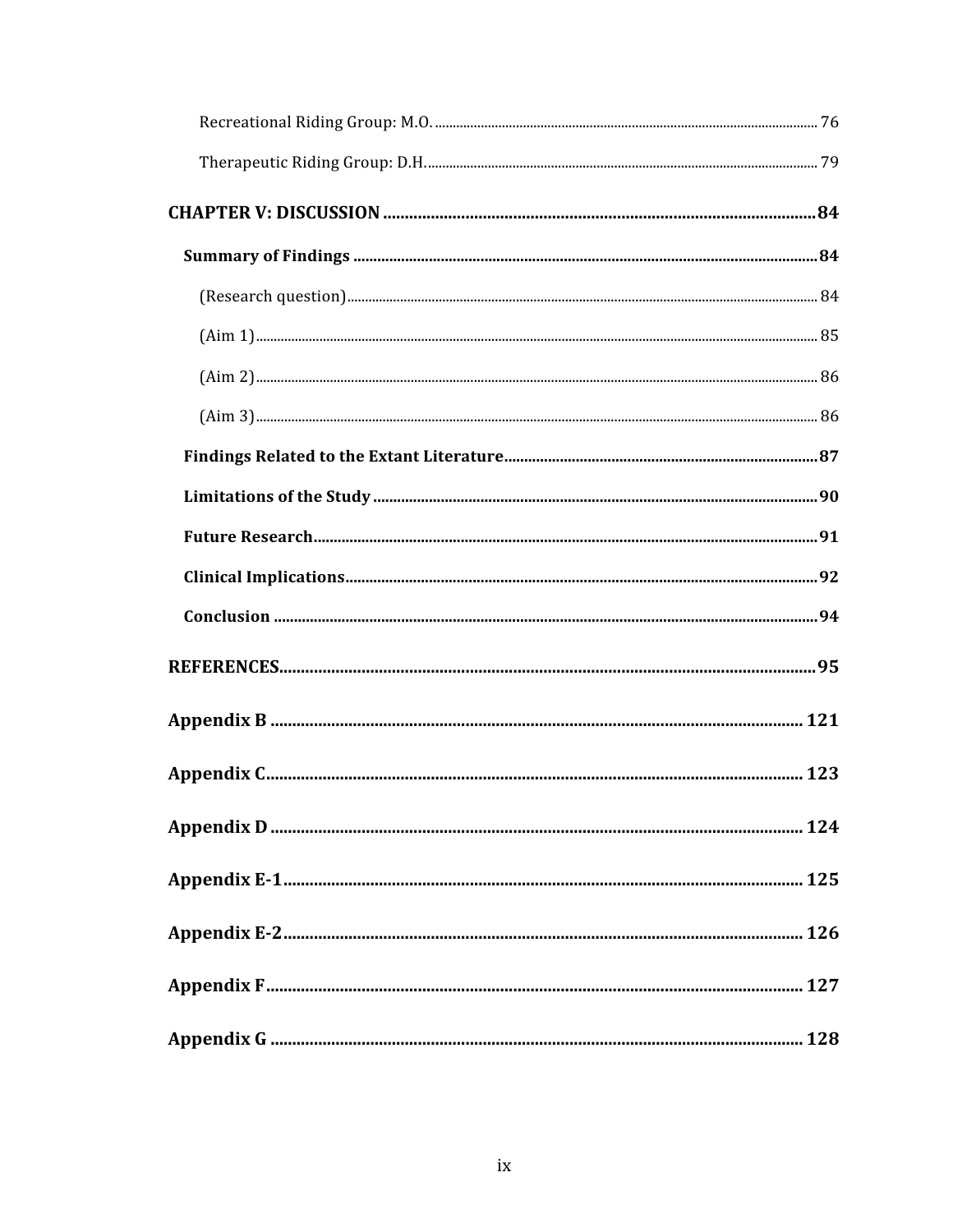#### CHAPTER I

The phenomenon of the adolescent girl-horse relationship is generally recognized as a significant affiliation that is frequently talked about and accepted, but not well understood or explored. Inquiry into this phenomenon is needed, particularly due to the proliferation of therapeutic modalities that use horses. The purpose of this research was to describe the essence of the relationship between adolescent girls and horses in order to obtain a greater understanding of the potential benefits of utilizing equine-assisted therapies with adolescent girls. This chapter describes human-animal relationships and the history of therapeutic work with animals. Mental health concerns of adolescent girls, often addressed in equine-assisted therapies, are described. Finally, the study is introduced.

#### *History of Human-Animal Relationships*

Throughout history, animals have been important in the lives of humans. Relationships between animals and humans were initially utilitarian but in many cases have evolved to offer companionship. Evidence of human-animal relationships have been found on cave dwelling walls and in artifacts included in the tombs of ancient Egyptian mummies (Barba, 1991).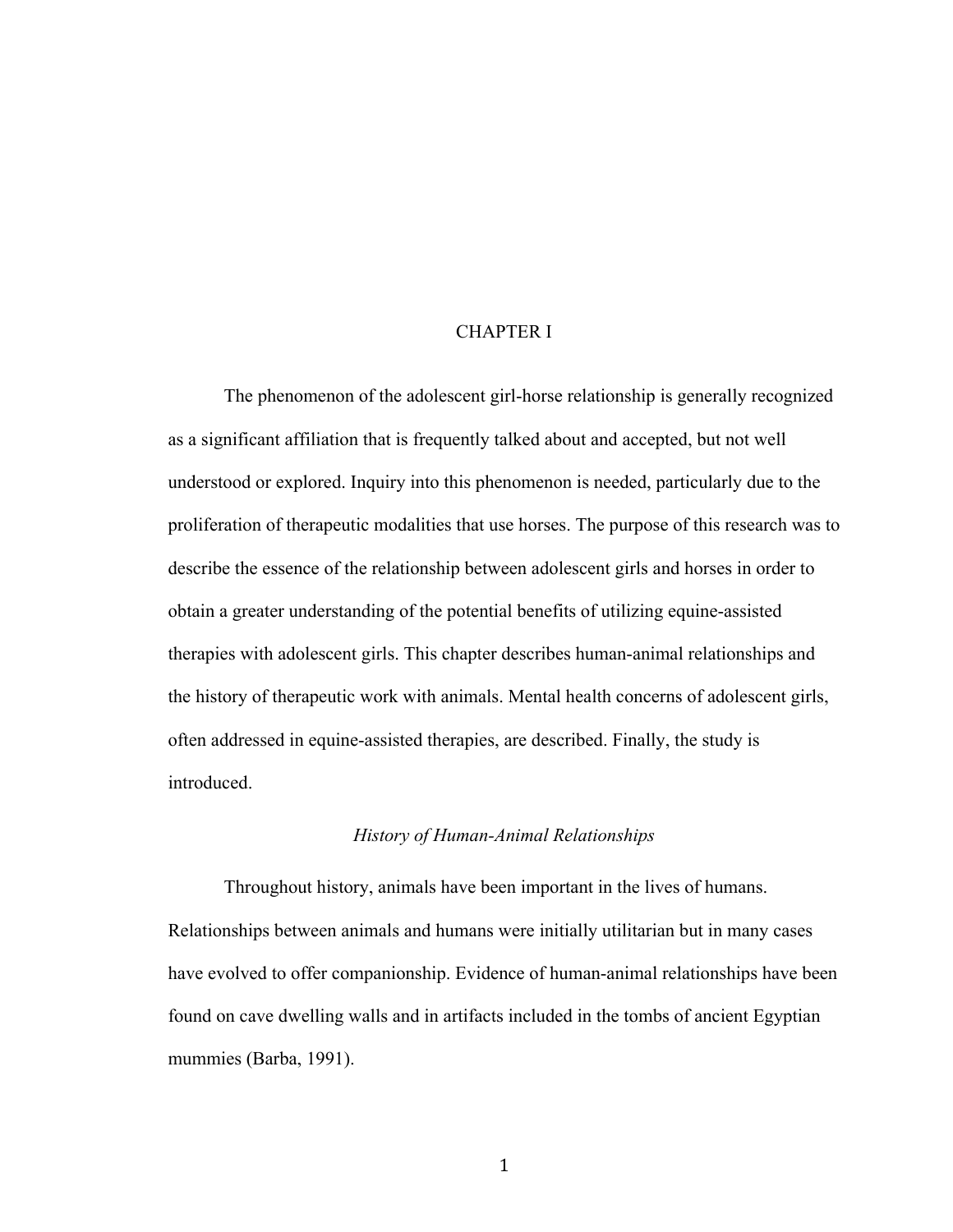The nature of human relationships with horses are very unique and have varied throughout time depending on human needs. Horses have fulfilled human needs by providing transportation, recreation, as well as companionship. The horse's ability to carry humans has had the greatest impact on the relationship (Robinson, 1999). Human beings are both predator and prey animals. As predators, humans were capable of domesticating the cat and the dog, but it was the prey aspect of the human psyche that formed the relationship with the horse (Kohanov, 2001). Horse survival demands that they be very sensitive and in-tune to the environment around them. The human-horse relationship requires the human to tune into the horse's sensitivity. This prey instinct makes the human-horse relationship unique. Horses appear to respond to the internal feelings and intentions of humans and ignore the outward expressions of these emotions (McCormick & McCormick, 1997; Roberts, Bradberry, & Williams, 2004). For example, if an individual felt fearful of a horse yet attempted to act confident, the horse would pick up on the person's fear. The human-horse interaction is very different than the humandog relationship or the human-cat relationship. The size of the horse in comparison to their human partners can generate an element of danger in the interaction that is not often present with companion animals such as dogs and cats. Another difference in the humanhorse interaction is the high level of body-to-body contact between humans and horse when they are being groomed or ridden (Brandt, 2004).

### *Importance of Horses*

Horses are important to many people recreationally. Horses are very expensive to keep, and people often make great sacrifices to do so (Robinson, 1999). There are 6.9 million horses in the U.S.. There are 718,954 people in the U.S. who participate in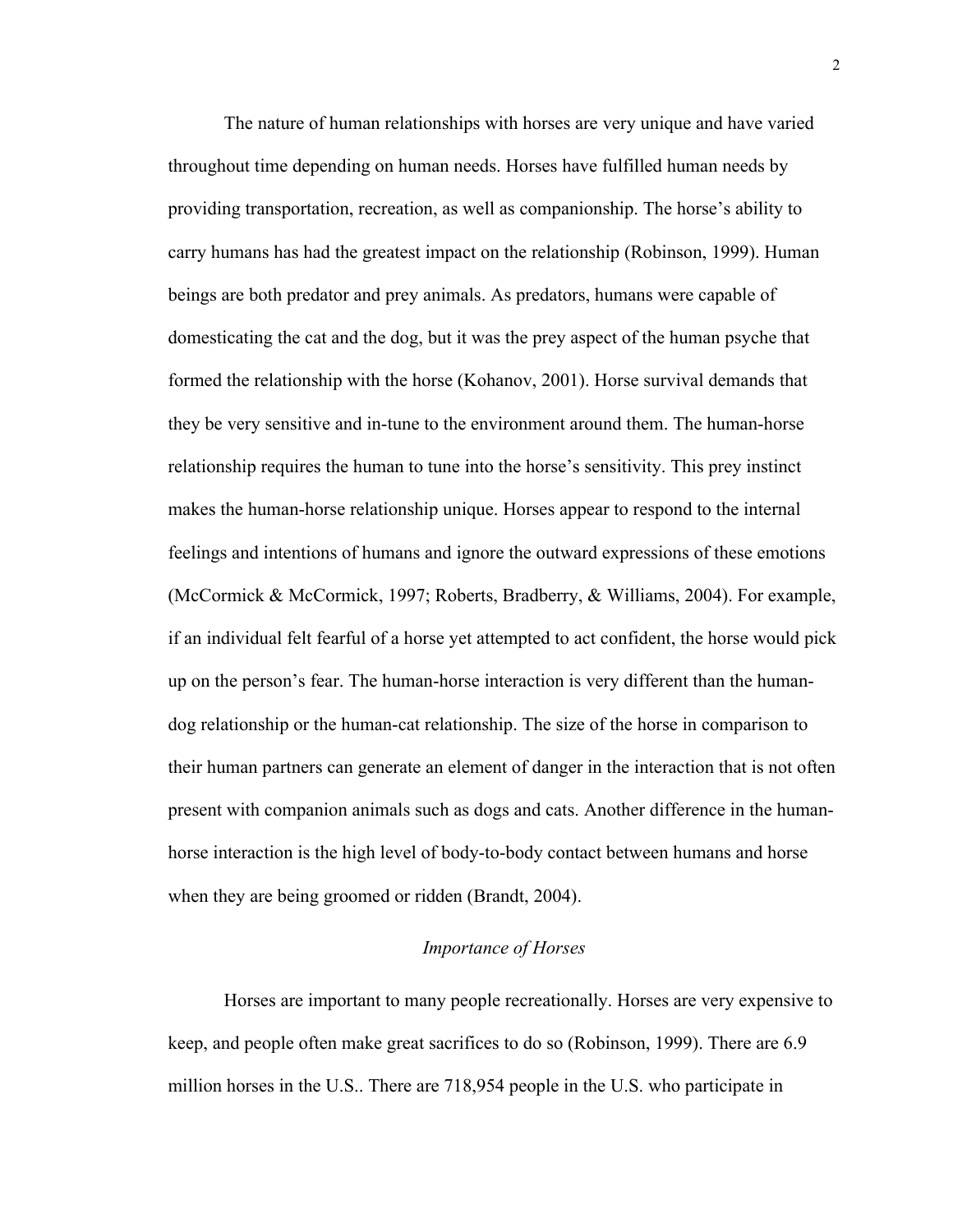showing horses and 906,023 people who ride horses recreationally (American Horse Council, 2005).

Adolescent girls, in particular, are known to form a strong attachment to horses (Brown, 1984). There appears to be a curious, almost magical, relationship that exists between some girls and horses. Many authors have written about these relationships, and horse facilities are filled with girls enthralled with horses. "Horse crazy" girls line their bedroom shelves with horse figurines and beg their parents to buy them a horse. Over 77% of the members of all equine-related non-racing organizations in the United States are female (American Horse Council, 2005).

#### *Value of Pet Ownership and Visitation*

Pets are an important part of our culture. More than 75% of U.S. households with children have at least one pet (Walsh, 2009a). Simply petting an animal helps people in general feel calmer in their environment and express themselves more openly (Baun, Oetting, & Bergstrom, 1991). Pets reduce stress and promote relaxation (Baun et al., 1991). Animals are helpful as social lubricants in that they are often the initial focus of a conversation and, as a result, decrease loneliness. Dogs in public parks, for example, expose their owners to encounters with strangers and help establish conversations and trust (Allen, 1999). Research has revealed that the physical benefits of pet ownership include lowered blood pressure, cholesterol, and triglycerides (Anderson, Reid, & Jennings, 1992). Pet owners have an increased one-year survival rate after discharge from a coronary care unit (Friedmann, Katcher, Lynch, & Thomas, 1980). Adults in nursing homes that have pet visitations show improved health, psychosocial functioning and life satisfaction, as well as decreased depression (Francis, Turner, & Johnson, 1985). Pets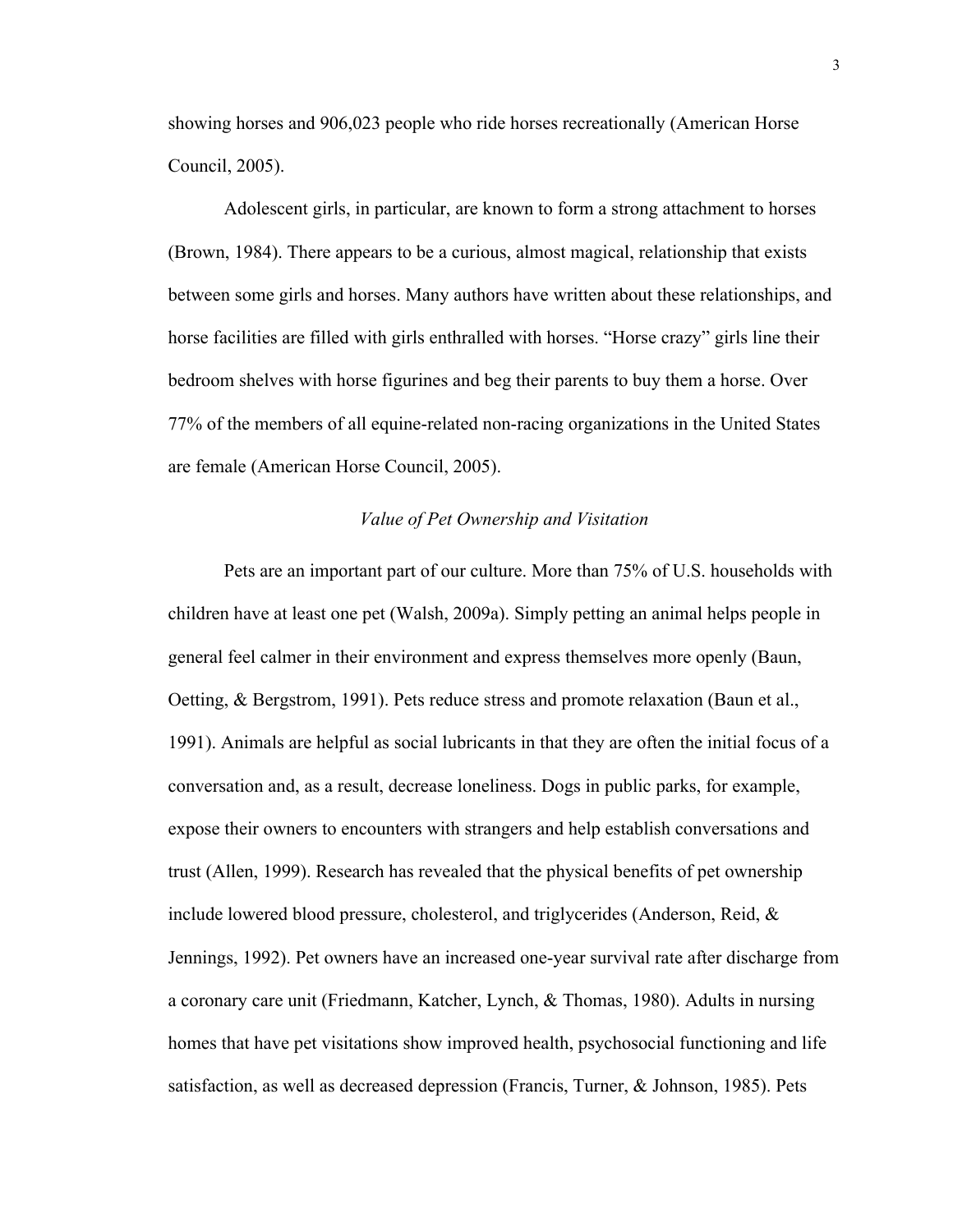have been identified through research to be helpful for individuals with mental health issues (Beck, 2005).

#### *Use of Animal-Assisted Activities*

Over the last few decades, animal-assisted activities have become recognized as a form of physical, social, and psychological healing for a variety of conditions. Animal-Assisted Activities (AAA) consists of work with animals meeting specific criteria to provide individuals with opportunities for recreational, emotional, motivational, or social benefits (Delta Society, 2005). Animal-assisted activities are helpful to individuals in many nursing and healthcare facilities, including primary, secondary, rehabilitation, and correctional settings. The benefits of animal-assisted activities are consistent with the values of caring, communication, and comfort of nursing practice (Barba, 1995).

Nurses utilize animal-assisted activities, including equine-therapies, in their care of patients (Bates, 2002; Meinersmann, Bradberry, & Roberts, 2008; Vidrine, Owen-Smith, & Faukner, 2002). Florence Nightingale, in 1860, observed that "a small pet is often an excellent companion for the sick, for long chronic cases especially" (Nightingale, 1859/1969, p. 103). She encouraged patients to visit her pet owl as she recognized the healing aspects of the interaction.

# *Therapy Work with Horses*

Animal-assisted activities in this country have mostly involved companion animals such as dogs, cats, fish, rabbits, and birds (Sprague, 1999). Although horses have only recently been introduced into organized animal-assisted therapy programs in this country (McDaniel, 1998), they have been used in some form therapeutically for centuries. The early Greeks, for example, gave horseback rides to raise the spirits of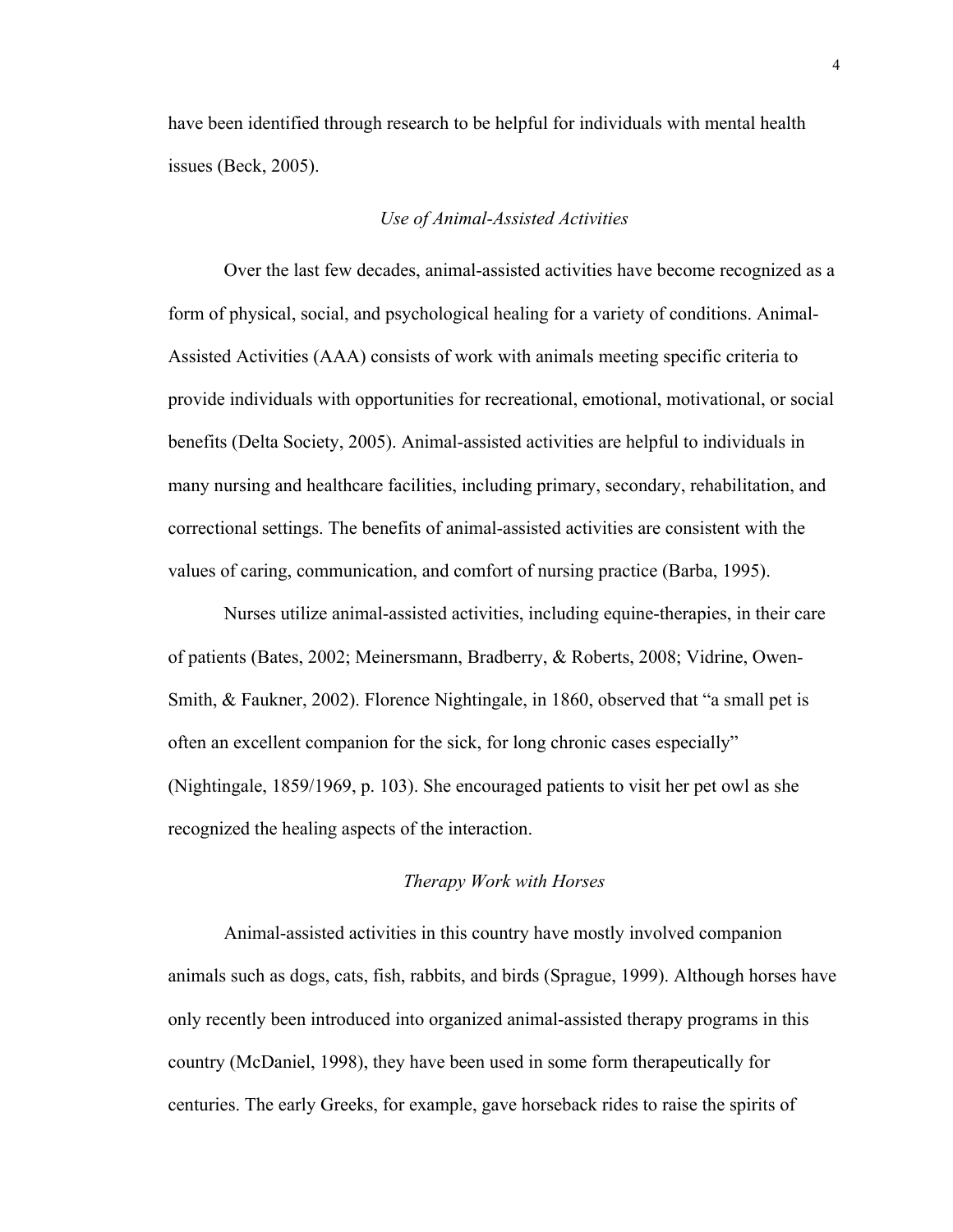persons who were incurably ill (Brudvig, 1988). Literature from the  $17<sup>th</sup>$  century contains references to the prescription of horseback riding for gout, neurological disorders, and low morale (Willis, 1997). The saying that, "the outside of a horse is the best thing for the inside of man" (Author uncertain), dates back many years. Over fifty years ago Liz Hartel, a young woman with a severe walking impediment from poliomyelitis, astounded the world by wining a silver medal in the equestrian competition at the 1952 Olympic Games in Helsinki, Finland. Her success gave momentum to the use of horses for both medical and psychological rehabilitation. Working with horses has been reported to result in physical, psychological, social, and educational benefits (Fitzpatrick, 1998).

Several types of therapeutic activities involve horses. Hippotherapy, a term derived from the Latin word hippos, meaning horse, is horseback riding as a form of treatment. Hippotherapy uses the horse's rhythmic movements to influence the rider's balance, posture, and mobility. Therapeutic riding centers using hippotherapy were first established in the United States in the 1960's and have been effective in the treatment of many physical and cognitive disabilities (McDaniel, 1998).

More recently, therapeutic riding has been used to treat those with mental health and learning problems. Adults and adolescents who have drug and alcohol problems, eating disorders, family problems, sexual and physical abuse history, or learning problems have been involved in therapeutic riding. Therapeutic riding programs receive referrals from psychiatric hospitals, foster homes, local schools, juvenile justice systems, and juvenile detention programs. This form of therapy is called equine-assisted psychotherapy or equine-facilitated mental health (Equine-Assisted Growth and Learning Association (EAGALA), 2003; Equine-Facilitated Mental Health Association (EFMHA),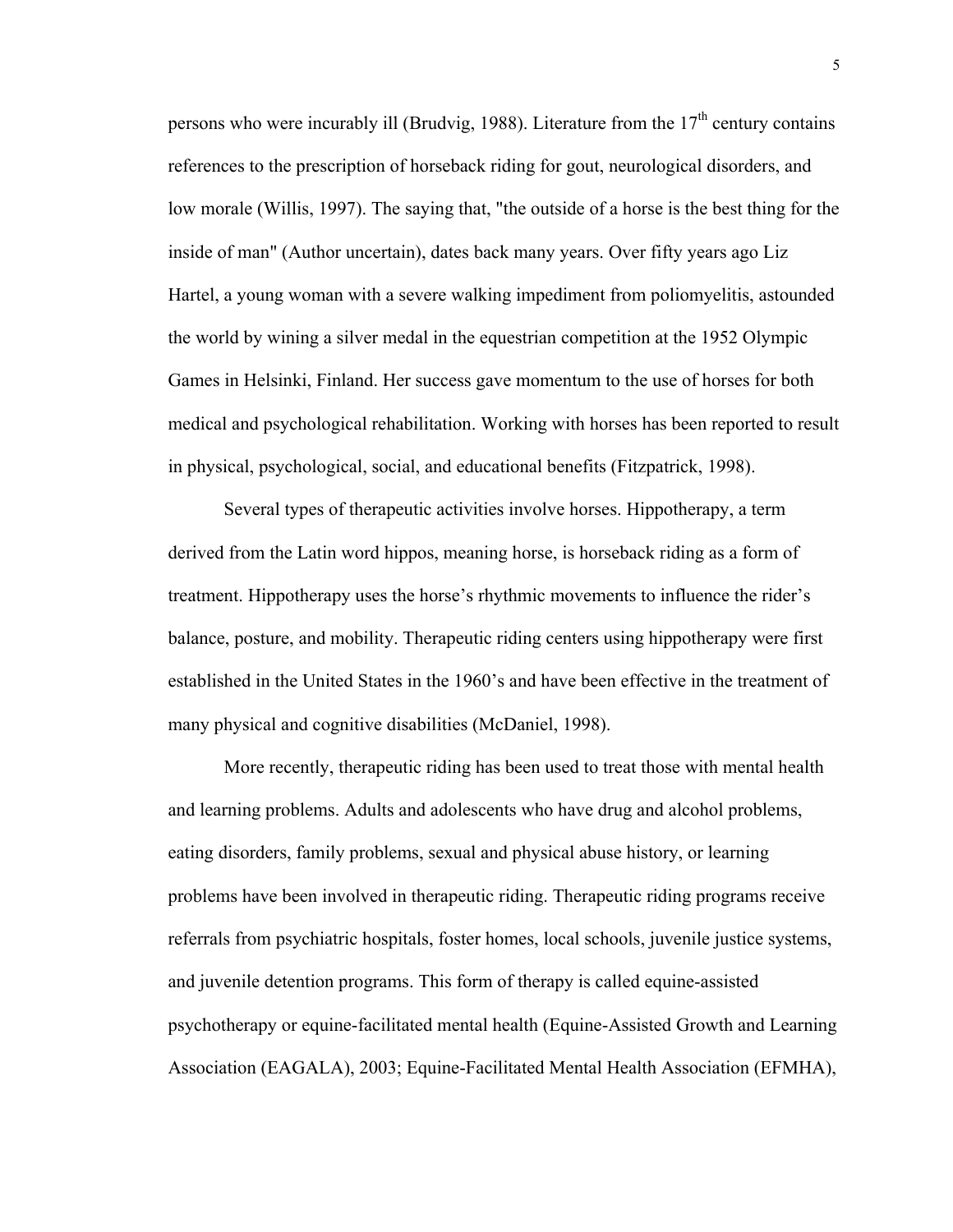2002). The programs include riding horses, caring for horses, and experiential exercises. Psychotherapies that involve work with horses are believed to help individuals learn about themselves through the horse. The founders of equine-assisted psychotherapy believe that this type of therapy improves coping skills, increases communication skills, assists with anger management, aids in conflict resolution, teaches responsibility, and increases self-confidence and self-esteem (Kerston & Thomas, 1997). Mental health nurses are using equine-assisted psychotherapy in many areas of practice (Bates, 2002; Meinersmann, Bradberry, & Roberts, 2008; Vidrine, Owen-Smith, & Faukner, 2002). Problem

#### *Little Research or Understanding of the Human-Horse Bond*

 Therapeutic riding practitioners who provide services to individuals with physical disabilities have recognized the psychosocial benefits of working with horses. Therapists are now incorporating horses as a therapeutic component in their mental health practices. Anecdotal evidence and case studies suggest a myriad of benefits from these therapies, but there is limited systematic research and empirical evidence to support their effectiveness (Bates, 2002; Masini, 2010). In addition, the theoretical foundation of these therapies have not been established. More knowledge is needed about human-animal relationships so that therapy programs can have a theoretical framework and basis for practice. Practitioners and researchers of equine-assisted therapy are only just starting to organize the body of knowledge, definitions, and philosophy of this field of practice (McDaniel, 1998). One impediment to research in this area is the lack of understanding of the essence of the relationship between humans and horses.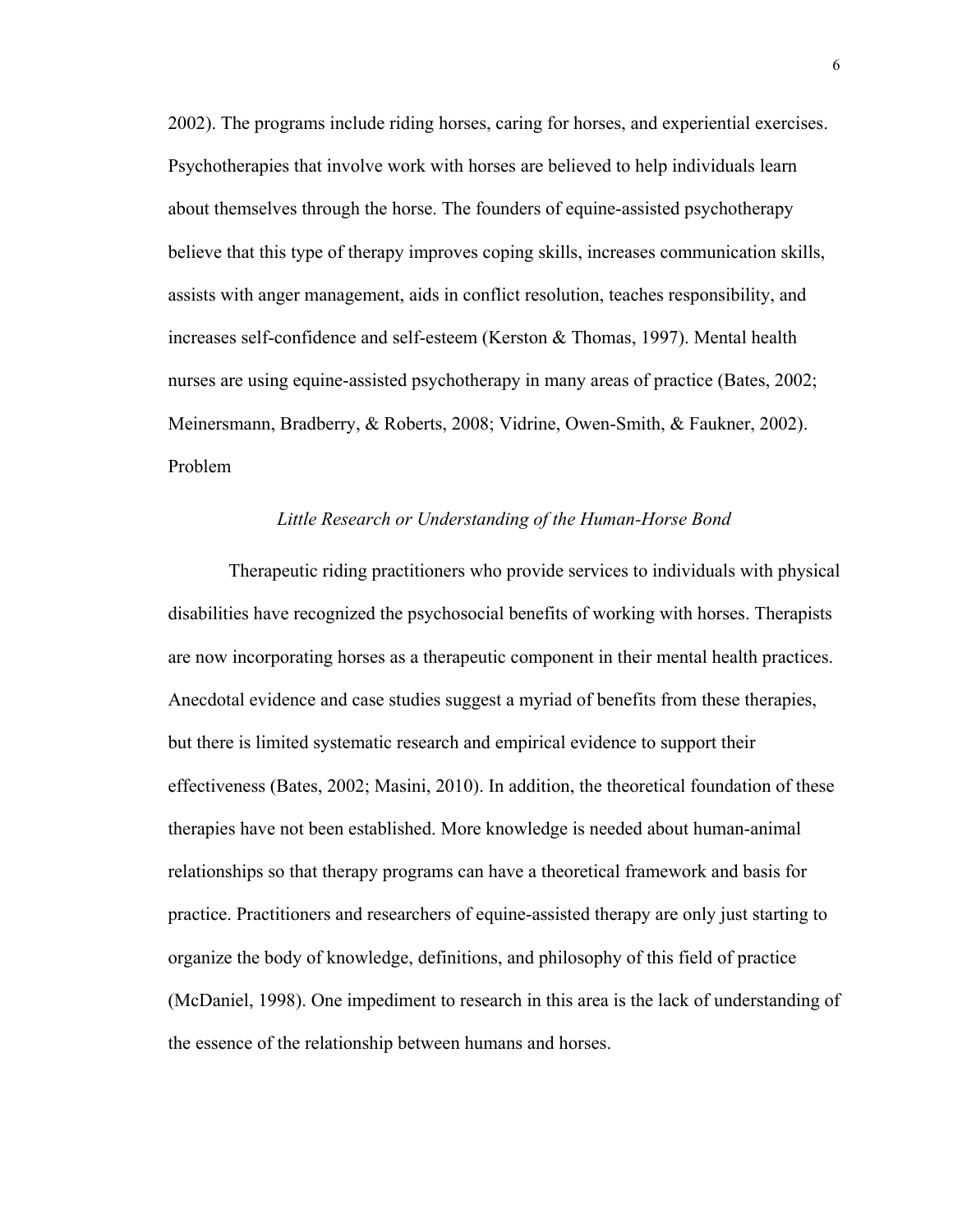While there is a growing body of research about the value of the relationships between humans and companion animals, such as cats and dogs, there is very little research about the value of the relationships between humans and horses. Because the value of working with horses in the therapy programs is thought to be based on the human-horse relationship (All, Loving, & Crane, 1999), an understanding of this relationship is essential for further research on the processes and outcomes of equineassisted therapies. Once the essence of this relationship can be identified and explained, equine therapies can be more effectively implemented and evaluated for their therapeutic value.

#### *Mental Health Concerns of Adolescents*

While equine-assisted therapies are purported to be of value for individuals of all ages, adolescent girls may derive specific benefits due to their apparent natural affinity to horses as well as their vulnerability to many stressors. The mental health needs of adolescents are a high priority in this country, as indicated by *Healthy People 2020* and the *New Freedom Commission Report* (2003). The search for effective therapies for atrisk adolescents has intensified particularly due to the incidents of school shootings and increases in adolescent suicide rates (Stein, Jaycox, Kataoka, Rhodes, & Vestal, 2003). Suicide is the third leading cause of death among persons 15 to 24 years of age, with adolescent girls having more suicide attempts than adolescent boys (National Adolescent Health Information Center, 2004; Centers for Disease Control and Prevention (CDC), 2009). Overall, school age girls report feeling more sad and hopeless than school age boys (CDC, 2009). Adolescents who are most vulnerable are those who have inadequate coping skills (Adelman, Taylor, Bradley & Lewis, 1997). Studies show that the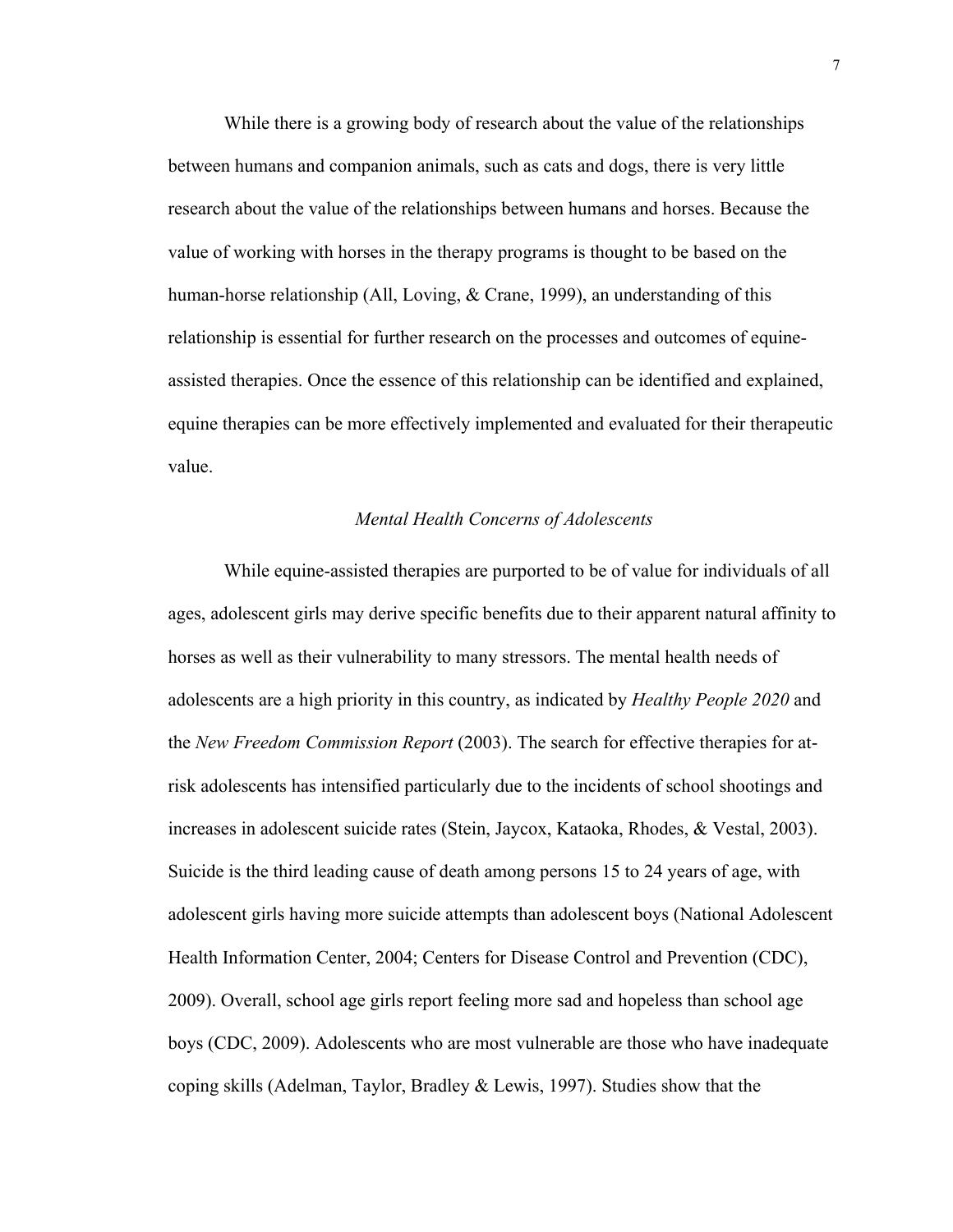development of girls during adolescence is different than the development of adolescent boys, with adolescent girls more frequently experiencing crisis and periods of disconnection (Brown & Gilligan, 1992). Many of the programs that are effective with horses to help individuals with psychosocial concerns treat adolescent girls who are involved in the court systems or seeking treatment for eating disorders, sexual or physical abuse issues, or drug or alcohol rehabilitation (Bates, 2002).

#### The Study

The purpose of this research was to describe the essence of the relationship between adolescent girls and horses in order to obtain a greater understanding of the potential benefits of utilizing equine-assisted therapies with adolescent girls. This interpretive phenomenological study examined the nature of the adolescent girl-equine relationship from the perspective of the adolescent girls who were involved with horses either recreationally or therapeutically. Such information may aid in planning equineassisted therapy programs and guide future studies designed to determine the effectiveness of equine-assisted activities. The research question that this study addressed was, "What it the essence of the relationship between adolescent girls and horses?"

A qualitative approach was used for this study as human-animal relationships have not been adequately described, explained, or understood. A variety of theories, including attachment, exchange, role, lifespan development, ecologic and family systems have been used to explore these relationships (Melson, Schwarz, & Beck, 1997). Disciplines such as nursing, ethology, sociology, anthropology, and psychology, have addressed human-animal bonding. However, complex interspecies relationships involving the horse have not been studied extensively from the perspective of humans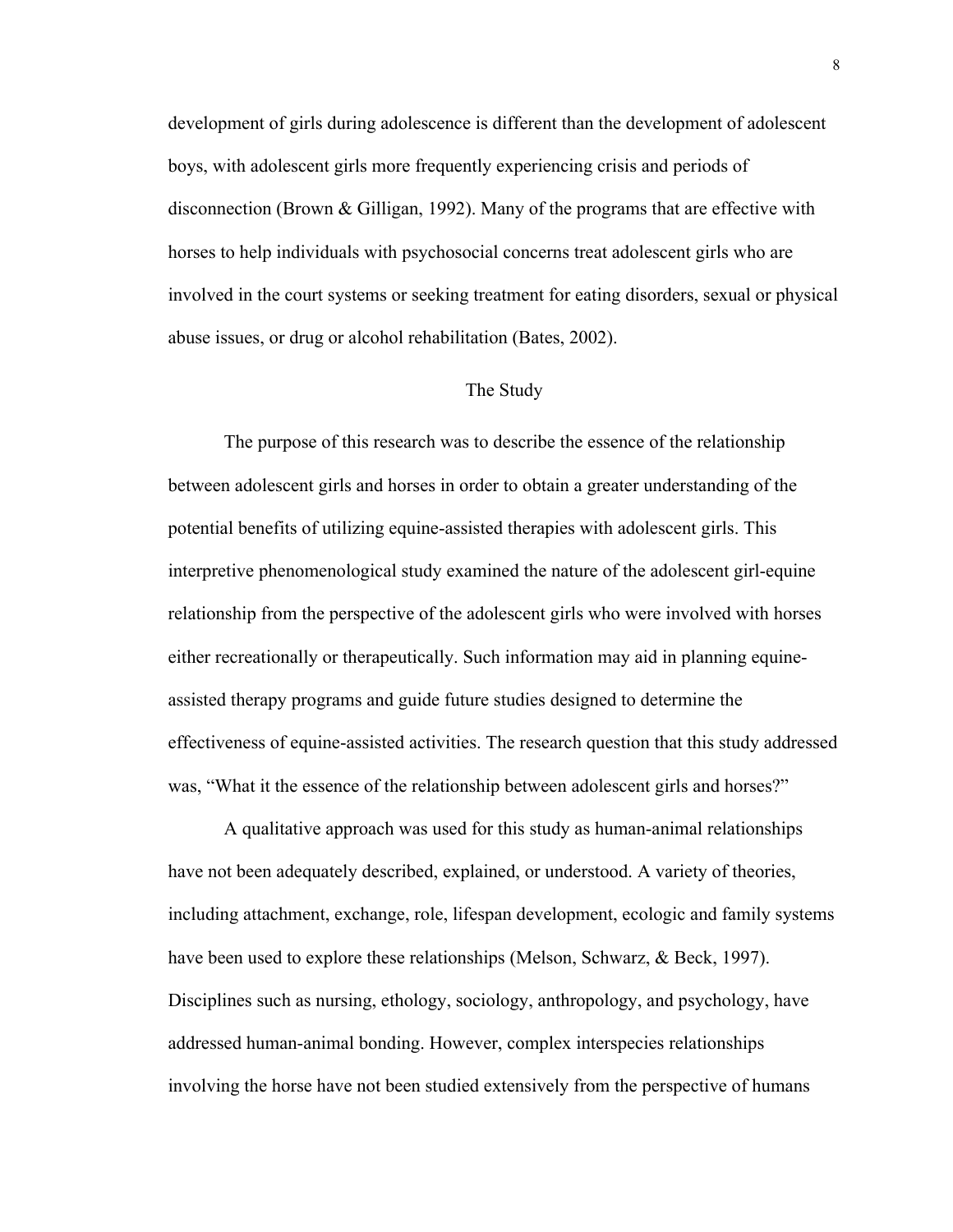who experience them (Barba, 1991). An interpretive qualitative approach, based on Heideggerian philosophy, was used to uncover the essence of these relationships. When using this approach, the researcher seeks to hear and understand the voice of the participants themselves in order to describe their lived experiences (Benner, 1994). By describing and comparing the experiences of girls who engage with horses in recreational and therapeutic settings, an in-depth description of the essence of girl-horse relationships was obtained. Such a description can be used to refine existing equine-assisted therapy programs as well as inform the development of new programs.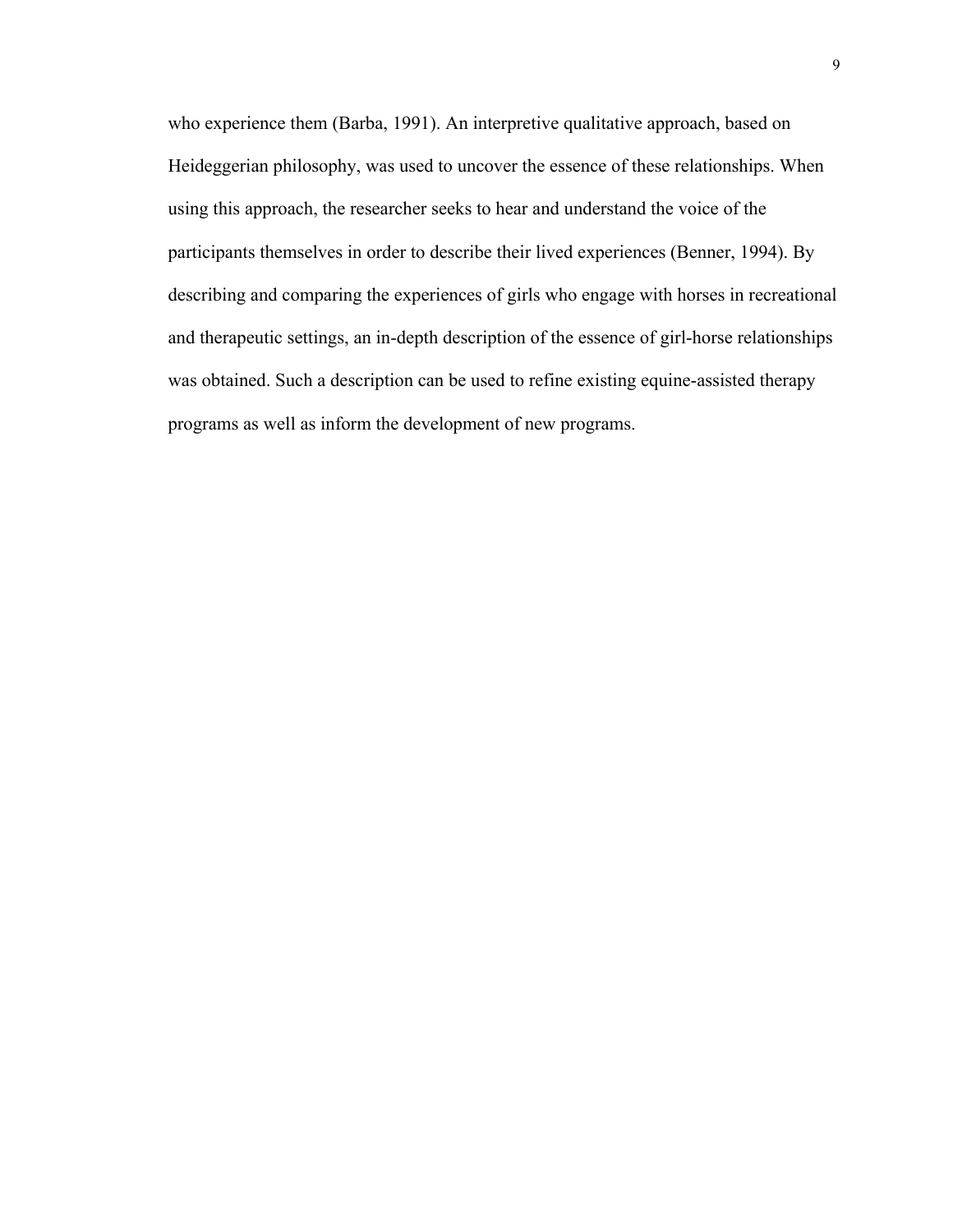## CHAPTER II: LITERATURE REVIEW

Because this study focuses on the relationship between adolescent girls and their horses, literature on theories of human-animal relationships, and research on humananimal relationships are reviewed. In addition, because the findings are anticipated to inform the development or refinement of equine-assisted therapies, research on this modality is presented. Finally, because the population of this study is adolescent girls, especially those whose mental health concerns might render them candidates for equineassisted therapy, a general discussion of the developmental issues and mental health concerns of adolescent girls is presented.

#### Theories of Human-Animal Relationships

The human-animal relationship is complex and multifaceted. Consequently, several theories have been proposed to explain the nature of human-animal relationships. Theoretical models of attachment theory and social support, both derived from theories of human-human relationships, are examined first. A review of the biophilia hypothesis, which specifically addresses the nature of human-animal relationships, follows.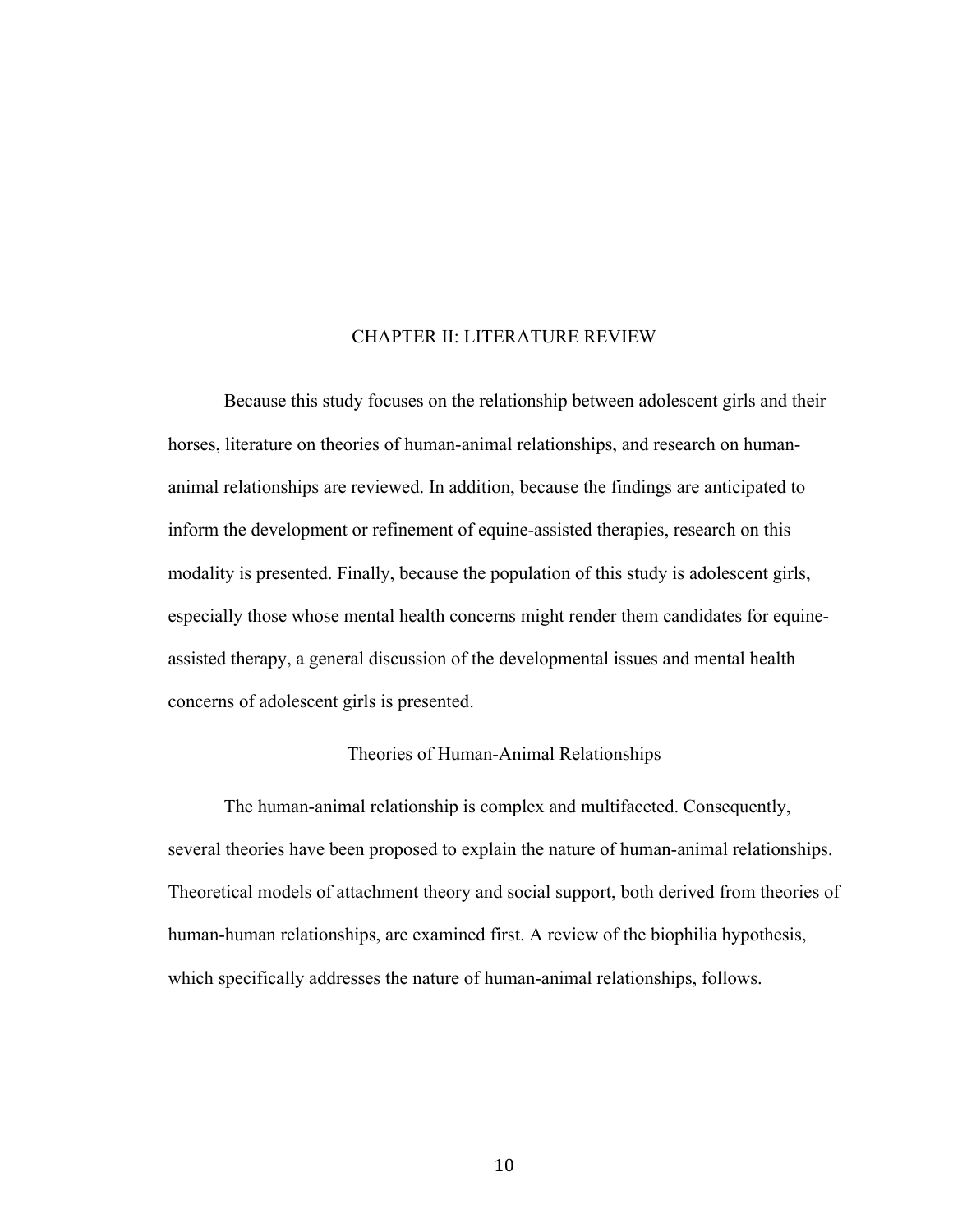#### *Attachment Theory*

Because many people express feeling close, loving, and attached to their companion animals researchers of human-animal relationships sometimes ground their work in attachment theory (Hanselman, 2001; Kurdek, 2009; Melson, 2002; Triebenbacher, 1998; Walsh, 2009a). Bowlby (1988) defined attachment as "any form of behavior that results in a person attaining or maintaining proximity to some other clearly identified individual who is conceived of as better able to cope with the world. It is most obvious whenever the person is frightened, fatigued or sick, and is assuaged by comforting and care giving" (p. 26-27). A key feature of attachment theory is that the presence of the attachment figure, typically the mother, enhances security (Bowlby, 1969). According to Bowlby, one of the important features of attachment is the asymmetry of the relationship—typically it is the mother or parent having language and cognitive skills that the infant does not (1969). The attachment is focused on the psychological benefits to the less cognitively developed individual (the child) who is attached to the parent.

Another conception of attachment includes a symmetrical relationship: that of adult-adult (Ainsworth, 1989). This bond is described as a long-enduring tie in which each partner is important as a unique individual. The tie is maintained during absences, and there is a desire and pleasure in coming together. Separation causes distress and loss will cause grief. An important criterion of an attachment associated with a symmetrical relationship is the feeling of increased security in the presence of the partner.

Attachment to a companion animal has been found to contribute to physical and emotional health. Using attachment theory to guide a quantitative study, Hanselman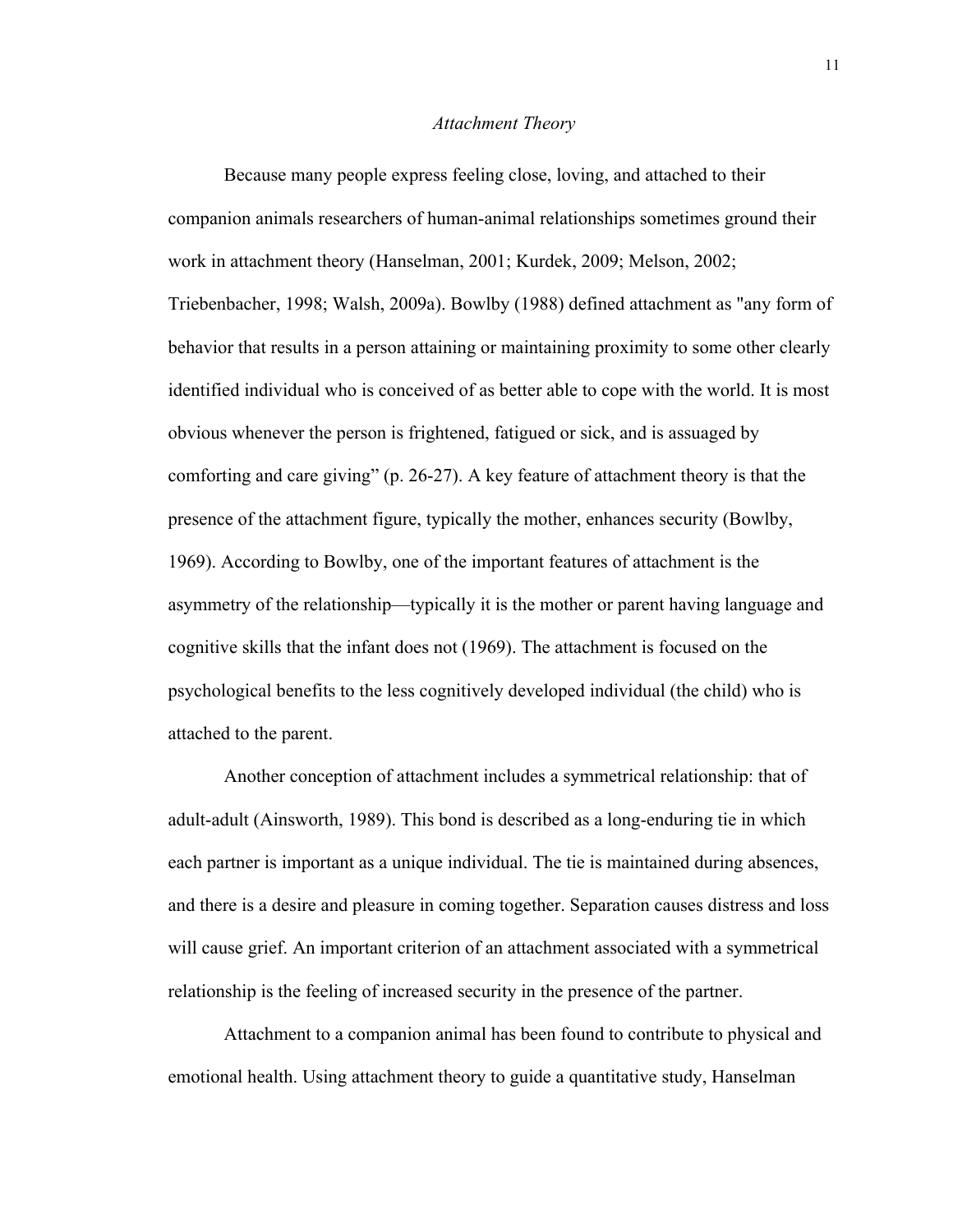(2001) assessed the effectiveness of having dogs in an adolescent anger management group verses an anger management group without dogs present. Data were collected before, during, and after the groups. Hanselman found that when the dogs were present the participants had increased feelings of happiness, security, and self worth and reduced feelings of loneliness, isolation, and stress.

Companion animals are included among significant attachment figures that promote mental health and offer unconditional love. McNicholas and Collis (2000) point out from the literature that some dog owners, when emotionally stressed, rely on their companion animals as they would to a human attachment figure. This is partly because their companion animal is always available to meet their needs. It is also easier for some people to bond with animals than people because animals are not concerned about material things, wealth, status, and social skills. Additionally, Kurdek (2009) found in a survey of 975 adult dog owners that most people in the sample reported they would choose the company of dogs over relatives and friends when they were emotionally distressed.

#### *Children and Attachment Theory*

The conception of an attachment object, in attachment theory, has expanded from focusing on only the mother figure to include fathers, siblings, grandparents and other close relationships. Researchers examining the human-animal bond have suggested that companion animals can also function as attachment objects for children (Melson, 2000). Animals can provide unconditional love and acceptance for children, promoting a sense of comfort, relaxation and security. The human-animal relationship can foster a child's sense of self-worth (Melson, 1998; Triebenbacher, 1998). A secure attachment in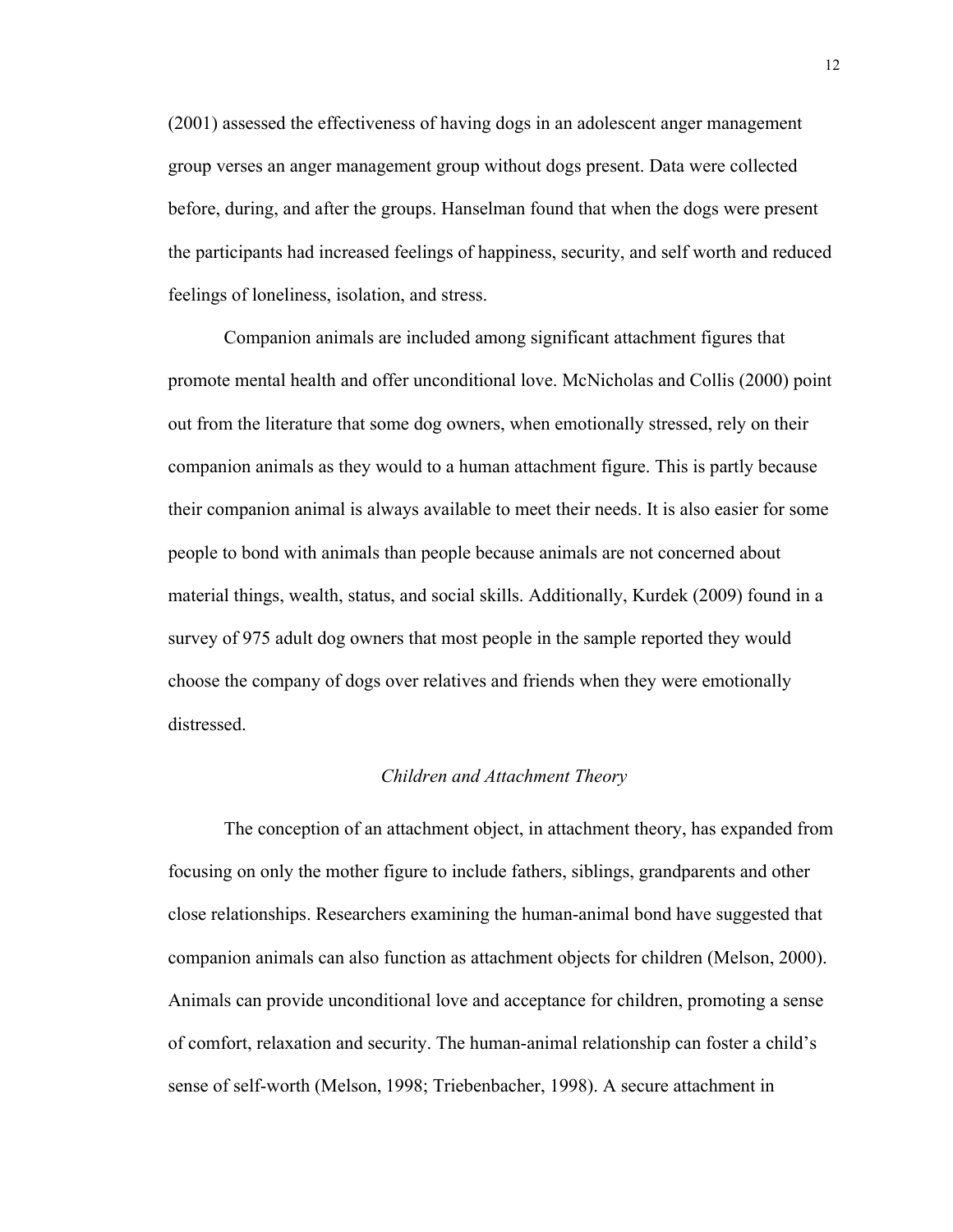childhood is predictive of later adjustment, resilience and coping (Fine, 2000). Humananimal researchers utilize attachment theory to suggest that a pet can provide a secure base for children (Harbolt & Ward, 2001; Kale, 1992; Mallon, 1992; Melson, 2003).

Research on the roles of companion animals on children's development indicates that children develop strong attachments to their companion animals. Barba (1995) suggested that the relationships that humans have with their companion animals often parallels that of the human-human relationship, particularly the mother-child relationship. The pet must rely on the human just as the child must rely on the parent.

Based on a review of the literature, Strand (2004) proposed that children who have companion animals in their home turn to them when they are stressed and need comfort. The companion animals appeared to provide the children with an outlet for their emotions and help them regulate their reactions to stressors. Strand suggested that companion animals give the child something to rely on for emotional support in time of stress, emotional turmoil or conflict. The constant nurturing and acceptance provided by the companion animals appears to help the child develop healthy coping skills. In a comparative study, children in single-parent families were compared with those in twoparent families with regard to their level of attachment to their family dog. They found that children in single-parent homes were significantly more attached to their dogs than children in two-parent family homes suggesting that the dog serves as an attachment figure for the children (Bodsworth & Coleman, 2001).

Attachment theory has been examined as it relates to the role of companion animals as transitional objects in children's emotional development (Katcher, 2000; Levinson, 1970; Reichert, 1998; Triebenbacher,1998). Transitional objects include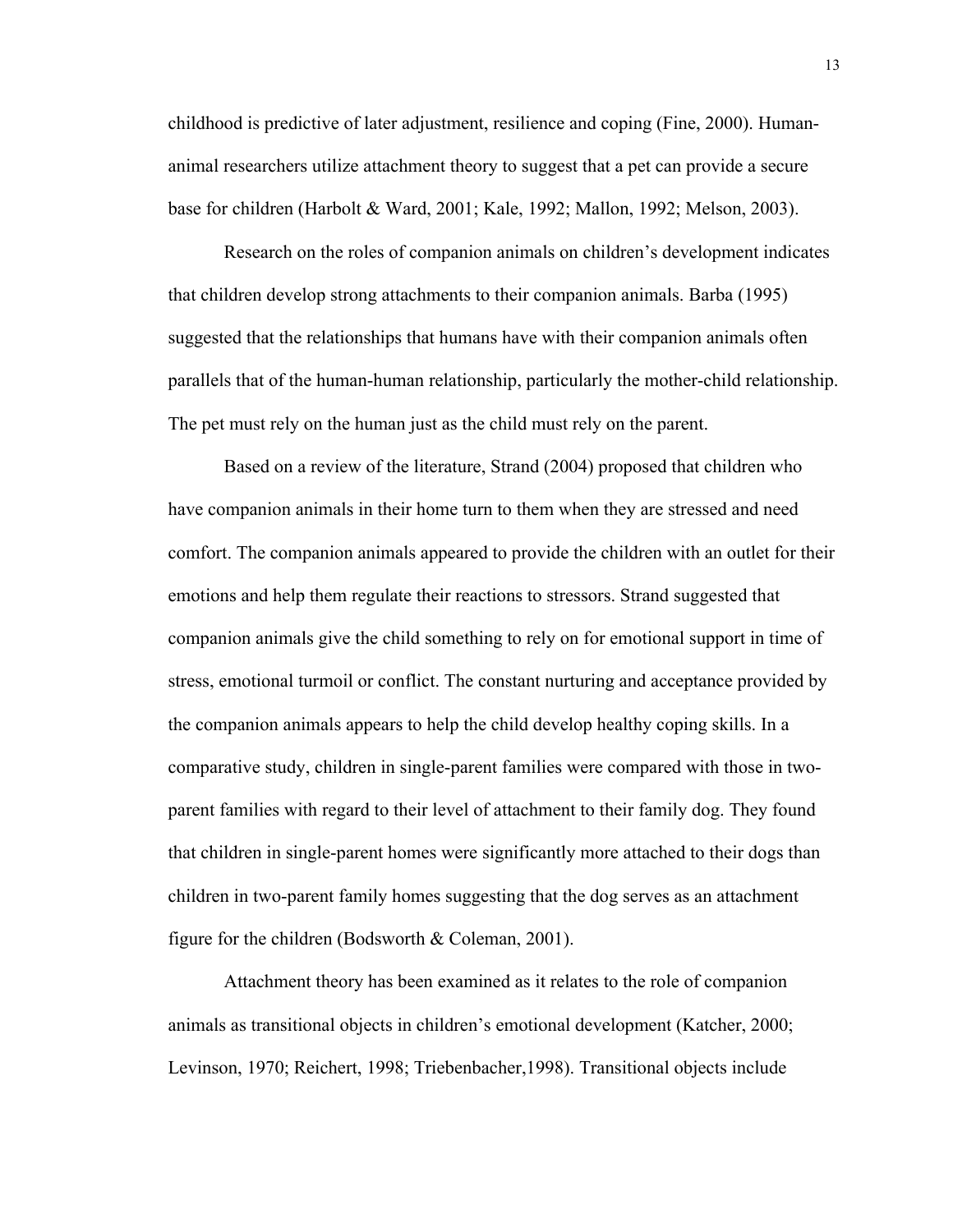blankets and toys to which children develop strong attachments. Transitional objects function as supplemental attachment figures and are helpful to children when they are tired, ill or stressed. Animals are able to help alleviate stress by providing comfort (Fine, 2010). Triebenbacher (1998) examined the role of companion animals as transitional objects for children. The sample consisted of 174 children between the ages of 3 and 11. The companion animals in this study were dogs, cats, and other animals (birds, reptiles, rodents, horses, and fish). The results indicated that children perceived their companion animals as special friends, important family members, and providers of social interaction, affection, and emotional support. The findings also suggested that companion animals served similar functions as inanimate transitional objects.

Melson (1991) found an association between parents' perceived competence of their children and pet attachment, self-reported empathy and pet attachment, and attachment and parent's perceived empathy in their children. Daly and Morton (2006), in a survey of 155 children, found that school-aged children who are highly attached to their companion animals are more empathetic than those who are less attached to their companion animals. Vidovic, Stetic, and Bratko, (1999) also found a positive relationship between pet attachment and empathy, as well as a positive relationship between pet attachment and increased social skills, and positive family interactions.

Questions have been raised about the applicability of attachment theory to the study of humans-animal relationships. The term "attachment" is often loosely applied to any type of close relationship. Crawford, Worsham, and Swinehart (2006), in a review of research reports on companion animal studies and attachment, found in the 41 articles reviewed, that 16 included measurements of attachment and only seven of those used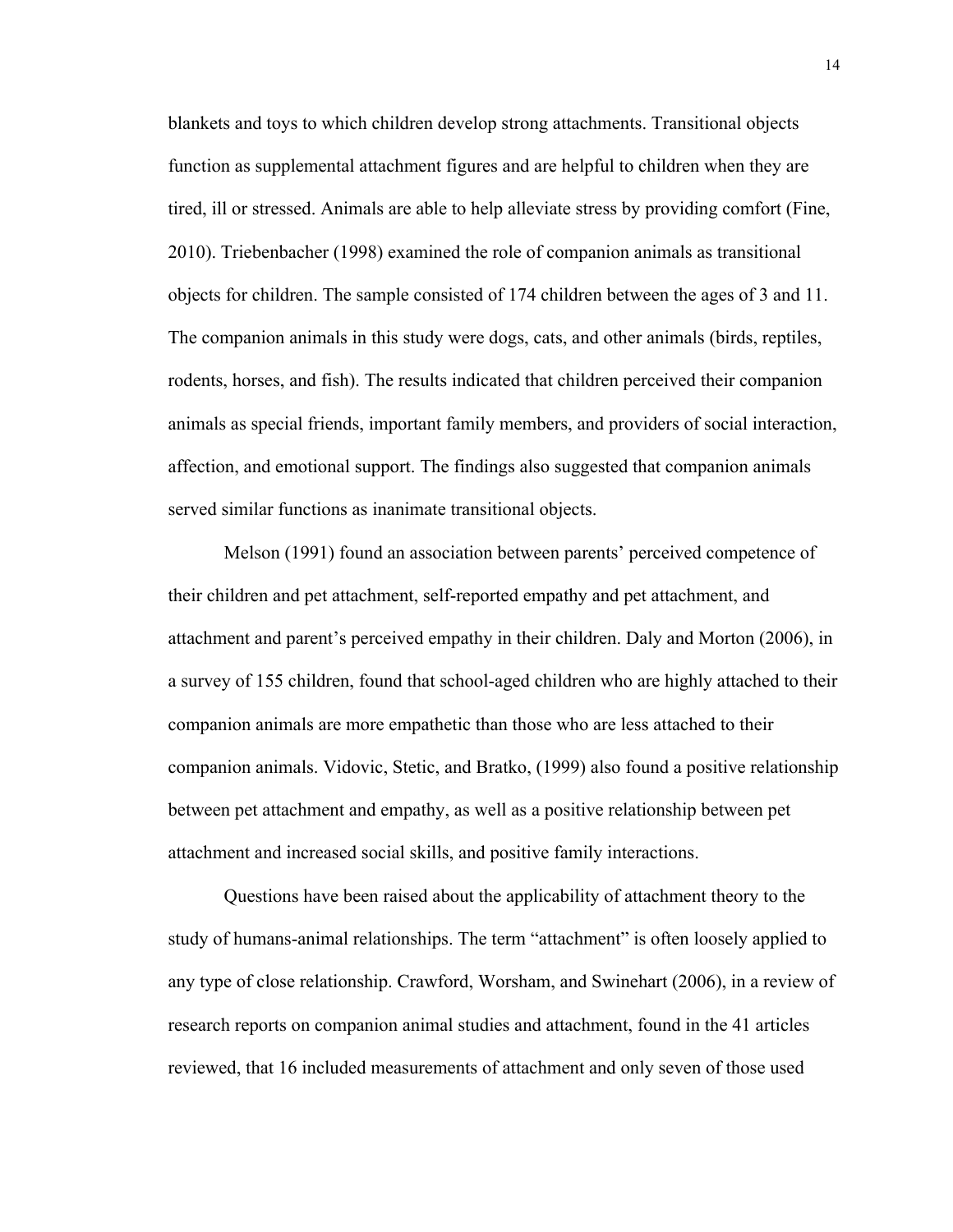standard measures of attachment related to attachment theory. Crawford et al. point out that, the term *attachment* in most human-animal studies shares some characteristics of the term as it is used in attachment theory, but they are not fully aligned, conceptually.

The asymmetry that is referred to in attachment theory is also present in the human-companion animal relationship. However, Collis and McNicholas (1998) point out that the application of Bowlby's asymmetrical attachment to human-animal relationships may not be appropriate since the humans who have the advanced cognitive skills benefit psychologically from the less cognitively developed animal. This is the opposite of that relationship in attachment theory, where the less developed individual benefits psychologically from the individual with the more advanced cognitive skills.

Perceived security is particularly important in most human-animal relationships (Collis & McNicholas, 1998). Nevertheless, some humans and animals develop relationships for reasons other than security, such as utilitarian relationships for food, protection or assistance. Some examples of these are a farmer and his relationships with his cows, a shopkeeper with his guard dog, or a blind person with his seeing-eye dog.

Nevertheless, attachment theory is conceptually helpful in constructing an understanding of the potential benefits of working with animals in a therapeutic modality. The loving bond that is formed between humans and animals has been explored in research with the implications that these attachments offer helpful benefits. Research on the human-companion animal bond and attachment offers foundational work for exploring the phenomenon of the relationships that adolescent girls have with horses.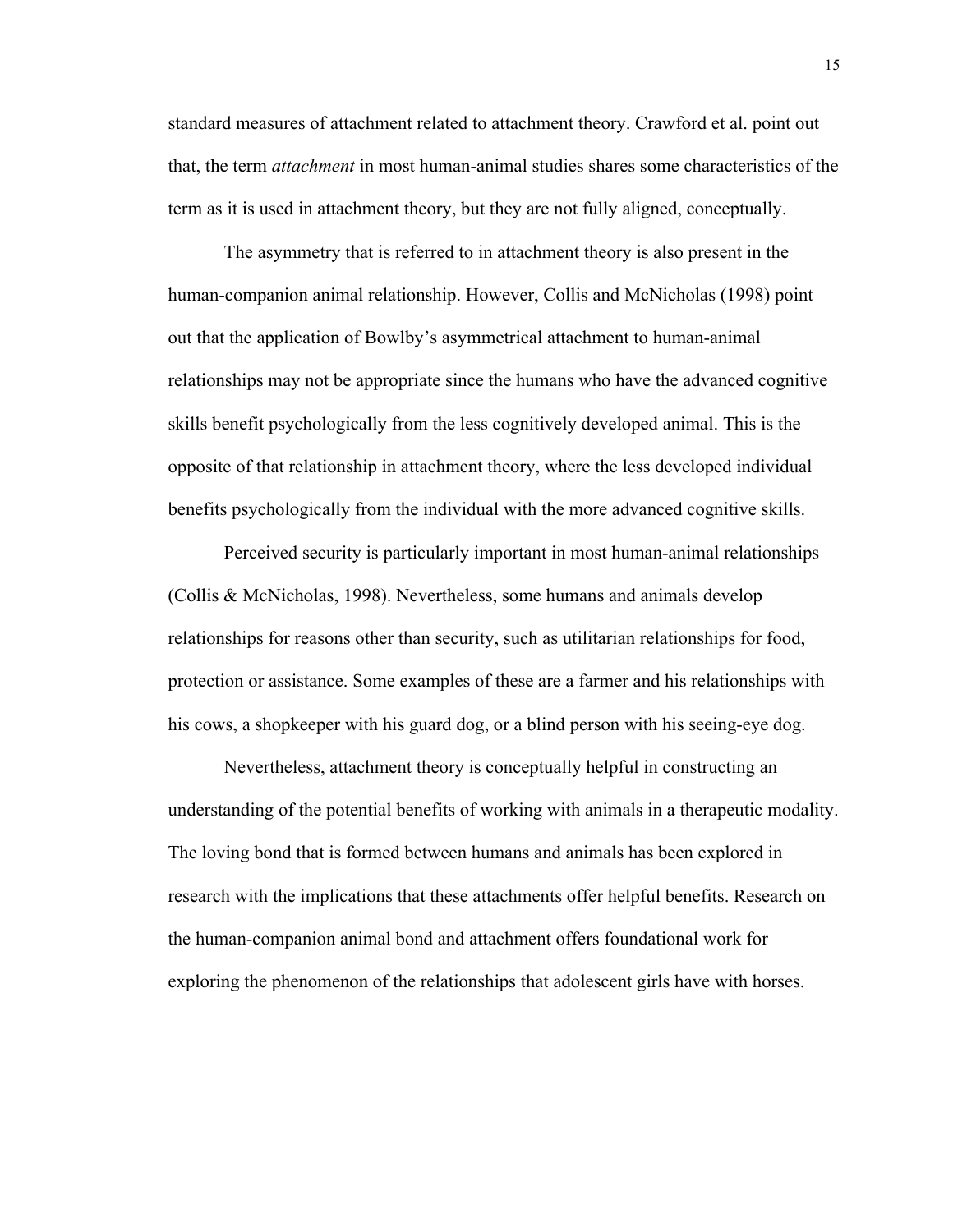#### *Social Support Theory*

Cobb (1976), in his seminal work, defined social support as resources leading an individual to believe that he or she is cared for, loved, and esteemed. Social support increases a sense of belonging and a feeling of being nurtured. Informational, material, or emotional resources can be sources of social support. Supportive interactions are protective against the health consequences of life's stress. Social support can protect people in crisis from a wide variety of pathological states such as depression, alcoholism, and social isolation. Lynch (1977, 2000) described the health benefits of human-human social companionship. Loneliness and lack of social support are linked to increased risk of heart disease and premature death. Human social companionship, such as being married, being involved in community activities, or having friendly neighbors, can lead to positive health benefits. Most people seek out social support to help them deal with stressful situations. Social support is necessary for healthy functioning and mental wellness (Lynch).

Social supports are typically referred to as people providing support for other people. When people experience a lack of social support or interaction in their lives, they develop a potential risk for physical and psychological problems (Collis & McNicholas, 1998). Following a review of the literature, Fine (2010) pointed out, that companion animals can provide social support and act as facilitators of interactions between people. Companion animals also provide a sense of continuity for their owners. Companion animals are non-judgmental beings that offer unconditional love. People often turn to their companion animals for support and reassurance in times of trouble or when feeling stress. Collis and McNicholas suggest that it may be helpful to examine the psychological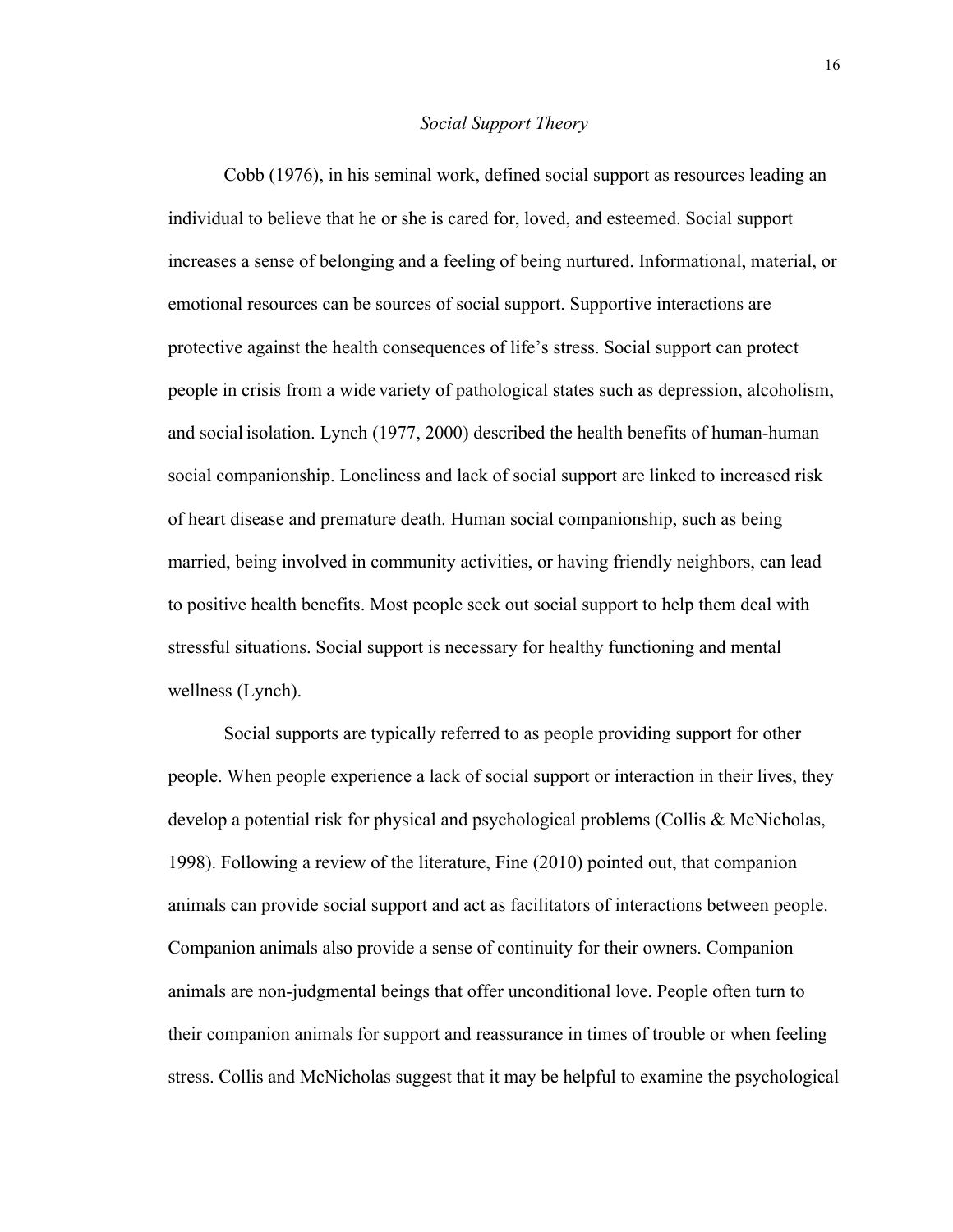and physical health benefits of the human-animal relationship from the framework of social support.

Companion animals can provide a source of social support and have a positive impact on people's physical and mental health (Beck & Katcher, 2003; Wells, 2009). The positive effect of dogs on people is consistent with the literature on the benefits of human social support (Garrity & Stallones, 1998). Companion animals meet many of the needs described by Cobb's social support theory. The absence of the social support of a companion can lead to loneliness, depression, emotional stress and stress on the immune system. These conditions can predispose individuals to some disease states. Companion animals can provide buffering effects on stress and anxiety and possibly reduce the likelihood or severity of certain diseases (Serpell, 1996). Additionally, companion animals may act as a social support to individuals coping with a chronic illness. Johnson, Meadows, Haubner, and Sevedge (2008), in a qualitative study, found that cancer patients who had dogs visit them while receiving chemotherapy reported that the animals helped them feel less anxious and provided a good distraction from their treatments.

Companion animals are perceived by many as being nonjudgmental and always present when needed (Wells, 2009). People often become deeply attached to their companion animals, viewing them as an integral part of the family. The importance of companion animals in people's lives, and the social support that people gain from animals is demonstrated by the many people who say that their companion animal is a member of their family and by those who talk to their companion animals (Katcher, 1981). In a comparative study, many dog owners were found to be as emotionally close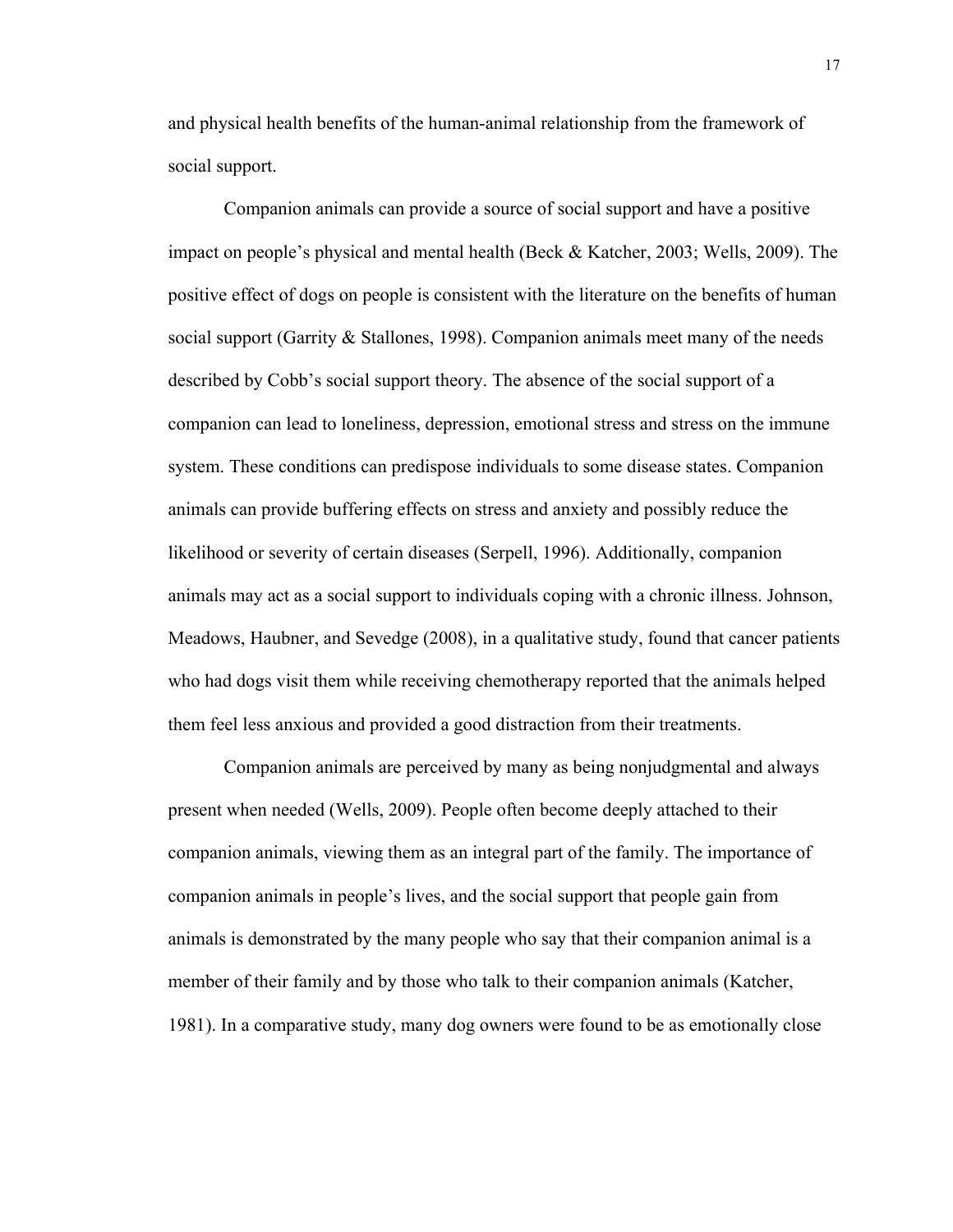to their dogs as to the closest family member (Barker & Barker, 1988). Cats also provided their owners with a source of emotional support (Stammbach & Turner, 1999).

Companion animals can provide social support to humans by acting as social catalysts enhancing person-to-person contact. People walking their dogs are more likely to interact with other people (Cangelosi & Sorrell, 2010; McNicholas & Collis, 2000; Messent, 1983; Wells, 2009). People tend to talk to their dogs while walking with them, and even talk to others that they meet on walks when their dogs are not present (Rogers, Hart, & Bolts, 1993). Pet owners often speak to their animals, making them great conversational partners (Rogers, et al.). Even a rabbit or a turtle can stimulate people to socialize with other people by motivating them to talk about their animals (Hunt, Hart,  $\&$ Gomulkiewicz, 1992).

Strand (2004) found, in reviewing literature, that companion animals may provide social support to children during difficult transitions and stressful periods in their lives, such as the divorce of parents, the death of a loved one, relocation, and other difficult life adjustments. A close relationship with companion animals can soften the stress of intraparental conflicts at home. Children can seek support, comfort, and refuge with their animal during parental arguments. They often share private feelings and secrets with companion animals during happy and exciting times in their lives and turn to their companion animals in emotionally sad and distressing times. Children believe that companion animals are good listeners and are able to keep secrets. They feel comfortable sharing their emotions with companion animals, viewing the companion animals as being able to handle full disclosure of their thoughts and feelings while remaining uncritical and accepting of them. Other researchers found that children who were significantly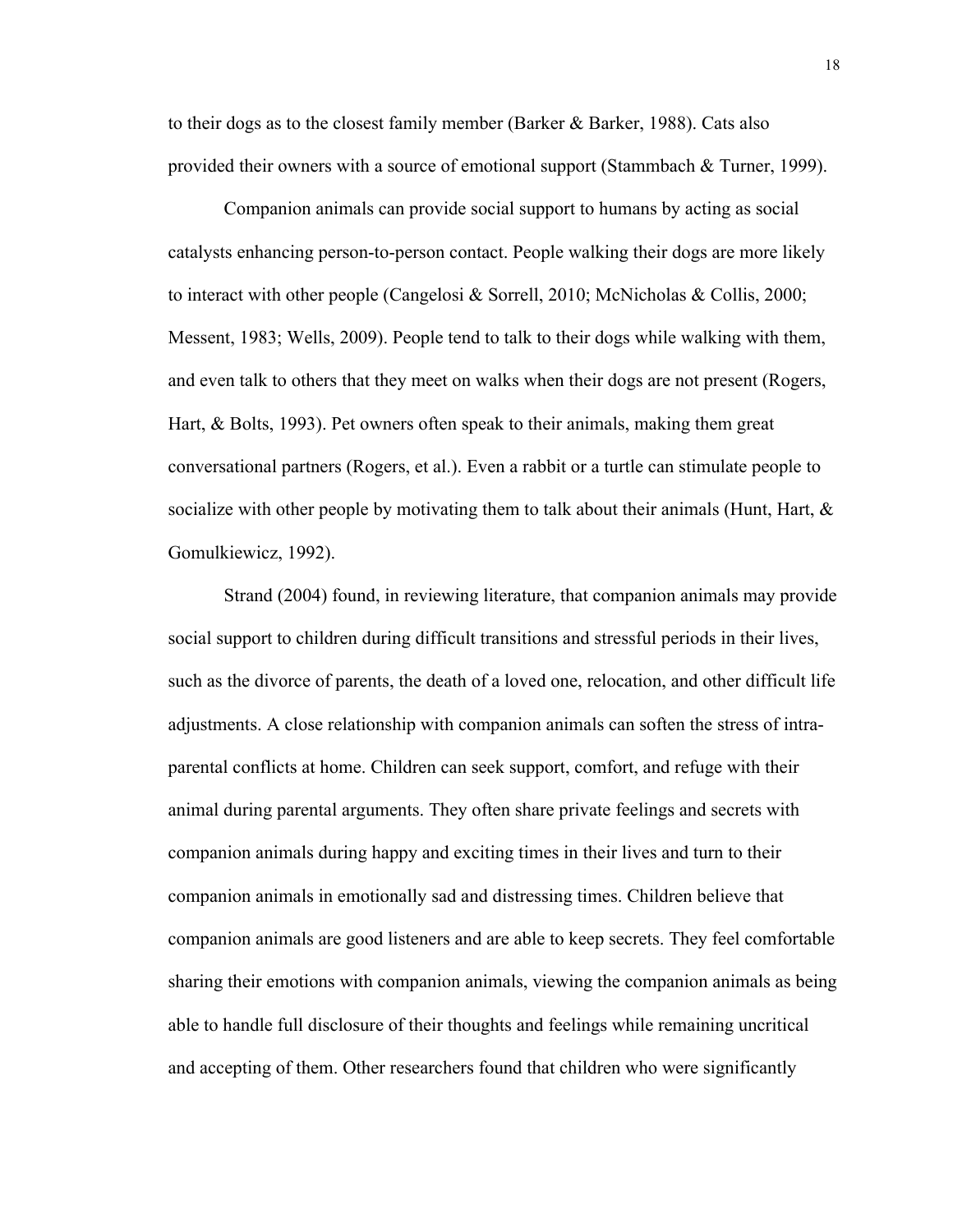involved with their companion animals showed more empathy and are more skilled at predicting the feelings of others (Daly & Morton, 2006; Melson, 2002).

#### *Biophilia*

The term *biophilia* was coined by Edward O. Wilson (1984), a Harvard biologist. Biophilia is the "innate tendency to focus on life and life processes" (Kellert & Wilson, 1993, p. 20). Biophilia claims that humans have a biologically-based attraction to nature and all of its life forms. Kellert and Wilson (1993) describe the biophilia hypothesis as a "human dependence on nature that extends far beyond the simple issues of material and physical sustenance to encompass, as well, the human craving for aesthetic, intellectual, cognitive and even spiritual meaning and satisfaction" (p. 201). Humans not only love or hold positive regard for animals, but also have an intrinsic interest in them (Wilson, 1984). The biophilia hypothesis suggests that our identity and personal fulfillment as human beings is dependent on our relationship to nature. The natural world influences our emotional, cognitive, aesthetic, and spiritual development. The biophilia hypothesis proposes that the human search for a fulfilling existence is intimately dependant on our relationship to nature. Support for the biophilia hypotheses, in 1993, was that more people in this country attend zoos annually than attend all sport attractions combined (Kellert & Wilson). Another example is the human tendency to prefer to look at greenery, water, or flowers rather than structures of glass or concrete (Kellert & Wilson, 1993).

Beck and Katcher (2003) suggest that social support theory and the biophilia hypothesis can be used together in a complementary manner to fully capture an understanding of human-animal relationships. The researchers note that the two theories complement one another in encompassing the complex human-animal connection. The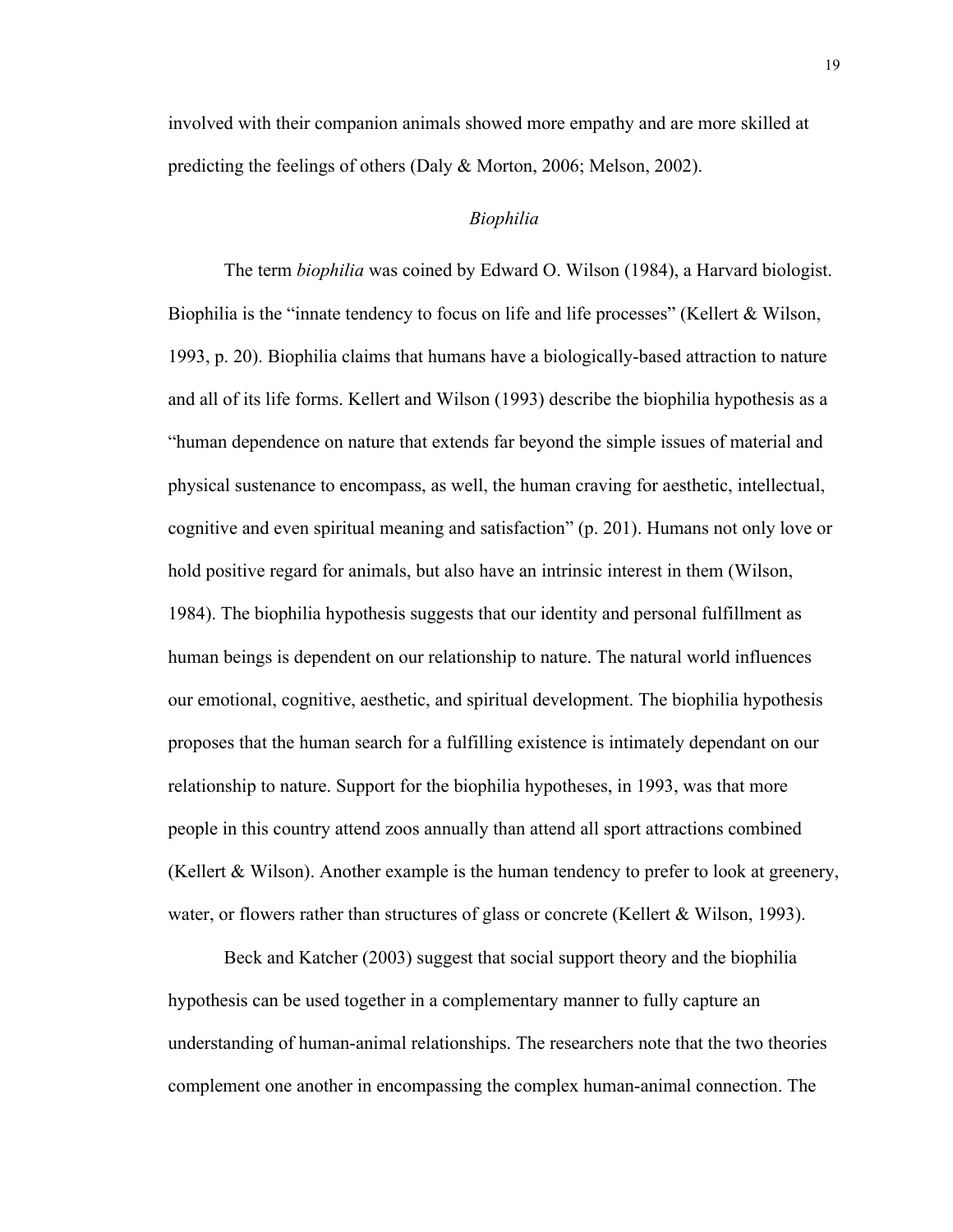social aspects of the human-animal relationship would be difficult to study alone and separate from the biological aspects of the biophilia hypothesis. The reverse is also true.

#### *Summary*

Different theories have been used to guide the study of human-animal relationships. The theories vary but offer different aspects with which to understand this complex relationship. Attachment Theory addresses the emotional supportive aspects of the human-animal relationships where Social Support Theory attends to the social supportive aspects. Biophilia, on the other hand, attends to the biological intrinsic need for humans to connect with animals. Theories related to human-animal relationships are conceptually helpful in developing an understanding of the therapeutic benefits of incorporating animals into treatment. Understanding these theories helped guide this exploration of the relationship that adolescent girls have with horses. Research on Human-Animal Relationships

The human-animal relationship is fluid and changes according to human needs. The human-animal relationship can provide companionship, protection, recreation, sport, social interaction, service and nurturance. Researchers have reported many beneficial aspects of relationships between humans and companion animals. Several of the findings addressed are from older studies, but because they are foundational to understanding the benefits between human and animal relationships, they are briefly mentioned. Studies relating to the human-horse relationship and equine studies are discussed in more depth later in this chapter.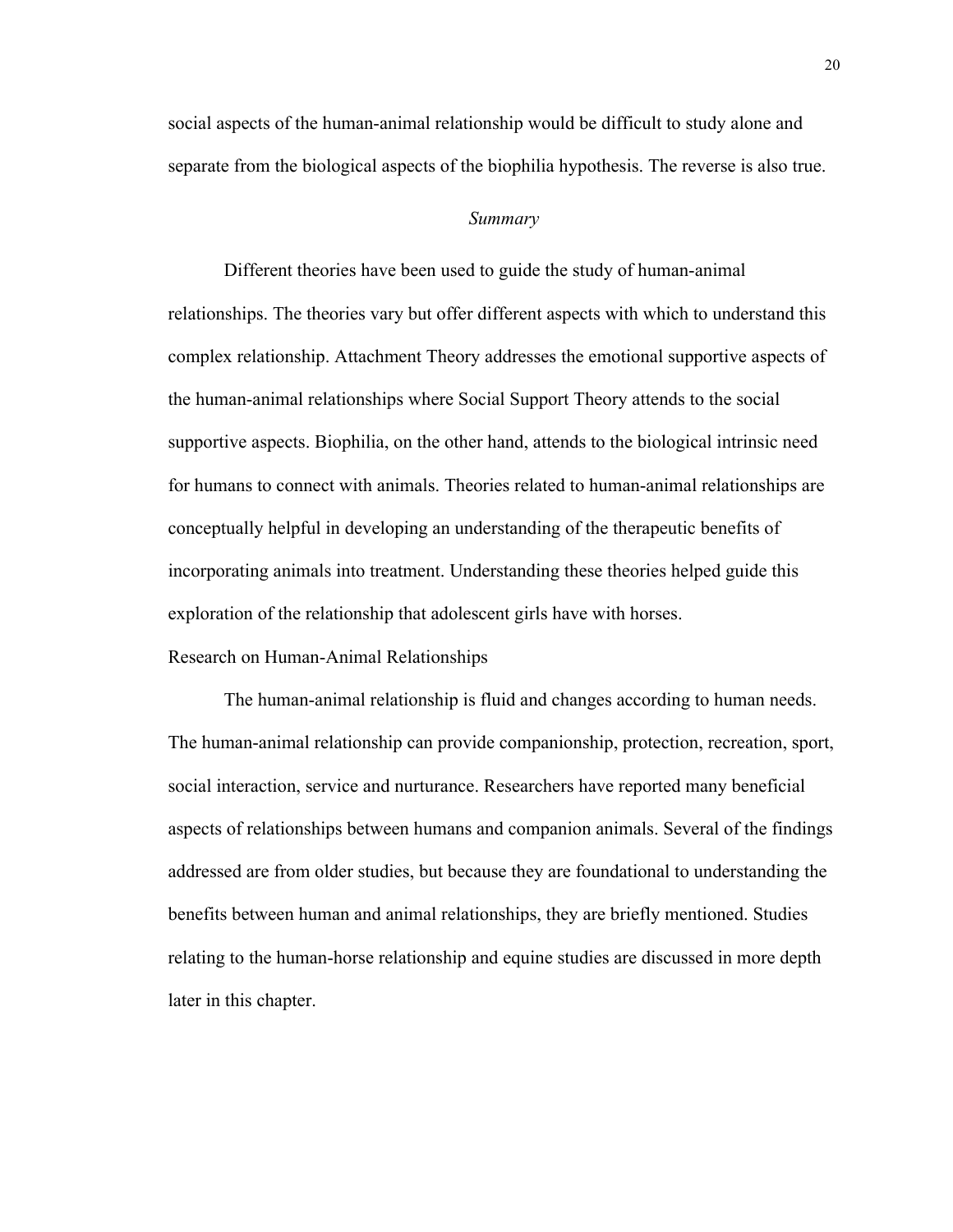#### *Animals and Physical Health*

Several researchers have found that companion animals have positive effects on physical health. Most studies of pet ownership and physical health are non-experimental, with data collected from interviews and surveys of convenience samples (Barker & Wolen, 2008). Physically interacting with animals, such as petting or stroking them decreases blood pressure and heart rate (Grossberg, Alf, &Vormbrock, 1988; Katcher, 1981; Katcher, Friedmann, Beck, & Lynch, 1983; Shiloh, Sorek, & Terkel, 2003). Interaction with a familiar animal has more therapeutic benefit than interaction with an unfamiliar animal (Astrup, Gantt,  $\&$  Stephens, 1979; Baun, Bergstrom, Langston,  $\&$ Thoma, 1984; Schuelke, Trask, Wallace, Baun, Bergstrom, & McCabe, 1992).

Friedmann, Katcher, Lynch, and Thomas (1980) found that pet owners had a decreased mortality rate one year after discharge from a coronary care unit. This study, having some inconsistent findings, was later repeated. The second longitudinal study (Friedmann & Thomas, 1995) of 369 patients with cardiac problems confirmed the original findings that pet ownership predicted the survival rate one year after a myocardial infarction. This landmark research by these researchers inspired further research into the possible health benefits of pet ownership.

In a longitudinal study, Siegel (1990) reported findings from interviews of Medicare enrollees that revealed that people who owned companion animals had fewer doctor visits over a one-year time frame compared to non-pet owners. Individuals report fewer physical problems such as headaches, colds, hay fever, and dizziness one month after getting a pet (Serpell, 1991). Health screenings of 5,741 people were examined to assess the relationship between the cardiovascular health of those who owned a pet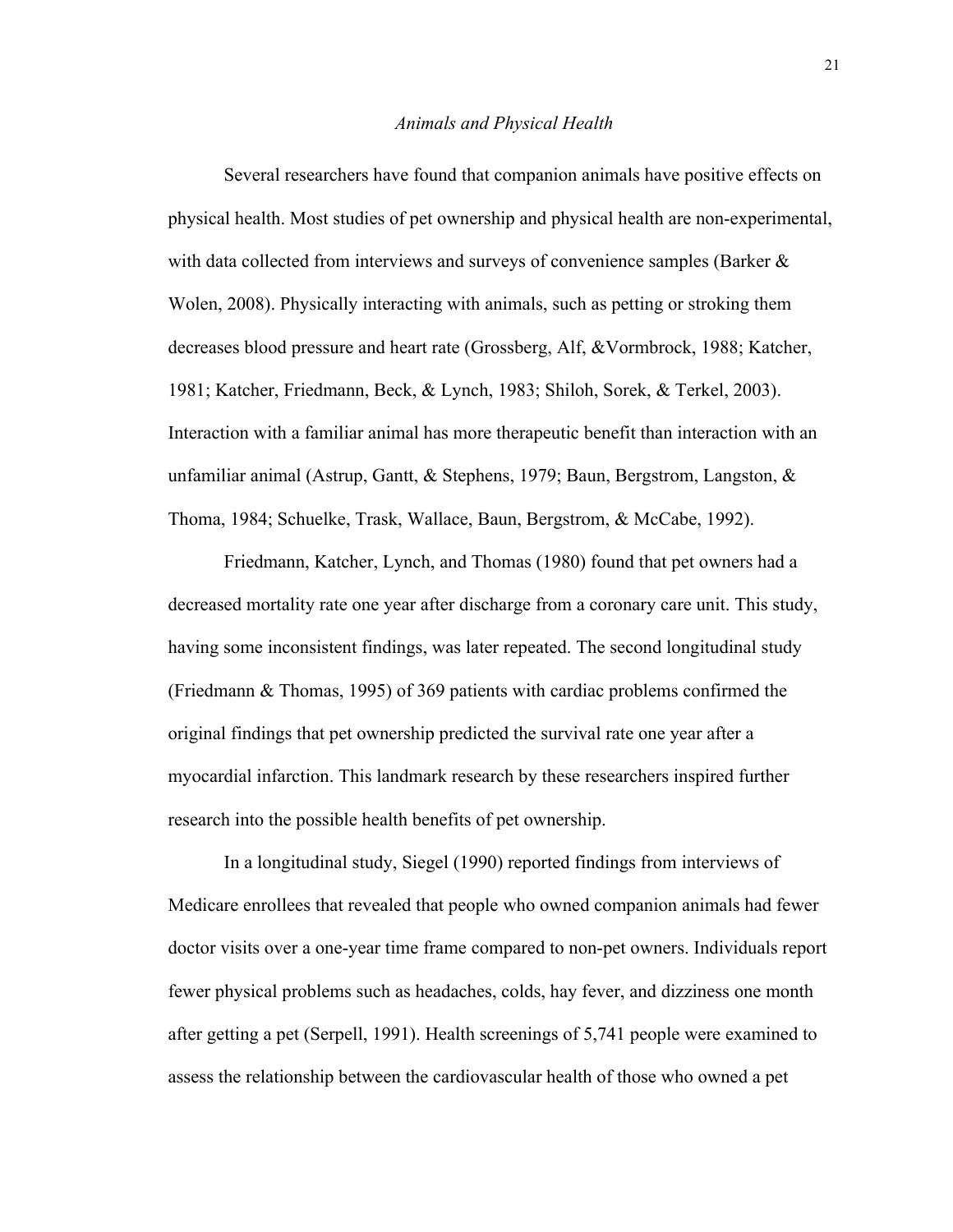compared to those who did not own a pet (Anderson, Reid, & Jennings, 1992). People who owned a pet were found to have reduced individual risk factors for developing coronary heart disease, such as decreased blood pressure, compared to non-pet owners. This was found to be particularly more likely in males. Pet owners, as a whole, are healthier than non-pet owners. In a survey of 1,011 people, Headey (1999) found that people who owned dogs and cats were healthier than non-pet owners in that they went to the doctor less often and used less medication than non-pet owners.

When individuals are exposed to stressors, the presence of an animal alone can reduce heart rate and blood pressure. In an experimental study, women dog lovers were randomly assigned to complete a mental task accompanied by either their pet dog or by a close friend (Allen, Blascovich, Tomaka, & Kelsey, 1991). The presence of the dog produced little stress reactivity in skin conductance, blood pressure, and heart rate yet having the close friend present increased overall stress reactivity. Allen, Blascovich, and Mendes (2002) compared the stress levels in married couples with and without companion animals. The findings indicated that married couples with a pet had lower resting blood pressure and heart rate while attending to a mentally stressful task when compared to the married couples without a pet.

The presence of a pet can moderate stress. In a randomized controlled trial, adults with hypertension were randomly assigned to either acquiring a dog or a cat or to a waitlist control group (Allen, Blascovich, & Mendes, 2002). When exposed to a stress-related activity at home, the physiological stress response was lower in those assigned a pet compared to the subjects in the control group without a pet. Walking a dog in a park was also found to be a stress reliever. In longitudinal study, seniors walking in the park with a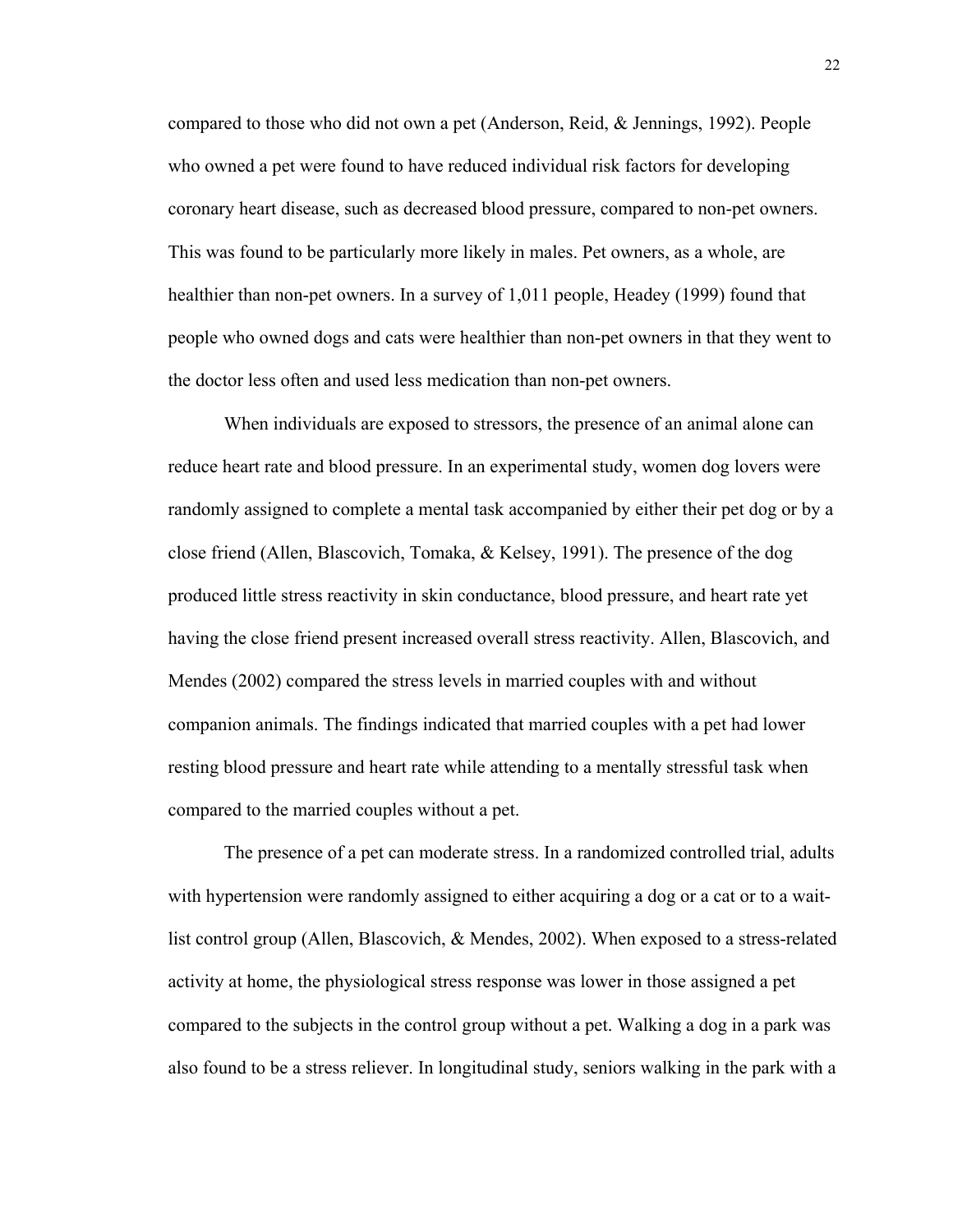dog were compared to seniors walking alone (Motooka, Koike, Yokoyama, & Kennedy, 2006). The findings demonstrated that the presence of the dog in the park, as well as at home, increased parasympathetic neural activity associated with stress reduction.

Companion animals have been reported to be helpful in promoting exercise, which contributes to good health in their owners. In an observational study, dog owners walked more often than non-dog owners (Rogers, Hart, Boltz, 1993). After adopting a dog, people increased the amount of their daily walking (Serpell, 1991). People who walked their dogs regularly were reported to have a more rapid walking speed than nondog walkers. It was also found that pet owners maintained their rapid walking speed whether or not their dog was present (Thorpe et al., 2006). In a one-year longitudinal study of 995 people, companion animal owners were found to be more physically active than those without companion animals (Raina, Toews, Waltner-Bonnett, Woodward, & Abernathy, 1999). Those without pets were also noted to engage in comparatively fewer activities of daily living.

In the elderly population, companion animals offer physical and psychological benefits. Having a companion animal helps the elderly engage in healthier behaviors such as exercising and maintaining a healthier diet (Dembicki & Anderson, 1996). Researchers have found that elderly people who own companion animals have less health deterioration over a one-year period than non-pet owners. They also visited doctors less often and took fewer medications if they had a companion animal (Headey, 1999; Raina, et al. 1999; Siegel, 1990).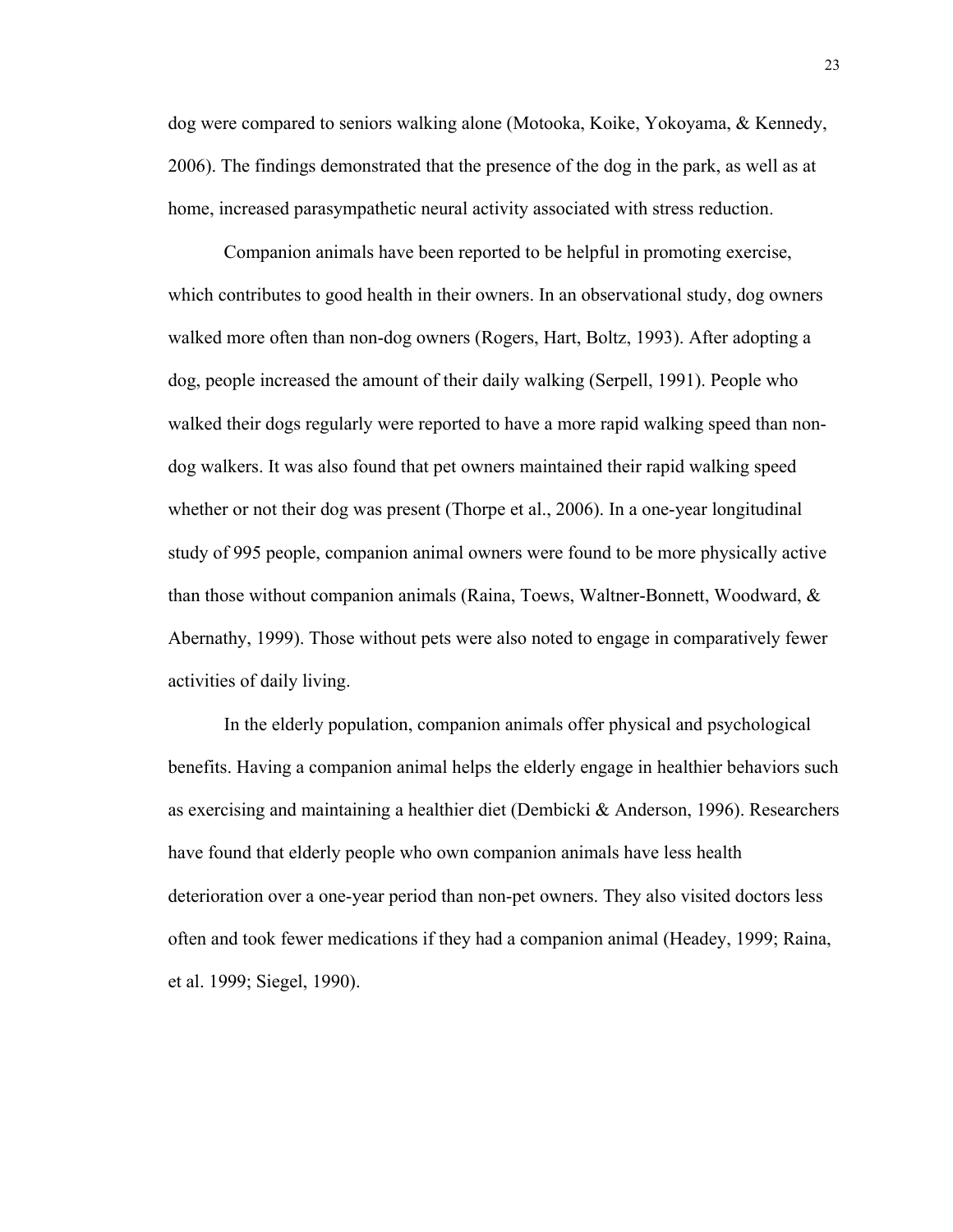#### *Animals and Psychological Health*

Several researchers have reported psychological benefits of companion animal ownership. Most of these studies are non-experimental, with data collected from interviews and surveys of convenience samples (Barker & Wholen, 2008). Companion animals can buffer the effects of stressful life events and lower levels of anxiety, loneliness, and depression (Folse, Minder, Aycock, & Santana, 1994, Garrity, Stallones, Marx, & Johnson, 1989; Headey, Grabka, Kelley, Reddy, & Tseng, 2002). Companion animals have also been found to enhance feelings of autonomy, competence, and selfesteem (Beck & Katcher, 1984; Kidd & Kidd, 1985; Levinson, 1997; Triebenbacher, 1998).

Companion animals provide emotional support (Cohen, 2002) as well as social support (Peretti, 1990; Serpell, 1991). A companion animal can serve as a friend, and has been found to promote an increase in sense of competence and self worth (McNicholas & Collis, 2001). Companion animals provide individuals an opportunity to experience nurturance, love, and shared pleasure in both recreational activities as well as relaxation (McNicholas & Collis, 2001). For the ill, companion animals can provide emotional support as well as a distraction from their physical distress (Enders-Slegers, 2000).

Dogs have been noted for their ability to be a strong social catalyst. When walking a dog, people have more conversations with strangers than when walking alone (McNicholas & Collis, 2000; Messent 1983; Wells, 2009). This interaction with strangers can vary according to the characteristics of the animal. Animals with more infantile features and more unique appearance have a greater impact on the initial interaction (Fine & Eisen, 2008). Dogs who are younger, have more endearing features, or have a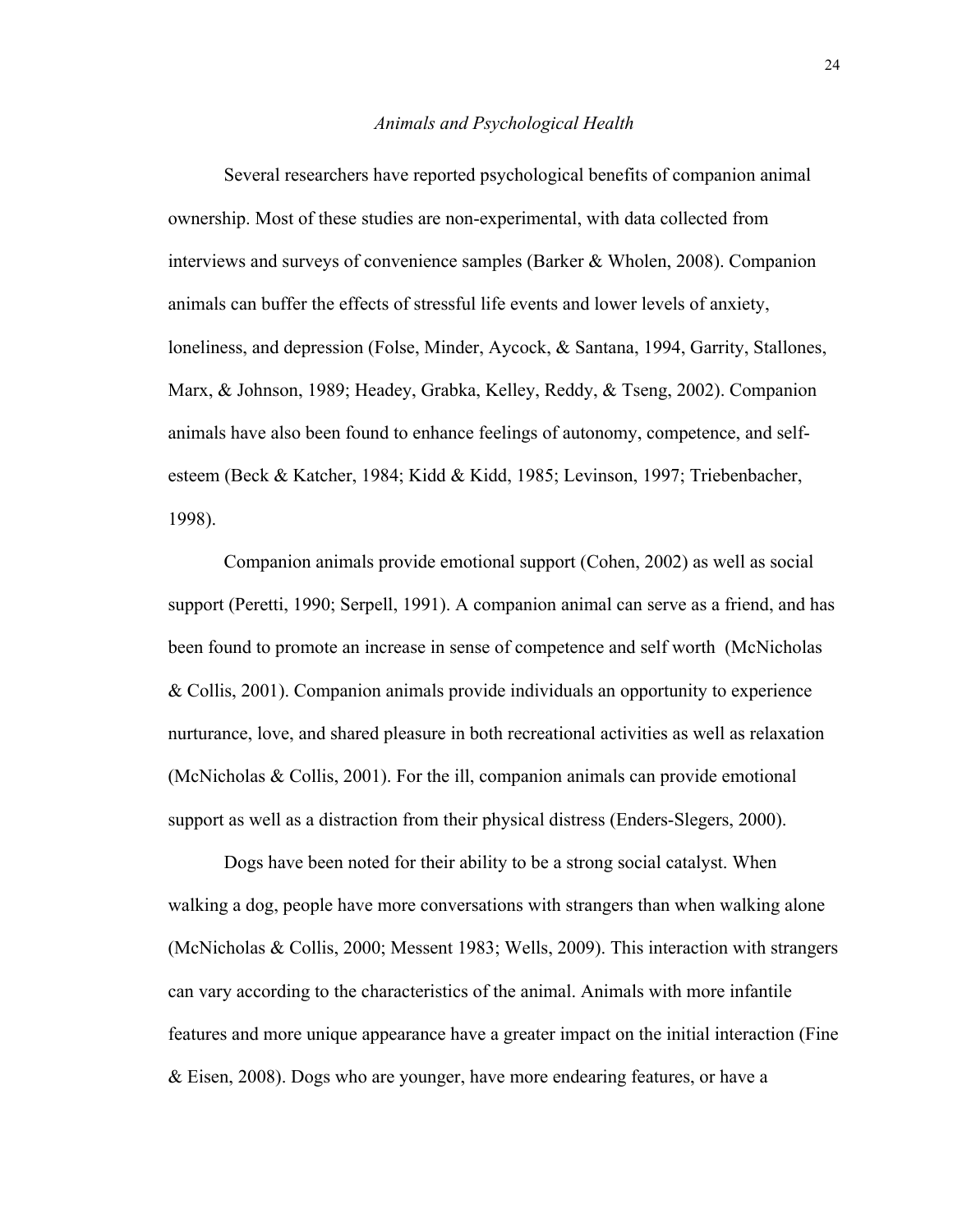reputation for having a sweet temperament also draw more social interaction (Wells, 2009).

In several survey studies researchers have found that companion animals can reduce loneliness. Some studies have addressed pet ownership and loneliness in the general population, but most of the researchers have focused on populations in nursing homes and hospital settings (Wells, 2009). Having a companion animal offers the elderly a reliable and accessible partner. Most elderly dog owners reported in one study that their dog was their only friend and that their relationship with their dog was as strong as their relationships with humans (Peretti, 1990). In a survey of 121 women, it was found that single women with companion animals were less lonely than non-pet owners (Zasloff  $\&$ Kidd, 1994). These findings were supported in a later study of 10,000 people when researchers found that the close relationship of individuals to their companion animals decreased their level of loneliness (Headey, Grabka, Kelley, Reddy, & Tseng, 2002).

The association of pet ownership with mood in people living alone has also been explored in several studies. Unmarried female pet owners reported fewer depressive symptoms than unmarried women without pets (Tower & Nokota, 2006). An observational study found that cats help lessen the depressive moods of single adults (Rieger, & Turner, 1999). Companion animals also seem to facilitate the grief process. Elderly people who were grieving the loss of their spouses and had a companion animal were less likely to describe themselves as depressed compared to those without companion animals (Garrity, Stallones, Marx, Johnson, 1989). When compared to human relationships, cats have been found to alleviate negative moods equally as well as human partners (Turner, Rieger, Gygax, 2003). Researchers have also found that companion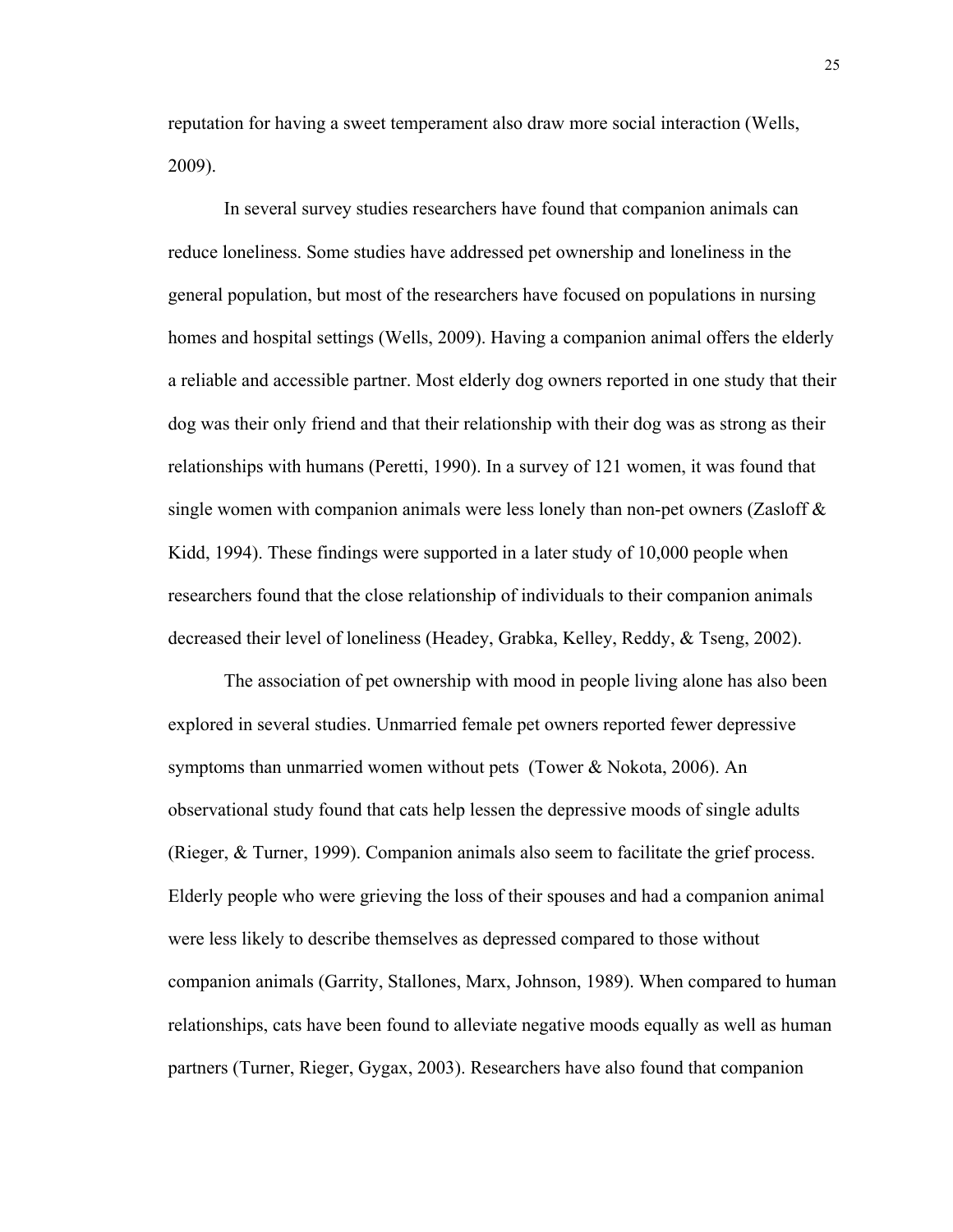animal owners, in general, experience less stress (Kidd  $&$  Kidd, 1999), depression, have improved morale (Jessen, Cardiello, & Baun, 1996), less anxiety (Fritz, Farber, Kass, & Hart, 1995), and loneliness (Headey, 1999), compared with non-companion animal owners.

Most of the focus of the health benefits of animals is based on dogs and cats. Other types of animals, such as fish and birds, also have beneficial affects. Fish in aquariums have been recognized to promote relaxing effects on people. Individuals who engaged in a stressful activity had lower blood pressure if they watched fish swim in a fish tank compared to looking at plants or a blank wall (Katcher et al., 1983). Watching aquarium fish or caged birds for 40 minutes lowered blood pressure and heart rate resulting in effects comparable to hypnosis (Katcher, Segal, & Beck, 1984). Fish also tend to produce calming effects in the dental office (Katcher et al., 1984) and in the hospital setting. Aquariums, when placed in hospital rooms reduce stress levels of adult patients waiting for heart transplants (Cole & Gawlinski, 2000). Patients with Alzheimer's disease become less agitated with the presence of a fish tank in the room. The patients tend to eat better, gain weight and have fewer disruptive behaviors after having a fish tank put into the dining room (Edwards & Beck, 2002). Several comparison studies have found that a bird's presence can be beneficial. Birds in residential homes have facilitated psychological health. Elderly people in a skilled rehabilitation facility who were given a parakeet for 10 days showed decreased depression (Jessen et al., 1996). Depressed elderly men exposed to an aviary had greater reduction in depression than those who did interact with the aviary and also were found to interact more with family and staff (Holcomb, Jendro, Weber, & Nahan, 1997). Having a companion canary was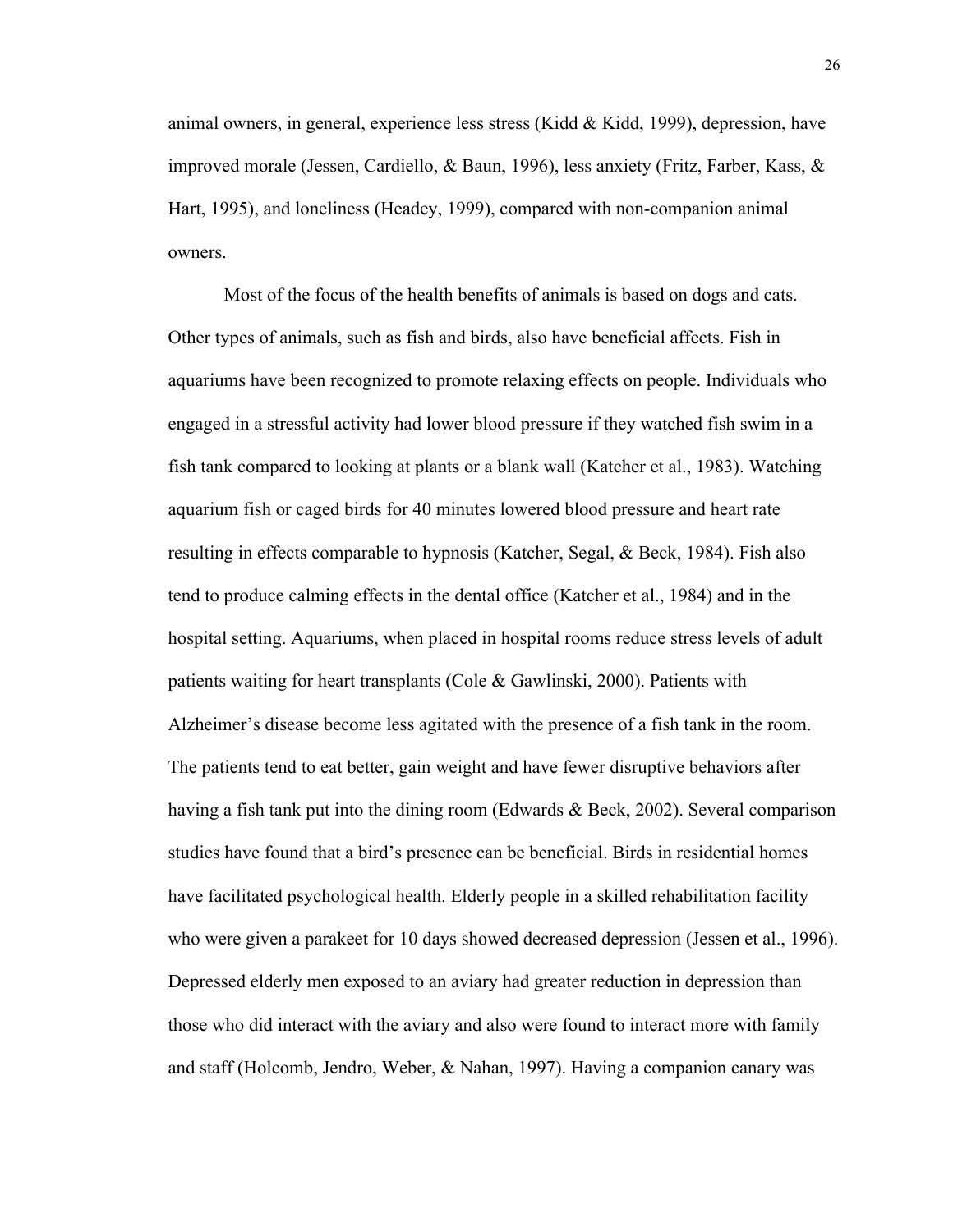found to improve a range of psychiatric symptoms and perceived quality of life when compared to having a plant (Colombo, Dello Buono, Smania, Raviola, & De Leo, 2006).

#### *Animals and Children*

The American Academy of Child and Adolescent Psychiatry (AACAP, 2008) reports benefits for children who own companion animals. According to the AACAP, children's positive feelings about companion animals can contribute to increased selfesteem and self-confidence. Caring for a pet can help provide a child with a sense of responsibility. Pet ownership can facilitate a child's connection to nature and teach them to respect living things. Some physical benefits of pet ownership for a child are increased physical activity, comfort, and affection.

The positive effects of companion animals on children are well documented (Barker & Wolen, 2008). Having a companion animal increases autonomy, self-concept and self-esteem in elementary school children (Van Houtte & Jarvis, 1995). Researchers have also reported that companion animals have some physical effects on children. Having a dog present was found to help reduce children's blood pressure while reading aloud (Friedmann, Katcher, Thomas, Lynch, & Messent, 1983). Animals also stimulate conversations by their presence and unscripted behavior, as well as by being a neutral subject for the children to focus on (Fine, 2000). Dogs help children who have trouble verbalizing due to feeling withdrawn or refusal to speak. Walking with dogs helps children express themselves and speak in a louder tone. As children become more comfortable with animals and begin to enjoy their walks, their comfort and confidence seem to increase (Fine, 2000).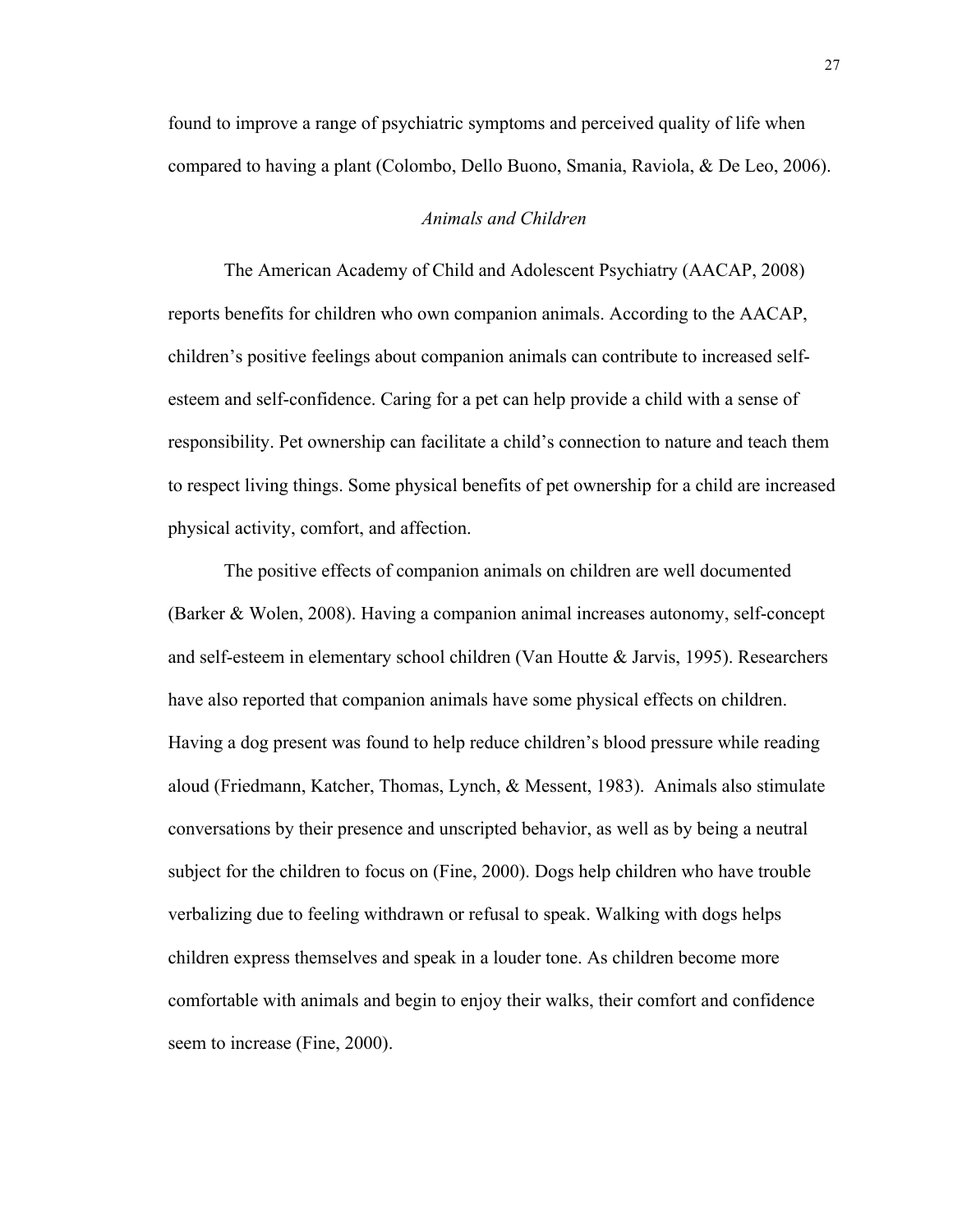Other literature reporting the positive effects of the relationship between children and animals has been described in the section on attachment theory. Those studies found that children with companion animals have greater empathy, increased social orientation, and a positive family climate (Bodsworth & Coleman, 2001; Daly & Morton, 2006; Hanselman, 2001; Kurdek, 2009; Melson, 2000; Triebenbacher, 1998; Vidovic et al., 1999).

#### *Summary*

There is a substantial body of research that indicates that interaction with animals is both physically and psychological beneficial to humans. Wells (2009), in a comprehensive review of the literature, assimilated the key findings from studies of human-animal relationships. The review included studies that used a wide range of methodologies including surveys, interviews, experimentation, and case studies. Many studies (number not reported) were reviewed and were supportive of the benefits of the relationships between humans and companion animals in regards to physical and emotional health.

Another comprehensive review of the literature, including 129 studies of humancompanion animal interactions, was completed by Barker and Wolen (2008). This review examined research that was published since 1980 on the benefits of pet ownership as well as research on the benefits of interactions with a companion animal that is not owned by the subject. In comparison to the earliest review of research, by Beck and Katcher (1984), on the benefits of the human-companion animal interaction, Barker and Wolen found that there was considerable progress in the development of the science. Not only were more studies completed, but the designs were more rigorous.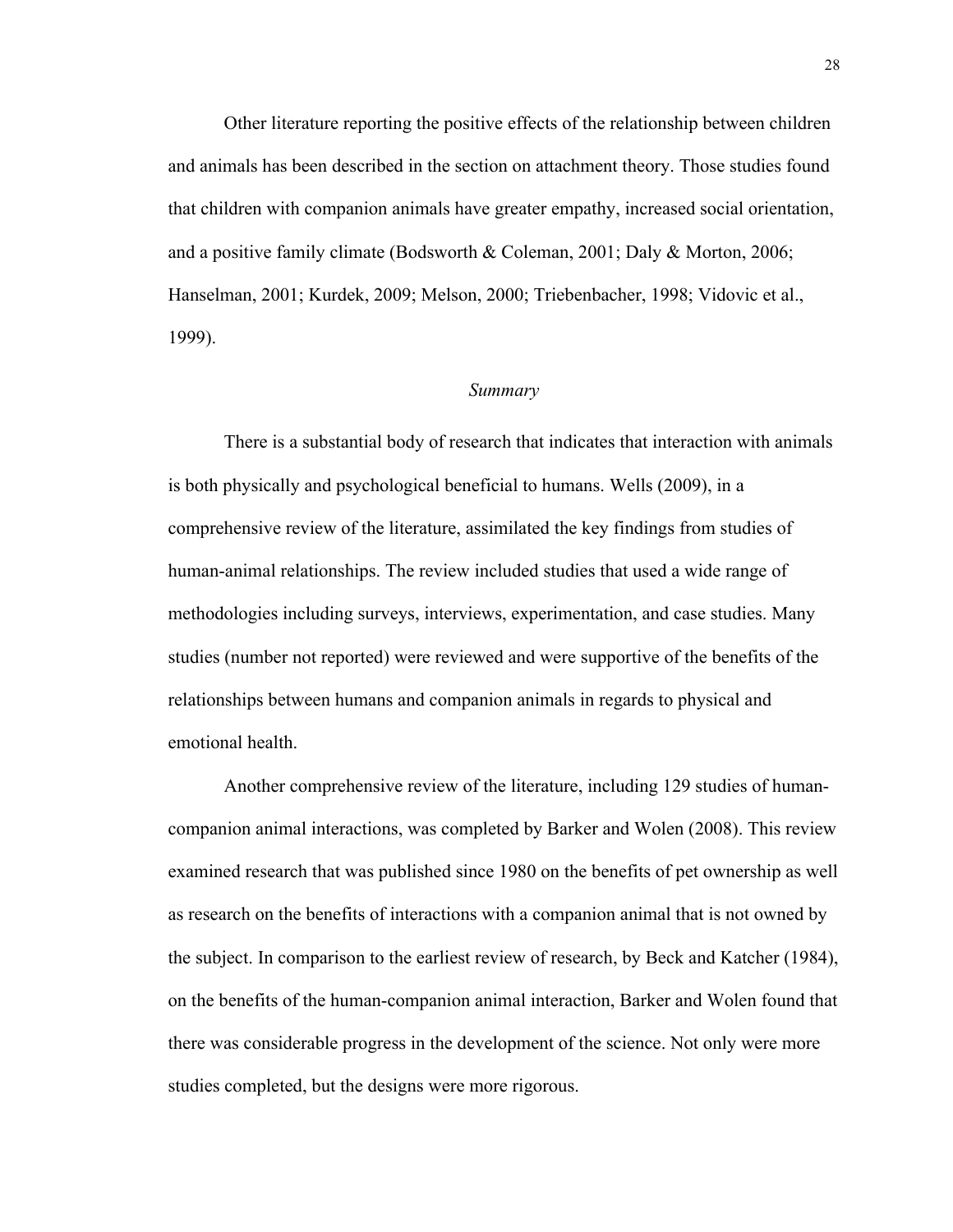#### Animal-Assisted Activities and Therapy

Boris Levinson (1962), a psychiatrist, was one of the earliest practitioners to recognize the therapeutic value of working with animals. He is considered by many as the father of animal-assisted therapy. Levinson's (1997) writings about companion animals and human development guided the emergence of the field of animal-assisted therapy.

There are two primary modalities that involve interventions with animals—animal -assisted activity (AAA) and animal-assisted therapy (AAT). The Delta Society is a national organization that focuses on the improvement of human health through service and therapy animals. It defines AAAs as, "opportunities for motivational, educational, recreational, and/or therapeutic benefits to enhance quality of life. AAA are delivered in a variety of environments by specially trained professionals, paraprofessionals, and/or volunteers, in association with animals that meet specific criteria." AAT, on the other hand, is defined by the Delta society as, "a goal-directed intervention in which an animal that meets specific criteria is an integral part of the treatment process. AAT is directed and/or delivered by a health/human service professional with specialized expertise, and within the scope of practice of his/her profession. Key features include specified goals and objectives for each individual and measured progress" (2005). Published studies do not consistently differentiate between AAA and AAT (Barker & Wolen, 2008). For the purposes of this review, the term animal-assisted therapy (AAT) will be used to minimize confusion.

Pet visitation programs often use companion animals such as dogs, cats, rabbits and Vietnamese pot-bellied pigs since these animals can be easily transported to facilities. Some other types of animals are used as well. Rabbits, guinea pigs, hamster,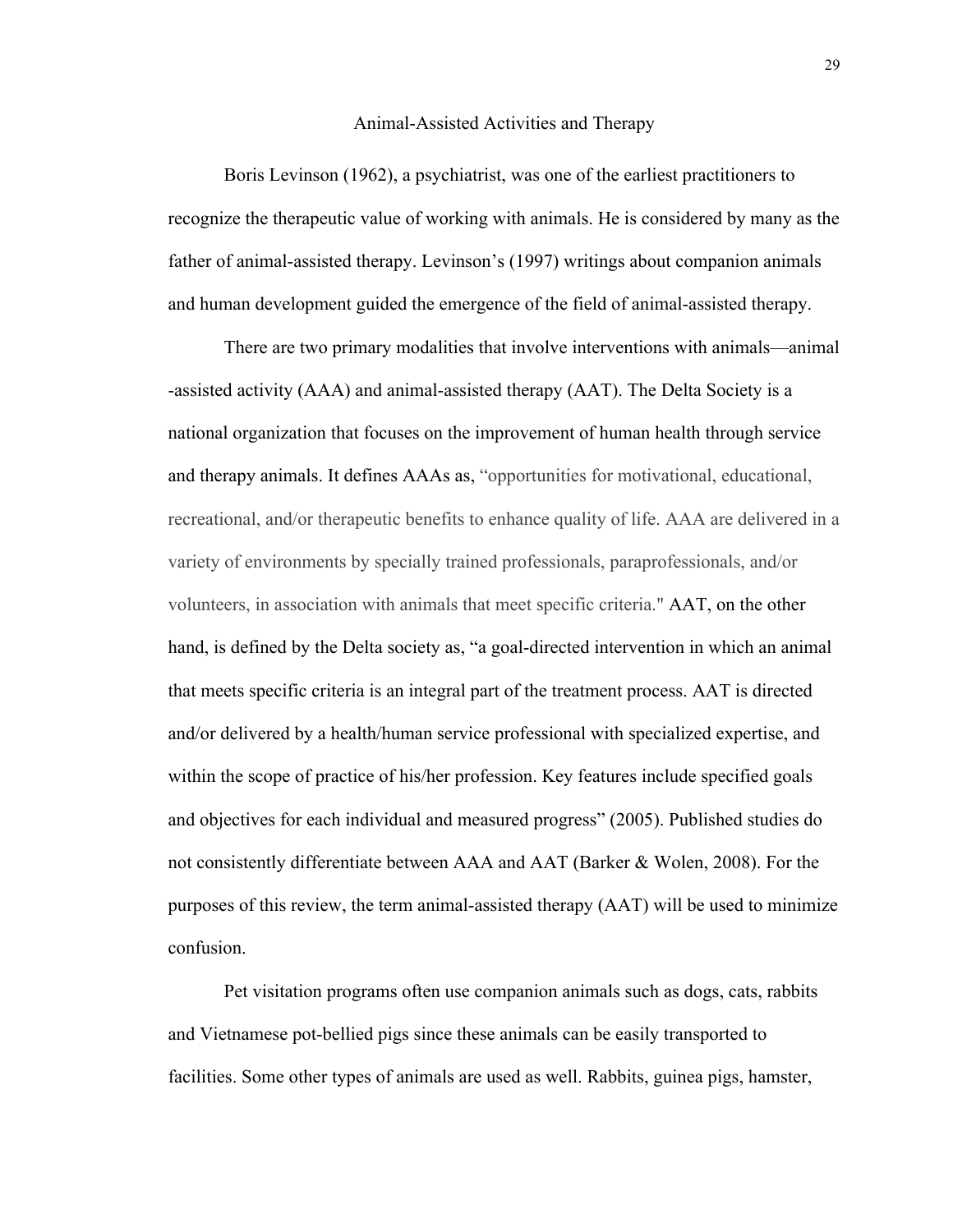mice and rats offer a visual and tactile experience that may have a therapeutic effect, but they are also unpredictable and fragile (Fine, 2010). More exotic species such as elephants, dolphins, and lizards have also been used (Fine, 2010). Interacting with dolphins can relive depression (Antonioli & Reveley, 2005). This type of therapy may be expensive, however, the claim is that the setting, being in the water with a large intelligent animal, and the symbolism cannot be duplicated by other therapy (Antonioli  $\&$ Reveley).

Working with horses therapeutically has taken on two main foci: physical therapy and mental health therapy. Equine-assisted therapy for mental health purposes is the focus of this study and will be addressed later in this chapter. Hippotherapy is the term to describe the equine therapy aimed at improving physical health. It is implemented by an occupational, physical or speech therapist that is trained to use the movement of the horse to help improve a person's health. Therapists use techniques such as neurodevelopmental treatment and sensory integration along with the movement of the horse as part of their treatment. The goals of hippotherapy are to improve balance, posture, fine motor control, articulation, and increase cognitive skills (Fine, 2010). Children with cerebral palsy who engaged in horseback riding found riding to induce normalized pelvic movement, resembling normal ambulation, improve joint stability, weight shift management, and dynamic postural stabilization (Sterba, 2007).

# *Animal-Assisted Therapy Research*

Researchers have found that interventions with animals result in positive physical and psychosocial benefits (Barker, Rogers, Truner, Karpf, & Suthers-McCabe, 2003). Many researchers, including nurses, have conducted studies examining the benefits of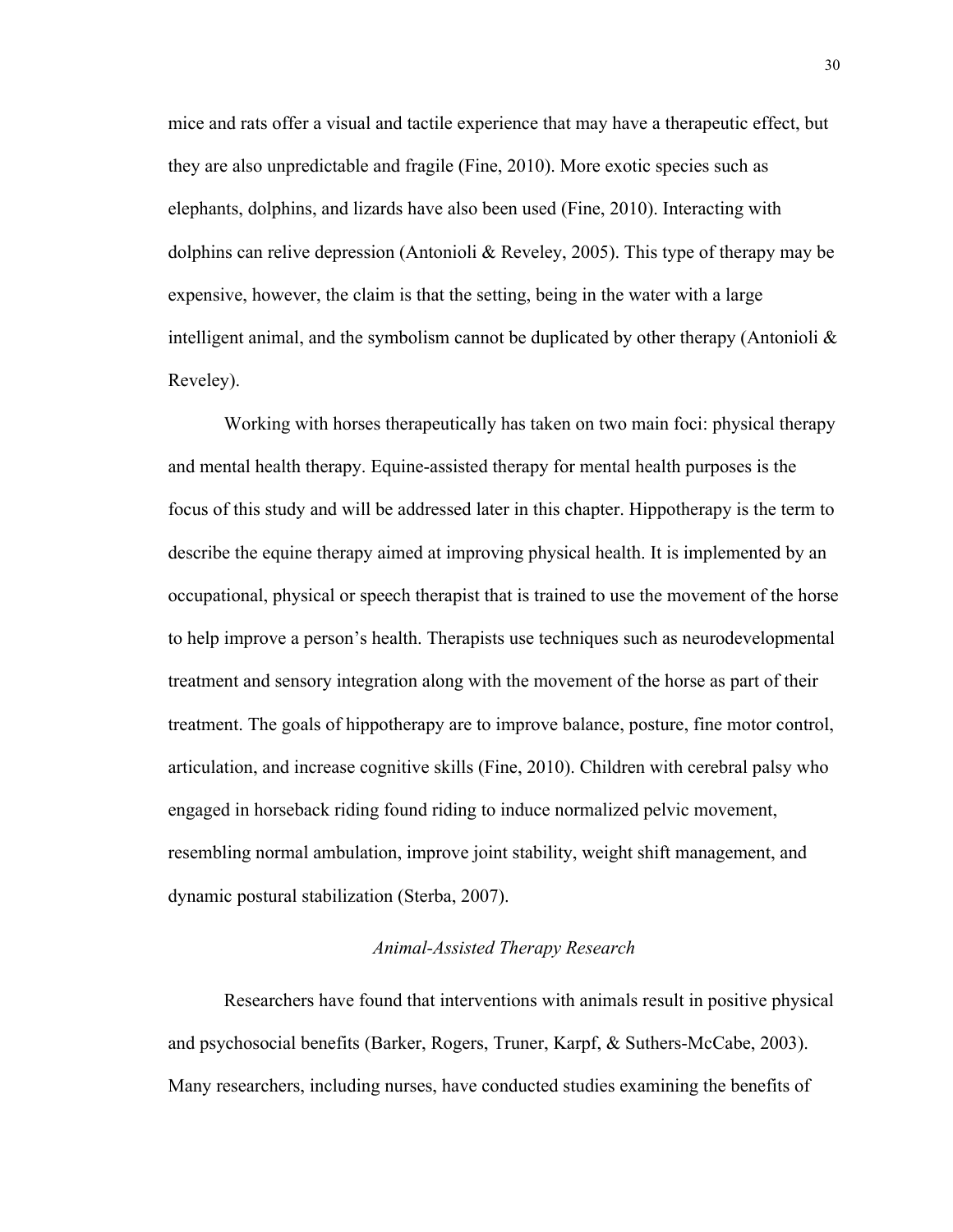animal-assisted interactions. Most animal-assisted interaction work has been done with dogs and cats, and has addressed a varied population.

## *Adults and Animal-Assisted Therapy*

Researchers have found that animal-assisted therapies were associated with decreased feelings of anxiety, anger, depression, loneliness, and stress in adults (Barker & Dawson, 1998; Barker, Knisely, McCain, Schubert, & Pandurangi, 2010; Friedmann, 2000; Rossetti & King, 2010). Several experimental studies have demonstrated positive effects of interventions with AAT in mental health settings. Dogs reduced anxiety and fear in hospitalized psychiatric patients (Barker, Pandurangi, & Best, 2003; Barker & Dawson, 1998), and promoted pro-social behavior (Marr et al., 2000). Other researchers examined the benefits of AAT in patients diagnosed with schizophrenia. Some of the benefits noted were an increased use of leisure time (Nathans-Barel, Feldman, Berger, Modai, & Silver, 2005), more involvement in domestic and health activities (Kovacs, Kis, Rozsa & Rozsa, 2004), better communication (Kovacs, Bulcuz, & Simon, 2006), and improved social functioning (Barak, Savorai, Mavashev, & Beni, 2001). When a therapy dog is present in a mental health facility, patients tend to have fewer loud spontaneous vocalizations and aggressive verbal outbursts, which results in a lower intensity of noise (Walsh, Mertin, Verlander, & Pollard, 1995). AAT can also be helpful for individuals struggling with substance abuse by improving the quality of the relationship with the human therapist and, as a result, improving treatment outcomes (Wesley, Minatrea, & Watson, 2009).

The benefits of including therapy dogs and other animals in outpatient counseling sessions are beginning to be examined. Schneider and Harley (2006) found that college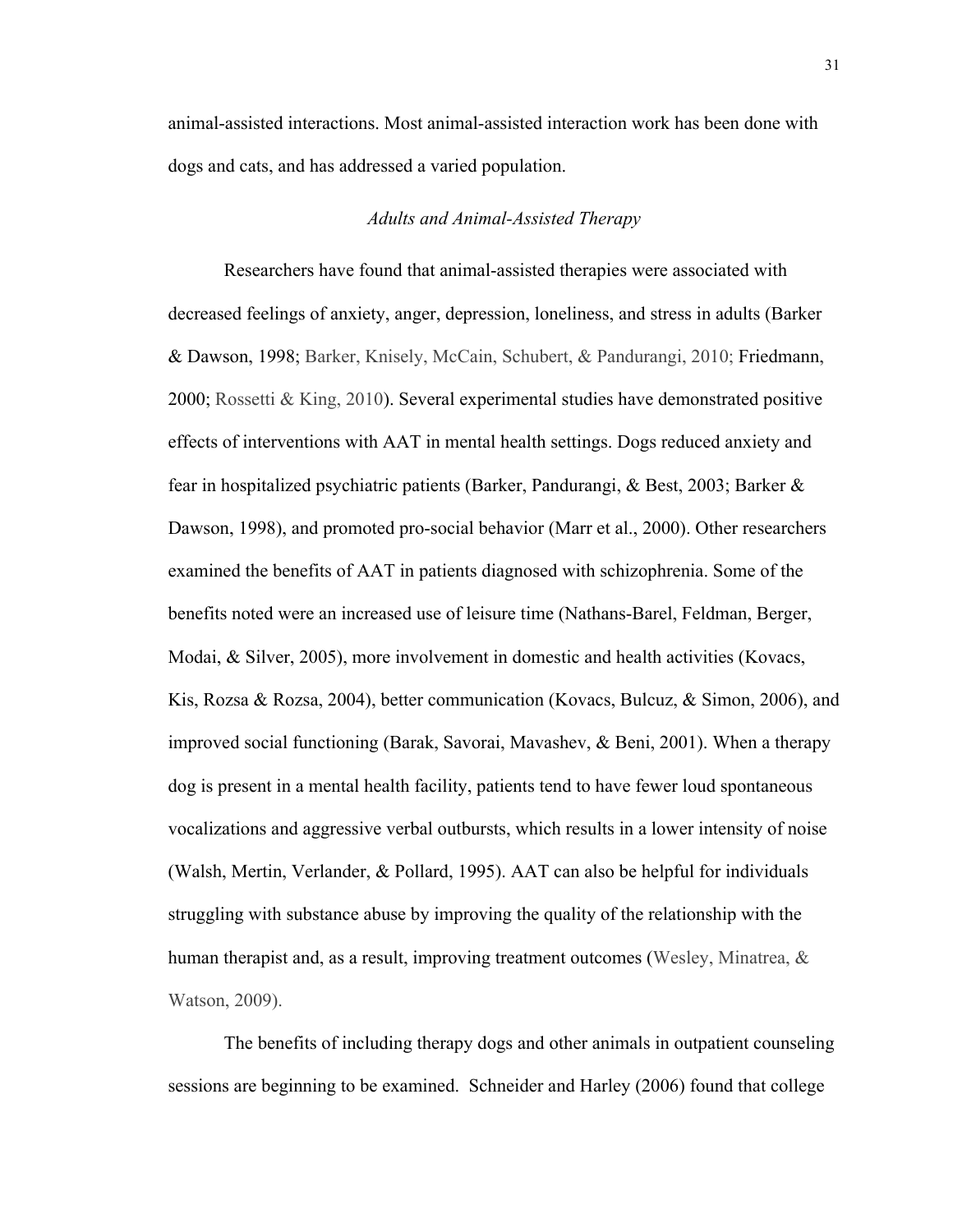students rated counselors who had a dog present in their therapy session more favorably in comparison to counselors who did not have a dog present. Kruger, Trachtenberg, and Serpell, (2004) point out that animals may facilitate conversation between the therapist and the client. A therapist who conducts therapy with an animal present may seem less threatening and the client may be more willing to talk about himself. The therapist may appear more endearing when an animal is present. In counseling sessions, children often looked forward to seeing and interacting with therapy animals. Dogs walk over to children in a warm and welcoming manner and serve to reduce the initial tension.

# *Geriatrics and Animal-Assisted Therapy*

Most studies examining animal-assisted therapies have targeted the geriatric population (Brodie & Biely, 1999). Since the 1980's companion animals have been taken into nursing homes for pet-therapy. Animals offer an opportunity for increased conversations, interactions, and socialization for residents in long term-facilities which in turn can decreases loneliness (Bernstein, Friedmann, & Malaspina, 2000; Johnson & Meadows, 2002; Lapp, 1991; Laun, 2003).

In nursing homes, researchers observed that residents were happier, more alert, and more responsive when a dog was present. Individuals in nursing homes also engaged in more frequent and longer conversations with each other when visited by dogs and cats from animal shelters (Bernstein, Friedmann, & Malaspina, 2000). Banks and Banks (2002) assessed the loneliness of nursing home residents who were randomly assigned to AAT or a craft activity. They found that residents in the AAT group had less loneliness. In a follow-up study, use of AAT with an individual alone verses in a group format was compared (Banks & Banks, 2005). The findings showed that providing AAT on an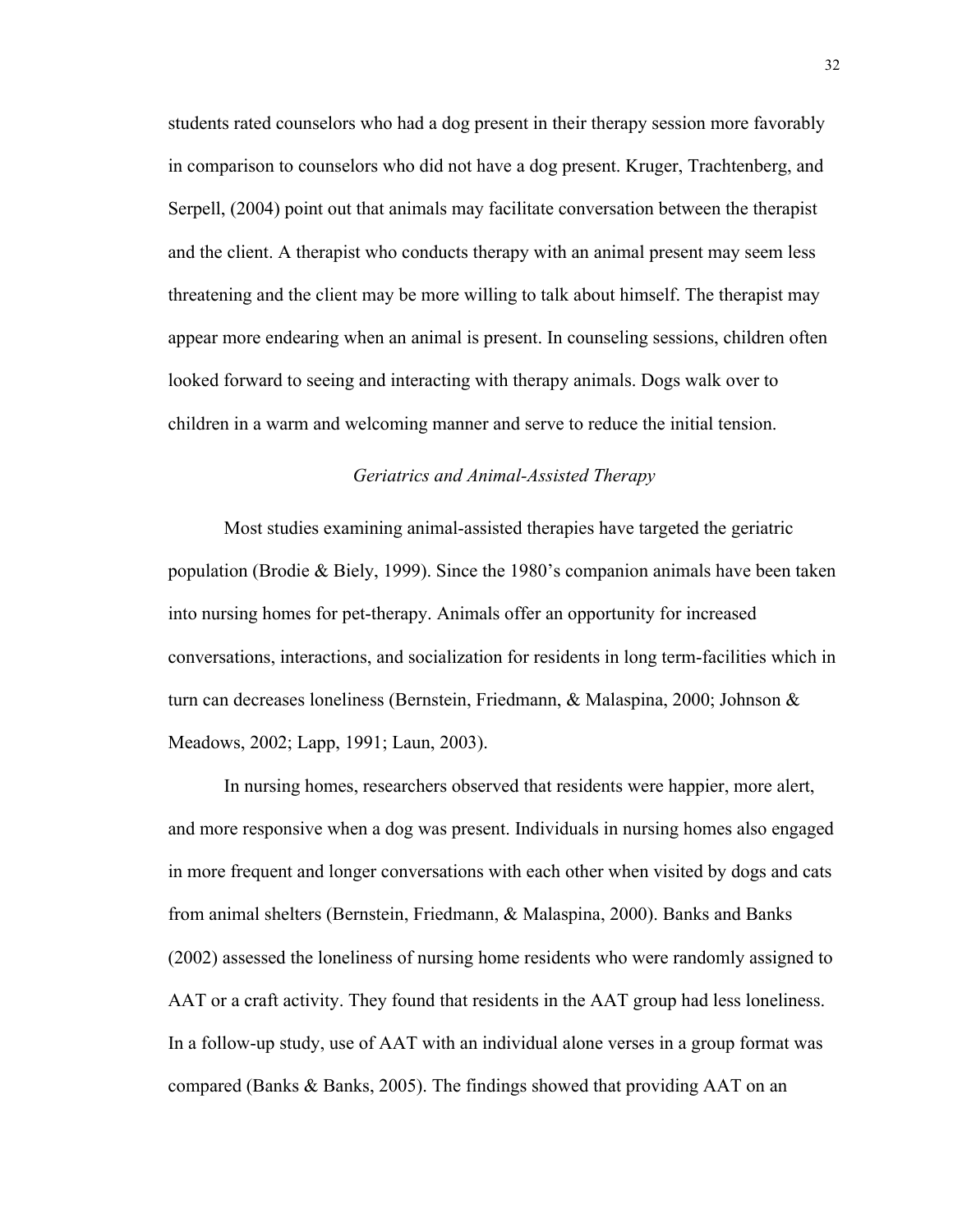individual basis reduced loneliness whereas there was no benefit for those residents who received AAT in the group format. This is helpful information that supports the individual work that most AAT therapy involves.

Geriatric patients with cognitive impairment have shown improvements with AAT in several studies. In patients with cognitive impairment, AAT helped reduced agitation and increased socialization (Richeson, 2003), increased social behavior (Batson, McCabe, Baun & Wilson, 1998), reduced the use of physical restraints, increased patients' orientation to time, and facilitated goal achievements (Katsinas, 2000). AAT with dogs and cats decreases aggressiveness, anxiety, and phobias (Kanamori et al., 2001). A randomized pre-and post-test study compared the effects of visits with animals to that of human visits for the elderly and reported improved mood with the group receiving animal visits as compared to the group having humans visits (Lutwack-Bloom, Wijewickrama, & Smith, 2005). The presence of dogs helped the elderly residents improve their orientation to the days of the week, based upon the presence or absence of a pet therapy dog. Dogs were also helpful for the elderly during walks with the residents. If the resident wandered off, the staff was able to call the dog back and the patient would return with the dog (Katsinas, 2000).

#### *Children and Animal-Assisted Therapy*

Most studies of AAT with children have focused on children in clinical settings and have demonstrated that children experience benefits from these interventions (Barker & Wolen, 2008). Hospitalization is a difficult time for children and it can be a major stressful event. In pediatric settings, nurses have described the beneficial effects of animals on hospitalized children's moods. In a study of self-reported and parental ratings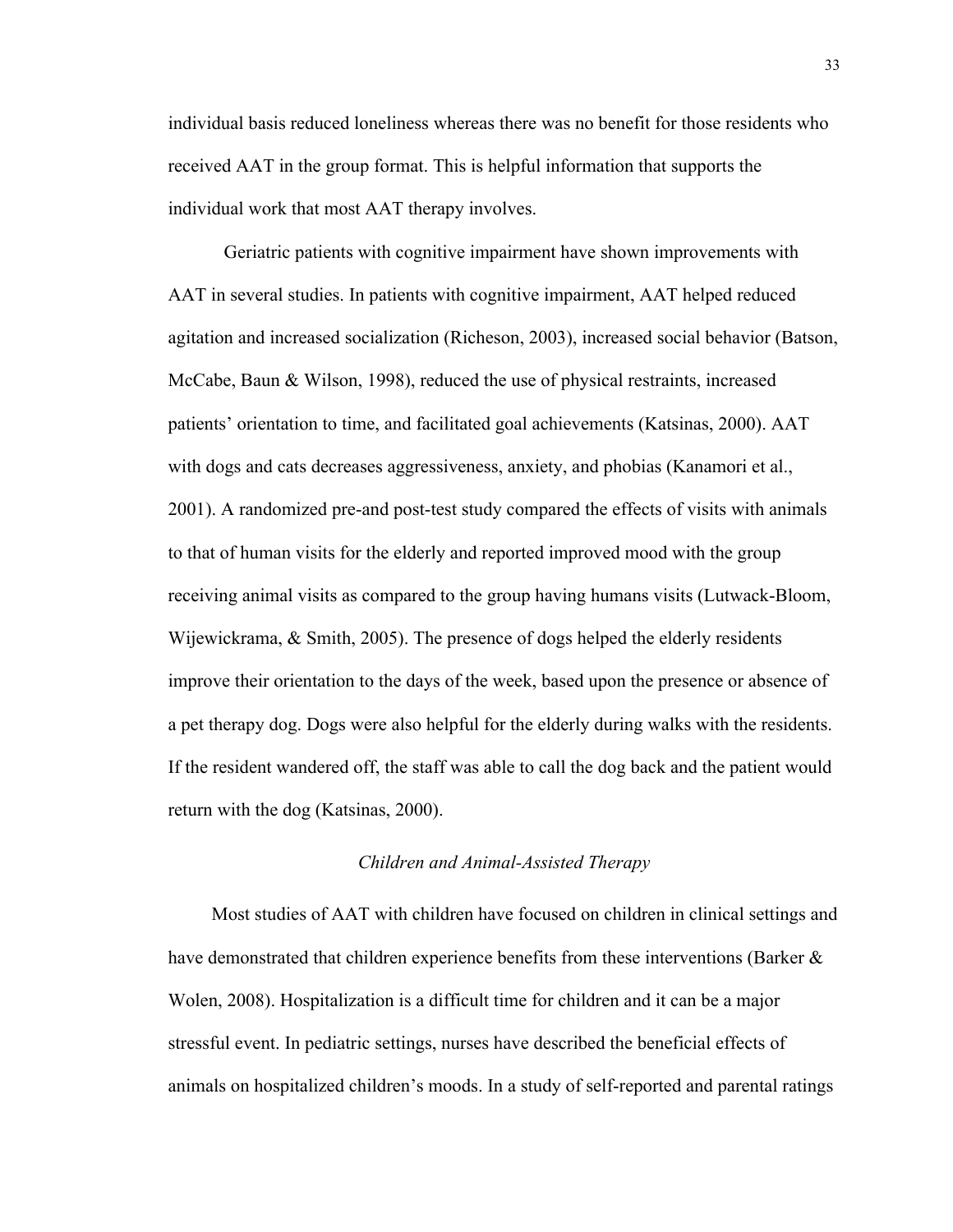of 70 children's moods, it was reported the children had less desire to leave the hospital and go home after having AAT then before. They also had fewer negative thoughts about therapy (Kaminski, Pellino, & Wish, 2002). In a quasi-experimental study involving 57 children, it was found that exposure to animals helped decrease pain in children (Braun, Stangler, Narveson, & Pettingell, 2009). In another quasi-experimental study, Tsai, Friedmann, and Thomas (2010) examined the effects of AAT on 16 hospitalized children's cardiovascular responses, state anxiety, and medical fear. AAT decreased physiological arousal in hospitalized children resulting in increased coping. At doctors' appointments and pediatric exams, pretest-posttest studies demonstrated that the presence of a friendly dog moderated children's stress responses helping them be more relaxed (Hansen, Messenger, Baun, & Megel, 1999; Nagengast, Baun, Megel, & Liebowitz, 1997).

Animals have been recognized as a motivating factor for children in learning environments. Researchers found that AAT can be helpful to children in school settings by providing a form of social and emotional support (Friesen, 2010). Children with pervasive developmental disorders were able to improve socially and behaviorally with AAT (Martin & Farnum, 2002). Additionally, children who read aloud with a dog present had a decrease in blood pressure suggesting that the dog helped them relax (Friedmann, Katcher, Thomas, Lynch, & Messent, 1983).

AAT has been studied in mental health treatment settings with children. Weston (2010), a mental health counselor, included her dog in therapy sessions with five children. After 15 months, the program was evaluated by semi-structured interviews with the children and their parents. All of the children who were interviewed reported that the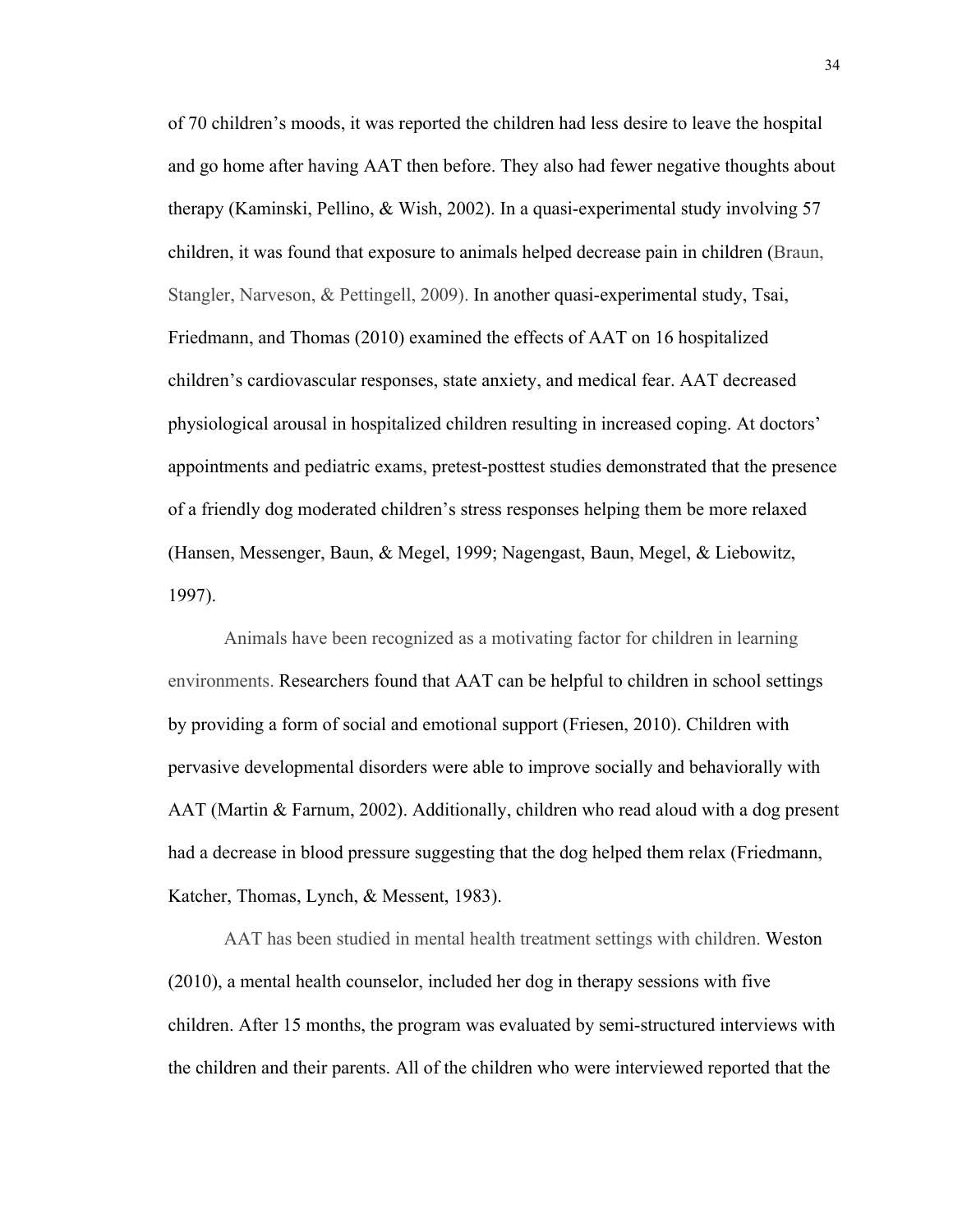dog made them feel happy, relaxed and calm. The participants also said they would feel sad if the dog was not there. The children reported that having the dog present helped them feel more motivated to return for another therapy session. The parents also reported that their children benefited from the dog's presence and they indicated that it was a positive factor in their child's return for future sessions. In an observational study of 12 autistic children using AAT with a dog, the children had fewer autistic and more socially appropriate behaviors (Redefer, & Goodman, 1989). Using llamas, dogs, and rabbits with 22 autistic children, researchers reported an increased use of language and social interaction with AAT compared to traditional occupational therapy (Sams, Fortney,  $\&$ Willenbring, 2006). Martin and Farnum (2002) measured social outcomes of 10 children with pervasive developmental disorder who participated in an AAT program with a dog. They found that the children were more aware of their social environment, more focused, and more playful during AAT with a dog. Patients with a variety of developmental and emotional disorders when involved in AAT had more sustained focus (Limond, Bradshaw, & Cormack, 1997). Anderson and Olson (2006) conducted a qualitative study to assess the benefits of AAT using a dog in a classroom with six children with behavior problems. Having a dog present encouraged the children to demonstrate responsibility, empathy, and respect.

#### *Summary*

Nimer and Lundahl (2007) completed a meta-analysis on animal-assisted therapy research. It was the first quantitative review of animal-assisted therapy literature. Approximately 250 abstracts were identified with 119 included in the review. From the studies included in the review, dogs were used most often and AAT most often targeted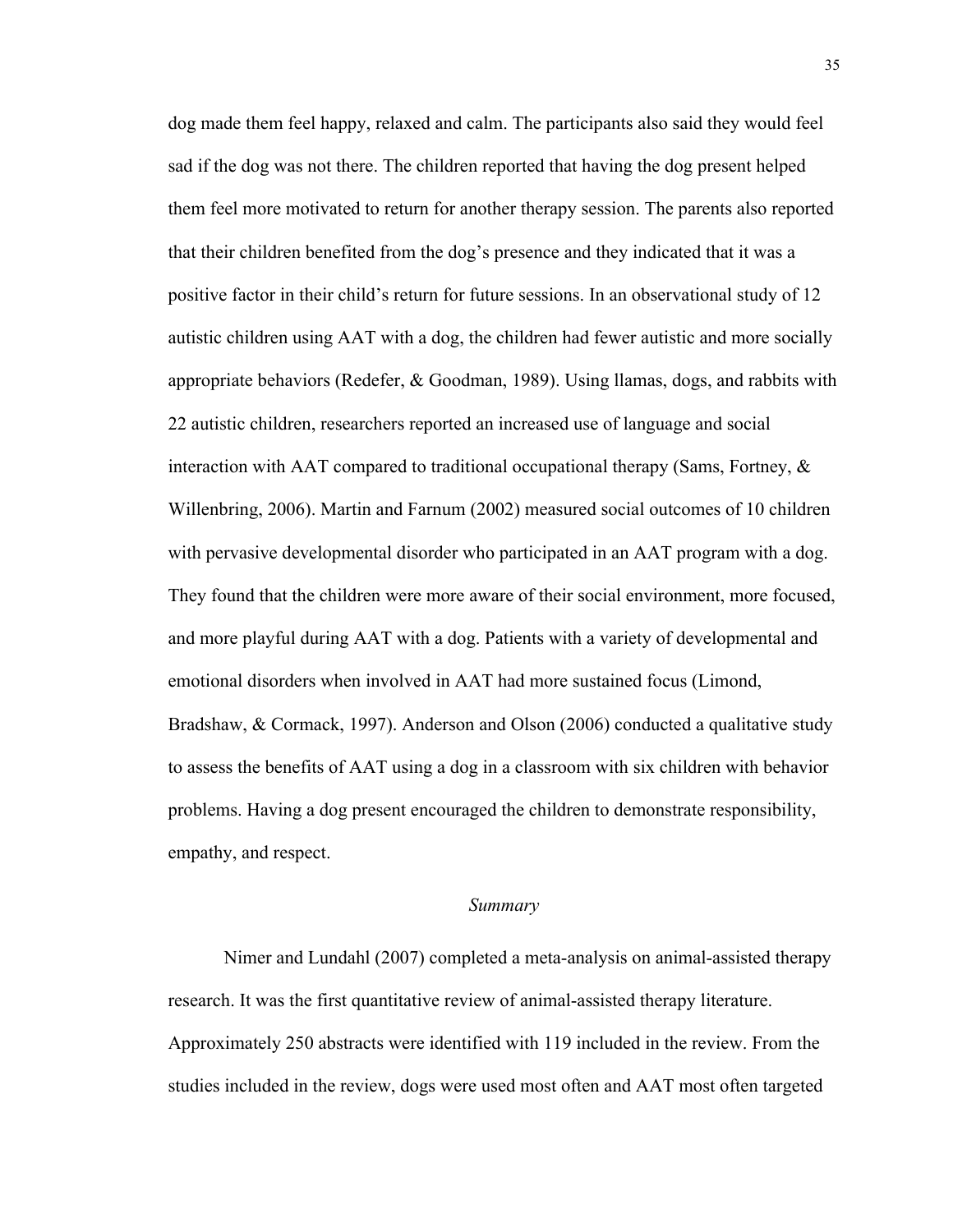mental health concerns. ATT was used more with adults than with minors. Many of the quantitative studies found in the literature did not use a control group, but after comparing the studies with a control group with those that did use a control group, no significant difference was found in the outcomes. Based on this finding both types of studies, those with and those without control groups, were analyzed together. The results from this meta-analysis supported the conclusions of previous studies that AAT offers both physical and psychological benefits.

Rossetti and King (2010) reviewed studies that explored the benefits of using AAT for mental health treatment of adults, the elderly, and children with behavioral and autism spectrum disorders. Dogs, cats, horses and dolphins were identified for use in AAT. The decision to use AAT was made by hospital managers and program staff. Some AAT involved animals that were residents in the facilities and some programs used animals that were brought into the facility for visits. Their review of research suggested that AAT improves patients' ability to communicate, socialize, promotes self–esteem, responsibility, and socialization.

This broad range of studies indicates that animal-assisted therapy can reduce anxiety, depression, loneliness, and enhance well-being. Most studies of animal-assisted therapy used dogs and cats. While there is a growing body of evidence supporting the use of animals in therapy programs further research is needed to clarify how animals influence mental health outcomes.

## Human-Horse Relationships

 Horses have played an important role in the lives of humans for centuries. Horses provide a source of transportation and a means for competition and recreation. Several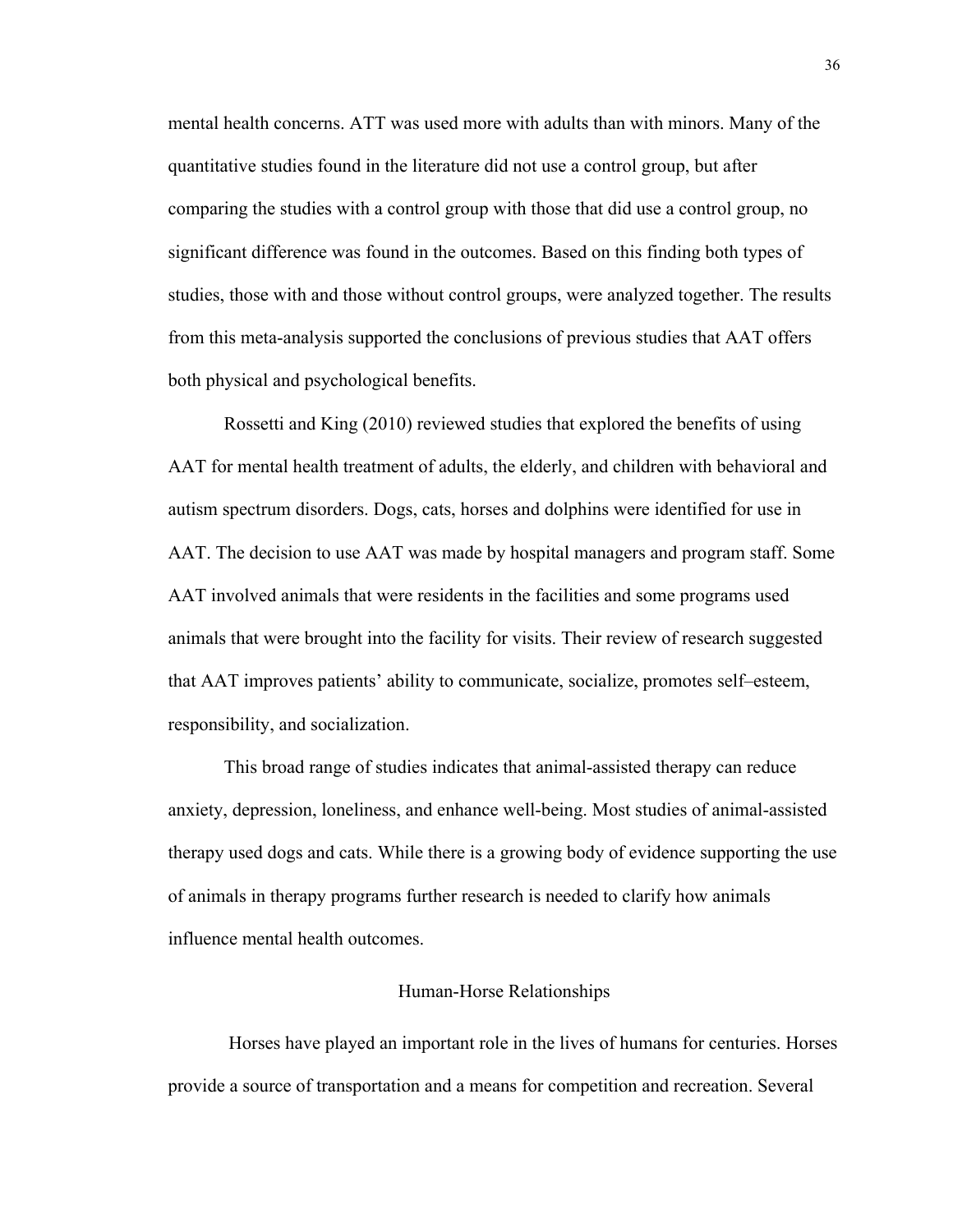researchers have examined gender differences related to the human-horse relationships (Brown, 1984; Jones, 1983; Klopfer, Klopfer, & Etemad, 1984). Brown (1984) sampled 160 animal owners using two methods of data collection, observational measures of pet owners interacting with their animals, and a survey to measure owners' behavior with their animals. Men were less interactive, more punitive, more instrumental, and less affectionate with horses than women. They were also less likely to participate in the equine relationship for companionship or pleasure. Women had more affectionate behavior, interacted more frequently, and enjoyed a more positive relationship with their horses. Kidd, Kelly, and Kidd (1984) in a correlational study matched pets to owners' personality types and also identified gender differences in horse owners. Men horse owners tend to be more aggressive and dominant toward their horses than female horse owners.

There are also gender differences in children's relationships with horses. More girls are interested in horses and horse activities than boys (Jones, 1983; Maurer, Delfour, Wolff, & Adrien, 2010). In a survey of members of two commercial riding stables, female horse owners overwhelmingly outnumbered males. The survey also found that horse owners tend to label horseback riding as a "female" activity (Klopfer, Klopfer, & Etemad, 1984). Girls also greatly outnumbered boys in their desire to own a horse (Daly & Morton, 2006).

The bond between adult women and their horses has been explored in two studies. In an ethnographic study, Brandt (2004) examined the communication between women and horses. Twenty-five women in various barn settings were interviewed and observed over a two-year period. The findings indicated that the women and horses have an ability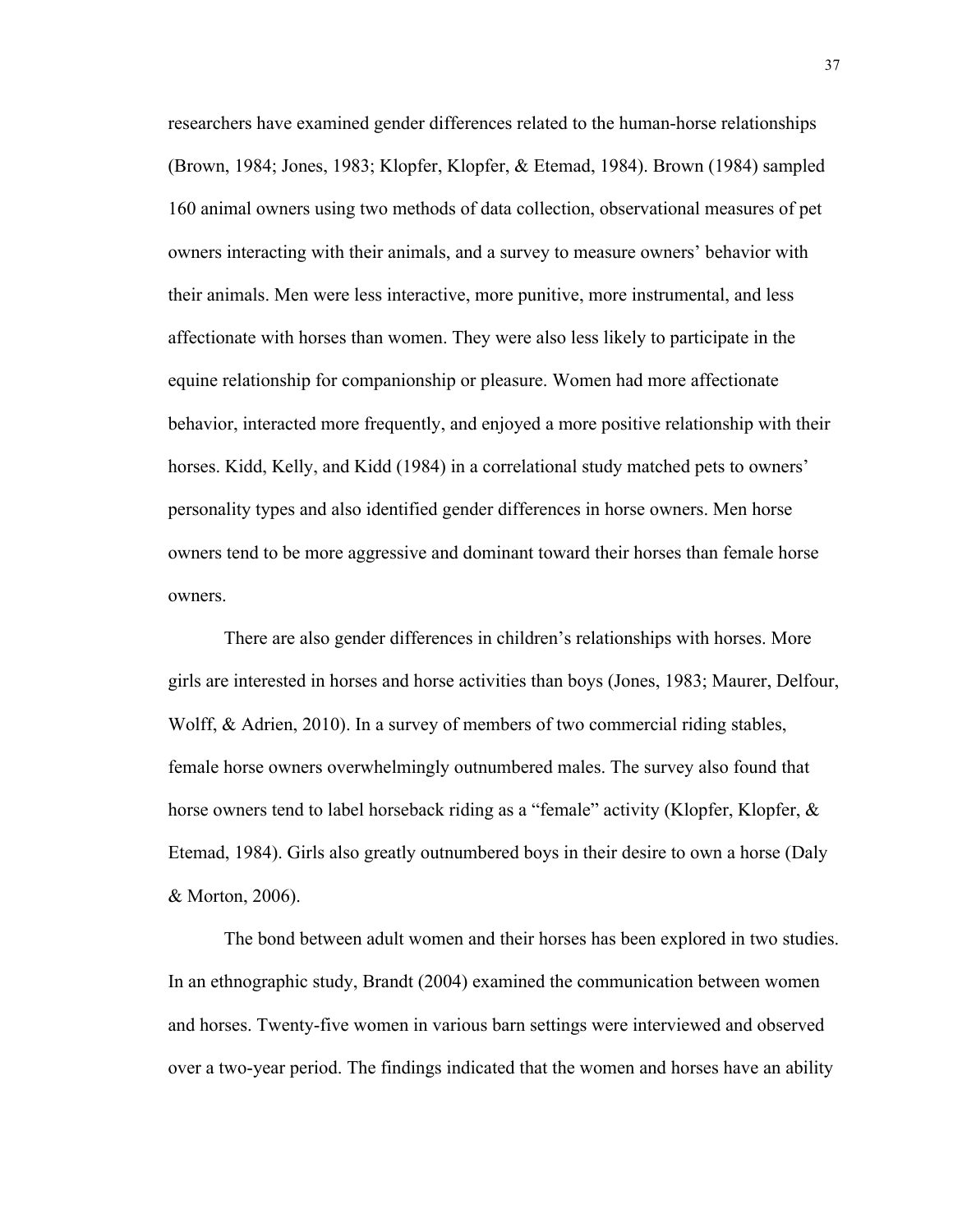to understand and communicate through bodily gestures and together they co-create a system of language all their own. Relationships between women and horses were also examined in a phenomenological study (Yorke, Adams, & Yoady, 2008). Six adult women who experienced a trauma and reported that horses were a significant factor in their recovery were interviewed. The relationships that participants developed with their horses were reported to be deep, multifaceted and complex. The participants indicated that their relationships with their horses provided an opportunity for them to experience acceptance, nurturance, intimacy, safe touch, physical affection, collaboration, and a sense of mastery. The results of this study suggested that human-animal relationships can be therapeutic and parallel the therapeutic impact of the therapist-client relationships. Based on their findings, Yorke and colleagues recommended that professionals consider incorporating work with horses into their therapy practices.

#### *Summary*

Although there are limited studies that examine the human-horse relationship, the research that has been completed is promising in demonstrating the positive benefits that can be obtained by the human-horse relationships. These finding lay the groundwork for exploring the relationships that adolescent girls have with their horses.

## Equine-Assisted Psychotherapy

Working with horses in psychotherapy is a relatively new modality. Equineassisted therapies are being implemented with many different populations, from troubled youth to the terminally ill. Equine-assisted therapy does not rely on a specific theoretical orientation for therapy, and can be incorporated into most psychotherapy models (Karol, 2007; Masini, 2010).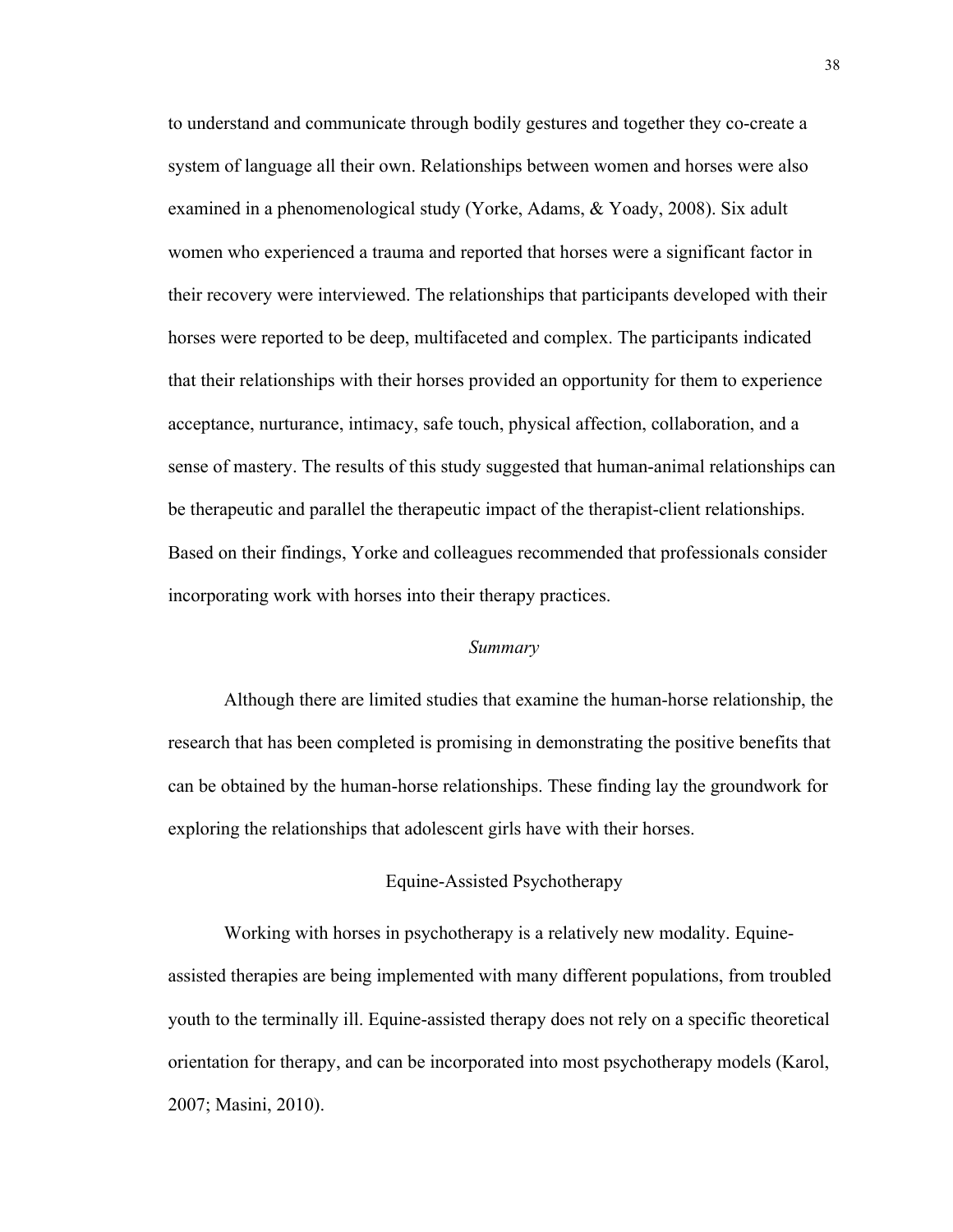Several organizations have defined the field of equine-assisted psychotherapies, offered education and training, and developed guidelines for safe practice. The two main organizations are the Equine-Assisted Growth and Learning Association (EAGALA) and the North American Riding for the Handicapped Association (NARHA). Each organization has a different philosophy and method of practice and advocates different terminology and treatment approaches. Some of the terms used to describe these types of therapies are equine-assisted psychotherapy, equine-guided psychotherapy, equinefacilitated psychotherapy, equine-assisted education, and equine-assisted learning. In this section, a brief overview of therapies involving horses will be introduced. For the purpose of this study, all forms of therapy with horses will be referred to as equineassisted therapy.

Some equine-assisted therapy focuses on mental health promotion. There are two major types of psychotherapy with horses: equine-assisted psychotherapy (EAP) and equine-facilitated psychotherapy (EFP). Both require that equine-assisted therapies be facilitated by a credentialed and licensed mental health professional.

Equine-assisted psychotherapy, designed by the *Equine-Assisted Growth and Learning Association* (EAGALA), was founded in July 1999 (Kersten & Thomas, 1997). In EAP, the participants learn about themselves and how they react to others by participating in activities with horses. After the activity, they process the feelings and behaviors that emerge from the session. The focus of EAP is not on riding or horsemanship, but instead on activities that involve working with horses on the ground. In processing the sessions, personal insights are gained from relating the experiences with horses to real life, day-to-day experiences.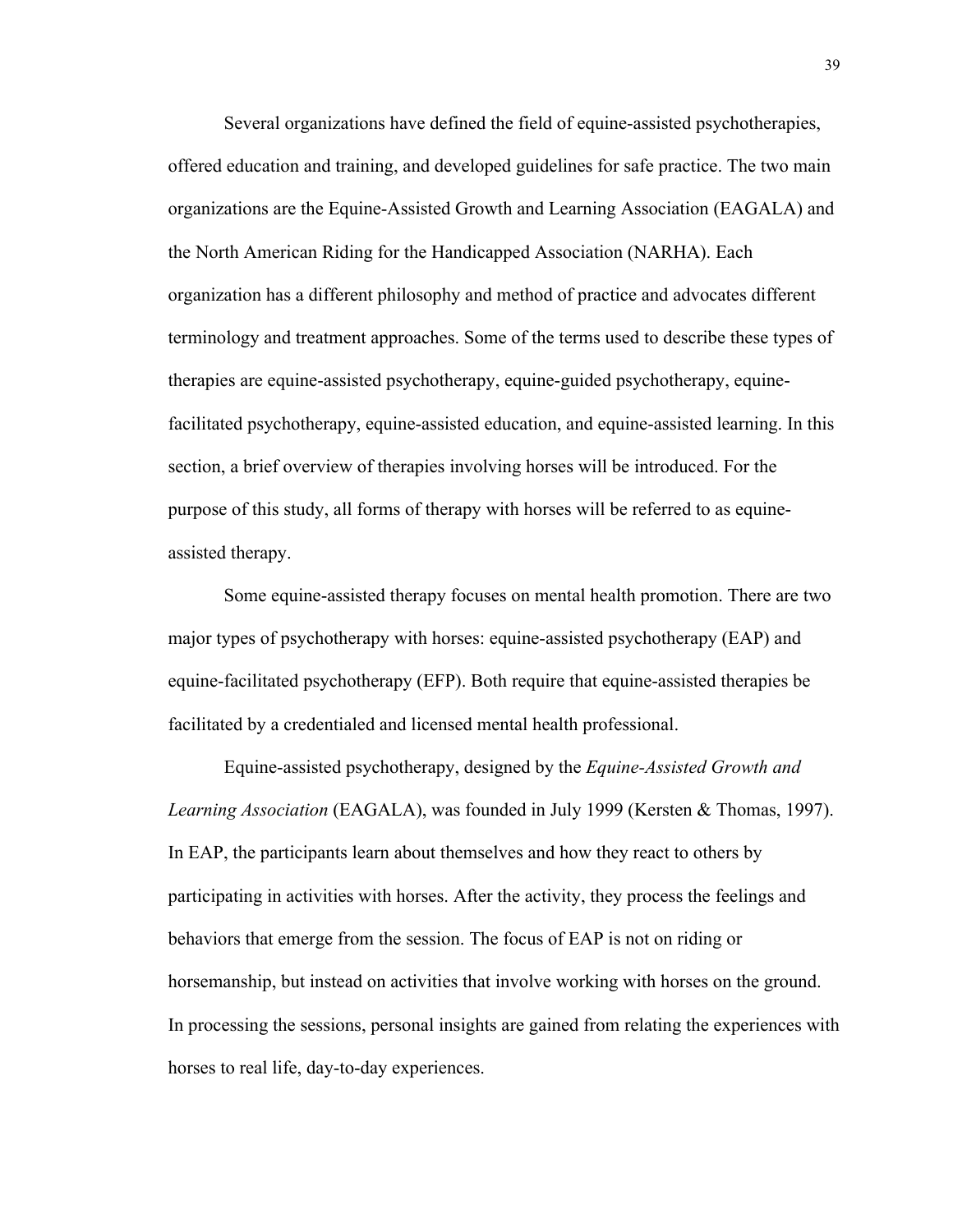Equine-facilitated psychotherapy, the second major type of equine-assisted therapy, gained official recognition in the 1990's when an organization called Equine-Facilitated Mental Health Association (EFMHA) was formed as a branch of the *North American Riding for the Handicapped Association* (NAHRA) (McDaniel, 1998). EFP sessions are different from EAP sessions because they include riding lessons with the riding instructor who is also a mental health therapist. EAP focuses on riding skills, such as driving and vaulting, handling, and grooming.

There are other therapeutic models of working with horses, many of which are offshoots of these two main organizations. Over the last few years, equine-assisted therapies in the mental health field have anecdotally become more recognized as a viable form of therapy. The current models of equine-assisted therapy are still in their infancy; seeking a uniform foundation.

#### Equine-Assisted Therapy Research

Several studies have examined the benefits of equine-assisted therapy in different populations (Daly & Morton, 2006). In the adult population, the benefits of equineassisted therapies have been studied with individuals who have physical and emotional illnesses. In the adolescent population, the benefits of equine-assisted therapies have been studied with children with emotional, learning, or mental health issues. (Birke & Brandt, 2009; Brandt, 2004; Lawrence, 1985).

# *Equine-Assisted Therapy Research with Adults*

Equine-assisted therapy helps cancer patients and their families overcome the fear and sense of powerlessness that often accompanies a cancer diagnosis (Erikson, 2005). In a pilot study of breast cancer survivors involved in equine-assisted therapy, participants'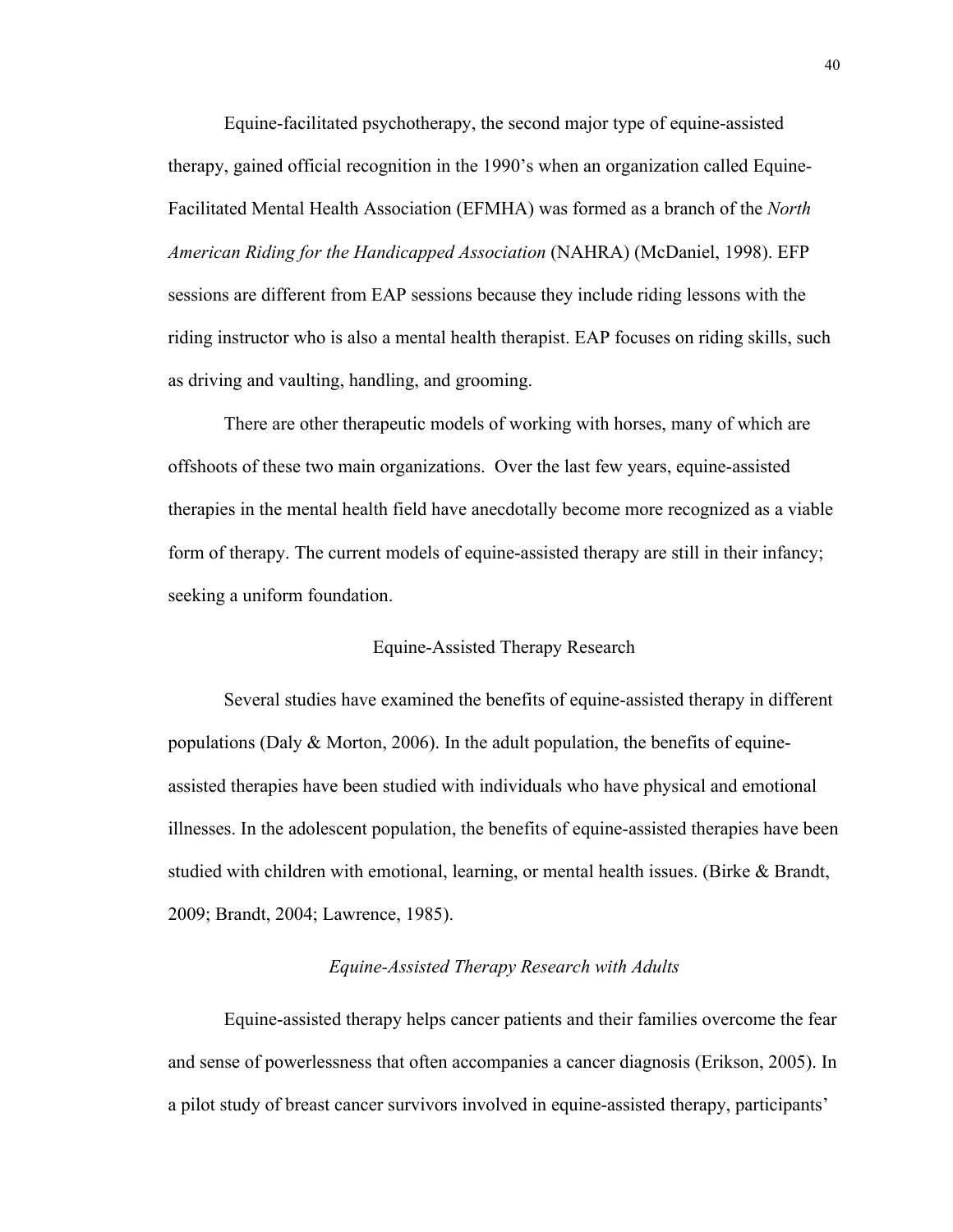narratives revealed that they felt less stressed after their therapy sessions (Haylock  $\&$ Cantril, 2006). After reviewing the literature regarding career related consequences for female survivors of intimate partner abuse, Froeschle (2009) described equine-assisted therapy as a creative career counseling method intended to empower abused women. Froeschle's recommendation for this application of equine-assisted therapy has not been associated with any research study.

Several studies examined the benefits of using equine-assisted therapy for individuals with mental illness. Bizub, Joy, and Davidson (2003) conducted a qualitative study with five adult men and women with longstanding psychiatric disabilities who engaged in a ten-week equine-assisted therapy program. Qualitative methods were used to analyze semi-structured interviews. The findings indicated that therapeutic riding provided many benefits including less fear and a greater sense of accomplishment. The participants also reported feeling connected in a relationship with the horse. They developed respect and empathy for the horses and felt they had become a team. The riders also described feeling more capable and gained more insight into themselves through their experiences with the horses. Burgon (2003) combined case study and phenomenological research to examine the experiences of six adult women who had mental illness who participated in equine-assisted therapy. The women reported increased confidence. The participants were also able to transfer the confidence they gained through the experience with the horses to their everyday life experiences.

In another qualitative study, several nurse researchers examined equine-assisted therapy as an intervention for adult female survivors of abuse (Meinersmann et al., 2008). The sample included five women, between the ages of 27 and 49. The women were asked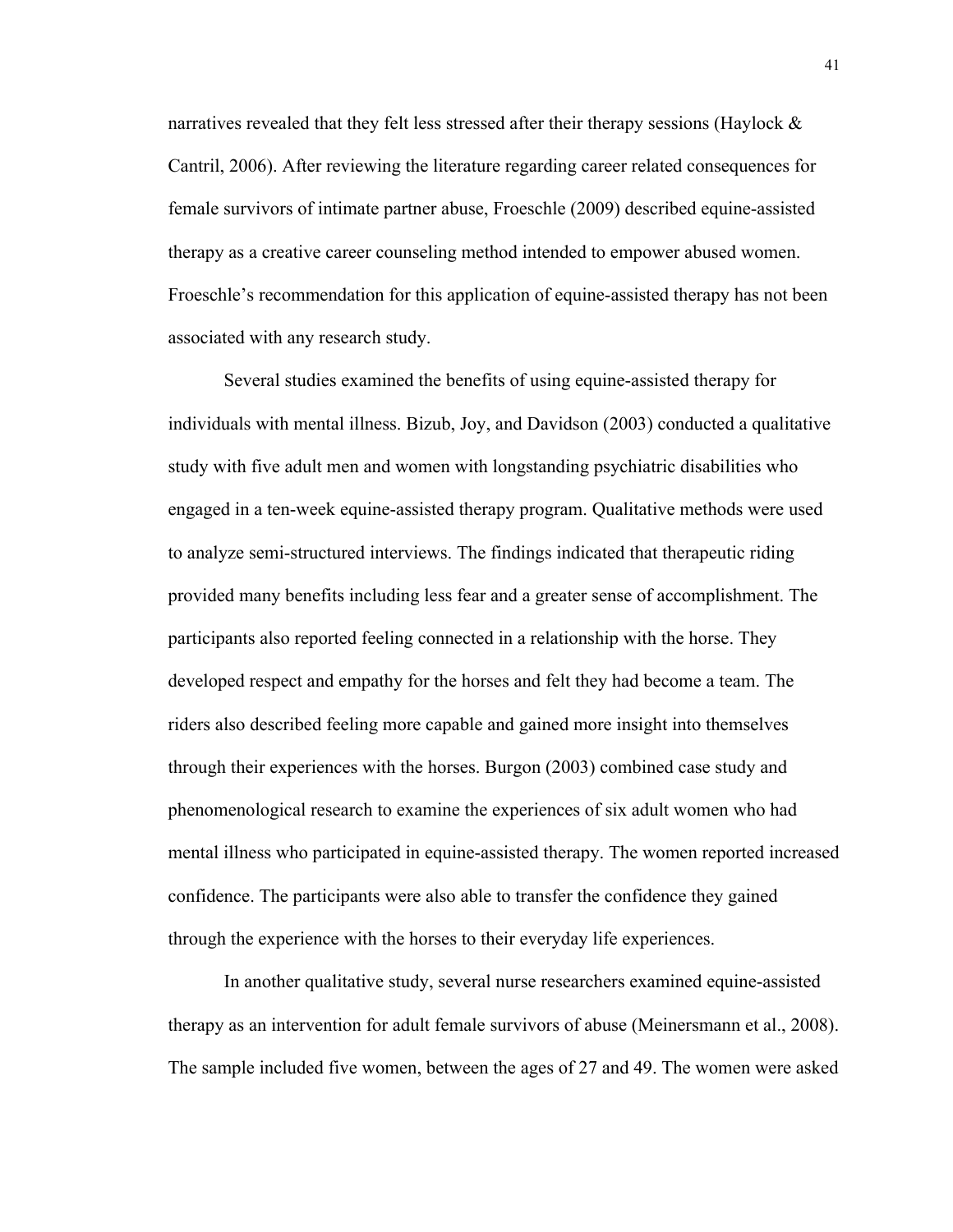to describe their experience of equine-assisted therapy. The findings indicated that equine-assisted therapy improved the women's feelings of control, self-esteem, and decreased depression. The researchers suggested that nurses might want to consider referring their patients who have experienced abuse to equine-assisted therapy, or, as advanced practice nurses, become certified to provide equine-assisted therapy as part of their own nursing practice.

 Klontz, Bivens, Leinart, and Klontz (2007) measured the psychological benefits of equine-assisted therapy with a pretest-posttest study. Thirty-one men and women, aged 23 to 70 participated in eight equine-assisted therapy sessions. The findings demonstrated significant reductions in psychological distress and increased psychological well-being. The researchers identified the weaknesses in this study as the lack of a control group and the use of a non-random sample. This study, even with its limitations, provides a valuable first step in examining the benefits of equine-assisted therapy.

#### *Equine-Assisted Therapy Research with Children*

Roberts et al. (2004) invited psychiatric nursing students to attend an observational and participatory learning experience at an equine-assisted psychotherapy session with children. The authors documented excerpts from the students' journals regarding their perceptions about equine-assisted therapy. One student commented that the horse was really part of the staff, helping the children learn about themselves by giving feedback about the child's behavior. If the child misbehaved, the horse would not move and when the child acted appropriately, the horse would do as the child told it. Another student reported that a child who was not able to pay attention became more focused when grooming the horse. One student reported thinking that equine-assisted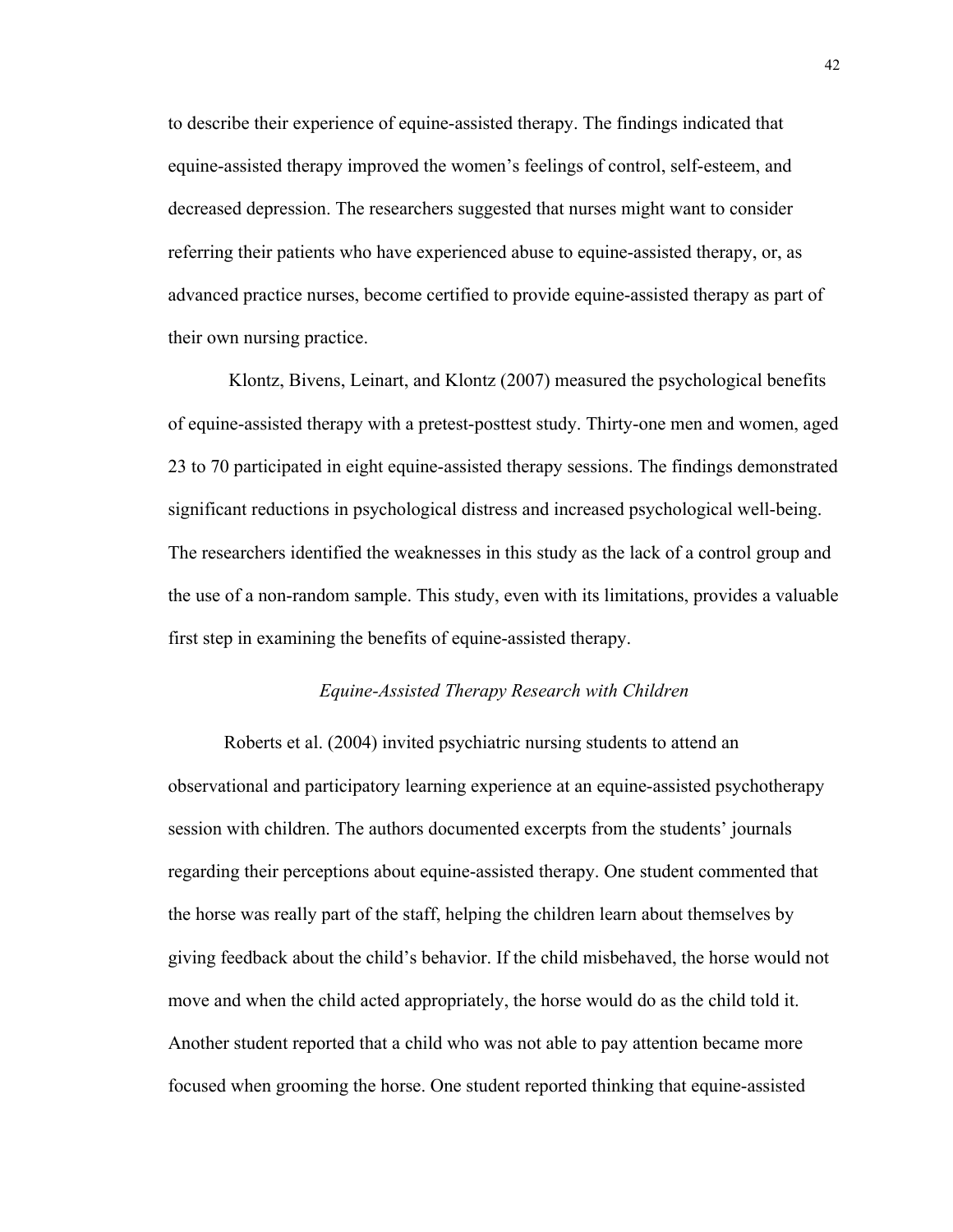therapy sounded kind of silly, but was able to see how healing and comforting the experience was to the children. Several students commented that getting the children to talk about the horse's feelings opened the door for the children to talk about their own feelings. The students' reports supported the benefits of equine-assisted therapies from an observer's perspective.

Several researchers have examined the effects of equine-assisted therapy on children with emotional, learning and mental health issues. Kaiser, Smith, Heleski, and Spence (2006), examined the psychosocial effects of a therapeutic riding program on at– risk and special education children using a pretest-posttest design. Seventeen at-risk children and 14 special education children, boys and girls, completed several assessment tools measuring anger, anxiety, perceived self-competence, cheerfulness, and physical coordination. All measurements were given before and after an eight-session therapeutic riding program. The findings suggested that the therapeutic riding program helped decrease the level of anger in male participants who were in the special needs program. Additionally, reports from the mothers of these boys suggested improved behavior at home.

Ewing, MacDonald, Taylor and Bowers (2007) used both quantitative and qualitative measures to assess the benefits of a therapeutic riding program on children with severe emotional disorders. The sample included 28 boys and girls ranging in age from 10 through 13. The children were given several instruments measuring self-esteem, depression, loneliness, empathy, and locus of control before and after a nine-week equine therapeutic riding program. Qualitatively, observational data were collected from the children's special education teacher and the therapeutic riding instructor. The quantitative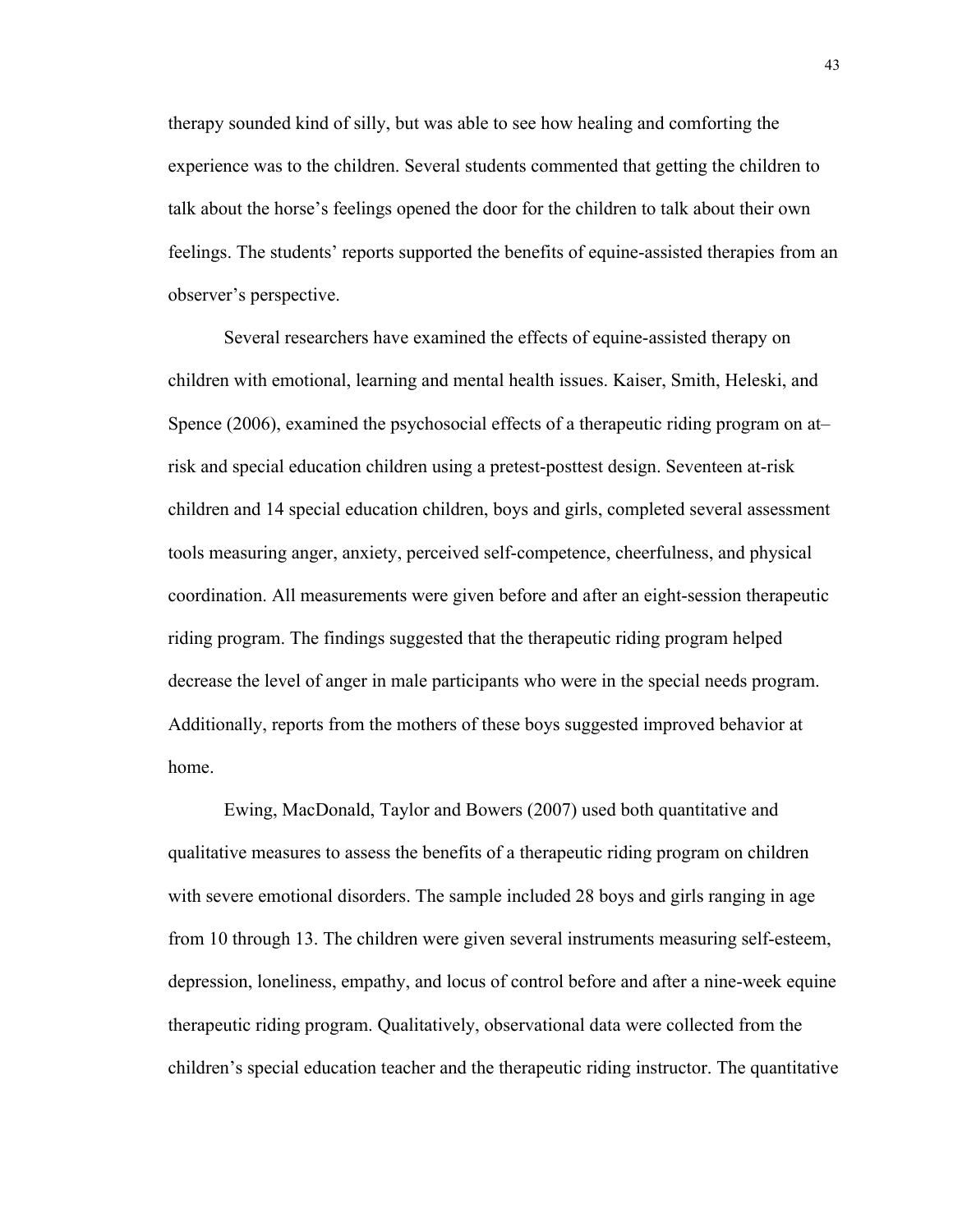findings did not indicate significant change in the children after the equine therapeutic riding program, most likely due to the severe disorders that made evaluations very challenging. The low functioning level and learning disabilities of the participants made understanding the questions difficult during the testing. The qualitative reports of observations by the teachers noted that the children experienced positive changes following the program.

The effectiveness of equine-assisted counseling with at-risk children and adolescents was compared to more traditional classroom-based counseling (Trotter, Chandler, Goodwin-Bond, & Casey, 2008). The sample included 164 boys and girls in the  $3<sup>rd</sup>$  through  $8<sup>th</sup>$  grade who were high-risk for academic or social failure. Externalizing, internalizing, maladaptive, and adaptive behaviors were measured before and after a 12 week counseling session with equine-therapy or the traditional in-class counseling. The findings indicated that the equine-assisted therapy group had significant improvements in 17 behavior areas, whereas the students in the classroom-based counseling group had significant improvement in only seven areas. The results suggest that equine-assisted counseling is a viable treatment option for this population.

The benefits of equine–assisted psychotherapy with children who had experienced intra-family violence were examined in a pilot study (Shultz, Remick-Barlow, & Robbins, 2007). The sample included 63 boys and girls, between the ages of 4 and 16, who had experienced intra-family violence. The *Children's Global Assessment of Function* (GAF) scale was administered before and after a 19-session equine-assisted psychotherapy program. All children showed improvements in GAF scores. There was a significant correlation between the number of therapy sessions the children attended and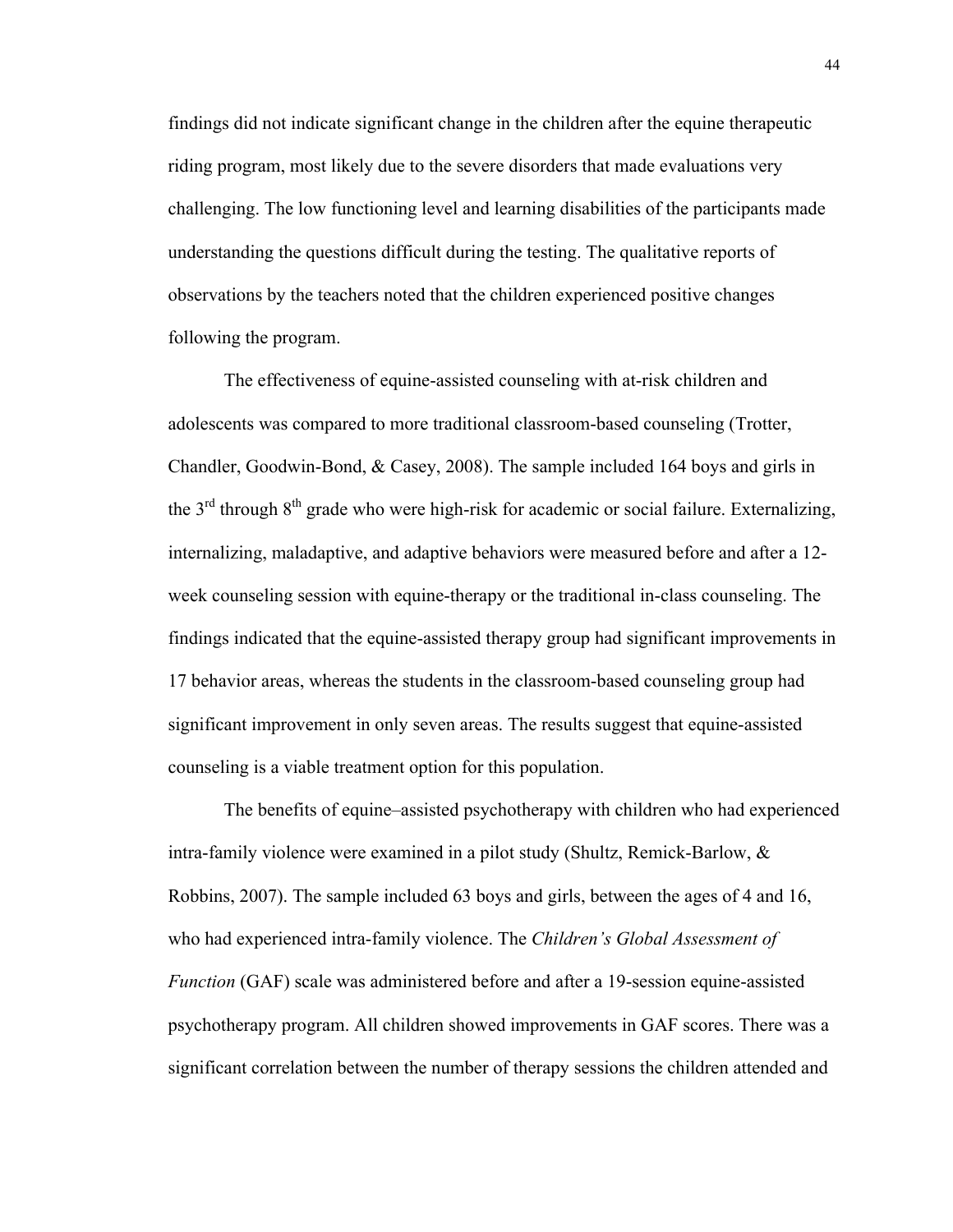the percentage improvements in the GAF scores. This type of therapy appears to have a normalizing effect on the behavior of the young children involved.

#### *Summary*

Most studies examining the benefits of equine-assisted therapies are qualitative in nature. To date, some promising reports have been found, identifying both physical and psychological benefits of working with horses, but there is not yet evidence to fully support the efficacy of equine-assisted therapy. Studies assessing the benefits of equineassisted therapy work with adults and children indicate that this therapy is a beneficial treatment option. These studies lay a foundation for future research that helps to uncover, in greater depth, how the human-horse relationship facilitates treatment. This understanding will guide the development of even more effective equine-assisted therapies.

## Adolescent Girl Concerns

The Youth Risk Behavior Surveillance (2009) surveyed and reported on the health risk behaviors reported by high school students from September 2008 until December 2009. The survey assessed the health-risk behaviors that are often established during childhood and adolescence and tend to extend into adulthood. These risk factors are interrelated and can be prevented. The results indicated that many high school students engaged in behaviors of concern. Within the 30 days before the survey, 28.3% of high school students rode in a car or other vehicle driven by someone who had been drinking alcohol, 17.5% carried a weapon, 41.8% drank alcohol, 20.8% used marijuana. Additionally, 19.5% of the high school students smoked cigarettes during the 30 days before the survey. During the 12 months before the survey, 31.5% of the students had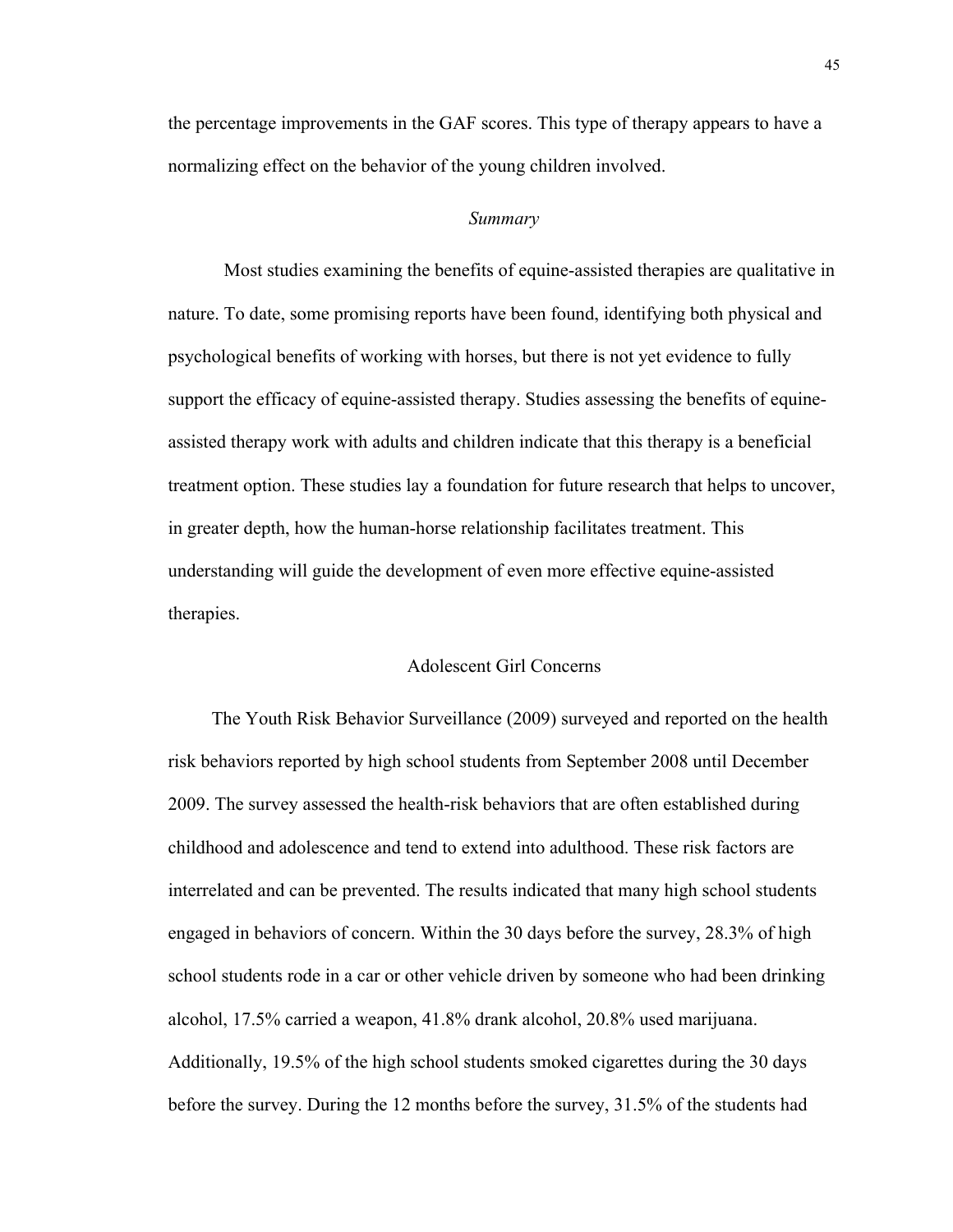been in a physical fight, 6.3% had attempted suicide, and 34.2% were currently sexually active. These findings highlight, in a dramatic fashion, the high-risk behaviors of adolescents in this country.

There are gender differences in mental health problems faced by adolescents. Many girls experience a dramatic transition during early adolescence marked by a decline in their self-esteem and self-confidence (Pipher, 1994). Girls who have low self-worth have more trouble coping with the stressors of adolescence (McCauley, Pavlidis  $\&$ Kendall, 1999). Research shows that eating disorders and unhealthy weight control behaviors are the third most common chronic illness in adolescent girls (Aime, Craig, Pipler, Jiang, &Connelly, 2008). Adolescent girls are nearly three times more likely than adolescent boys to experience a major depressive episode (Centers for disease Control and Prevention (CDC), (2009). Suicide is the third leading cause of death in adolescence (CDC, 2009). While boys are three times more likely to complete suicide, high school girls attempt suicide almost twice as often as boys (CDC, 2009).

Many adolescent girls report using alcohol or drugs to improve mood, increase confidence, reduce tension, cope with problems, lose inhibitions, enhance sex or lose weight (National Center on Addiction and Substance Abuse, 2003). Research indicates that adolescent girls' use of illicit drugs and alcohol is increasing. The use of cigarettes in adolescent girls has surpassed those of boys. Since 2002, more adolescent girls than boys started using marijuana and in 2004, more girls than boys started using alcohol and cigarettes (National Survey on Drug Use and Health, 2002, 2004). Adolescent girls are often more concerned about their weight more than boys, leading to diet pill use among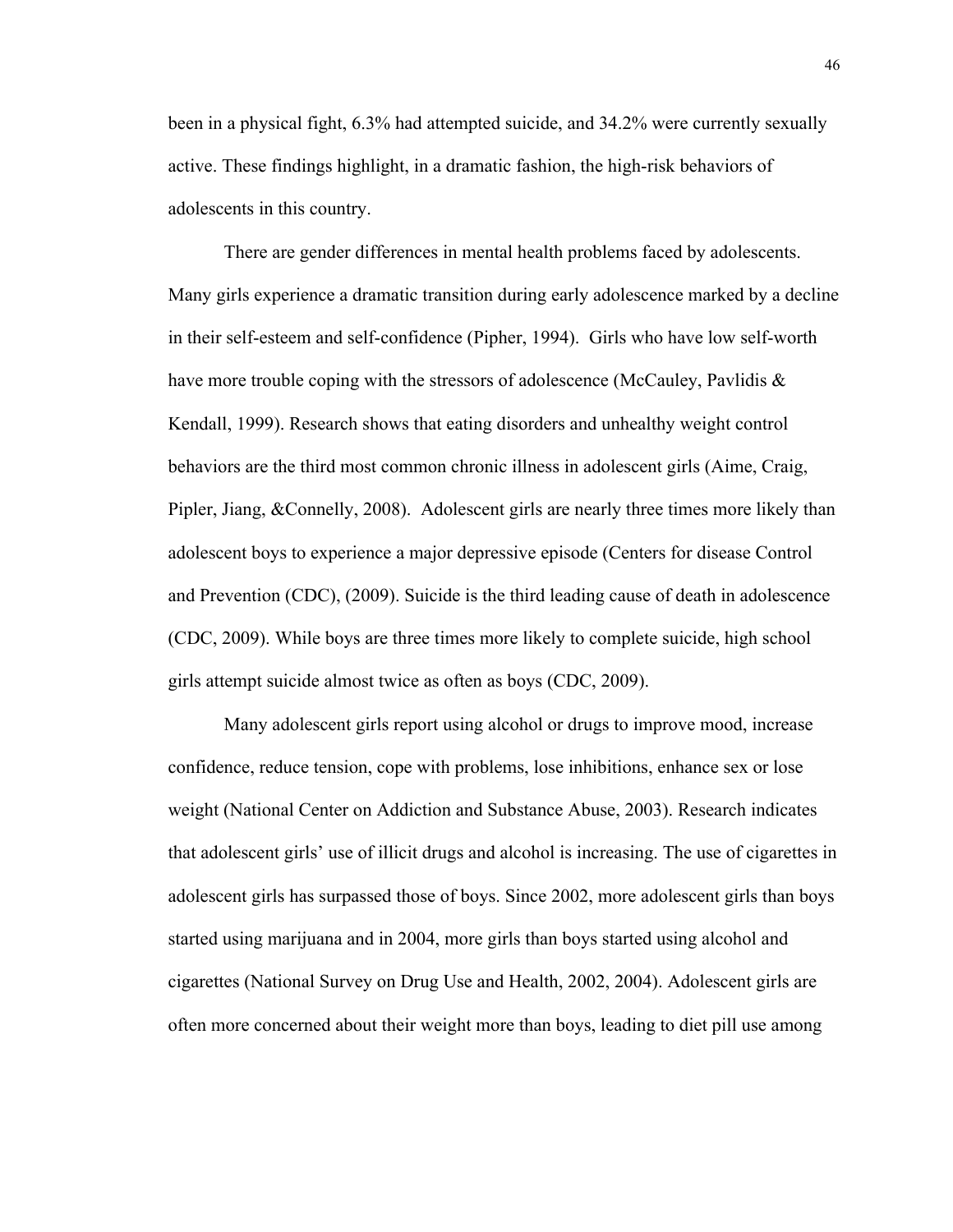girls that is two and a half times to four times as high as among boys (National Institute of Drug Abuse, 2005).

Adolescence is a stressful time. Stress has been found to be a major reason for drinking, smoking, and using drugs among adolescent girls (Commonwealth Fund, 2010). Peer pressure has a substantial influence on adolescent girls. Adolescent girls are more likely than boys to drink to fit in with their friends (Donovan, 1996). Teenage girls who abuse drugs and alcohol are more likely to be at sexual risk (Kaiser Family Foundation, 2002). In 2009, the Centers for disease Control and Prevention reported that risky sexual behavior in adolescents resulted in 9.1 millions cases of sexually transmitted infections, more than 5,000 cases of HIV/AIDS and 757,000 pregnancies among adolescent girls.

There is substantial evidence of the growing risk to the health status of today's adolescent girls. These findings emphasize the need to develop effective, innovative interventions. Because adolescent girls seem to have a natural attraction to horses and are typically more involved with horses than boys, they may be more likely to accept and benefit from equine–assisted therapies.

In addition, a growing number of adolescent girls present with developmental and mental health concerns that might be amenable to this type of treatment. High incidence of depression, anxiety, eating disorders, risky sexual behavior, psychiatric disorders, and physical or sexual abuse have been identified in adolescent girls (Youth Risk Behavior Surveillance, 2009).

One strategy that has been used with some apparent success is equine-assisted therapy. This modality may be especially effective for adolescent girls because of their natural affinity toward horses.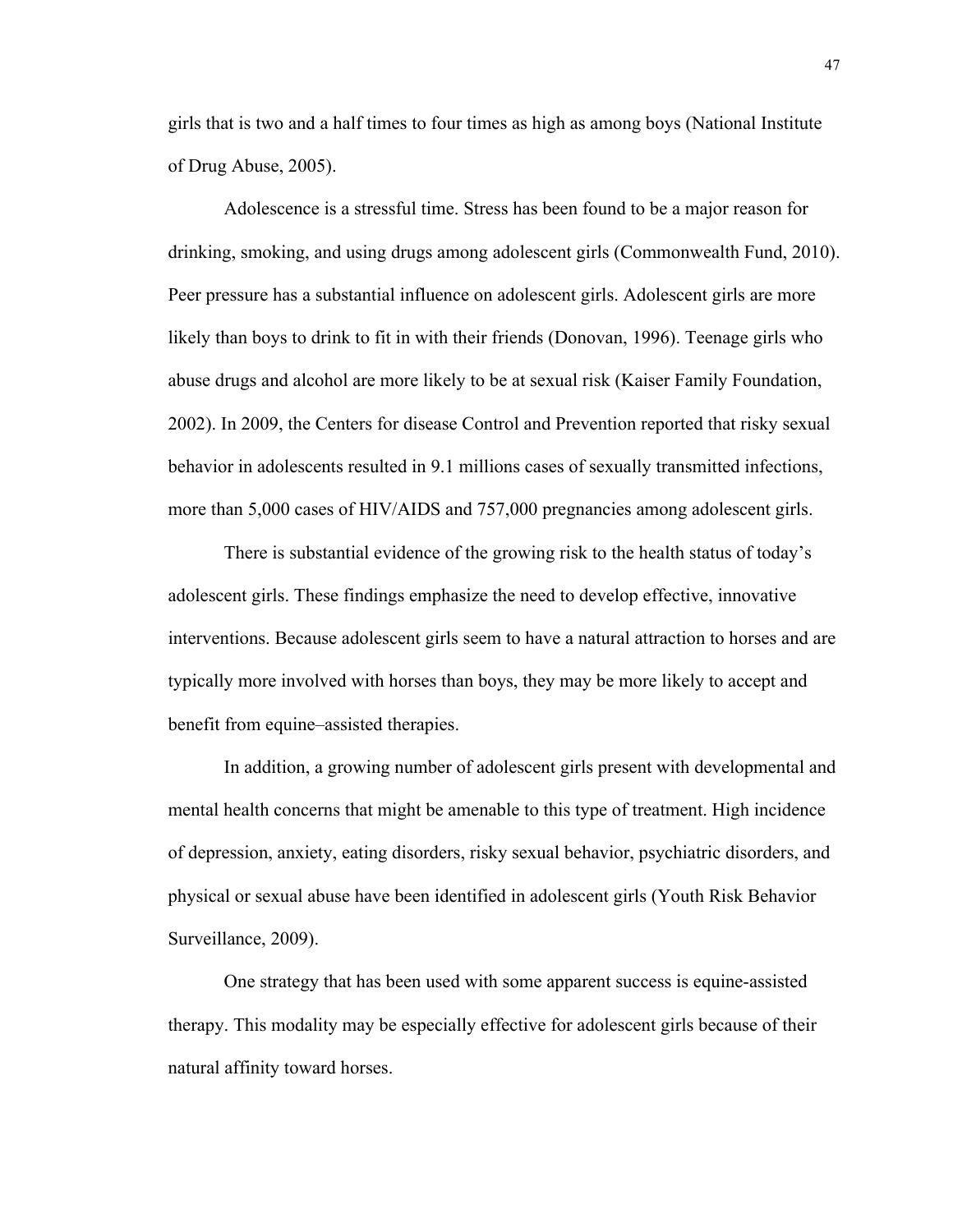#### Summary

Five main conclusions are drawn from this review of the literature: (a) Attachment and commitment to a companion animal has positive psychological and physical health benefits, (b) Animal-assisted therapy, particularly with dogs and cats, is effective in treating a wide range of psychological and physical conditions and disorders, (c) Foundational research suggests that EAP is a useful treatment modality, (d) The mechanism for treatment effectiveness has not been clearly established and is likely embedded in the human-horse relationship; this relationship has not yet been fully described, and (e) A substantial proportion of adolescent girls engage in risky behavior and/or suffer from developmental or emotional disturbance. A thorough understanding of the nature of the adolescent girl-horse relationship will guide the development of equineassisted therapies. These therapies may offer a viable treatment option to help adolescent girls development emotionally and physically into healthy adults.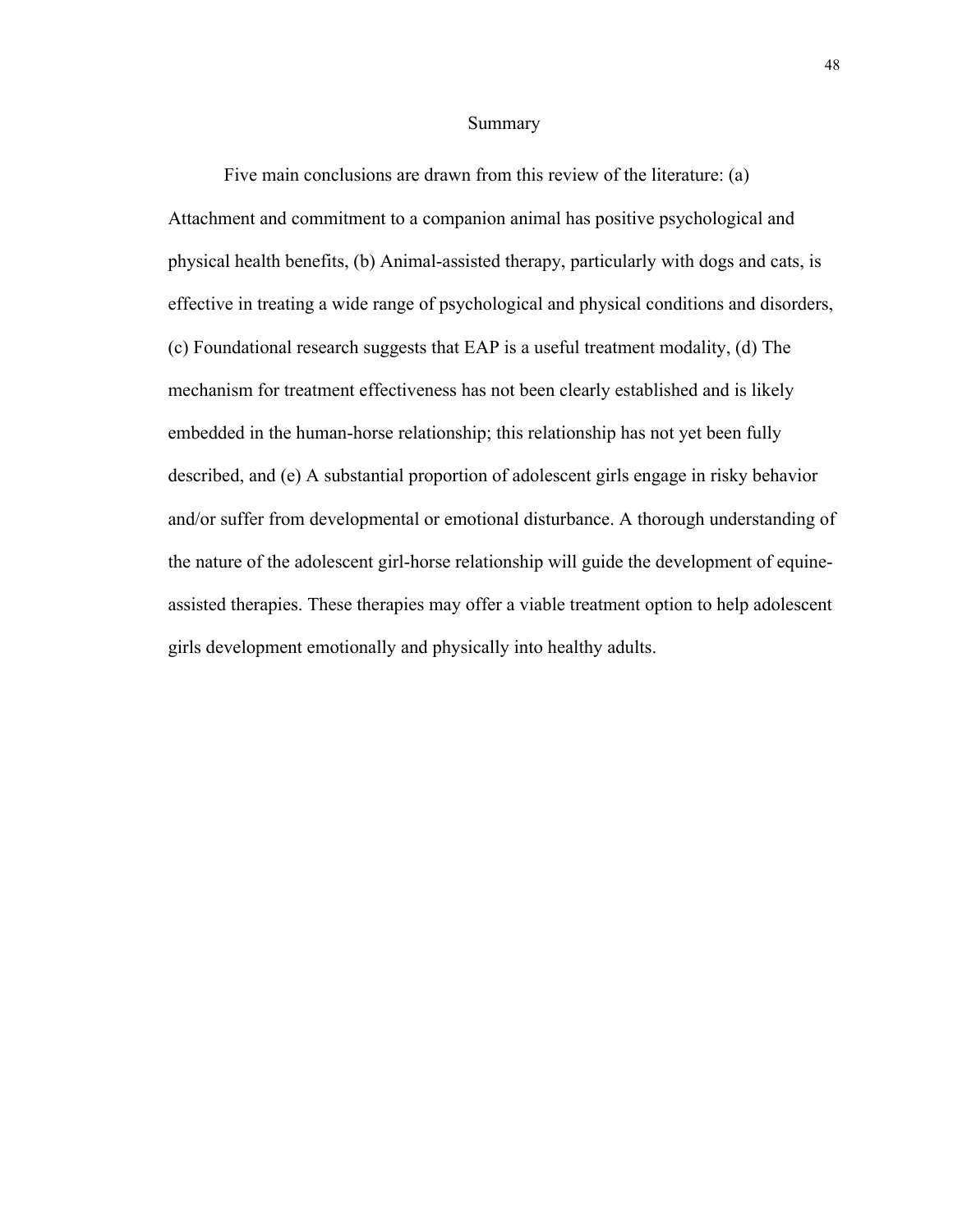## CHAPTER III: METHOD

The purpose of this research was to describe the essence of the relationship between adolescent girls and horses in order to obtain a greater understanding of the potential benefits of utilizing equine-assisted therapies with adolescent girls. Such information will provide a foundation for developing equine-assisted therapy programs by identifying those aspects of the relationships between adolescent girls and their horses that may yield therapeutic benefits. The research question that this study addressed was, "What it the essence of the relationship between adolescent girls and horses?" In order to describe the essence of the relationship between adolescent girls and horses, these relationships were examined in two types of settings: recreational riding centers and a therapeutic riding center. Girls who interacted with horses recreationally are likely to have a natural attraction to horses, whereas girls who interact with horses through therapeutic involvement are likely to have different motivations and needs in regards to their involvement with horses. Comparing and contrasting the experiences of the girls in the two settings allowed for the determination of essential components of the relationship between adolescent girls and their horses.

The specific aims of this study were therefore to: 1) Describe the relationship that adolescent girls had with their horses in a recreational context; 2) Describe the relationship that adolescent girls had with horses in a therapeutic setting; and 3) Compare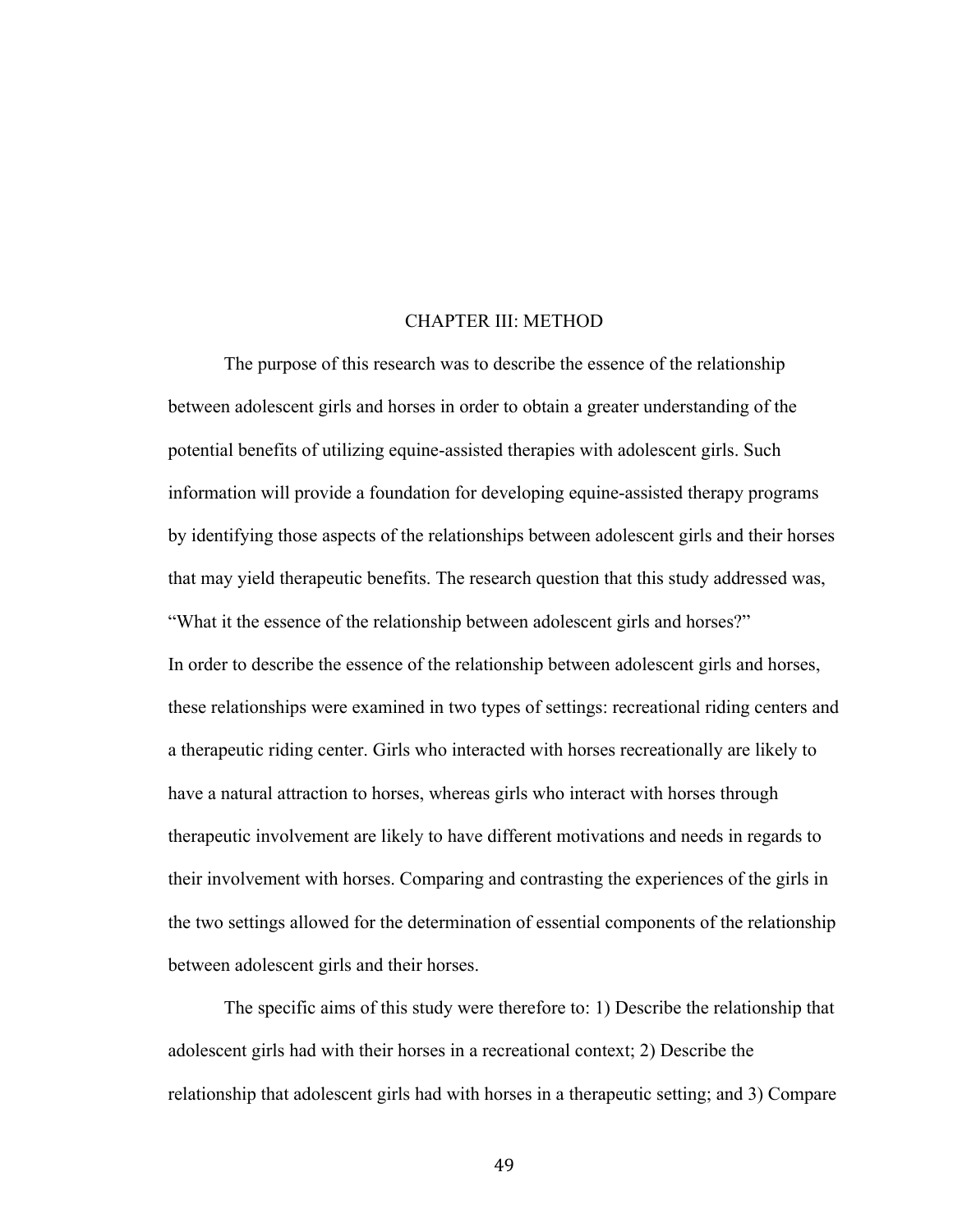and contrast how the girls in the two settings described the relationships they have with horses.

## Philosophical Foundation

An interpretive phenomenology study was conducted. Phenomenology is the study of the meaning of experience (Cohen, Kahn, & Steeves, 2000). Studying persons, events, and practices in the language of the participants will lead to an understanding of their world as they see it (Benner, 1994).

Current phenomenological research in nursing has been influenced most by Edmund Husserl (1859-1938) and Martin Heidegger (1889-1936), two German philosophers. Husserl was a central figure in the development of phenomenology. Heidegger was Husserl's assistant and student. Descriptive phenomenology is based on Hursserl's philosophy, whereas interpretive phenomenology is based on Heidegger's philosophy (Cohen, Kahn, & Steeves, 2000). Each strategy reflects a different worldview.

Husserl believed that there are essential structures to human experience that take on meaning when they are apprehended in consciousness. The goal of descriptive phenomenology is to describe the meaning of an experience from the perspective of those who have had the experience. In doing this, researchers must bracket their presuppositions by identifying their assumptions related to the phenomenon of interest prior to data collection and holding these assumptions in abeyance while conducting the study. The findings of descriptive phenomenological research are descriptions that are fundamental and essential to the experience, regardless of who is having the experience (Johnson, 2000).

In contrast, the goal of interpretive phenomenological research, based on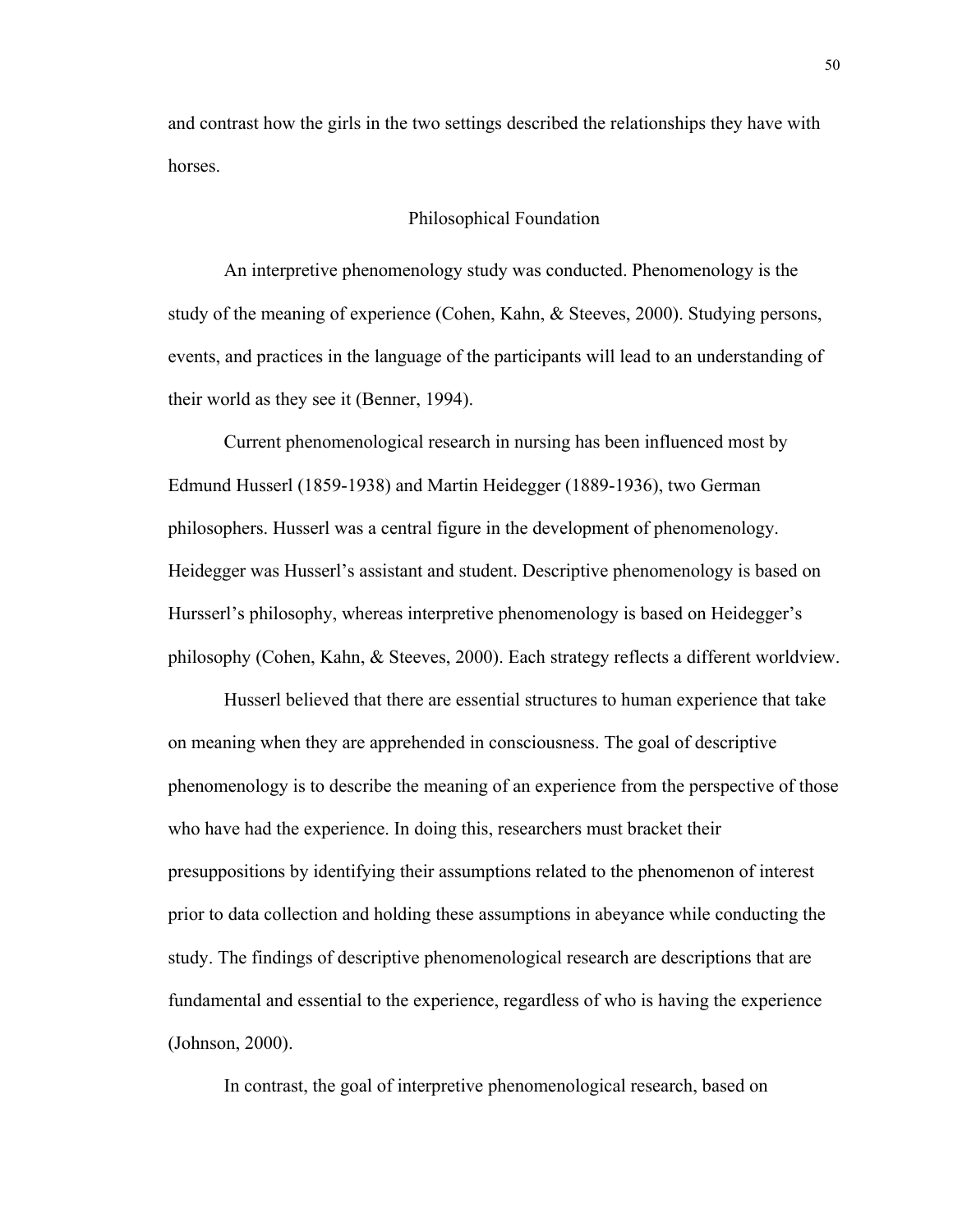Heidegger's philosophy, is to examine interpretations of lived experiences to increase understanding of the meaning of human experiences and practices. The researcher is an active participant in the interpretive process rather than a recipient of knowledge. The researcher does not bracket his or her previous experience and knowledge, but rather seeks convergence of his or her understanding of the phenomenon, participant-generated data, and other data sources. In interpretive phenomenology, human beings are seen as fundamentally self-interpreting beings for which things have significance. Heidegger believed human action always involves interpretation. Hermeneutic phenomenology involves the interpretation of being rather than the reduction of human phenomena to characteristics, properties and data (Plager, 1994).

Interpretive phenomenology is based on the belief that one cannot separate the meaning of an experience and the meaning that is based on interpretation. The phenomenological view of person requires thinking beyond the qualitative–quantitative, objectivism-relativism debate and involves a shift from the tradition of prediction and control (Leonard, 1989). The goal of hermeneutic or interpretive research is to understand experiences and to find commonalities in meanings, skills and practices (Benner, 1994). Looking at the everyday lives of people opens up a new understanding of the person.

Hermeneutics is based on several assumptions from the Heideggerian view of person (Leonard, 1989). Heidegger discussed preunderstanding, a fore structure of understanding that allows us to have a sense of the totality of relations that constitute the phenomenon. In this method, the researcher is thought to have preliminary understanding of the human experience being studied. The researcher's conceptual orientation toward the phenomenon allows access to the phenomenon but remains open to new meanings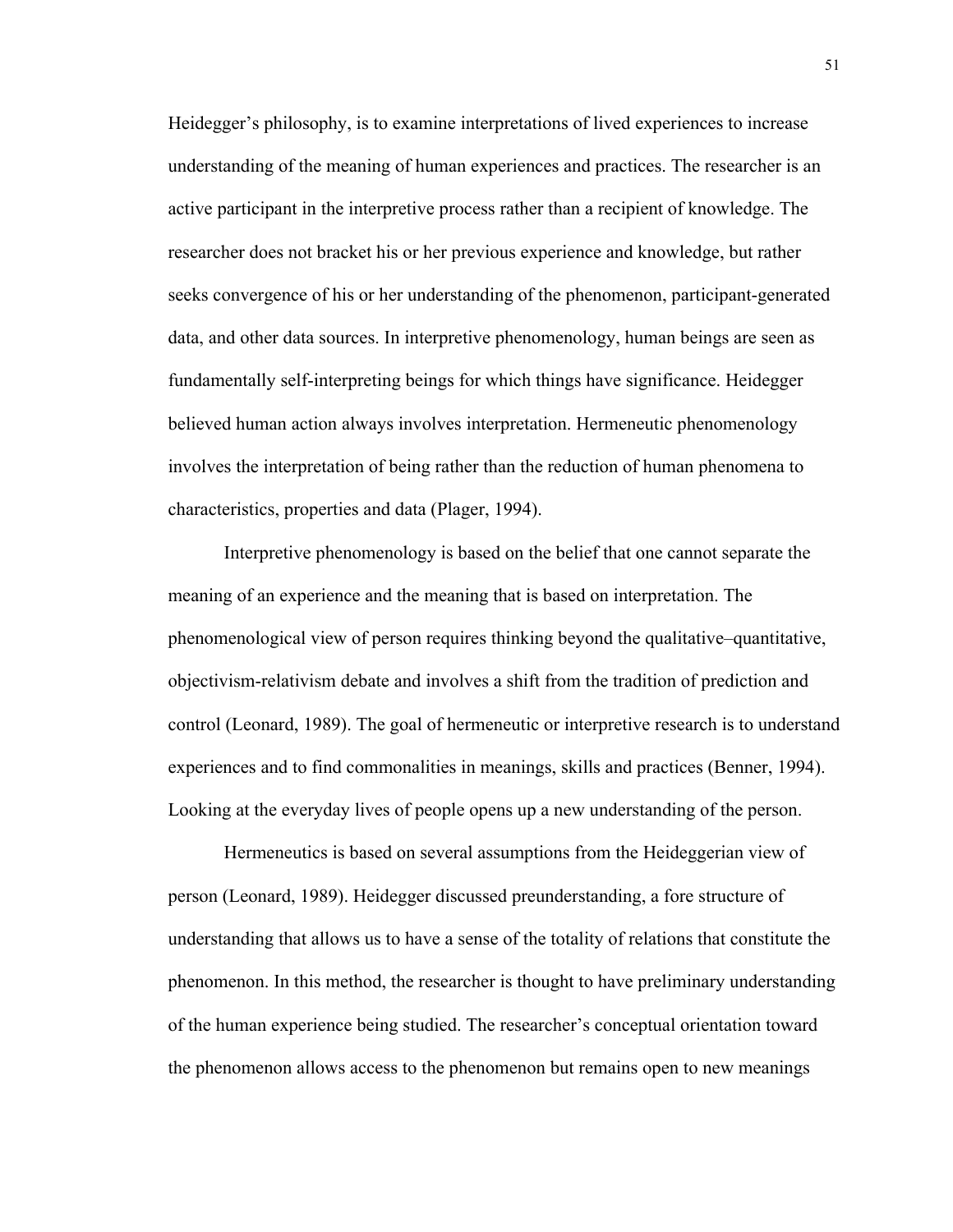and understandings (Leonard, 1989).

The interpretive process is circular with constant moving back and forth between part and whole. The whole is considered first, the parts of the whole are then examined, and then the whole is reexamined with the insights that the parts have given. The process results in a deeper, more authentic analysis. The researcher is advised to stay true to the text of the lived experience of the participants (Leonard, 1989). The interpretive process has no clear endpoint because interpretations constantly evolve (Cohen et al., 2000).

Another assumption of hermeneutics is that because the researcher is in the world and exists in time just as subjects do, it is impossible to have an objective valid interpretation. The goal of hermeneutics is not eternal truth, but rather a shared understanding of a phenomenon (Cohen et al., 2000). In this research, the presentation of the voices of the adolescent girls and the provision of interpretive commentary resulted in new understanding about the phenomenon of the relationship that adolescent girls have with their horses.

This study focused on the nature of the lived experiences of adolescent girls as they related to horses. Interviews were used to collect data. Themes were developed from the recorded and transcribed narratives.

#### Sample

 Experts suggest that a typical number of participants in a phenomenological study is approximately six to ten (Morse & Field, 1995). Because this study investigated the relationship between adolescent girls and their horses in two contexts, a sample of 20 participants (ten from the recreational riding centers and ten from the therapeutic riding center) was anticipated.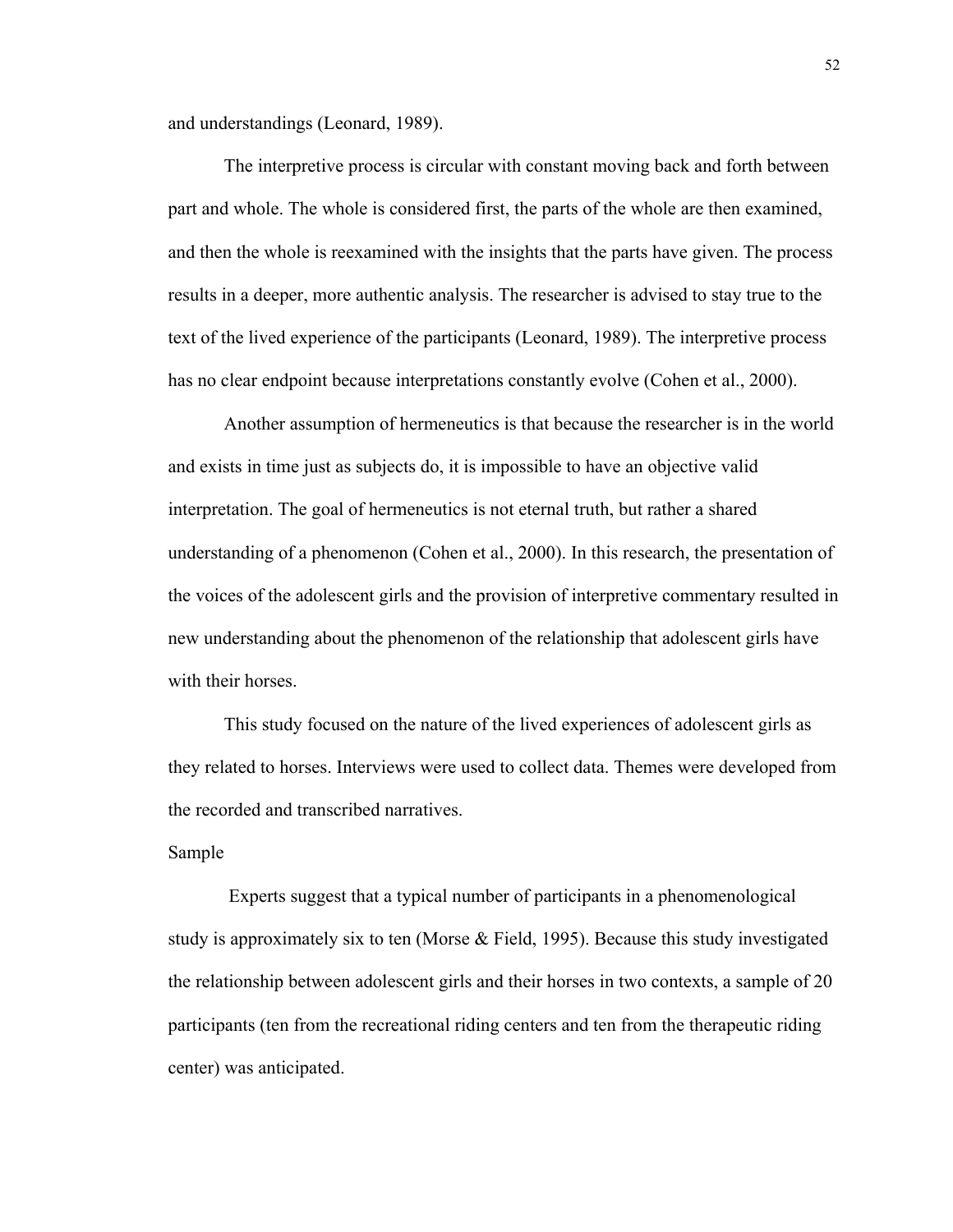Selection criteria included girls who were: a) between 13 and 17 years of age; b) involved with horses either recreationally at a private riding center or therapeutically at a therapeutic riding center; and c) willing to talk about their experiences with horses. The girls in the recreational riding center had to be involved with horses for at least one year, to be certain that they had enough experience with their horse to be able to provide a rich description of their relationship. The girls in the therapeutic riding center had to be actively involved in or had participated in the equine program for at least 12 weeks, to increase the likelihood that they had enough time with horses to describe their relationship in depth.

#### Settings

Potential participants were recruited from different horse-focused riding centers located in Northeast Ohio. The riding centers included five recreational riding centers and one therapeutic riding center.

#### *Recreational Riding Centers*

All of the recreational riding centers are privately-owned stables that offer horse boarding and riding lessons. The riding lessons are open to the public. Riding lessons are ongoing, and students can join and leave the programs at anytime. The lessons typically last approximately an hour with several students in each lesson. The girls are placed in a particular lesson based on their riding abilities. The purpose of the riding centers is to offer recreational riding.

## *Therapeutic Riding Center*

The therapeutic riding center is a nonprofit organization that was founded in 1995. The mission of the center is to help adolescents between the ages of 13 and 18 who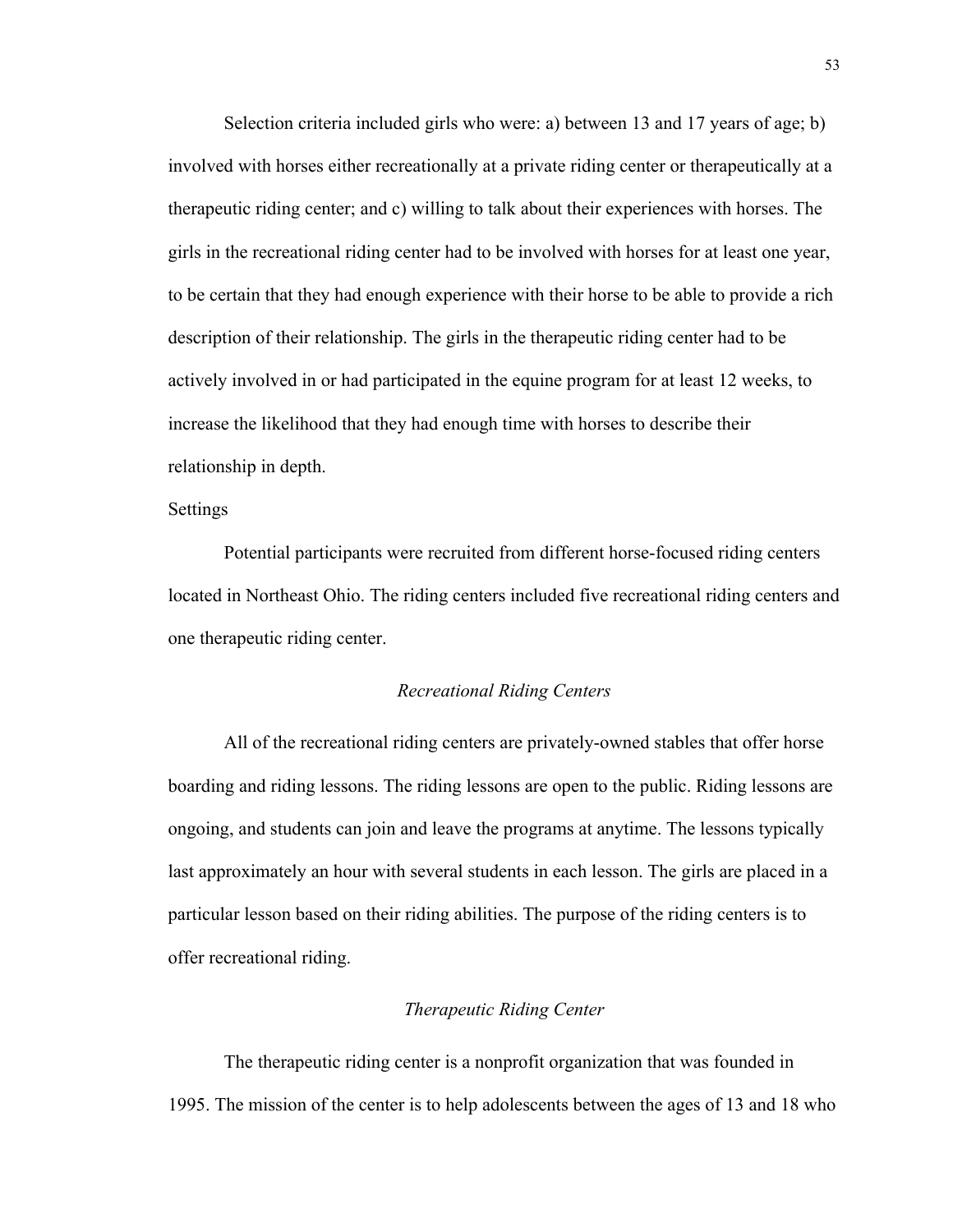have emotional and behavioral challenges and/or physical illnesses improve self-esteem, attention span, communication skills, socialization and physical fitness through working with and riding horses. Teachers, counselors, physicians, and parents refer adolescents to the program. The program provides a personalized therapeutic horseback-riding program that includes three 12-week riding sessions per year. As well as learning to ride, the children learn how to groom and prepare the horses for riding. The riding lessons are given to small groups to meet the individual needs of the adolescents. The adolescents are grouped in classes according to their age and riding ability. The sessions provide the opportunity for the adolescents to develop friendships with each other while gaining horsemanship skills.

## Recruitment

Approval from Kent State University's Institutional Review Board (IRB) was obtained before recruiting participants. None of the riding centers had an institutional review board, but permission was granted from each riding center's owner/director prior to recruitment. Initially, participants were given a key-chain with an engraved horse in appreciation for their participation. When recruitment activity slowed down, with approval by the IRB, participants were given \$20 as an expression of appreciation for their time and effort.

At the recreational riding centers, the researcher provided an explanation of the research study to the owners of the centers and obtained permission to recruit participants. The center owners were also provided a handout with an explanation of the study (see Appendix G). A flyer with information about the study was posted on the wall of the recreational riding centers inviting all girls who met the criteria to inquire about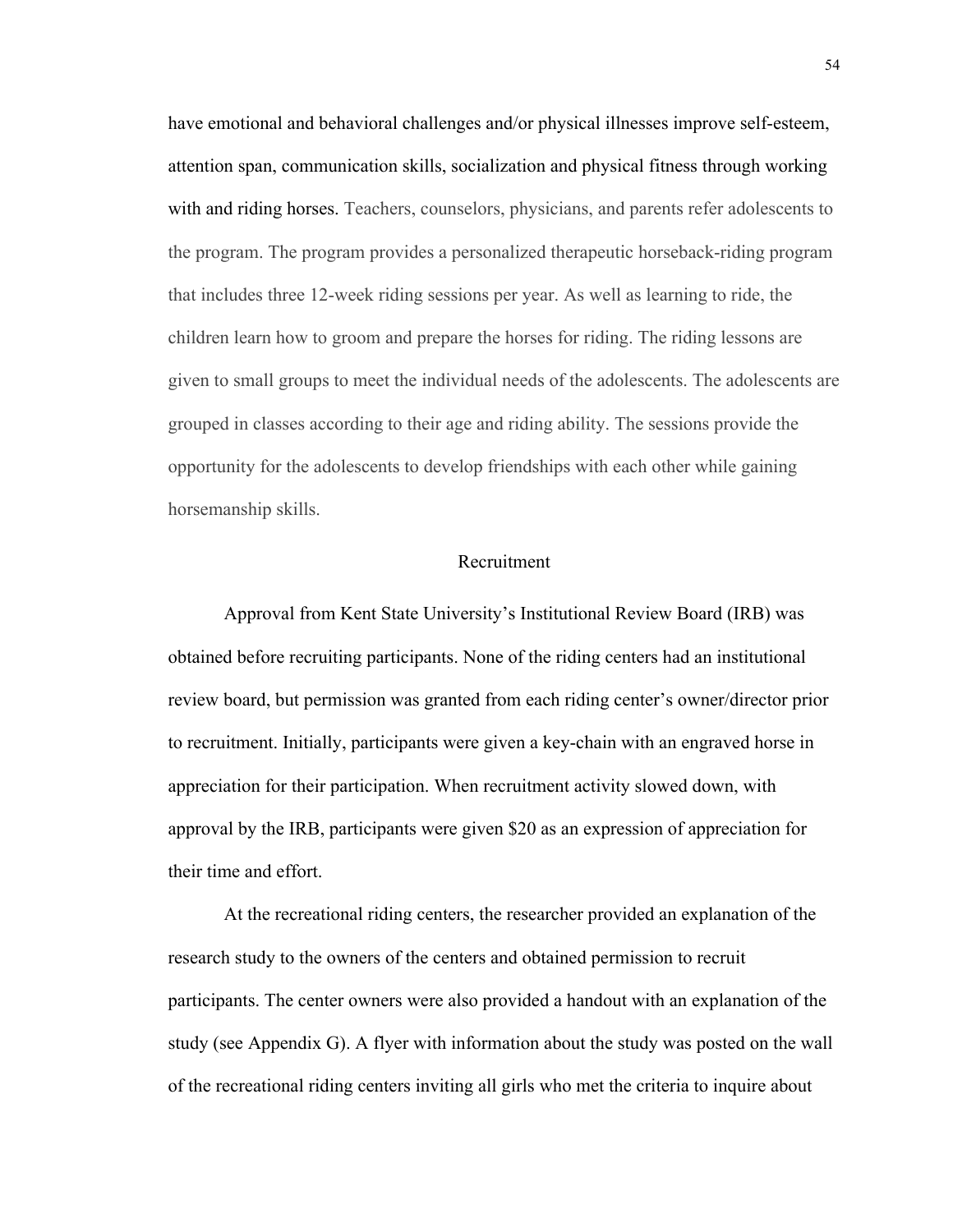participation in the study (see Appendix F). A phone number was included so potential participants could call to inquire about the study and discuss participation. The flyer originally stated that the participants would receive a horse key-chain in appreciation for their participation but this was later changed to reflect the \$20.00 incentive. Girls who were interested in participating in the study were invited to discuss the study with the researcher or with the riding centers' owners. After learning about the details of the study, if the girls continued to be interested in participating, the researcher or riding center owners provided information about the study to the parents/guardians. If the parents/guardians agreed to have their adolescent participate in the study, they signed the parental consent forms (see Appendix B).

The interviews were then scheduled at a convenient time. At the therapeutic riding center, the researcher met with the directors to discuss the study and answer any questions. The researcher also provided the facility directors with a handout that explained the study (see Appendix G). Permission was obtained from the director to utilize the facility to recruit the adolescent girl participants.

A flyer was not used in this setting. Instead, the program director discussed the study with the girls based on the overview of the study provided by the script (see Appendix G). The girls were offered a horse key-chain in appreciation for their participation. All of the girls in this setting were recruited prior to the change in incentive. After identifying girls who met the criteria and who were interested in the study, the program director discussed the study with the girls' parents/guardians. If the parents/guardians agreed to have their child participate in the study, they signed parental consent forms (see Appendix B). The director then scheduled the interviews at a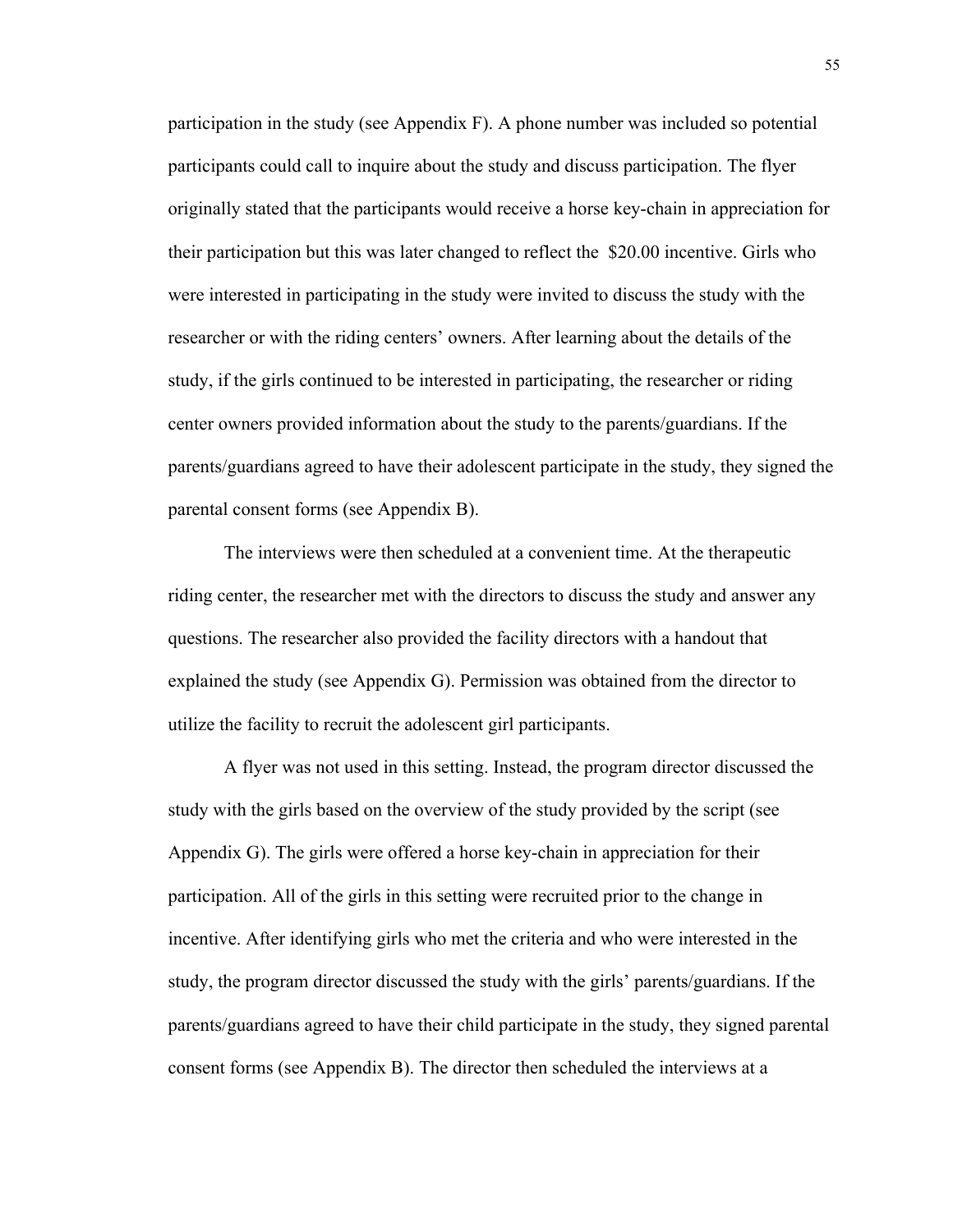convenient time.

#### Interviews

The interviews took place in private areas where interruptions were not likely. The primary investigator, who is a psychiatric clinical nurse specialist, a certified equineassisted psychotherapist, and an avid equestrian, conducted the interviews. Before the interviews began, the researcher reviewed the study procedures with each of the participants, informing them that they were not obligated to participate, could stop the interview at any time, and may decline to answer any questions. The participants were assured that their identities would remain confidential and that their names would not be used in any publications. They then signed the consent forms.

Next, the following demographic data were collected: age, number of siblings, age order of siblings, identification of family members living in their household, type and number of pets owned, and hobbies. This demographic data provided a broad description of the sample as a whole. Information about other pets and hobbies was collected to allow description the girls' interests and activities beyond horse involvement. Contact information was obtained if the participants agreed to do a follow-up interview, if needed.

The interviews began with a broad opening question, "Tell me about yourself," followed by, "Tell me about your horse." The remainder of the interview was guided by the participant's responses and by the interview guides. See the interview guide in Appendix E-1, for the girls in the recreational riding centers. This interview guide consisted of open-ended questions asking the participants how they felt about their horse, how they believed their horse felt about them, and how they may have changed due to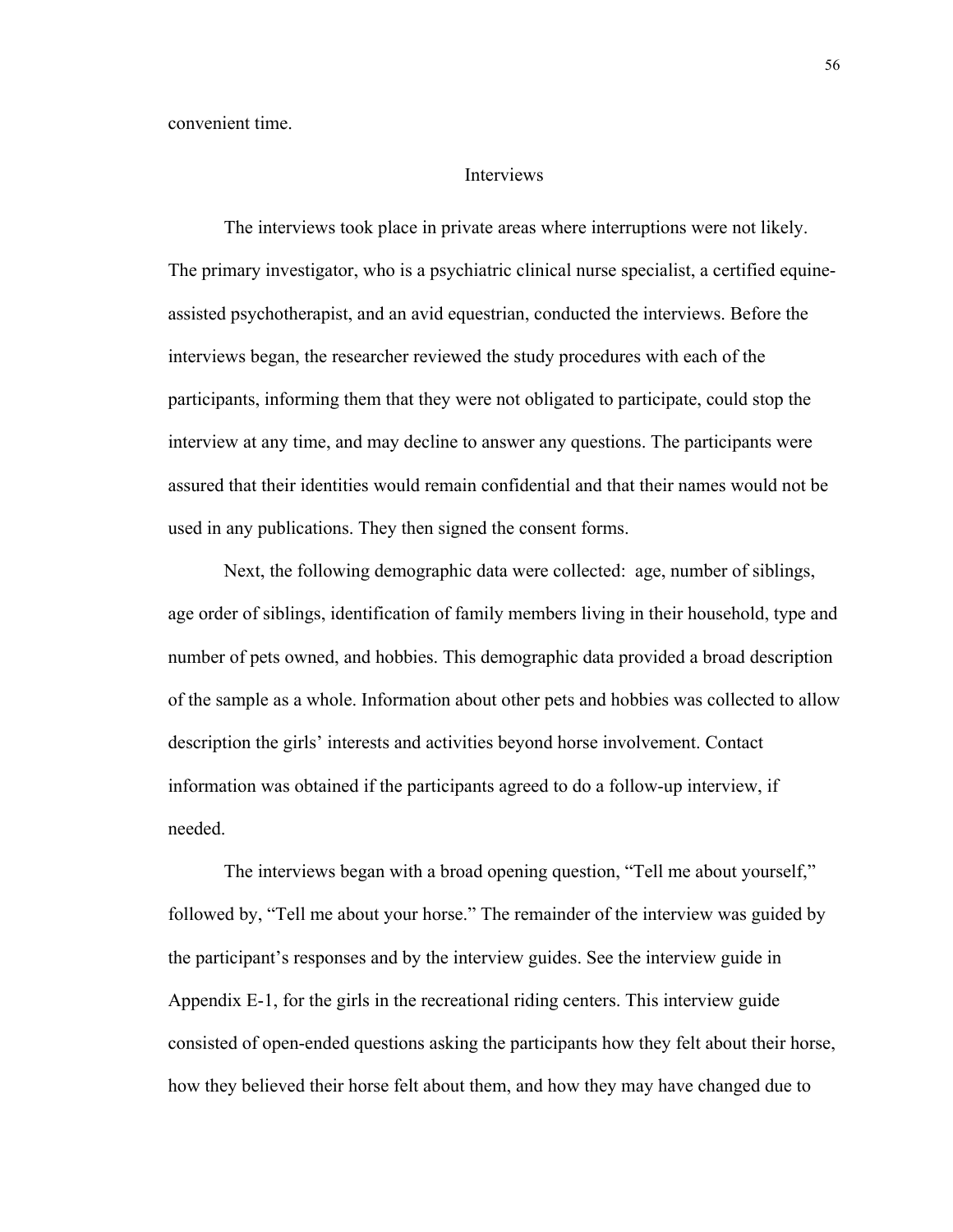their relationship with their horse. The interview guide in Appendix E-2, for the girls at the therapeutic riding center, also consisted of opened ended questions. This guide not only asked how the girls and their horses felt about each other, but also included areas such as how they felt they may have changed due to the horses and the program.

The interviews were completed in 1-2 hours. At the end of the interviews, the girls were thanked and given a horse key-chain or \$20.00 in appreciation for their participation.

The audiotapes were then transcribed and checked for accuracy. The participants were not identified on the transcripts. Each participant was given a code made up of letters, and only the researcher who conducted the interview was able to identify the participant. The tapes were destroyed after they were transcribed. All of the permission forms were kept in a locked file at Kent State University.

Analysis

The data were analyzed in a disciplined and systematic manner according to modified procedures outlined by Diekelmann and Allen (1989).

The data were analyzed in seven stages:

1. The primary researcher read and reread the transcripts and became immersed in the data as a whole to get an overall understanding of each girl's relationship with her horse. The researcher then read over parts of each girl's transcript, then reread the whole transcript, and back to the parts again, in an iterative fashion to facilitate a full understanding of the experience.

2. The researcher wrote an essay that summarized the essence of each transcript. The summary was given a title to capture the main story line. The researcher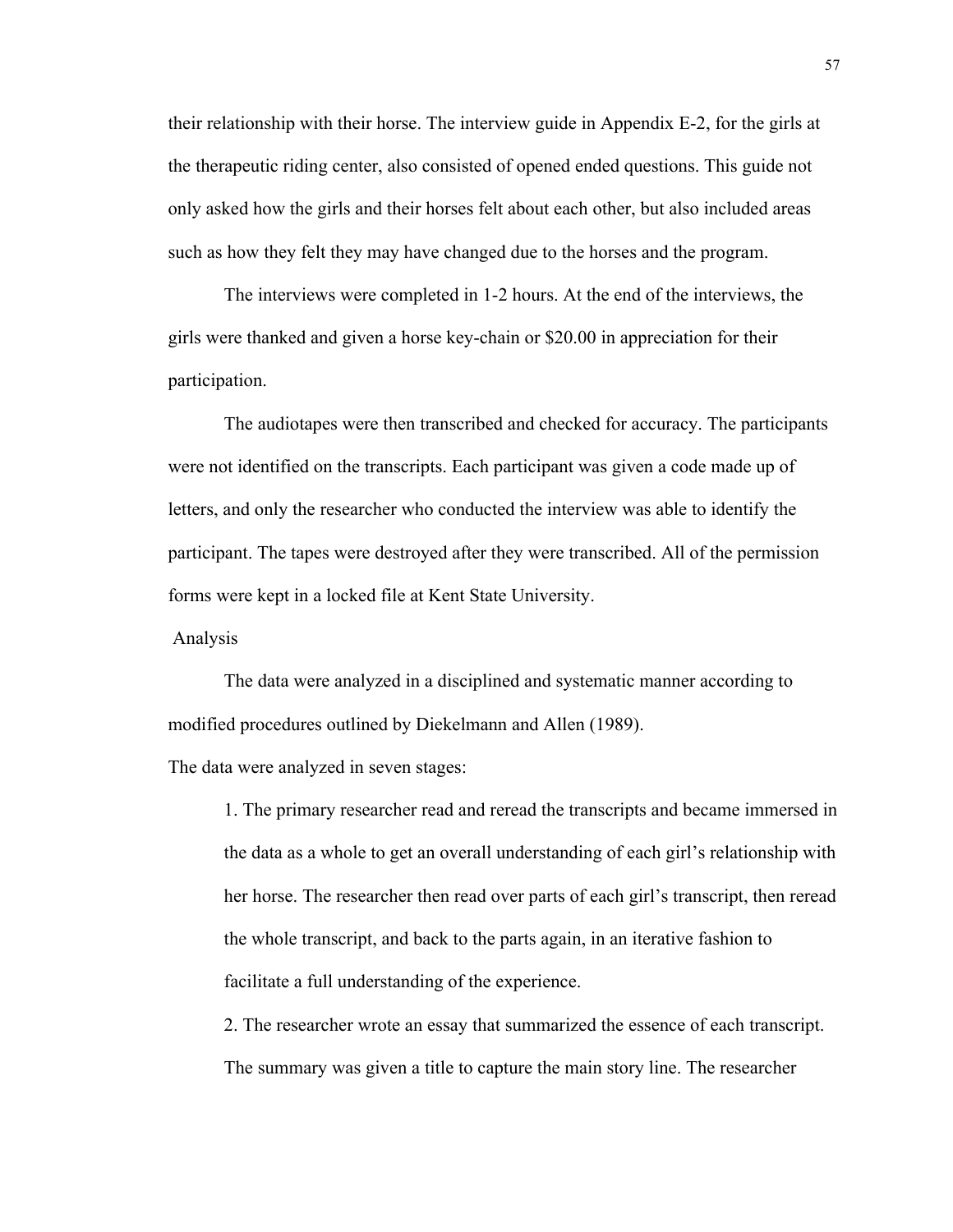highlighted salient or recurring text units from the transcripts that enlightened understanding of each individual's experience. These text units were displayed under the written summary of each transcript, accompanied by the line numbers of the text. The text units were given a descriptive label.

3. Each essay, with highlighted text units, was given to the dissertation chair and co-chair to review. Meetings were held with the team, made up of the primary researcher, the dissertation chair, and the dissertation co-chair, to review and discuss each transcript. The primary researcher wrote memos that reflected these discussions on each transcript.

4. After all of the transcripts were analyzed and discussed individually, meetings took place between the primary researcher, the chair and the co-chair on a bimonthly basis, or as needed, to discuss emerging interpretations. Possible themes were discussed. The primary researcher kept memos reflecting each discussion. 5. Text units were examined for similarities and differences and assigned to

emerging themes. Interpretations that were not clear or supported by data were reexamined by returning to the transcripts.

6. Six themes were identified. The primary researcher wrote in-depth descriptions of each of the themes and supported them with extensive documentation and excerpts from the girls' transcripts.

7. Within each theme, text units from the girls in the recreational riding center and the therapeutic riding center were compared and contrasted. Similarities and differences were identified.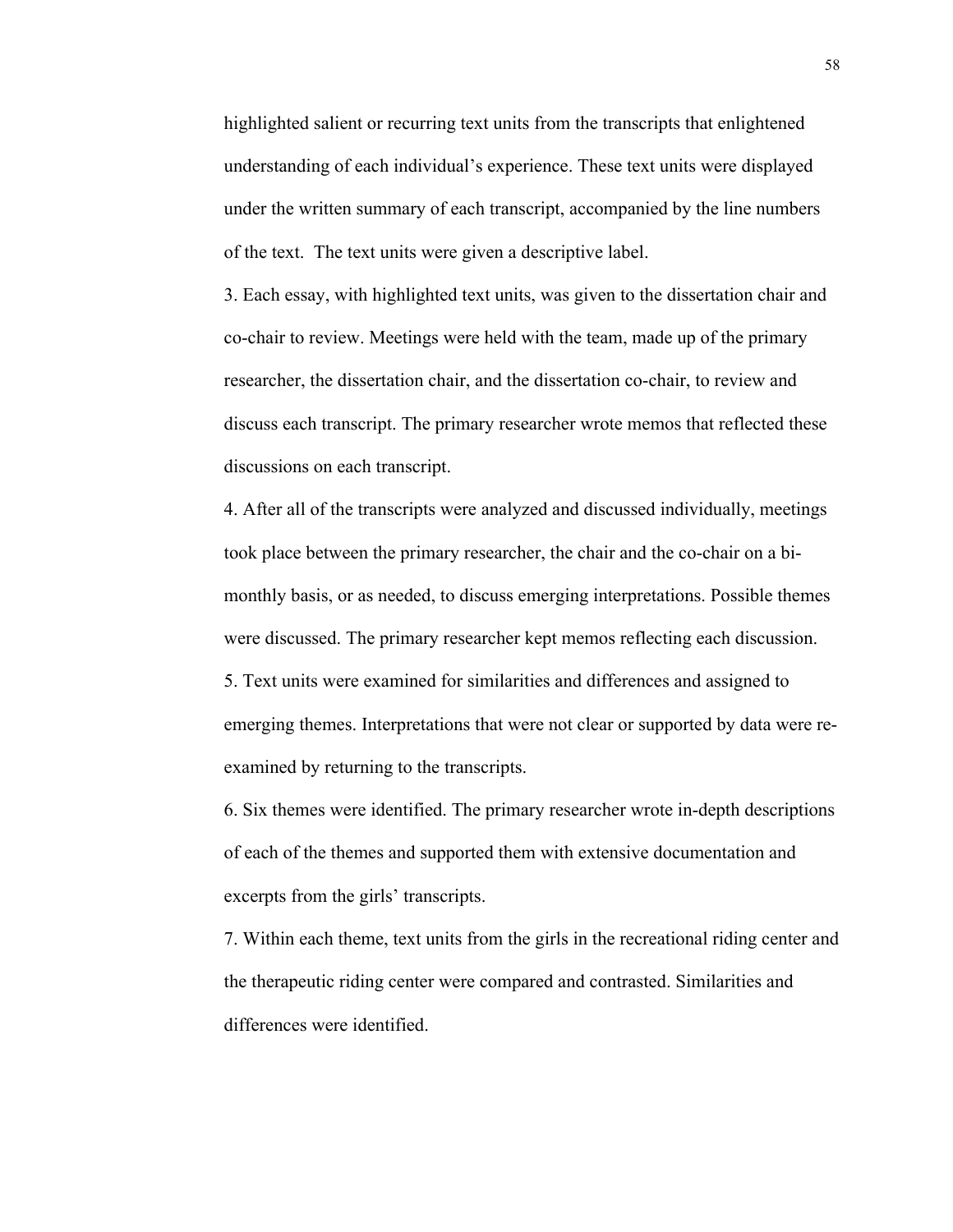8. With support and guidance from the dissertation chair and co-chair, a final report was written. Specific excerpts from the transcripts were used as concrete data to provide a realistic and accurate portrayal of this phenomenon and validate the findings.

9. One girl from each of the two riding groups was chosen as an exemplar representing her group. These exemplars were girls that conveyed rich examples supporting most of the six themes.

## Evaluation

 A purposeful sample of adolescent girls was selected to include informants with a rich experience and knowledge of the phenomenon. Interviews were continued until responses became repetitive and saturation was obtained. To ensure methodological rigor, an audit trail of all methodological and analytic decisions was kept. All notes, comments and feedback from the research team were kept on file. To maintain neutrality, the researcher identified any biases, and consulted regularly with the team. Regular researcher debriefings were held to discuss the findings with the team. Other possible explanations that the researcher may have overlooked were explored. The researcher wrote drafts of the findings that were reviewed by the research team, who were familiar with the content and methodology. The experiences, according to the perspectives of the adolescent girls, were written as clearly as possible to maintain credibility. In regards to consistency, each girl's situation was unique and variation in experiences were recognized and expected.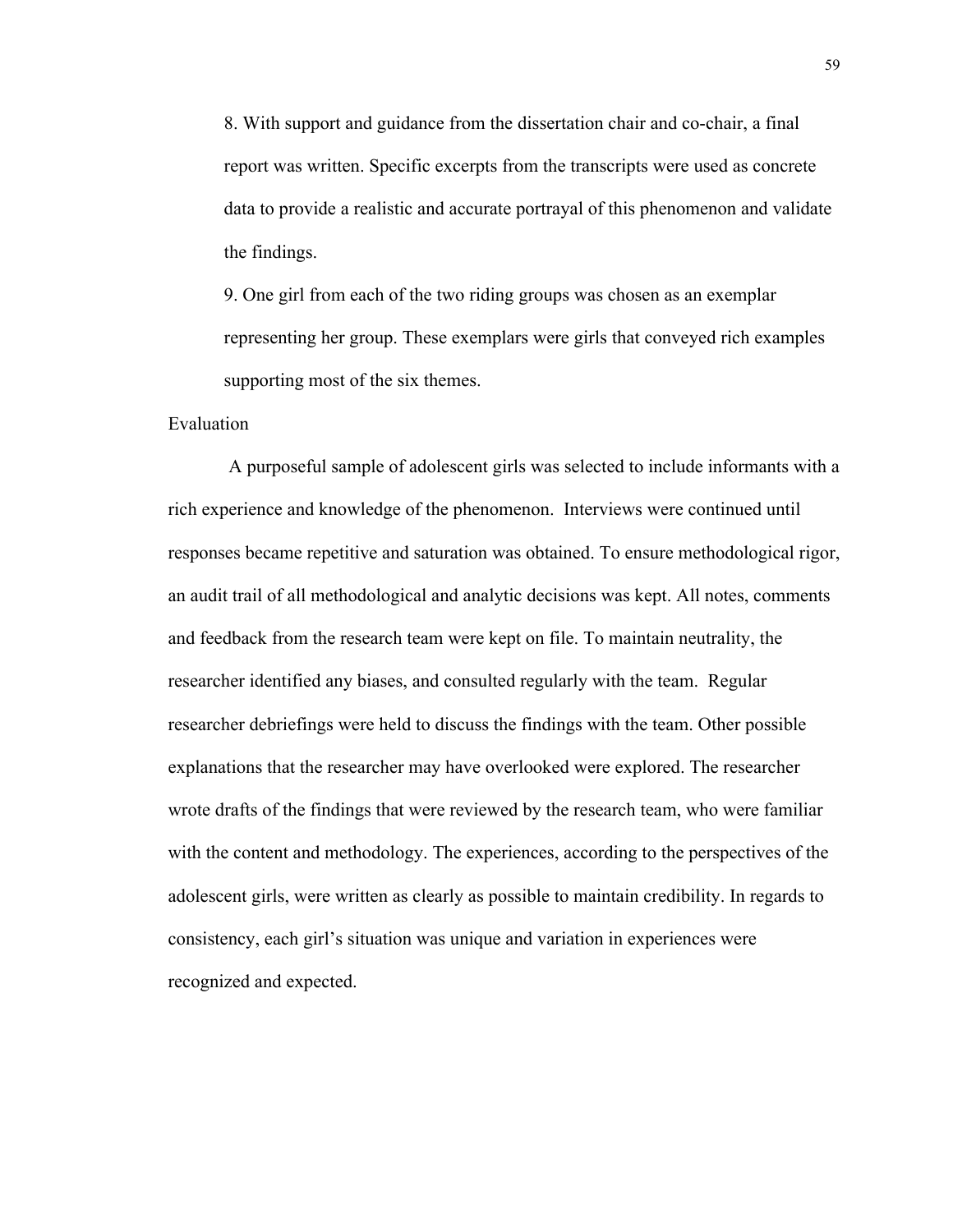## CHAPTER IV: RESULTS

The purpose of this research was to describe the essence of the relationship between adolescent girls and horses in order to obtain a greater understanding of the potential benefits of utilizing equine-assisted therapies with adolescent girls. A Heideggerian approach guided the study. Adolescent girls were interviewed in two types of settings: recreational riding centers and a therapeutic riding center. The participants were asked to describe their relationships with horses. The interviews were analyzed using the techniques outlined by Diekelmann and Allen (1989). Common themes were identified and presented below. The themes are *sharing physical affection, being there for each other, being connected, dealing with stress, being good at something,* and *being a better person*. The first three themes are related to the nature of the girl-horse relationship, and the second three themes are related to the benefits the girls experience from their relationships with their horses. The ways the themes were manifested in each group are described and comparisons are made between girls at the recreational riding centers and those at the therapeutic riding centers.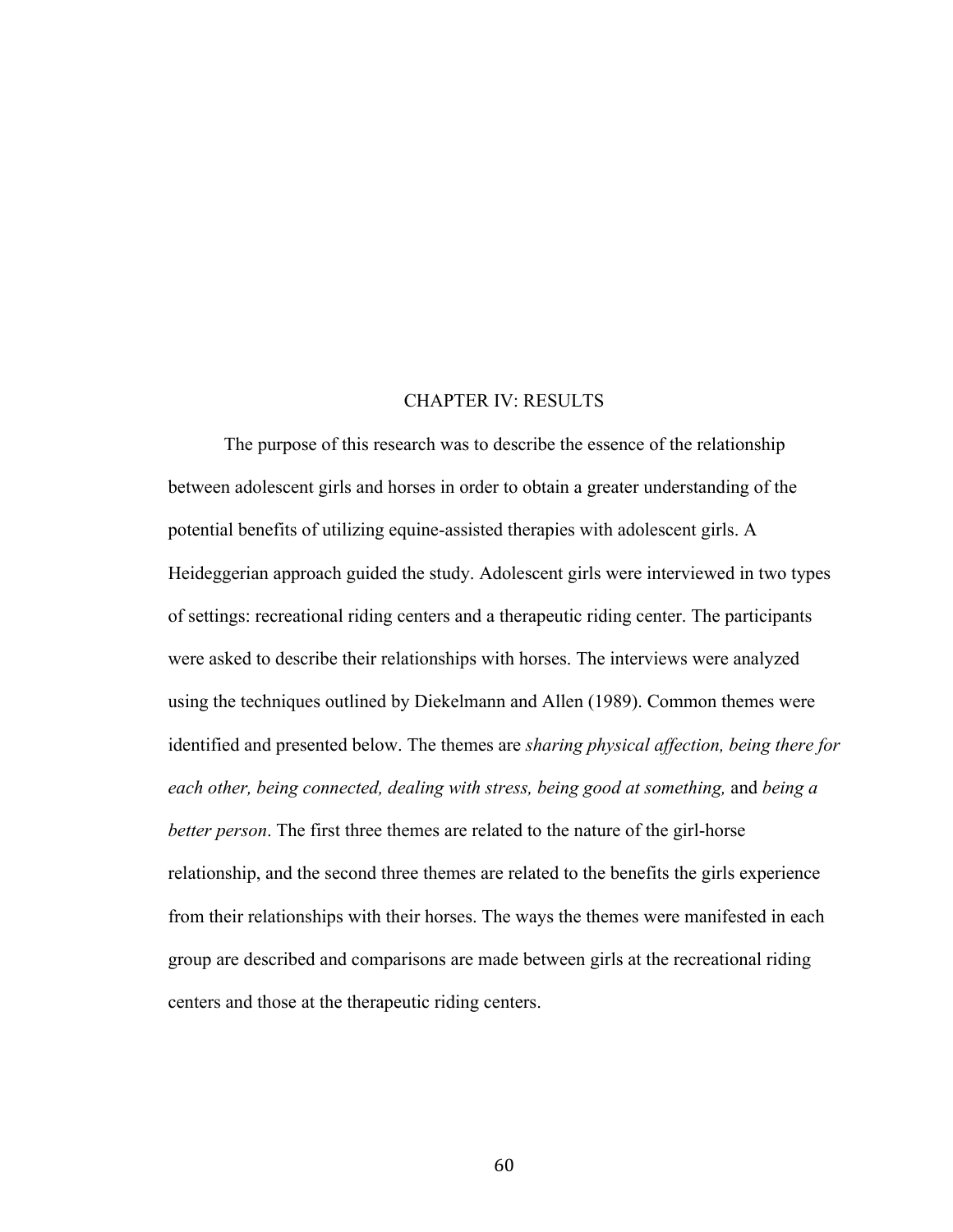#### Settings

The sample included 19 girls between the ages of 13 and 17 who rode horses regularly. Ten girls were interviewed from a variety of recreational riding centers in the Northeast Ohio area, and nine girls were interviewed at a therapeutic riding center in Northeast Ohio.

The owners of the recreational riding centers provided private rooms for the interviews. The rooms were used for riding observation and were unoccupied during the interviews. The rooms were quiet and offered little distraction. A couple of girls were interviewed in a quiet area of a public facility, also with little distraction.

The directors of the therapeutic riding center provided a private room for the interviews to take place. It was the waiting room for a large animal veterinary clinic that was located next to the riding facility. The clinic was not in session, and the room was empty for all of the interviews. The room was quiet and offered little distraction. Sample

A purposive sample of 19 adolescent girls was recruited. The girls in the sample ranged in age from 13 to 17, with an average age of 15. Table 1 displays the demographic characteristics of the participants. Seven of the girls were the oldest in their family, and three were only children. The girls had a wide variety of hobbies; seven participated in sports; eight engaged in music, dancing, and drawing and four liked to read. Most of the girls had other pets, especially dogs (15) and cats (16). Six of the girls had birds and fish, three had farm animals, and two had more unusual pets such as a turtle and a chinchilla. As seen in Table 1, there were no major demographic differences apparent between the two groups of girls.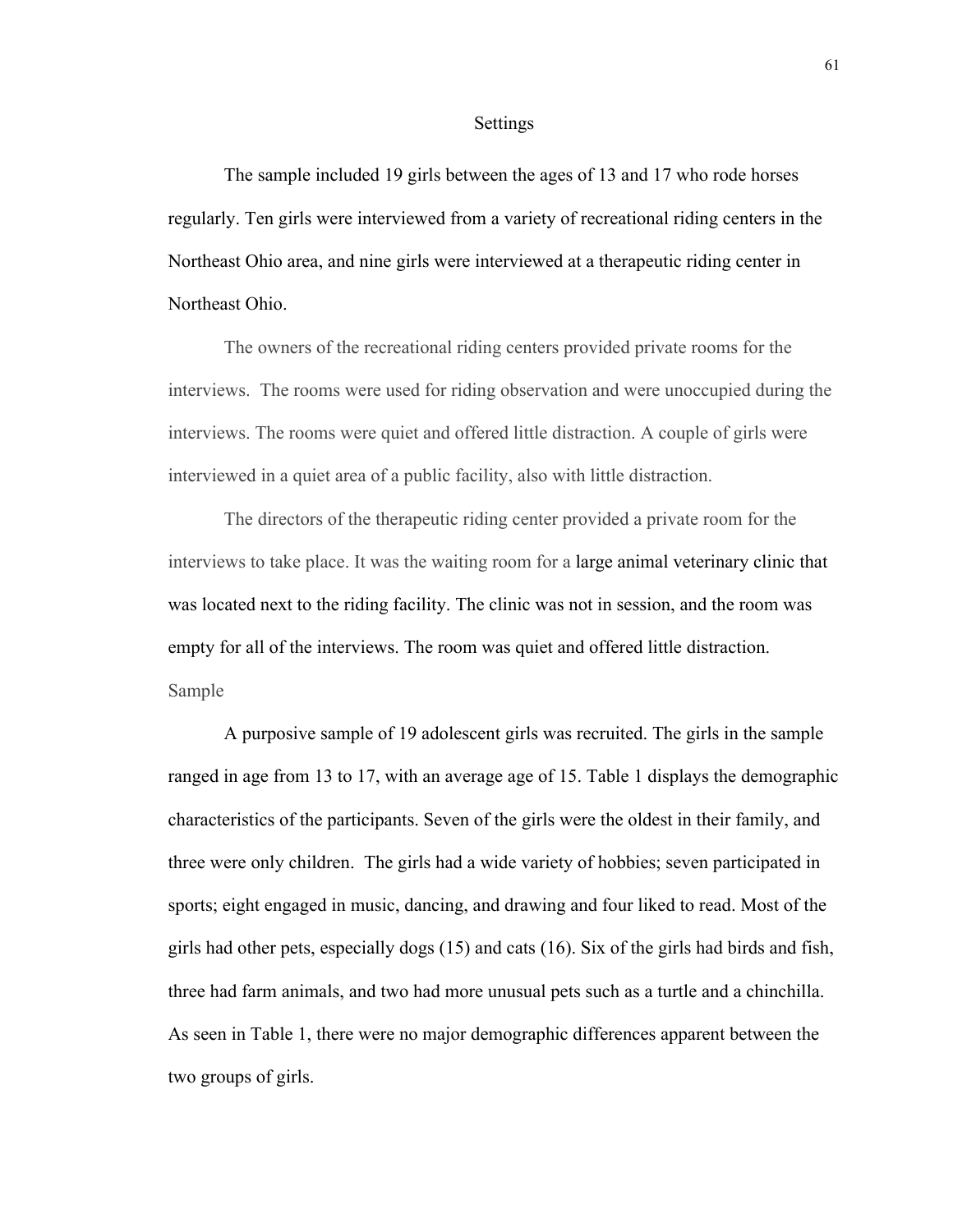# Table 1

| Demographic Data   | Recreational Group | Therapeutic Group |
|--------------------|--------------------|-------------------|
|                    | $(N=10)$           | $(N=9)$           |
| Age                |                    |                   |
| 13                 | $\mathfrak{Z}$     | $\overline{2}$    |
| 14                 | $\mathbf{1}$       | $\,1$             |
| 15                 | $\mathfrak{Z}$     | $\overline{2}$    |
| 16                 | $\sqrt{2}$         | $\overline{2}$    |
| $17\,$             | $\mathbf{1}$       | $\sqrt{2}$        |
|                    |                    |                   |
| <b>Birth Order</b> |                    |                   |
| Oldest             | $\sqrt{5}$         | $\sqrt{2}$        |
| Middle             | $\sqrt{2}$         | $\overline{4}$    |
| Youngest           | $\sqrt{2}$         | $\mathbf 1$       |
| Only               | $\,1$              | $\sqrt{2}$        |
|                    |                    |                   |
| Hobbies            |                    |                   |
| Sports             | $\overline{4}$     | $\mathfrak{Z}$    |
| Reading            | $\mathbf{1}$       | $\mathfrak{Z}$    |
| Dancing            | $\mathbf{1}$       | $\,1$             |
| Arts               | $\overline{2}$     | $\overline{2}$    |
| Music              | $\boldsymbol{0}$   | $\overline{2}$    |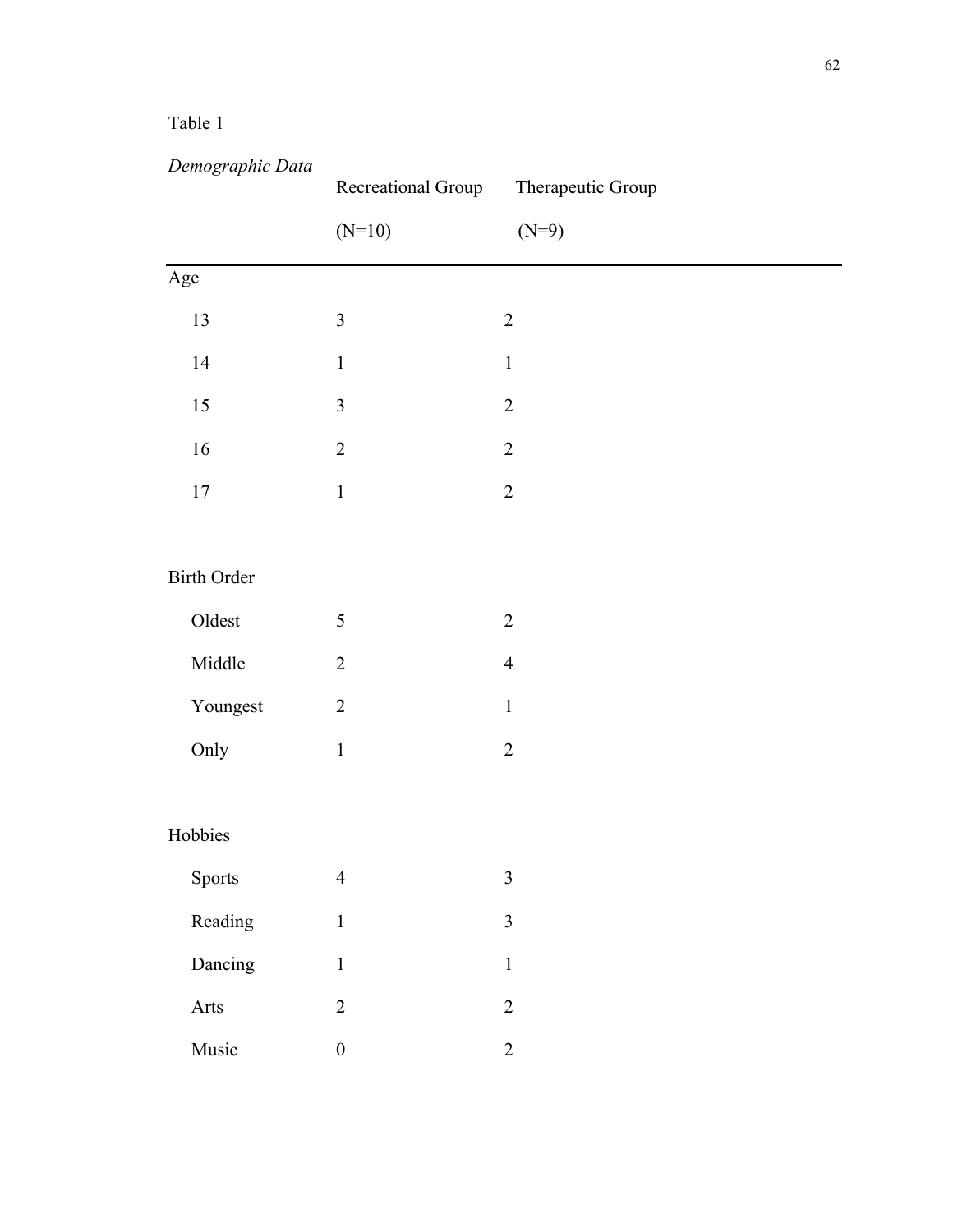## Other pets

| Dogs         | 8 | 6 |
|--------------|---|---|
| Cats         | 7 | 8 |
| <b>Birds</b> | 1 | 1 |
| Fish         | 1 | 3 |
| Farm animals | 3 | 0 |
| Turtle       | 1 | 0 |
| Chinchilla   |   |   |
|              |   |   |

All of the girls in the recreational riding group were involved in a riding lesson program, and some owned their own horses. Two of the girls worked after school at the barn and the tack shop in exchange for free riding lessons. Three of the girls grew up with horses and had family members who were involved with horses. Some of the girls had been riding just a few years and were the only members of their families who rode **horses** 

The girls interviewed at the therapeutic riding center had a variety of emotional needs that precipitated their involvement in the therapeutic riding program. The girls experienced family problems such as parental divorce and parental incarceration. Some girls were placed with foster families. Some had learning disabilities, and several had mental health concerns involving depression and anger control.

Interviews

Before the interviews took place, the girls signed consent forms (see Appendices A and C) agreeing to be interviewed and audiotaped. The interviews ranged from 45 to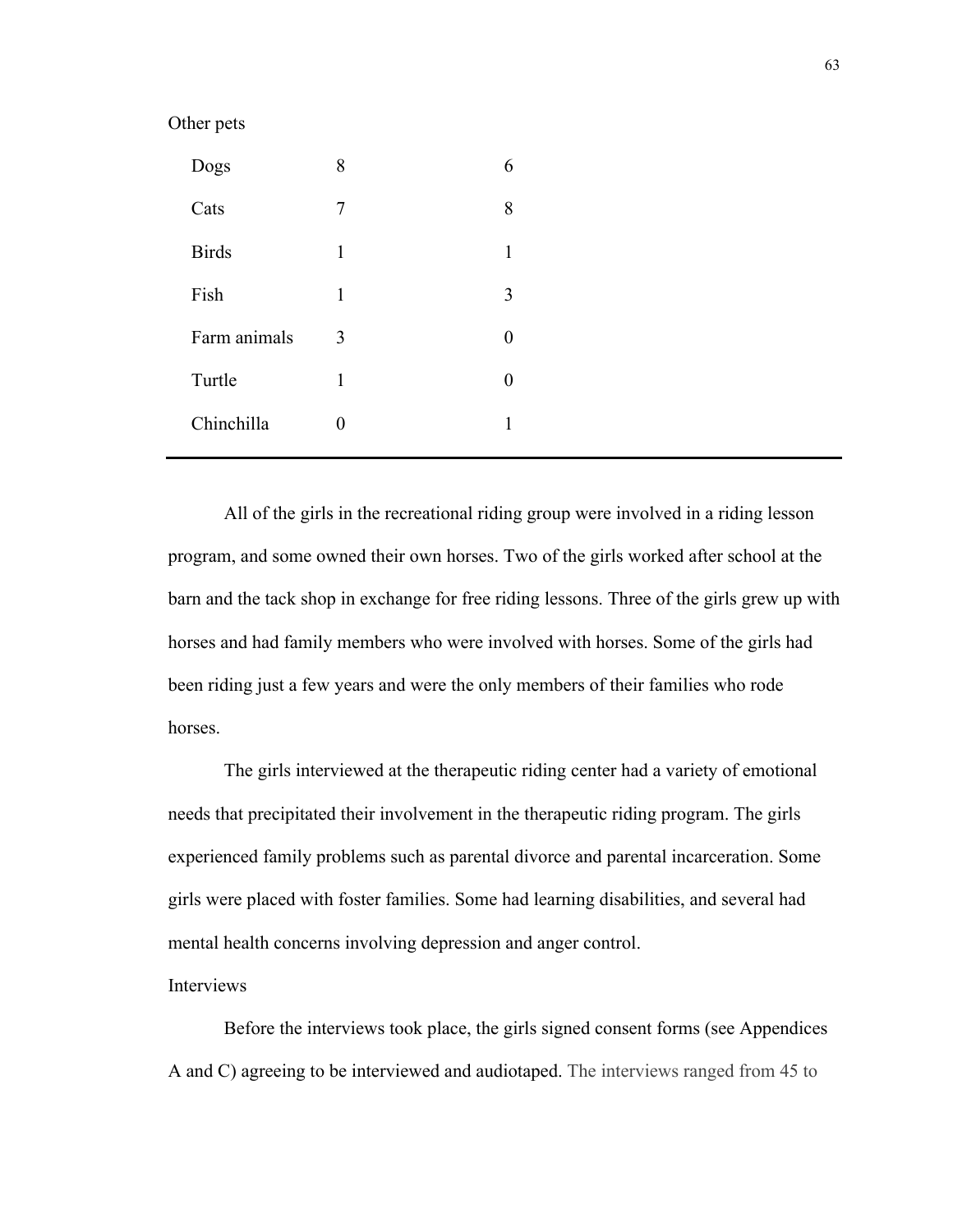75 minutes and averaged 1 hour in length. The interviews took place from July 2008 through October 2010.

At the recreational riding centers, most of the parents or guardians did not wait for the girls to complete the interviews because they had been dropped off at the riding center for the day. Some girls were working at the stables and were given time from their workday to participate. The girls appeared to enjoy talking about their experiences with horses. Some were forthcoming about their thoughts and feelings during the interviews. Others were shy and somewhat short in their responses, but became animated when talking about their own horses. The girls overall needed little verbal prompting and had good communication skills.

At the therapeutic riding center, the parents or guardians waited for the participants in the main barn or dropped them off and picked them up later in the day. Some of the girls had difficulty expressing themselves, as evidenced by their short responses. Some could not answer some of the interview questions. Others were distracted by pictures and decor in the room, but were easily guided back to the interview. One participant had had a difficult experience with her riding lesson and had an outburst in the barn just before her interview. She was offered the opportunity to reschedule the interview at another time, but calmed down and preceded with the interview.

# Findings

The girls in both groups indicated that horses were important to them. The first thing the girls generally brought up during the interviews was that horses had personalities. The horses were described as intelligent, gentlemen-like, dependable, kind,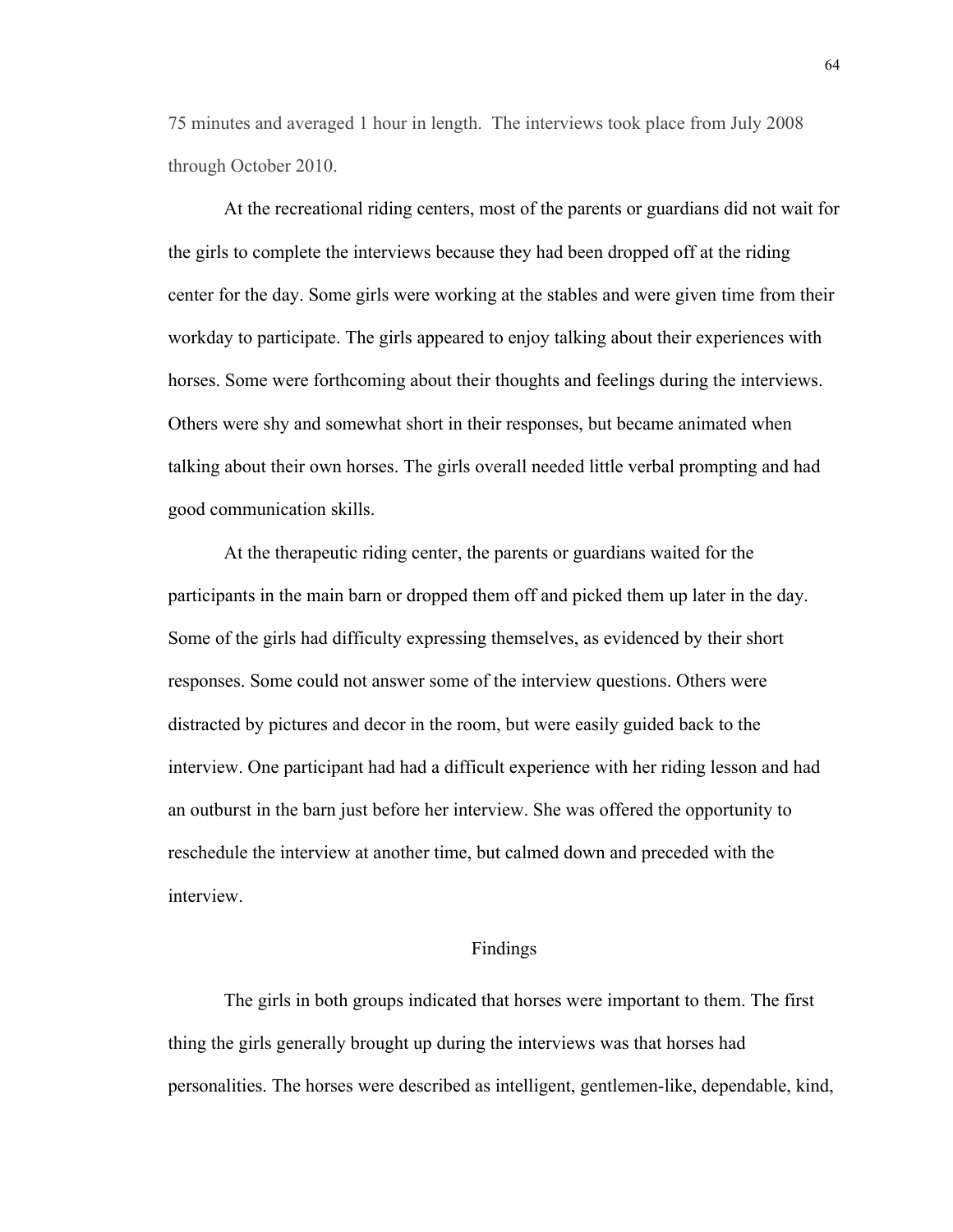sweet, nice, calm, loving, understanding, nonjudgmental, never rude, funny, trustworthy, spunky, and, at times, cranky and stubborn. The girls often attributed human-like characteristics to their horses and referred to them as children, siblings, friends or even lovers. One girl stated that when she pulled up in the driveway her horse thought, "Mom's home!" Another girl described her horse as a big brother who protected her. One girl described her horse as her "Prince Charming." Another stated, "He [her horse] is my love. I might just have to run away one day to get married to him."

The girls discussed two main topics as the interviews progressed. They described the nature of their relationships with their horses: what they did together and how they related to one another. They also described how they benefited from their relationships with their horses. These two topics provided the foundation for the themes that were identified.

Six themes emerged that reflected the essence of the relationship between the participants and the horses. The themes are presented in Table 2 and described in more detail below. The first three themes are related to the nature of the relationship between the girls and the horses and the last three themes are related to the benefits the girls experience as a result of the relationships. While the themes were evident in the narratives of both groups, the ways in which they were manifested differed. Participant data and quotes are used to illustrate the themes. Differences between the recreational riding group and the therapeutic riding group are identified.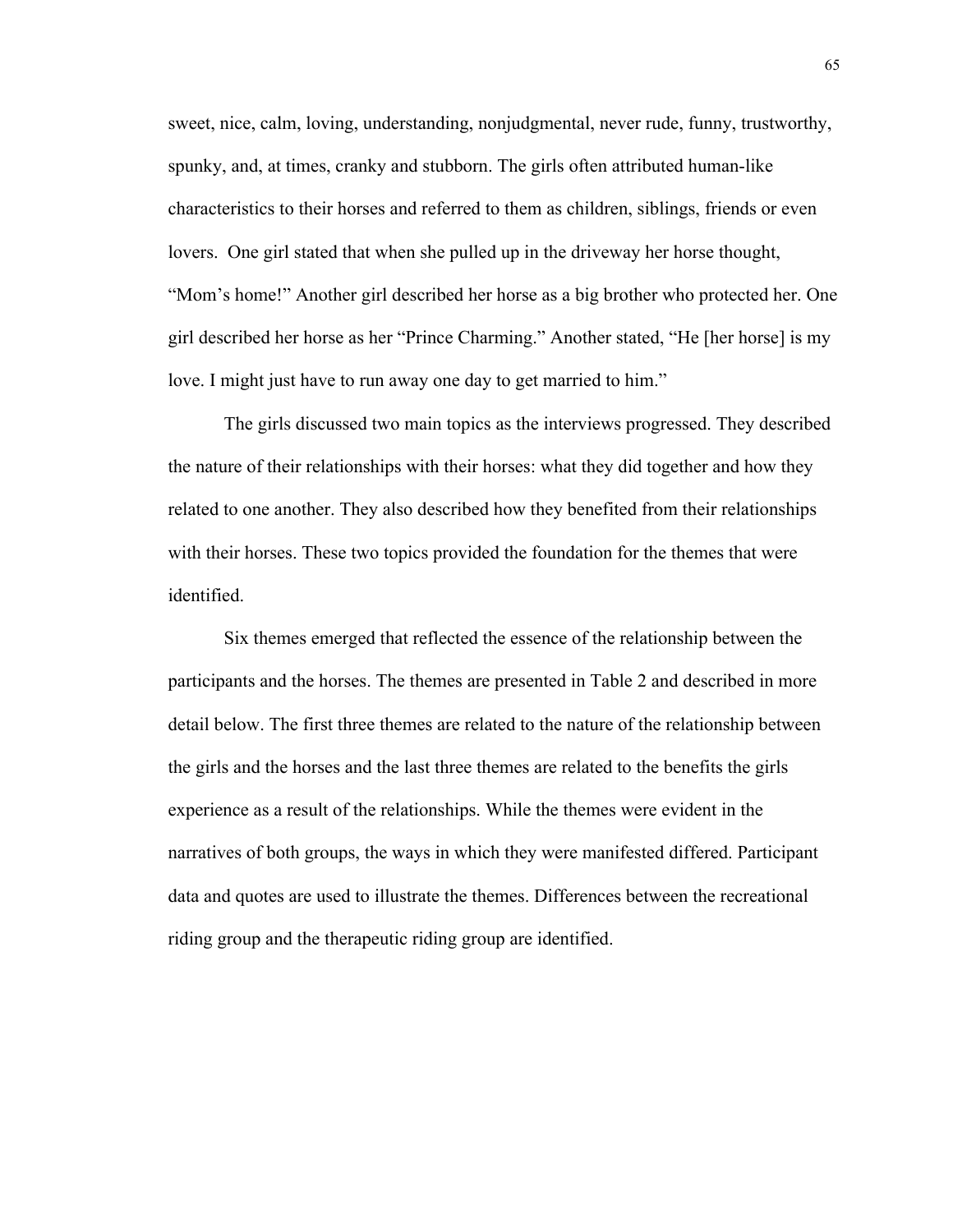| $\blacklozenge$              | Theme                                       | Recreational Group                           | Therapeutic Group                                                           |
|------------------------------|---------------------------------------------|----------------------------------------------|-----------------------------------------------------------------------------|
|                              | <b>Sharing Physical Affection</b>           | Being tender and loving (girls and horses)   | Being dutiful (girls)                                                       |
| The nature of the            |                                             |                                              | Being non-aggressive (horses)                                               |
| relationship<br>between      | <b>Being There for Each Other</b>           | Being lovingly attentive (girls)             | Seeking closeness (girls)                                                   |
| adolescent girls             |                                             | Being accepting (horses)                     | Being tolerant (horses)                                                     |
| and horses                   | <b>Being Connected</b>                      | Sharing a special knowing (girls and horses) | Having a heightened awareness of the others'<br>distress (girls and horses) |
| The benefits of<br>the girls | <b>Dealing with Stress</b>                  | Feeling Peaceful                             | Forgetting ones' troubles                                                   |
|                              | the relationship to Being Good at Something | Excelling                                    | Mastering a challenging task                                                |
|                              | <b>Being a Better Person</b>                | Achieving self-improvement                   | Overcoming deficits                                                         |

# *The Nature of the Relationship*

# *Sharing Physical Affection*

The participants indicated that an important aspect of their relationships with horses was the *sharing of physical affection*. The girls engaged in a variety of physical gestures indicative of how much they cared about their horses and believed that their horses also showed signs of physical affection towards them. This theme is labeled *sharing physical affection* to reflect the reciprocal nature of the physical expressions of caring in the interactions between the girls and their horses.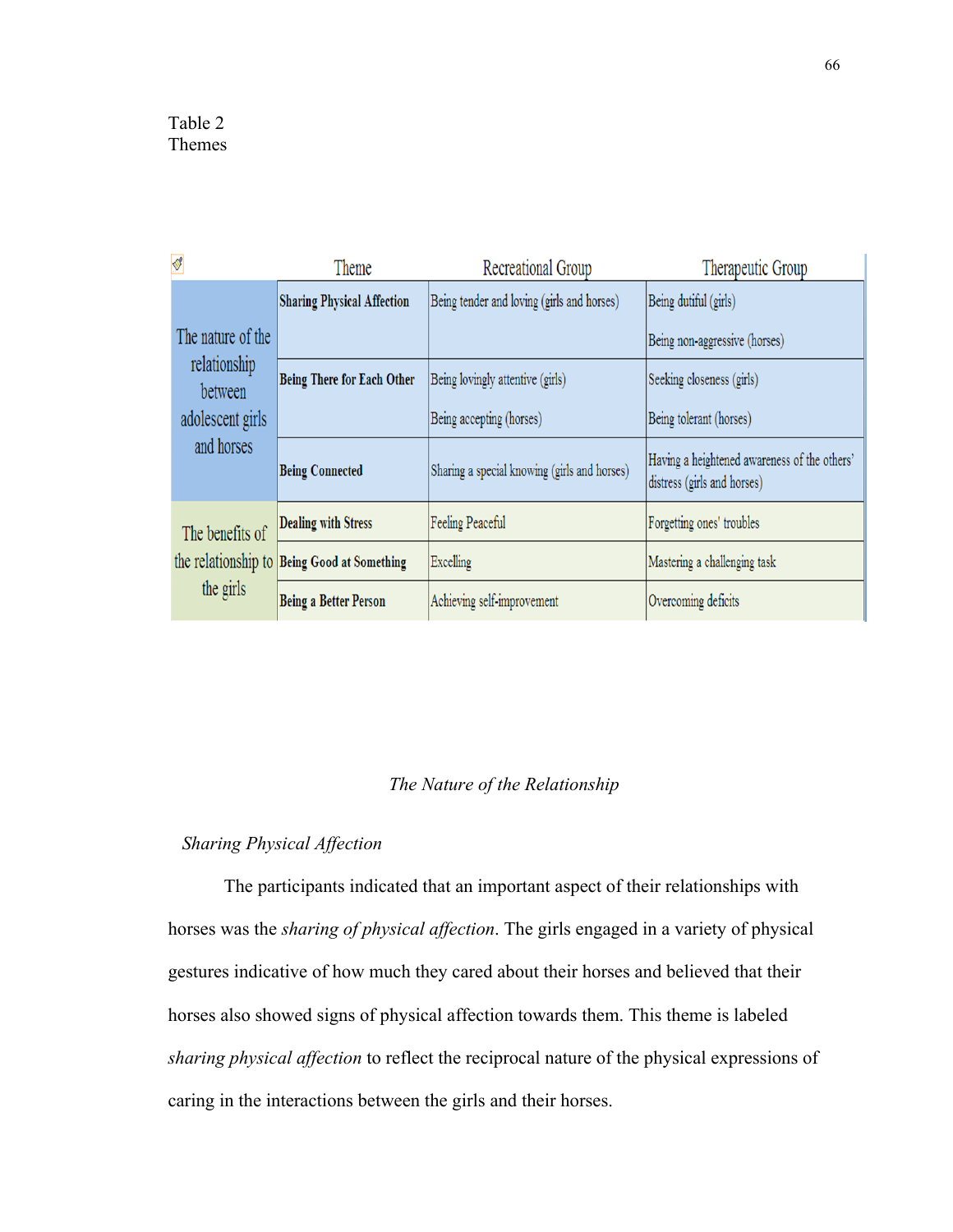The girls in the recreational riding group shared physical affection with their horses in a variety of ways. Because the girls bathed and brushed their horses tenderly and leisurely, grooming was not just a mundane task but a manifestation of how they lovingly cared for their horses. The girls brushed their horses "for hours" because they felt that the horses loved to be brushed. The connection between grooming and caring was particularly evident in one girl's comments: "Horses love getting groomed. It's like you're spending time with them. Like a bedtime story and getting a back rub from your mom." The participants also shared affection by hugging and kissing their horses. The girls felt that their horses returned their affection with physical gestures as well. One girl's horse, for example, would put his head on her chest, bite her hair and stick his "little nose" out.

The girls in the therapeutic riding group also shared physical affection with their horses. These girls viewed providing physical care for their horses as a series of tasks. One girl stated, "You groom them, clean the stalls, give them water, and feed them." Providing physical care for the horses also involved preventing harm from coming to them. One girl, for example, made sure her horse did not get spoiled food and nothing was wrong with his body. The girls felt that their horses showed physical affection toward the girls by nudging at them, "lipping" them and putting the horses' heads on the girls' shoulders. Mostly, however, the horses showed affection towards the girls by not harming them. One participant said, "He is really sweet, he'll go and lip at you and he won't bite you." Another said, "They [the horses] are nice to me… when I go into the stable they don't show any aggression towards me." These girls, therefore, equated physical affection with the absence of aggression.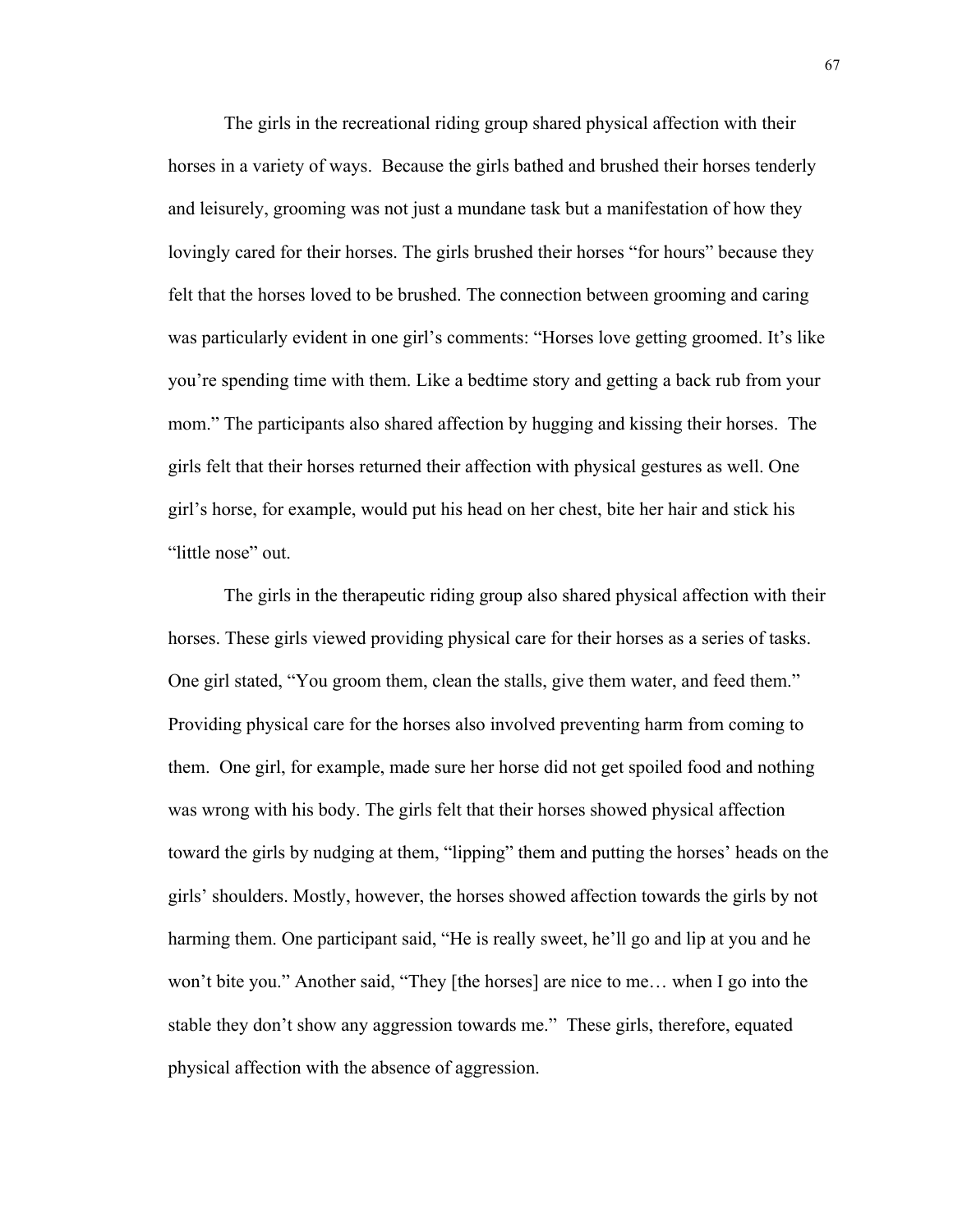While the two groups both shared physical affection with their horses, there were some notable group differences in how this affection was manifested. The girls in the recreational riding group petted their horses and groomed them dotingly, and the horses in return nuzzled and cuddled with them. The girls in the therapeutic riding group, on the other hand, groomed their horses dutifully and protectively, and their horses in return did not hurt them. Whereas the essence of the *sharing physical affection* in the recreation group was being tender and loving, the essence of the *sharing physical affection* in the therapeutic riding group was being dutiful (girls) and being non-aggressive (horses).

# *Being There for Each Other*

The participants indicated that an important aspect of their relationships with horses was *being there for each other*. The girls provided a variety of examples of how they were "there" for their horses and their horses were "there" for them. The theme is labeled *being there for each other* to reflect the participants' beliefs that they and their horses could depend on each other for emotional caring and support and were a consistent presence for each other.

The girls in the recreational riding group demonstrated the experience of being there for each other with their horses in a variety of ways. The girls were there for their horses by spending time with them, paying attention to them, talking to them, and being gentle with them. According to the girls, being there was important because it made their horses happy. The horses were there for the girls by waiting for them, greeting them, and following them around. These behaviors made the girls feel loved unconditionally, understood, and accepted. The horses were also there for the girls by providing a nonjudgmental listening ear. The girls were comfortable confiding in their horses because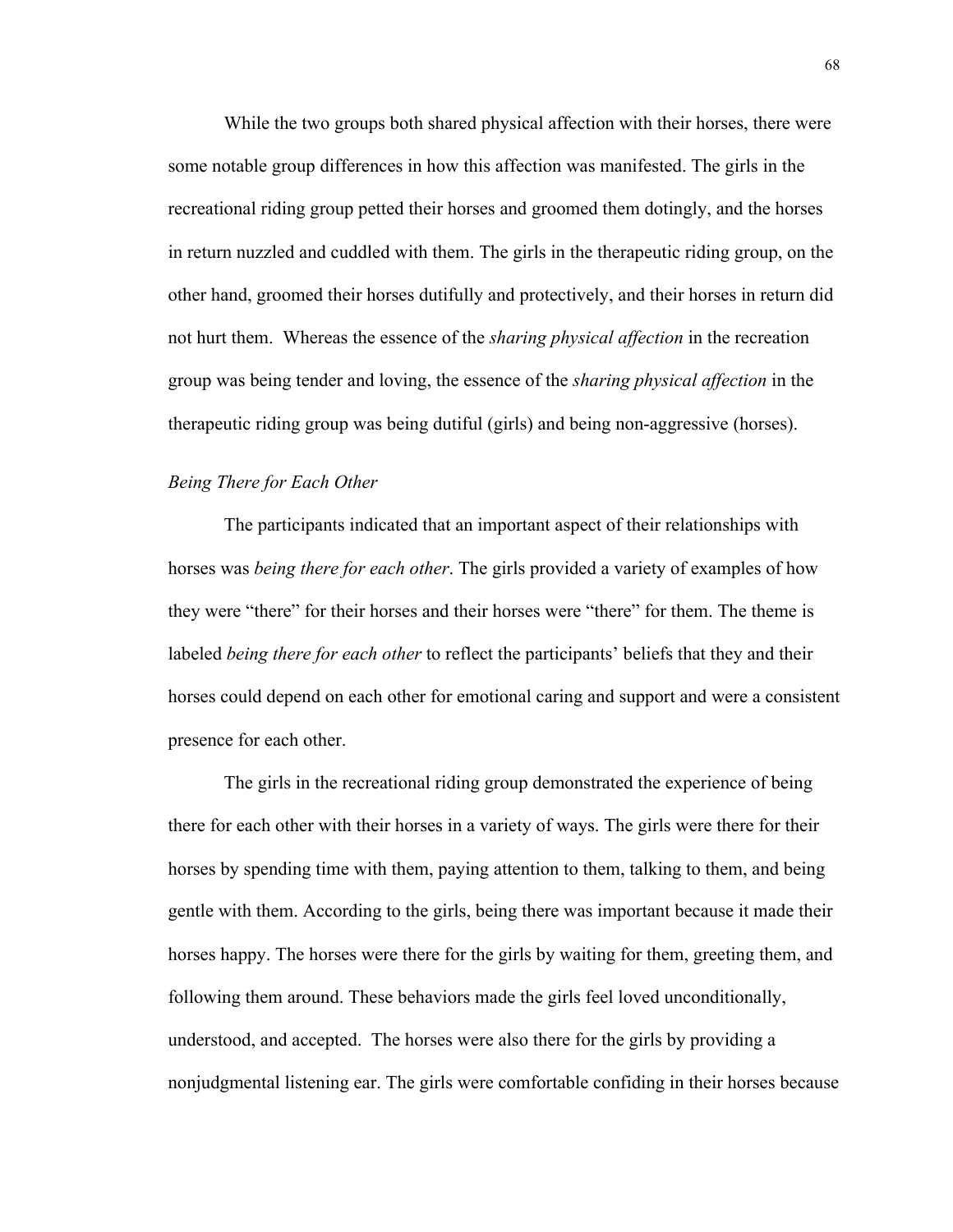the horses were good listeners and could not divulge the girls' disclosures or give them advice. The girls therefore told the horses things they could not tell anyone else - not even their best friends or their mothers. One girl explained, "You can talk to your horse and they won't say, 'oh, it's gonna be fine,' cause when something's wrong it doesn't seem like it's gonna be fine."

The girls in the therapeutic riding group also demonstrated the experience of being there for each other with their horses in a variety of ways. Only a few of the girls felt they were there for their horses emotionally. Mostly, the girls tried to get close to and trust their horses. One girl felt her horse was sad if she was not around. The horses were there for these girls by being nice to them, not getting mad at them, comforting them when they had problems and putting up with them. The girls believed that the horses listened to them and protected them. The horses accepted the girls and cared about them, even when they did something wrong. Another girl stated, "Your horse is there and he is gonna like you just as much as before, no matter what you do."

While being there for each other was important for both groups, there were some notable differences in how this experience was manifested. The girls in the recreational riding group were there for their horses by showering them with time and attention, and the horses were there for the girls by serving as trustworthy confidants. The girls in the therapeutic riding group, on the other hand, tried to be there for their horses by forming a close and trusting relationship, and their horses were there for the girls by putting up with them despite their shortcomings. Whereas the essence of *being there for each other* in the recreational riding group included being lovingly attentive (the girls) and being accepting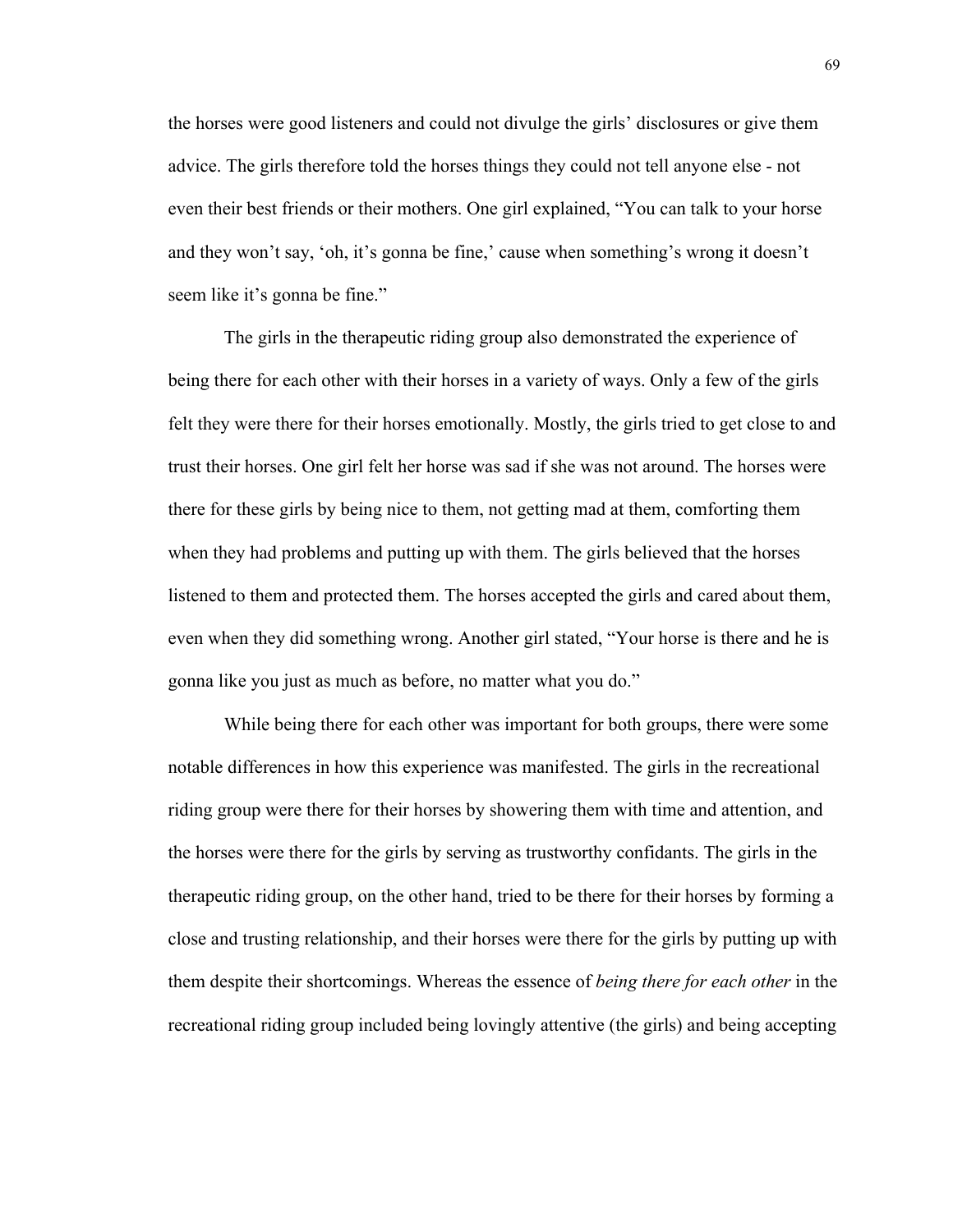(the horses), the essence of *being there for each other* in the therapeutic riding group included seeking closeness (the girls) and being tolerant (the horses).

## *Being Connected*

The participants indicated that an important aspect of their relationships with horses was *being connected* with them. The girls provided a variety of examples of how they were connected with their horses. The theme is labeled *being connected* to reflect the participants' special bond with horses. The connections were based on an unspoken and unexplainable way of knowing and understanding each other. The girls "just knew" how the horses felt, and the horses "just knew" how the girls felt.

The girls in the recreational riding group demonstrated being connected with their horses in a variety of ways. They felt they clicked, bonded, and formed a "team" with their horses. The connection did not automatically occur; it took time and hard work to "get on the same page." Being connected strengthened over time; the more time the girls spent with their horses, the more connected they became. For these girls, being connected involved an implicit knowing about the other. One girl explained, "You don't have to say anything to the horse, they just know." This implicit knowing was mutual. Another girl pointed out, "They [horses] just know what to do." Special connections often occurred with one particular horse. As one girl explained, "The horses' personalities are so different that you only click with some."

The girls in the therapeutic riding group also demonstrated being connected with their horses in a variety of ways. A few experienced a sense of mutual knowing. Some felt connected to and bonded with their horses. Mostly, however, the girls and the horses knew when the other was distressed and needed comforting. The girls could tell when the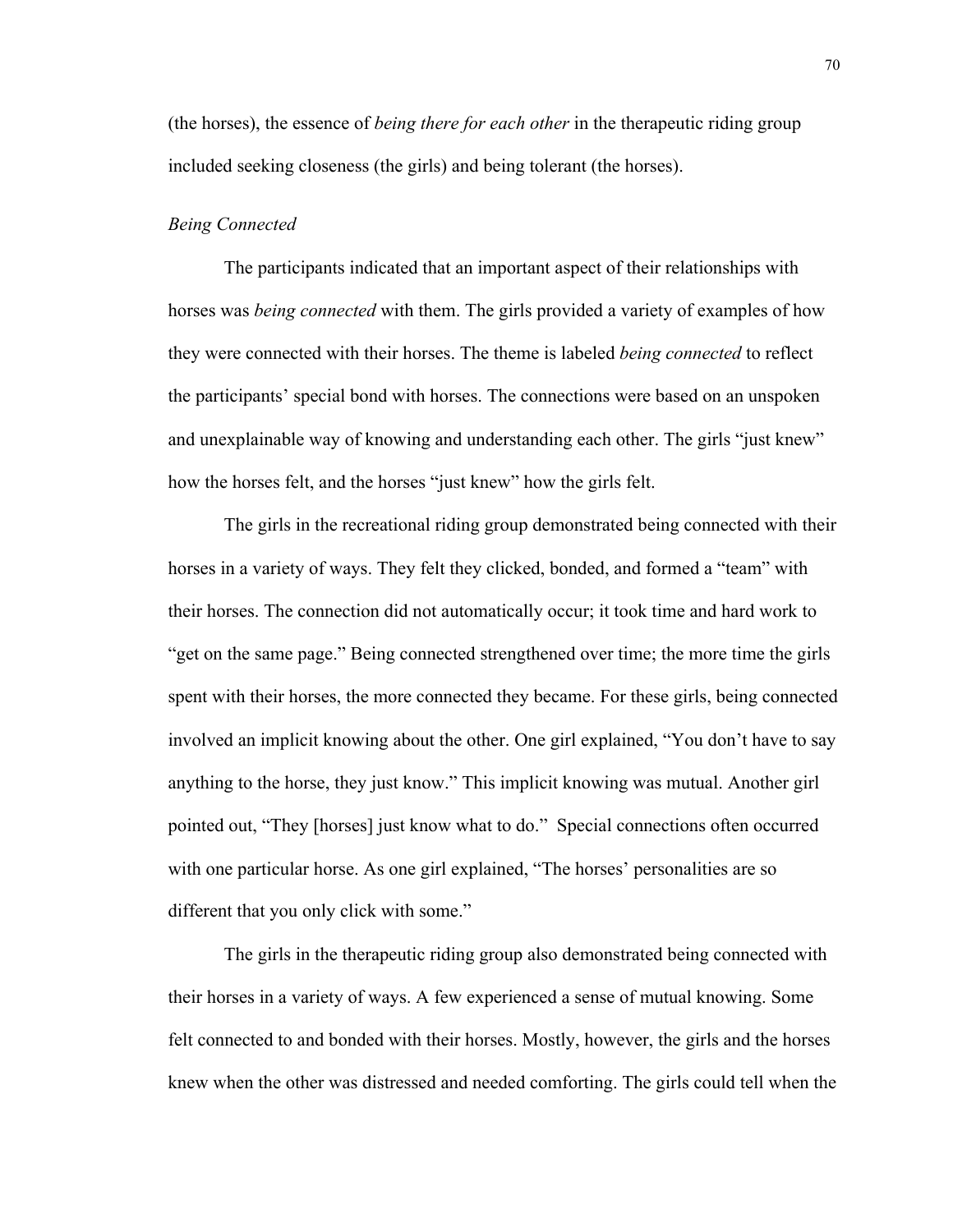horses were nervous, frustrated, "hyper," or unhappy. One girl, for example, sensed when her horse was frustrated or bothered. The girls believed the horses knew what the girls felt. For example, one girl explained, "It seems like they can just know when you need comfort."

While being connected with their horses was important for both groups, there were some notable differences in how this experience was manifested. All the girls in the recreational riding group felt a special connection with their horses based on mutual knowing. A few girls in the therapeutic riding group felt this connection, but primarily when they or their horses were distressed. The girls in the recreational riding group stressed the importance of time and hard work in developing a connection, whereas the girls in the therapeutic riding group did not - the connection was just there. Whereas the essence of *being connected* in the recreational riding group was a sharing of a special knowing, the essence of *being connected* in the therapeutic riding group was having a heightened awareness of the others' distress.

## *The Benefits of the Relationship to the Girls*

## *Dealing with Stress*

The participants indicated that an important benefit of their relationships with horses was dealing with stress. The girls provided a variety of examples of how their interactions with horses helped the girls reduce or alleviate stress. The theme is labeled *dealing with stress* to reflect the participants' beliefs that their horses helped the girls manage their life stressors.

The girls in the recreational riding group demonstrated dealing with stress through their interactions with their horses in a variety of ways. The girls experienced a sense of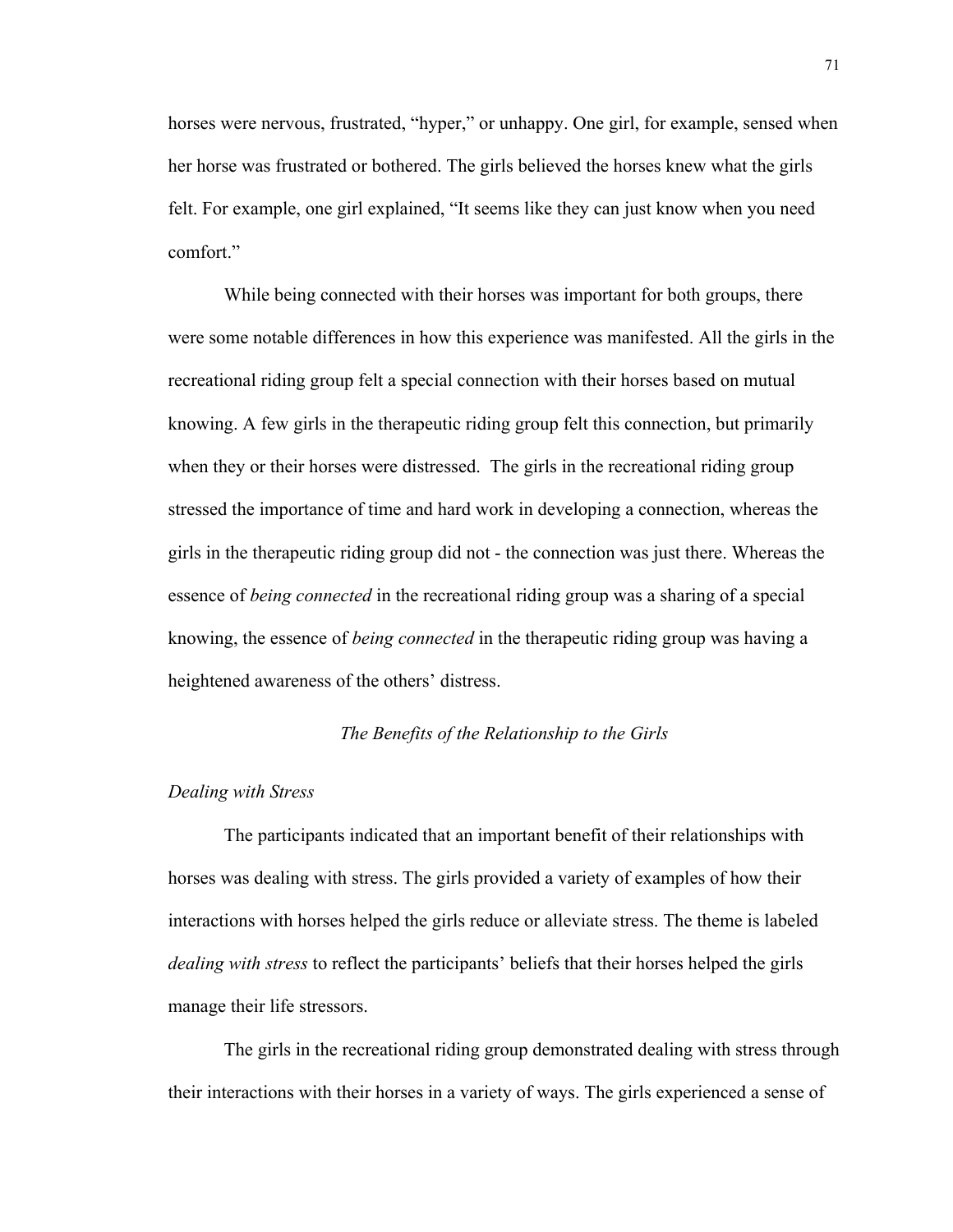peace and felt relaxed, calm, and free when they were with their horses. One of the girls explained, "Something about it [being with horses] makes me relaxed, and I have a really good time. I come to the barn and I go into a special mood where I am like, really calm and can get things done. And I just like relax." Being with their horses freed the girls from everyday life stressors. One girl stated that she does not " have to worry about anything" when she is with horses. Another stated, "Burdens just come off and wash away." The girls were carefree when they were with their horses.

The girls in the therapeutic riding group also demonstrated dealing with stress through their interactions with their horses in a variety of ways. Nearly all of the girls felt that being with the horses helped them "forget" about their troubles. They could "get away" from distressing life circumstances because the horses took their minds off their worries. Often, the horses provided relief from situations that provoked the girls' anger or that involved aggression. The horses helped them forget about fights, school problems, and conflicts with other people. One of the girls stated, "It takes me away from my friends, who may be annoying, and it takes me away from school, and it just lets me be myself and hang out with other people and relax and everything. It takes me into another world, another atmosphere." Being around the horses helped the girls temporarily escape from their troubled lives.

While dealing with stress was important for both groups, there were some notable differences in how this experience was manifested. Both groups felt more relaxed around horses, but the nature of the relaxation differed. The girls in the recreational riding group felt that being with the horses helped them deal with stress by creating a state of relaxation; they were away from daily cares. The girls in the therapeutic riding group, on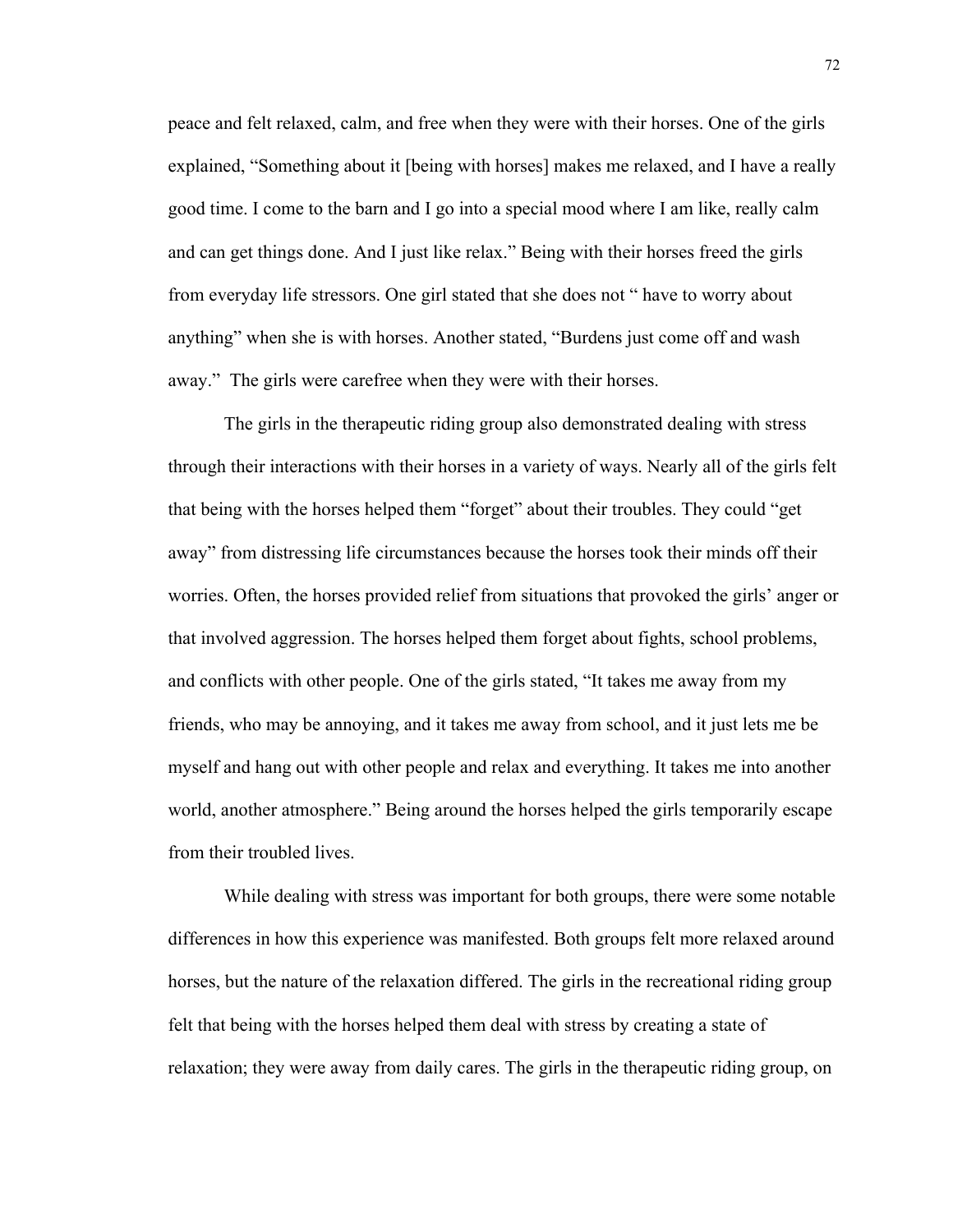the other hand, felt that horses helped them deal with stress by allowing them to forget the conflicts and worries that troubled them in their daily lives. Whereas the essence of *dealing with stress* in the recreational riding group was feeling peaceful, the essence of *dealing with stress* in the therapeutic riding group was forgetting one's troubles.

# *Being Good at Something*

The participants indicated that an important benefit of their relationships with horses was the sense of *being good at something*. The girls provided a variety of examples of how they were good at working with, handling, or riding horses. The theme is labeled *being good at something* to reflect the participants' beliefs that their relationships with their horses enabled them to accomplish something unique. The skills they developed made them feel special and accomplished.

The girls in the recreational riding group demonstrated the sense of being good at something in regards to their horses in a variety of ways. Most girls rode in competitions, and many won or placed at the shows. Being good at working with horses was associated with advancing their riding skills. One of the accomplishments that several girls mentioned was winning many ribbons. One girl stated, "I am in with the big time people." The girls were very confident and proud of their accomplishments with horses. As one girl explained, "I love being able to see the progress that I have made with her [the horse]. I feel like being on her shows how good I really am."

The girls in the therapeutic riding group also demonstrated the sense of being good at something in regards to their horses in a variety of ways. When they spoke of being good at something, however, they often diluted this claim pointing out their shortcomings. As one girl put it, "I'm pretty good, but I am no horse whisperer or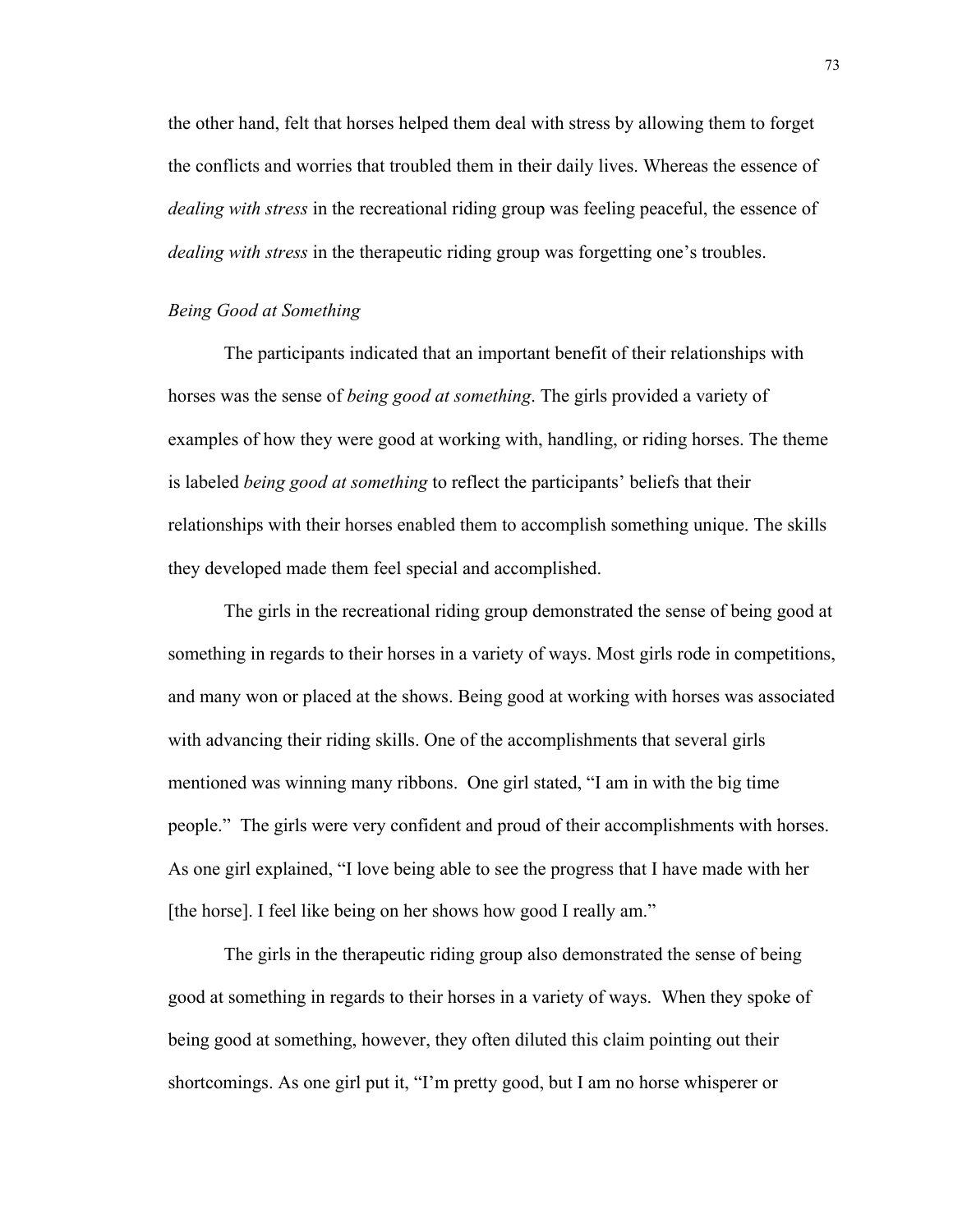anything." Another girl pointed out that it took her a few years to be able to ride well. Most of the girls were surprised at what they were able to learn and felt pleased to discover that they could actually ride. One girl stated, "Whoa, how did I get from that to this?" Another girl said, "It's like wow, we can actually do this, we actually accomplished something." Despite not being accomplished at other things in their lives, they were able to ride horses. One girl said, " I'm really good at riding horses… Like my disability, it prevents me from doing stuff and everything, so it's like, I just wanna do something in my life that I can actually do…." For most of the girls, cantering in particular made them feel accomplished. Cantering, which is a fundamental riding skill, appeared to be the milestone for this group.

While being good at something was important for both groups, there were some notable differences in how this experience was manifested. The girls in the recreational riding group were competitive and accomplished riders. The girls in the therapeutic riding group, on the other hand, were less confident in their abilities. For them, horses provided a vehicle by which they felt proficient at at least one thing. None of the girls in the recreational riding group discussed cantering, most had been riding so long they could not remember the first time they cantered. On the other hand, most of the girls in the therapeutic riding group indicated that cantering was a breakthrough for them. Whereas the essence of *being good at something* in the recreational riding group was excelling, the essence of *being good at something* in the therapeutic riding group was mastering a challenging task.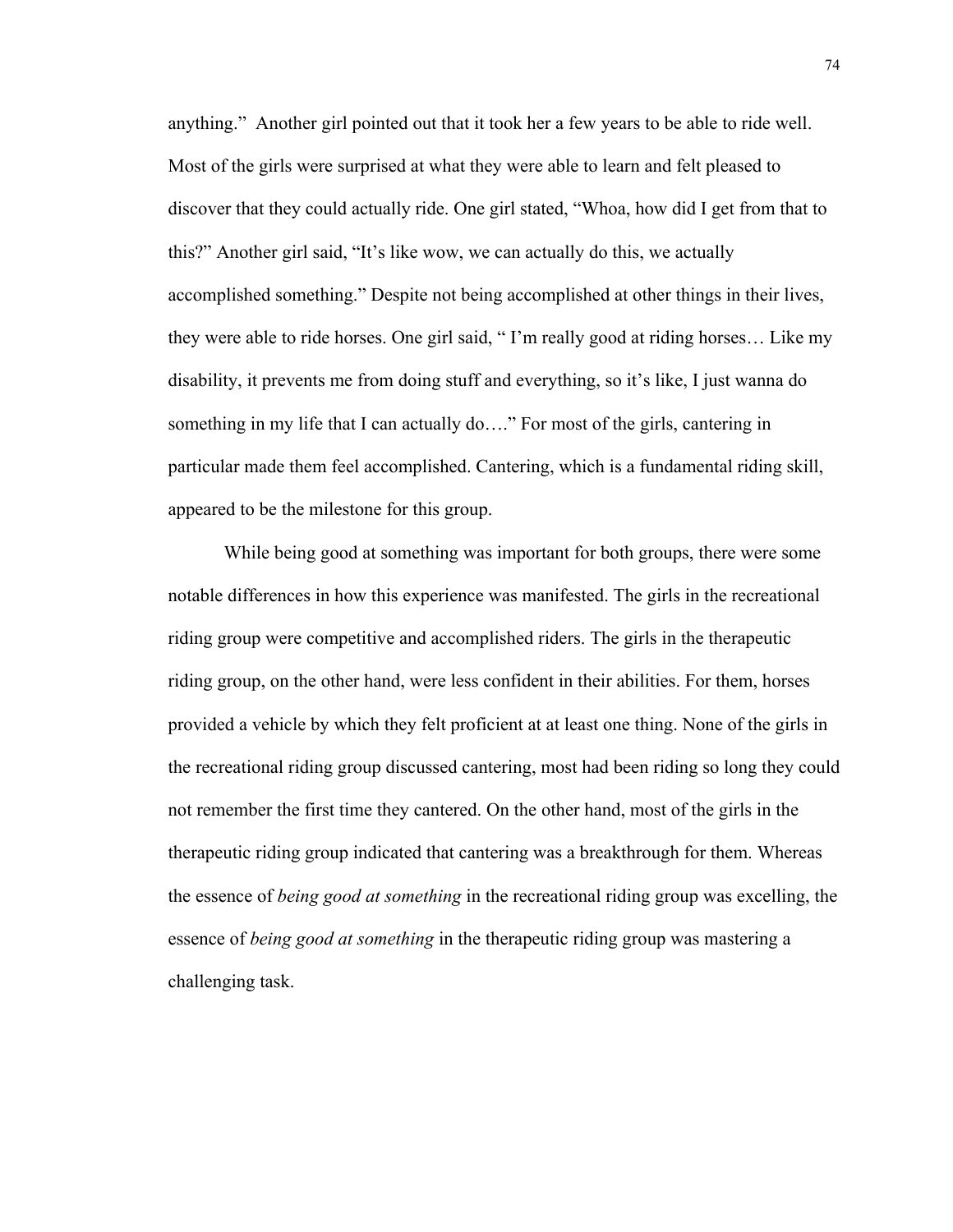# *Being a Better Person*

The participants indicated that an important benefit of their relationships with horses was *being a better person*. The girls provided a variety of examples of how they became better persons as a result of their relationships with their horses. The theme is labeled *being a better person* to reflect the participants' beliefs that their relationships with horses helped them develop important personal attributes.

The girls in the recreational riding group described being better people as a result of their relationships with their horses in a variety of ways. The girls felt they possessed positive qualities, and their relationships with their horses enhanced these qualities. The horses taught the girls life lessons and helped them grow as people. As a result of their relationships with horses, the girls became kinder, more responsible, more outgoing, more observant, more confident and friendlier. One girl stated, "Anything you do with horses can be turned into a life lesson." Another girl said, "The horse gives most lessons, and it is something new everyday… helps you become a different person." The girls also identified situations with their horses that they applied to everyday life. One said, "If you can handle a situation [on horses] then you can handle a situation off of a horse." Another pointed out, "Horses are like my best friends in my life, so I think that affects other relationships I'll have in my life."

The girls in the therapeutic riding group also described being better people as a result of their relationships with their horses in a variety of ways. The horses helped them overcome their faults. As a result of their relationships with horses, a few became less mean, less depressed and less shy. One girl stated, "I used to be really bad to my brothers; now I'm not. So, I feel it's like, changing me. I used to be really mean and stuff."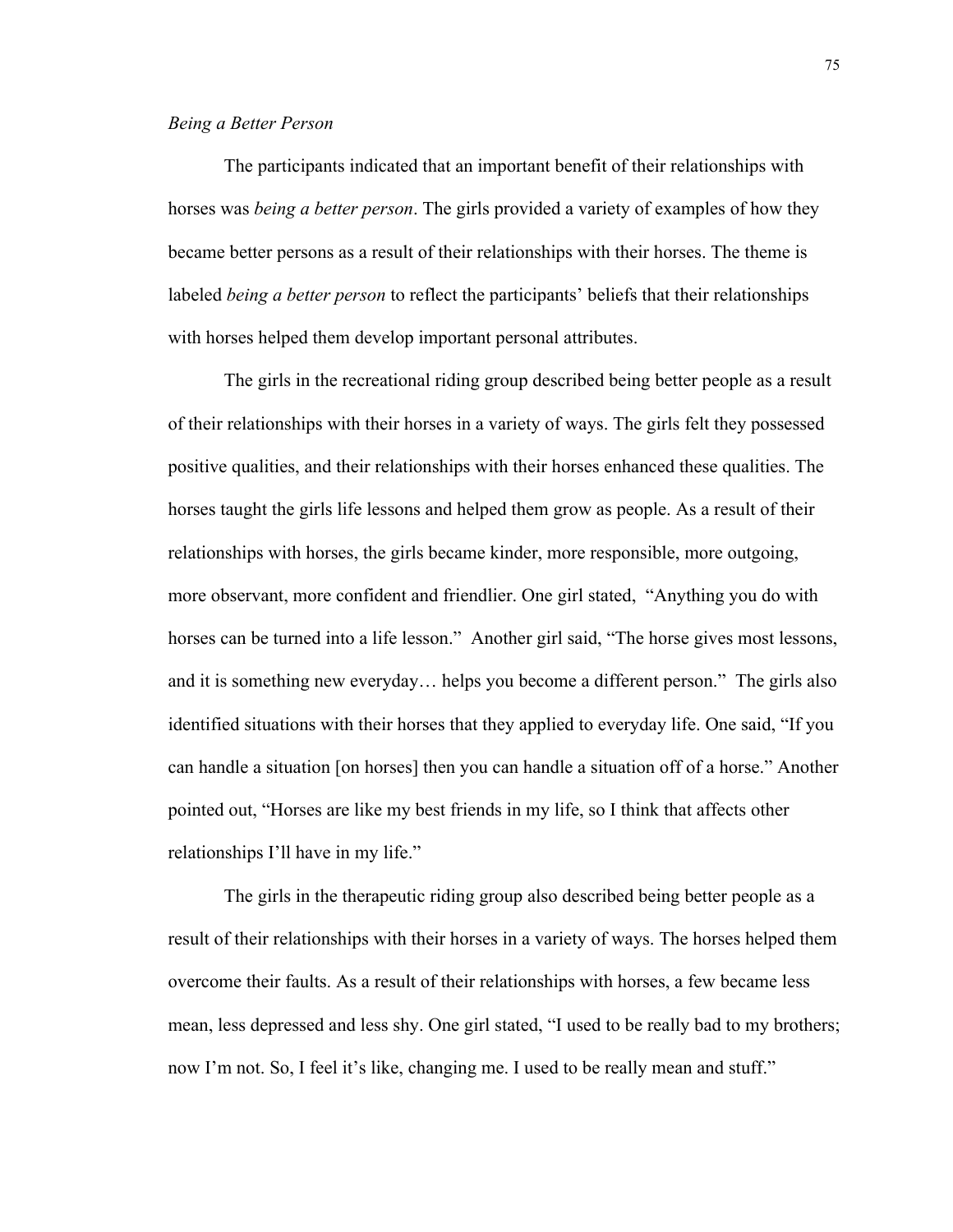While being better people was important for both groups, there were some notable differences in how this experience was manifested. Being with the horses helped the girls in the recreational riding group enhance their positive personal qualities. For the girls in the therapeutic riding group, being with horses helped them address their shortcomings. Whereas the essence of *being a better person* in the recreational riding group included achieving self -improvement, the essence of *being a better person* in the therapeutic riding group included overcoming deficits.

# Exemplars

All nineteen of the girls contributed to the development of the six themes. Detailed descriptions of two participants, one from the recreational riding group and one from the therapeutic riding group, are presented here. The ways in which each girl exemplified each theme is discussed. The girls are referred to with fabricated initials to protect their identity.

# *Recreational Riding Group: M.O.*

M.O. was a 15 year-old girl in the tenth grade. She was a straight A student who attended honors classes. Her hobbies were horseback riding, volleyball, and tennis. She lived at home with her parents and a 19 year-old sister. She had one dog at home.

M.O. leased a horse at the recreational stable. She had ridden horses since she was 5 years old. M.O. stated she was very focused on school and riding. She often studied until 1:00 a.m. in the morning so she could ride her horse during the day. Riding was a priority for M.O. for which she always made time.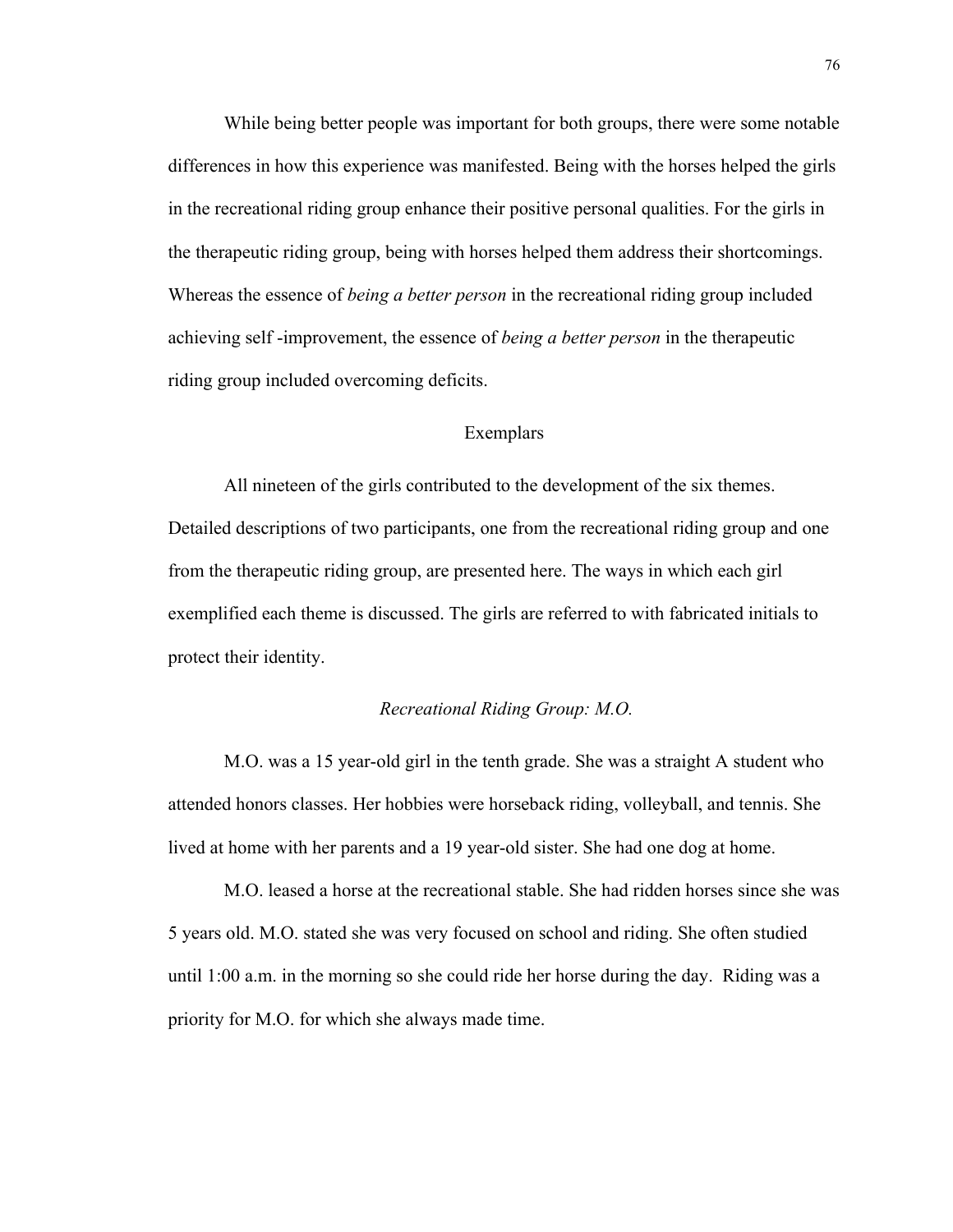M.O. shared physical affection with her horse. She enjoyed sitting and brushing her horse for hours at a time. M.O.'s horse also demonstrated physical affection for her. M.O. stated:

… her head is right on your shoulder, like as close as possible to you. I don't know, I've seen other people walk her and she's way to the side…but like, we have just done a lot together that like she feels secure with me.

M.O. felt that she and her horse were there for each other. Her relationship with her horse was loving, and M.O. considered them a team. M.O. enjoyed just spending time with her horse. M.O. stated, "I love being around other people, but the best is just to be with my horse in her stall, or I bring her out into the aisle and listen to my iPod if my friends aren't there." She felt her horse also valued their time together and had some "separation issues" when they were apart. For example, her horse whinnied for her whenever she left.

M.O. had a connection with her horse and felt that they clicked. M.O. felt this connection enabled her and her horse to be able to "read" each other and therefore share a special bond. She stated:

…we started clicking and now she'll like whinny every time I pass. There's like a great connection there. She knows who you are and you can pick her out by the way she is. I am the only one riding her, so she's definitely gotten used to my touch and not other peoples' [touch]. A big part of getting close to her is, I can, like, read her now. But there was just something that just clicked with me, like,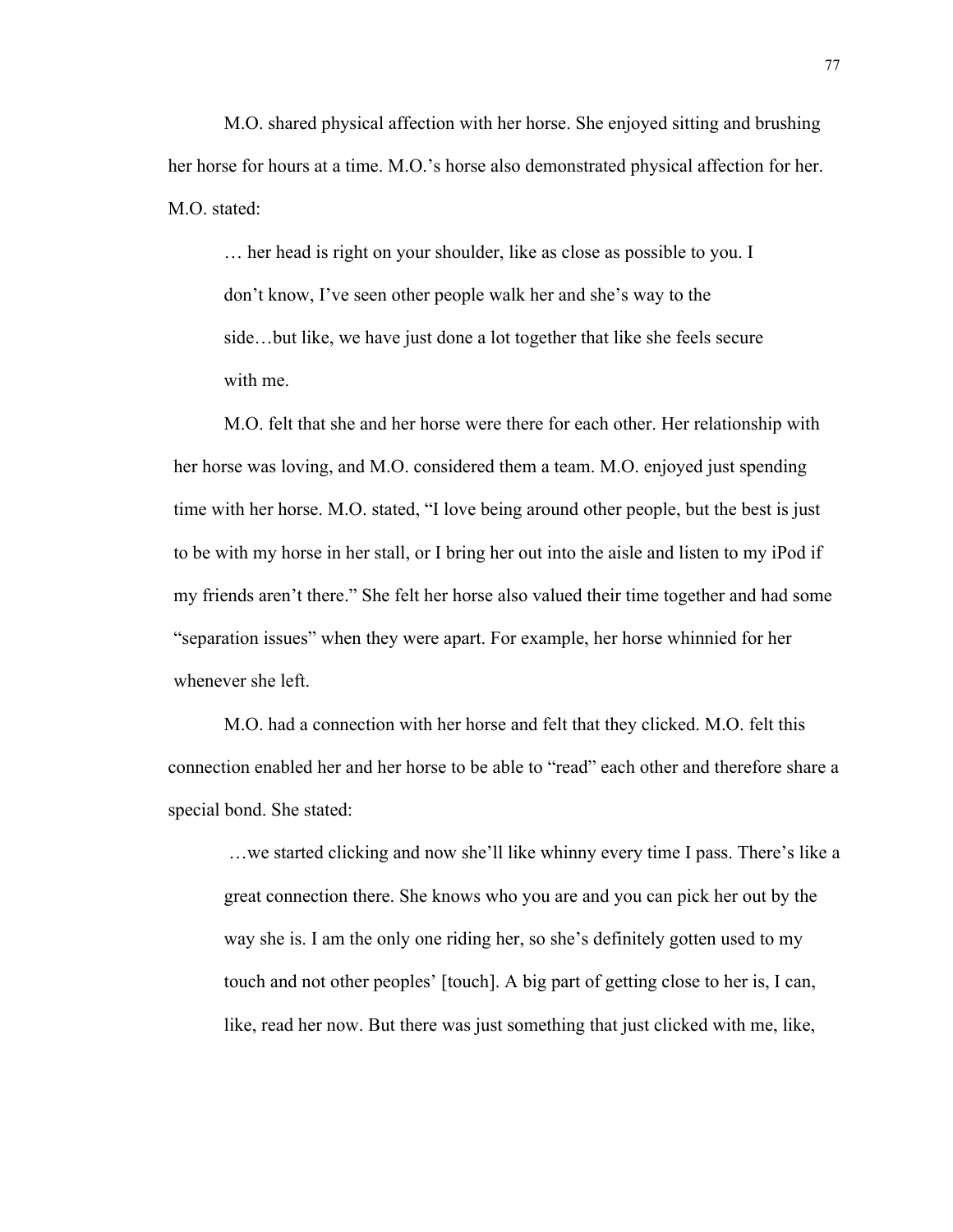being able to communicate with this huge animal and having them take care of you, and having to communicate, like you and your body.

M.O.'s horse helped her deal with the stress in her life and made her feel more relaxed and peaceful. She stated, " Yeah, like when I get stressed, I'm at the barn. Like 'Mom, I need to go to the barn'." After spending time with her horse, M.O. came home feeling much better. M.O stated:

I can't imagine not riding. We go on vacations for like two weeks over the summer and by the end I'm just like, "Get me on a horse." You just miss the feeling, and the sound, and the smell. It's just like when some friends walk in the barn they're like "Ugh, that's disgusting." But like I associate that smell with horses and I associate horses with ... it's just like therapeutic for me. It's like a good smell to me. It makes me think about riding and makes me like 10 times happier. I associate horses with...it's just like, therapeutic for me...I don't know how they connect. Like riding becomes a stress-reliever, like everything just has to go right here 'cause if you're not focused like, like your horse will feel it and she'll be, you know, everywhere. So like you have to put your whole focus on it and not think about your homework and stuff.

M.O. felt accomplished as a rider and noted that being good at something was an important benefit of her relationship with the horse. She loved to see the progress that she and her horse made. She explained, " And I just feel so accomplished, even if you're just trotting around. And it's the physical work too 'cause I could ride like with the endorphins, that like, but you're so confident and have strong legs." M.O. felt good when she received positive feedback from her riding instructor. M.O. said: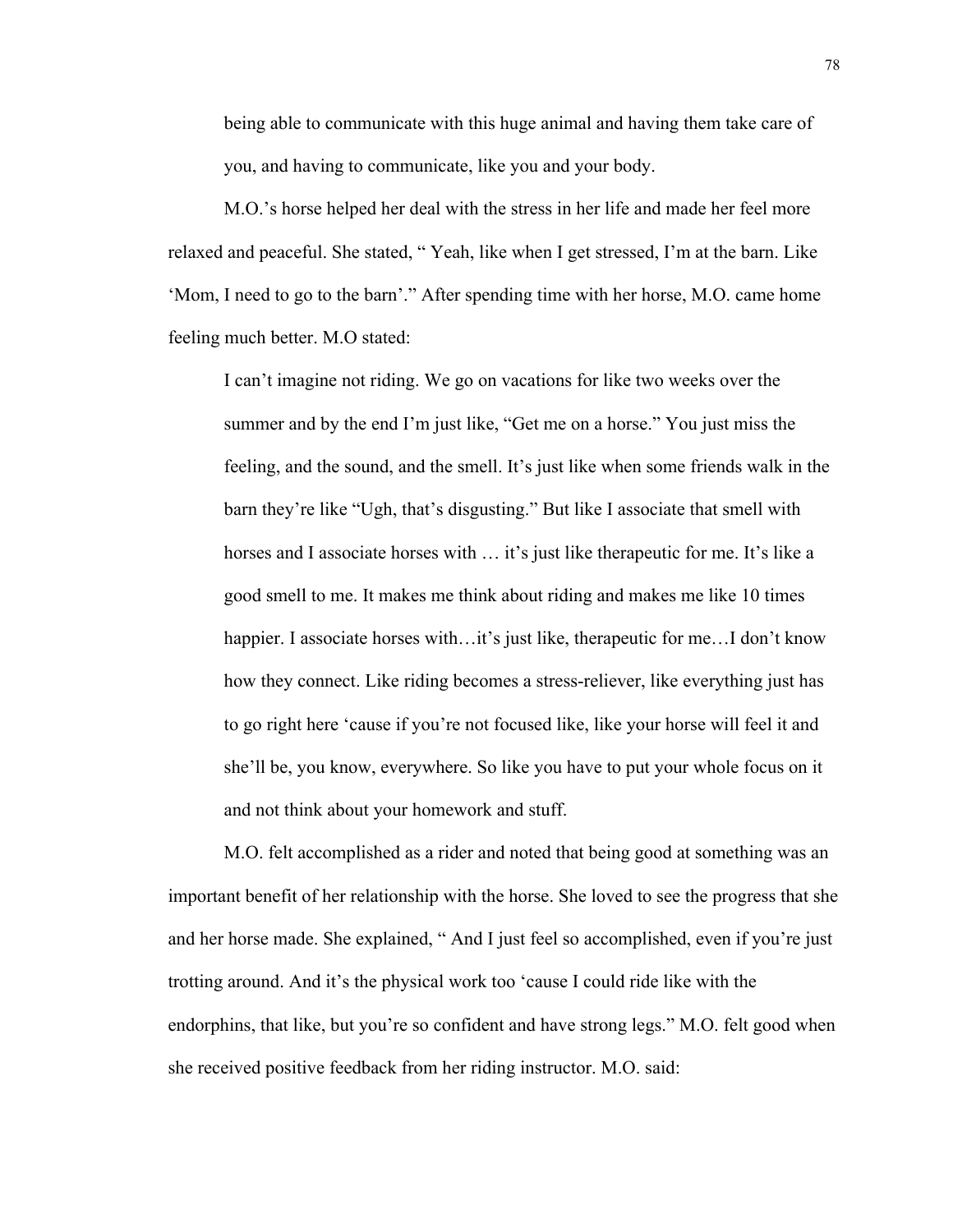Our instructor says, "It takes special rider like you to be able to ride her [the horse]." You know, it just makes your day, like that she lets you on her. Being on her shows how good I really am...Like riding, it makes a difference when you're good. Like you do feel a lot better when you're really good at something.

M.O. felt she was able to grow and become a better person by being around horses. She felt that horses made her who she is and that she would have been a different person if horses were not in her life. M.O. said:

I'm a little more confident, I know at school I've been doing better, I guess. But like I'm still not like that totally confident person. As soon as I get to the barn, it's like my second home, like I am so comfortable. Like if I'm around her [the horse], I like to touch her so much, it's like, I don't know. I'm certainly a lot more confident with her, like riding, it makes a difference when you're good… This is me, this is who I am. I think I would be a different person if horses weren't in my life. I'd be a lot more uptight.

M.O. also felt she became more responsible by grooming her horse and taking good care of her horse's needs.

# *Therapeutic Riding Group: D.H.*

D.H. was a 17 year-old girl in the  $12<sup>th</sup>$  grade in school. She was a B average student. She lived with her grandparents and her 19 year-old sister. Her mother had been in jail for several years. D.H. had two dogs and two cats that lived in her home. Her hobbies were singing and horseback riding. She had been involved at the therapeutic riding center for 7 years. She rode in the program and volunteered to help newer riders. She described riding at the therapeutic riding center as the best thing that ever happened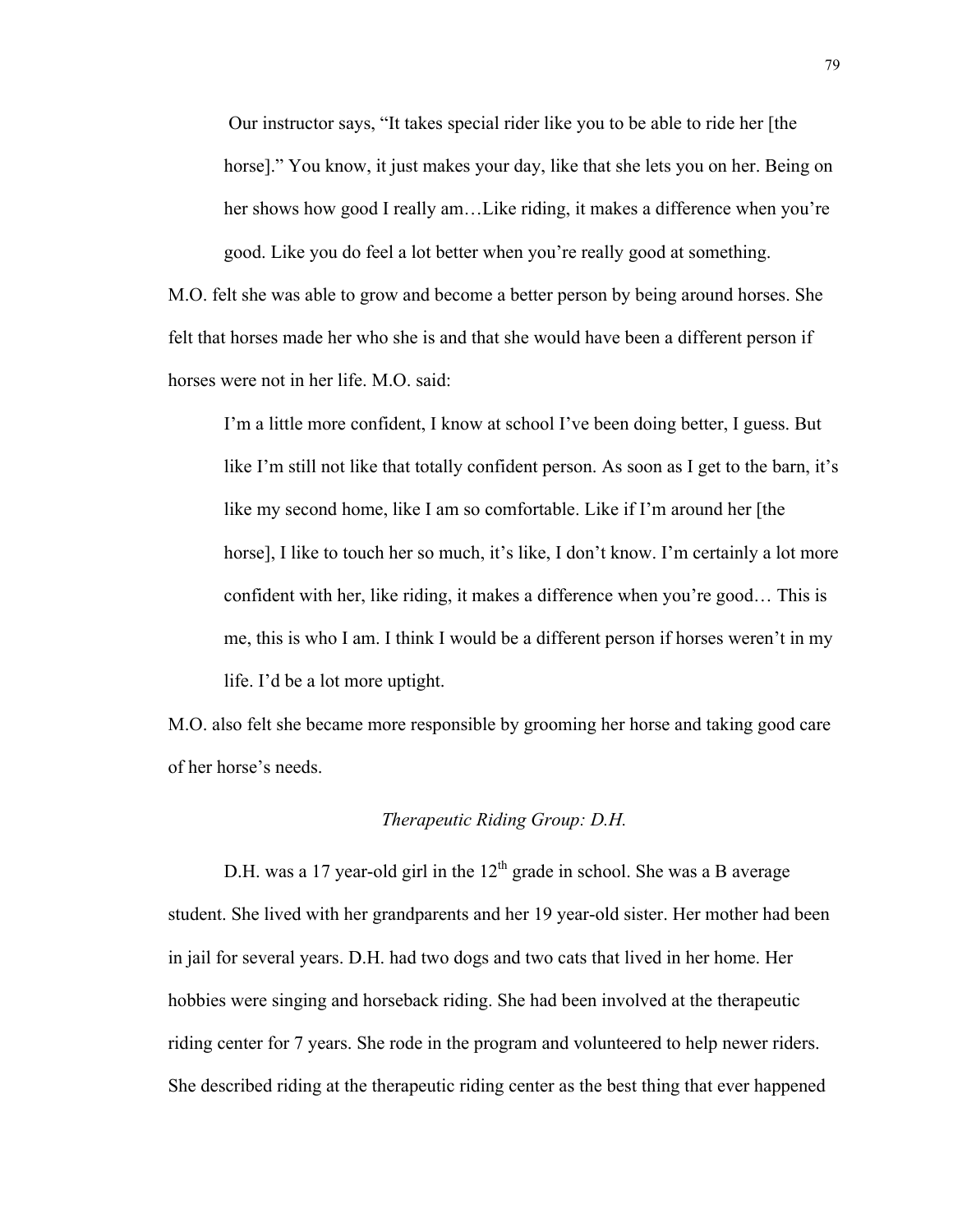to her. She felt that part of her strong attraction to horses was due to her mother being around horses when she was pregnant, and her affinity for horses carried through to D.H. while she was "in the womb."

D.H. described her horse as "really sweet." She explained how he was nonaggressive: "He'll go and lip at you and he won't bite you ever, he just lips and it kinda tickles, it's fun."

D.H. felt that she and her horse were there for each other. She often came to the barn and let the horse come out and stand by her. She stated:

 [I feel] just superbly happy, like I'll be having the worst day and I'll just walk into his stall and just kinda groom him a bit and just pet him. And I just feel completely better. I just am able to forget about everything that's happened during the day, good or bad… and just… be there.

D.H. felt her horse was there for her as well. D.H. said, "The first time I rode him I was too short to reach his mane, so he bent his neck down and let me reach him… he's just always been good to me."

 D.H. was connected with her horse and felt they were aware of each other's emotions, particularly when each felt distressed. D.H. stated:

Honestly, some people kind of say its funny, but I think I have a better relationship with the horses here than I do with most people. Because with the horses, there's just something about them, about each and every one, that I just understand. And I can tell when they're not having a great day, and I can tell when they're in a bad mood. And then the same thing with me, it seems like they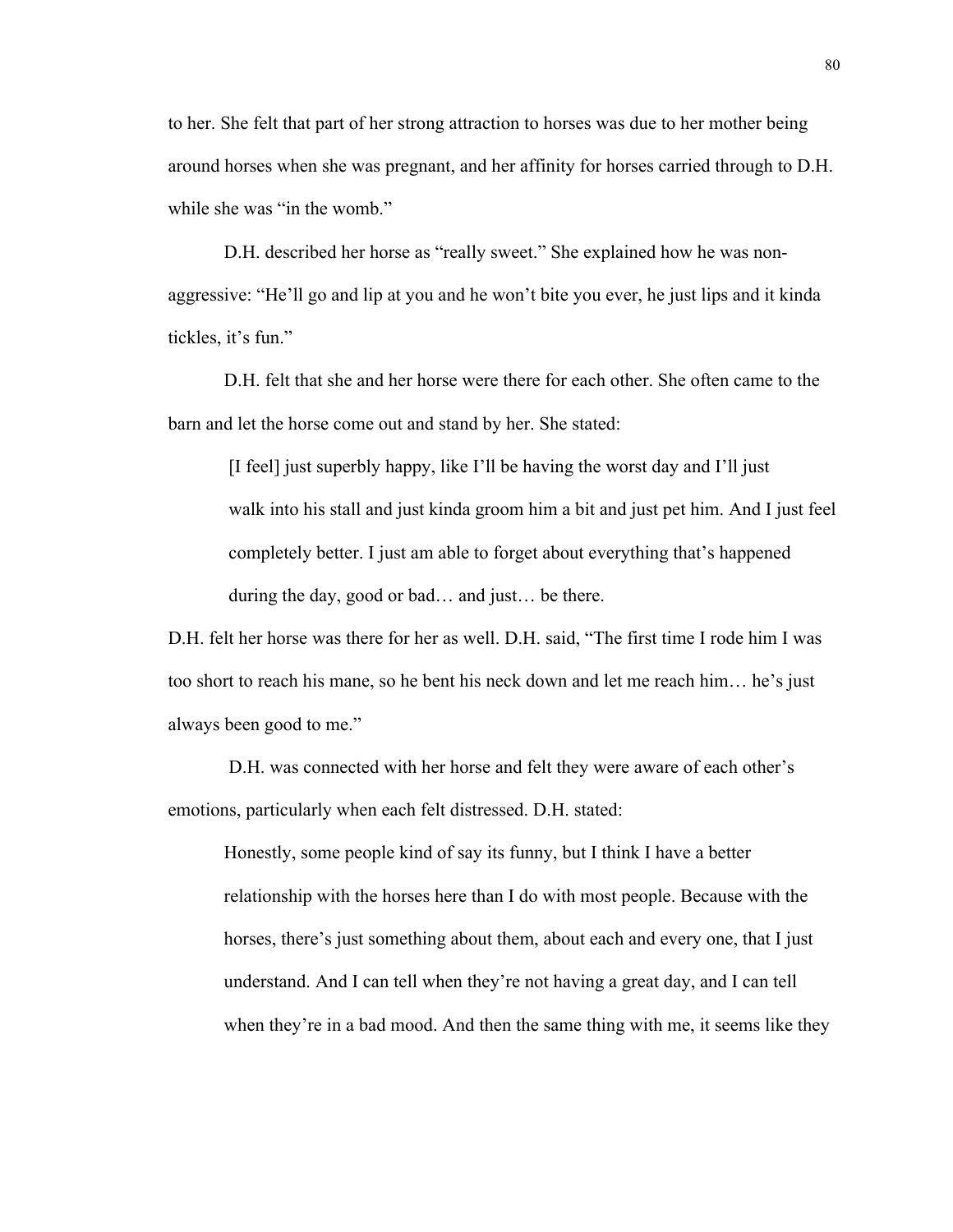can just know when you need, just comfort, by your facial expressions, even though they may not understand it, you know, it seems like to me.

Having a relationship with horses helped D.H. deal with stress by forgetting her troubles. She felt depressed and was distressed that her mother was in jail. Coming to the barn and riding helped her forget her problems. D.H. stated:

…When I was kind of sad 'cause my mom had been in jail for a while, from a car. She ran a bunch of stoplights and stuff like that, so she went to jail for a few years. So that made me really, really, like depressed. So when I started coming here and riding, and it just let me forget about all that and let me release it all and just focus on being around my favorite animals and with really great people.

Being good at something*,* particularly riding and cantering, helped D.H. overcome her fears. She mastered the challenging task of cantering. She was good at something:

I never thought that I'd be riding right now because… like… I don't wanna ride in advanced classes… It's just amazing to realize that when I first started, I didn't really know a trot. Like I had tons of volunteers with me because of how scared I was, and I was just so afraid to fall off. Then I started to trot and they took away the lead rope, and I was like, "Oh, no." And then they tried to get me to canter, and I was like, oh, cantering, this is scary. And it was hard for me… It's hard when I look back and was like, "Whoa." Can't believe I actually cried before cantering the first time, 'cause they even had a leader and volunteers on both sides of the horses. And I just didn't wanna do it, I was just so scared. And now I'm cantering over jumps, and I'm just like whoa, how did I get from that to this? It's just amazing. …'Cause like knowing that it took me a while, a few years to learn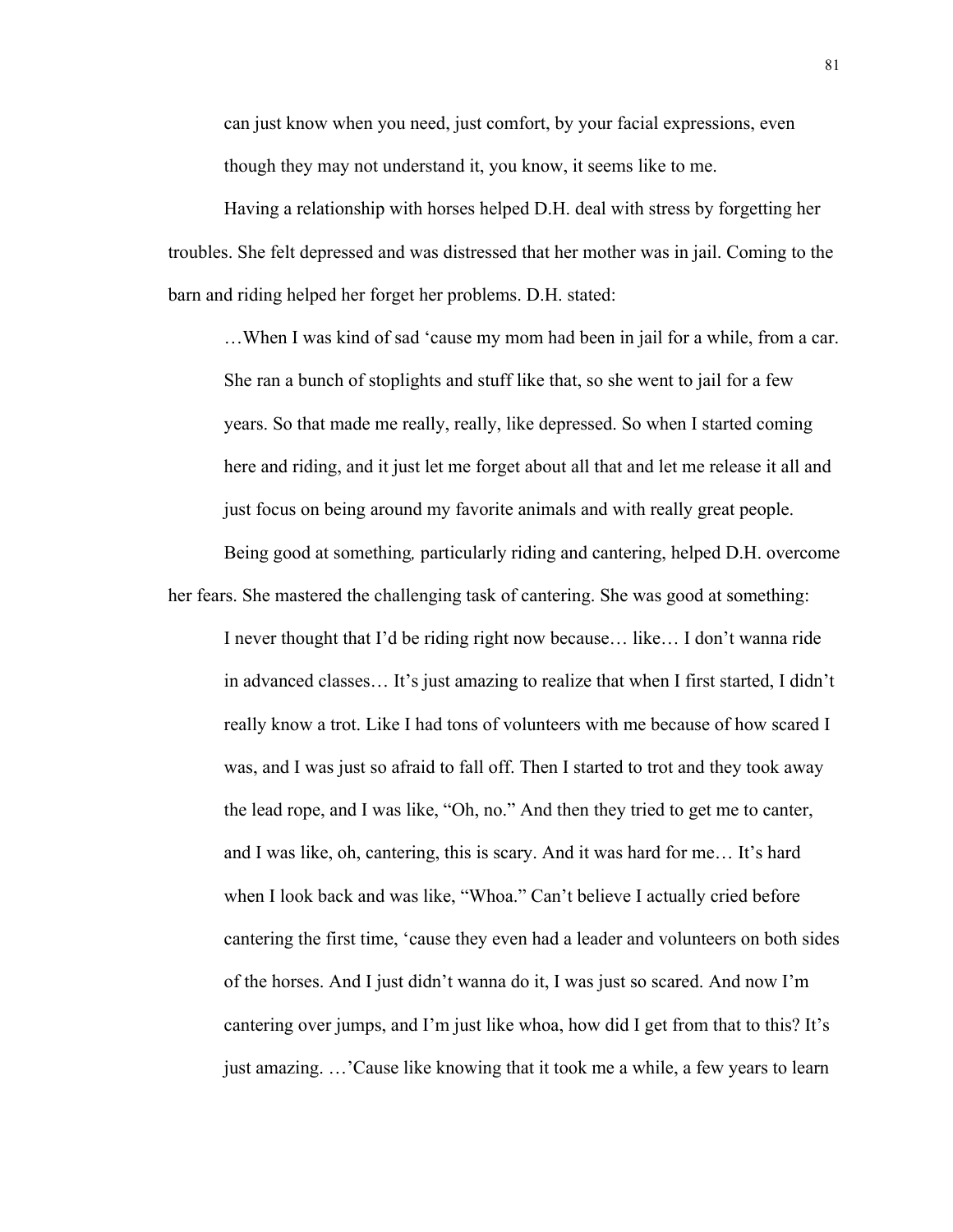to canter, to actually start to like it, and now that I'm cantering on my now completely and stuff like that. It's just like…I've done this, I can pretty much do anything I want to do now...I think about how I conquered my fears of cantering, for instance, and then I realize if I try to conquer my fears that I will eventually succeed.

D.H. described herself as being a better person from her relationship with horses. Horses have helped her overcome her shyness. D.H. stated:

I used to be like a turtle and I would hide in my shell… and I was really really shy. And since I started coming here, I've definitely become really less shy. More than I ever thought I would be!

M.O. and D.H. serve as exemplars. Each of the six themes were evident in their narratives. Both demonstrated the relationship between girls and their horses. The stories exemplify the nature of the girl/horse relationships and reveal how girls benefit from these relationships. The two stories also highlight how the themes are manifested differently in each group.

## Summary

The two groups of girls both valued their relationships with horses, often depicting them as important people. They described the nature of their relationships with horses and revealed how the horses benefited them. The relationships included *sharing physical affection, being there for each other,* and *being connected.* Their relationships with horses helped with *dealing with stress, being good at something, and being a better person.* These experiences were manifested in different ways in the two groups of girls.

The girls in the recreational riding group described relationships with their horses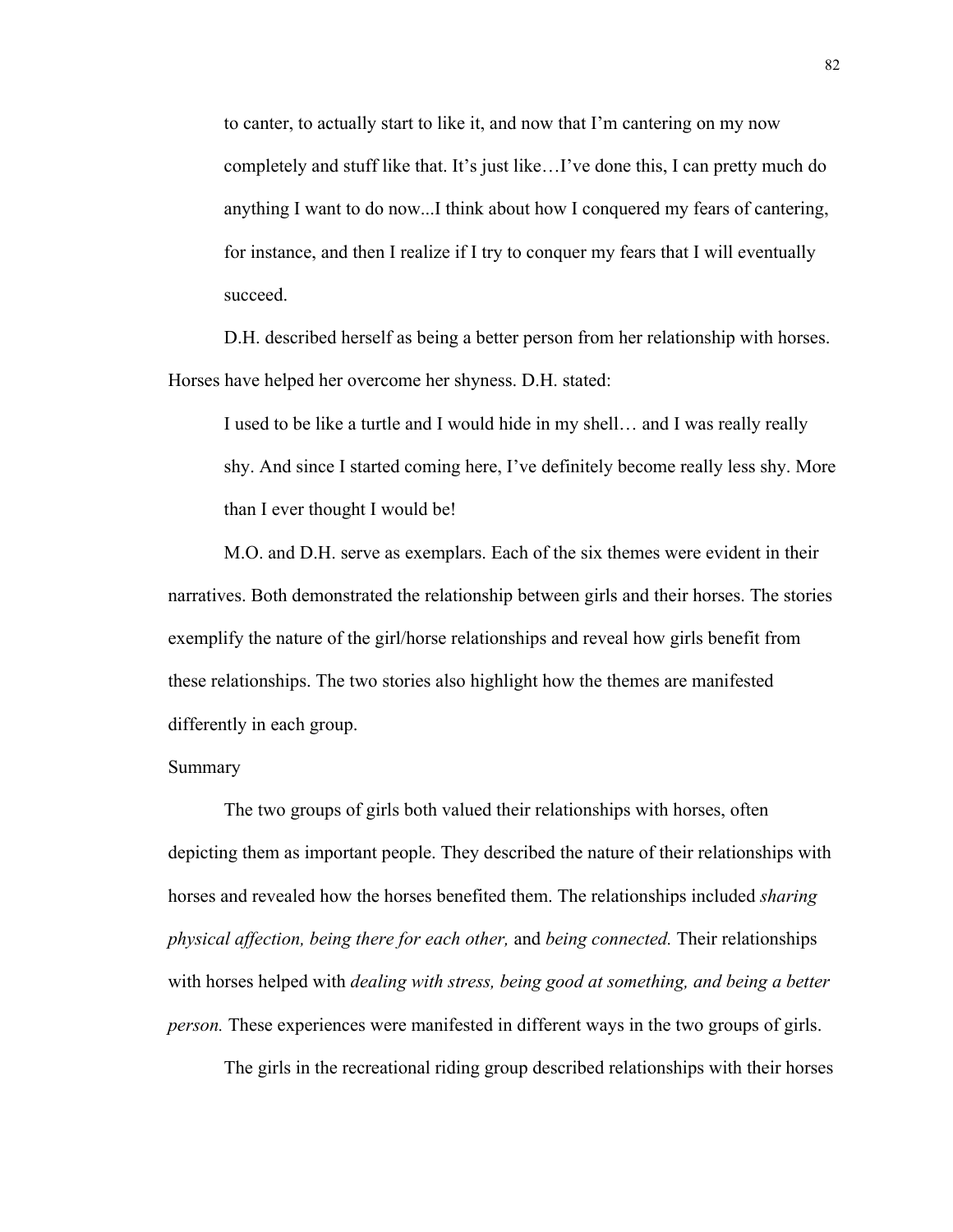that were profoundly loving and almost magical. The relationships added to the quality of their lives and contributed to their personal growth. The girls in the therapeutic riding groups described relationships with their horses that were remarkable because, unlike other relationships in their life, they were devoid of aggression and hurt. Whereas these girls focused on their weakness, their relationships with horses allowed them to see strengths in themselves that they were unaware of and to develop skills that once seemed unattainable.

The exemplar cases highlighted the six themes. The girls' experiences were presented using many of their own words. Together, these narratives showcase the essence of the girl-horse relationship.

Overall, the findings indicated that horse-girl relationships share common features, but that the girls in each setting differed in regards to the roles horses played in their lives. These differences are important to consider when developing equine-assisted mental health therapies.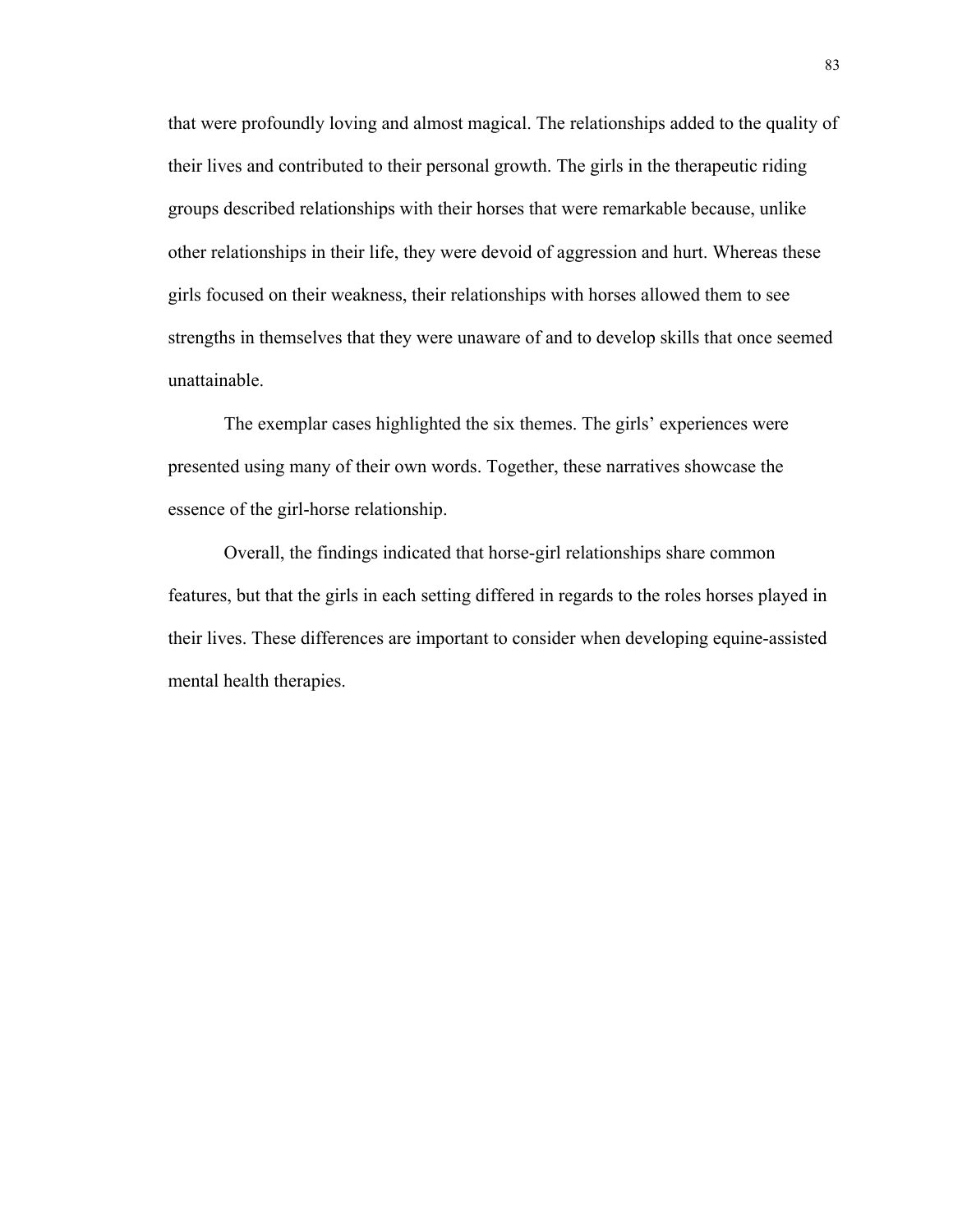# CHAPTER V: DISCUSSION

 This study used interpretive phenomenology to provide a description of the relationship between adolescent girls and horses. The key findings are summarized in this chapter. The findings are first discussed as they answer the research question: "What is the essence of the relationship between adolescent girls and horses?" Then, the findings that address the specific aims will be summarized. The specific aims of this study were to: (a) Describe the relationship that adolescent girls had with their horses in a recreational context; (b) Describe the relationship that adolescent girls had with horses in a therapeutic setting; and (c) Compare how the girls in the two settings described the relationships they have with horses. Then, how these results relate to prior research findings are discussed. Finally, the study limitations, suggestions for future research, and clinical implications are addressed.

# Summary of Findings

# *The essence of the relationship between adolescent girls and their horses (Research question)*

All of the girls revealed that horses were important in the girls' lives. They often described their horses as having personalities and human–like traits. The way they personified the horses seemed to often align with people that the girls' desired in their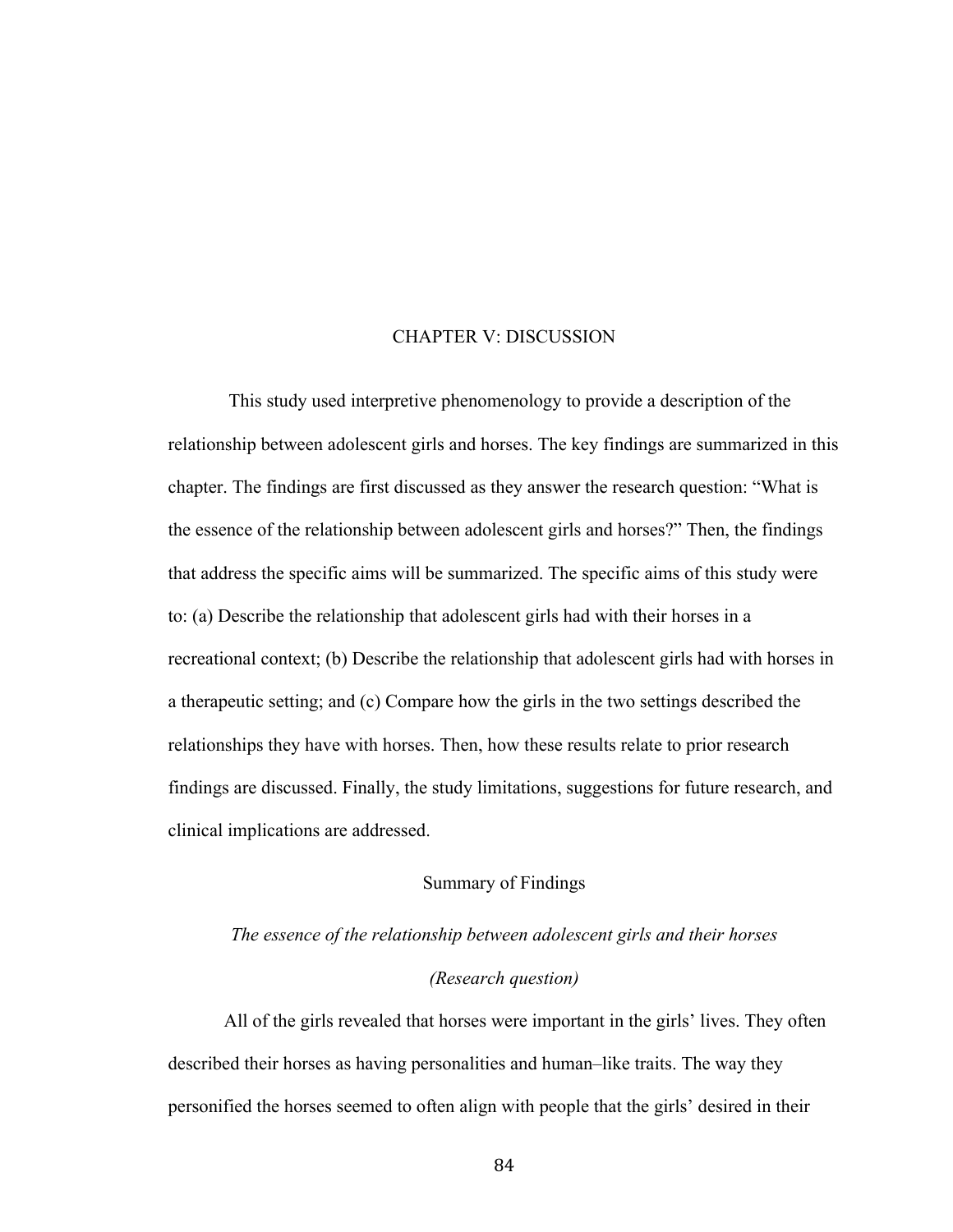lives, such as loving mothers, princely lovers, or protective brothers.

When the participants described their relationships with their horses they identified the nature of the relationships and the benefits they experienced from the relationships. The relationships were characterized by the sharing of physical affection*,* a sense that the girls and their horses were there for each other, and a feeling that they and their horses were connected in a special way. The girls felt the relationships with their horses helped them deal with stress, provided them with an opportunity to be good at something, and afforded them an opportunity to be a better person. Because these relationship characters and benefits were common to the sample as a whole--regardless of context--these facets are considered to reveal the essence of the relationship between adolescent girls and horses.

While the group as a whole described their relationships with their horses with common characteristics and benefits, these facets of the relationships differed notably according to whether the girls engaged with horses in a recreational or therapeutic setting. Findings regarding the girls in the recreational group (Aim 1), the girls in the therapeutic group (Aim 2), and a comparison of the two groups are summarized below (Aim 3).

*The relationship between adolescent girls and their horses in a recreational setting*

# *(Aim 1)*

The girls in the recreational setting described the physical affection shared between them and their horses as a tender and loving experience. It was important to the girls that the horses were there for them, and in turn, that they were there for their horses. The relationship consisted of the girls being lovingly attentive and the horses being accepting of the girls. Sharing a special way of knowing connected the horses and girls.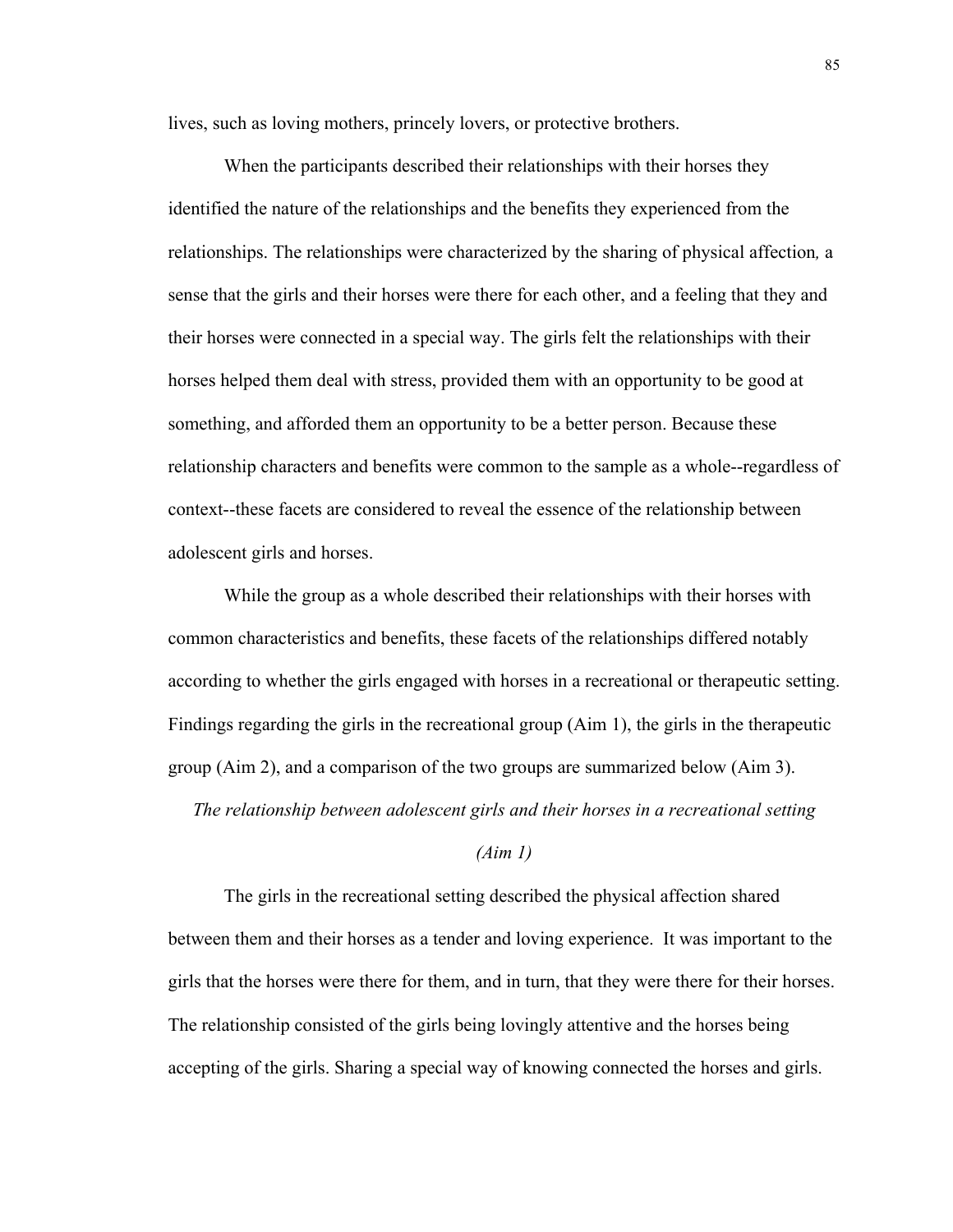Being around the horses instilled a sense of peace and freedom. The girls felt good about excelling in their riding abilities and proud of their competitive accomplishments.

*The relationship between adolescent girls and their horses in a therapeutic setting*

### *(Aim 2)*

The girls in the therapeutic setting described the physical affection shared between them and their horses as tending to the horses needs and having the horses, in turn, be nice to them. The girls sought to be close with the horses and felt that the horses were tolerant and accepting of them. The girls described having a connection with their horses and being able to recognize when the other was troubled or upset. Being around the horses helped the girls get away from their stressors and forget about their troubles. The horses helped the girls feel good at being able to master a challenging task and overcome their personal deficits.

*The differences between how adolescent girls in a recreational setting and adolescent girls in a therapeutic setting describe their relationships with horses*

## *(Aim 3)*

The third aim of the study was to compare and contrast how the two groups of girls describe their relationships with horses. Both groups related to their horses with affection and a sense of presence and connection, and felt horses helped them relax, master a skill, and become better people. Yet these facets of the relationships were manifested in specific ways in each group. The recreational groups described a relationship with their horses as marked by love, attentiveness, and intimacy. In some ways, the relationships were reminiscent of human relationships marked by unconditional positive regard. On the other hand, the therapeutic group described their relationships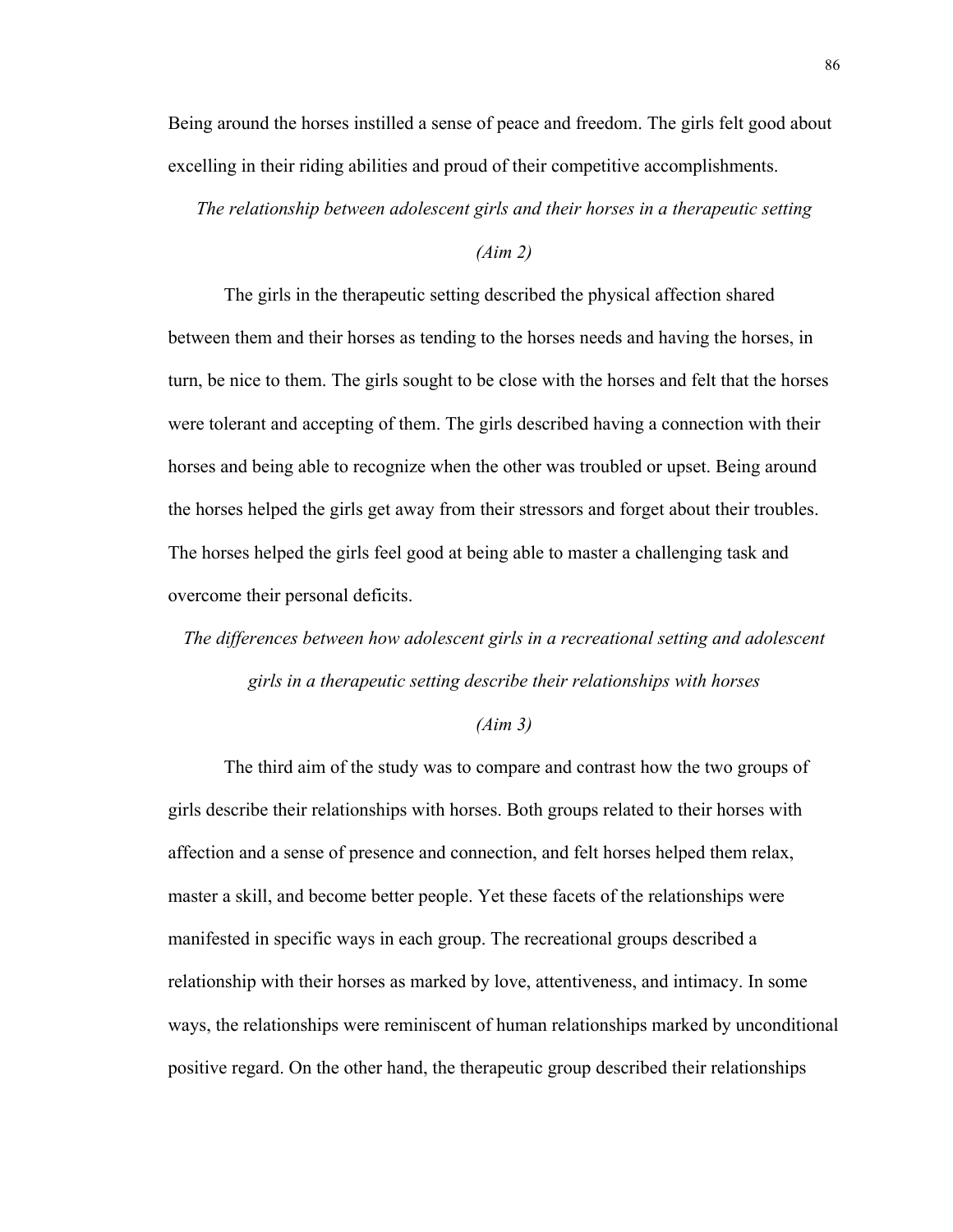with their horses as marked by duty, tolerance, and attunement to one another's distress. These relationships were reminiscent of relationships in which each person tentatively seeks to meet the needs of the other.

Similarly, the benefits derived from relationships with horses were specific to each group. The girls in the recreational group described the benefits in terms of enrichment-- as they felt more relaxed and more skillful. That is, horses improved the quality of their lives and allowed them to build upon an already secure sense of self. The girls in the therapeutic group, on the other hand, viewed the benefits as overcoming their deficits. The horses allowed them to escape their troubles temporarily and overcome some of their flaws.

### Findings Related to the Extant Literature

The findings of the current study contribute to the body of literature that is forming about human-horse relationships. Although no studies were found in the literature which specifically explored the relationships between adolescent girls and horses, several qualitative studies have explored the relationships between women who had emotional difficulties and horses (Burgon, 2003; Meinersmann, et al., 2008; Yorke et al., 2008). The findings from this current study resonate with the findings from this literature.

The findings of the current study, for example, are quite similar to the findings by Yorke et al. (2008). These researchers found that women with emotional problems revealed that their relationships with horses provided acceptance, nurturance, intimacy, physical affection, collaboration and a sense of mastery. Many of these benefits were noted in the adolescent sample of the current study. In fact, an adolescent girl participant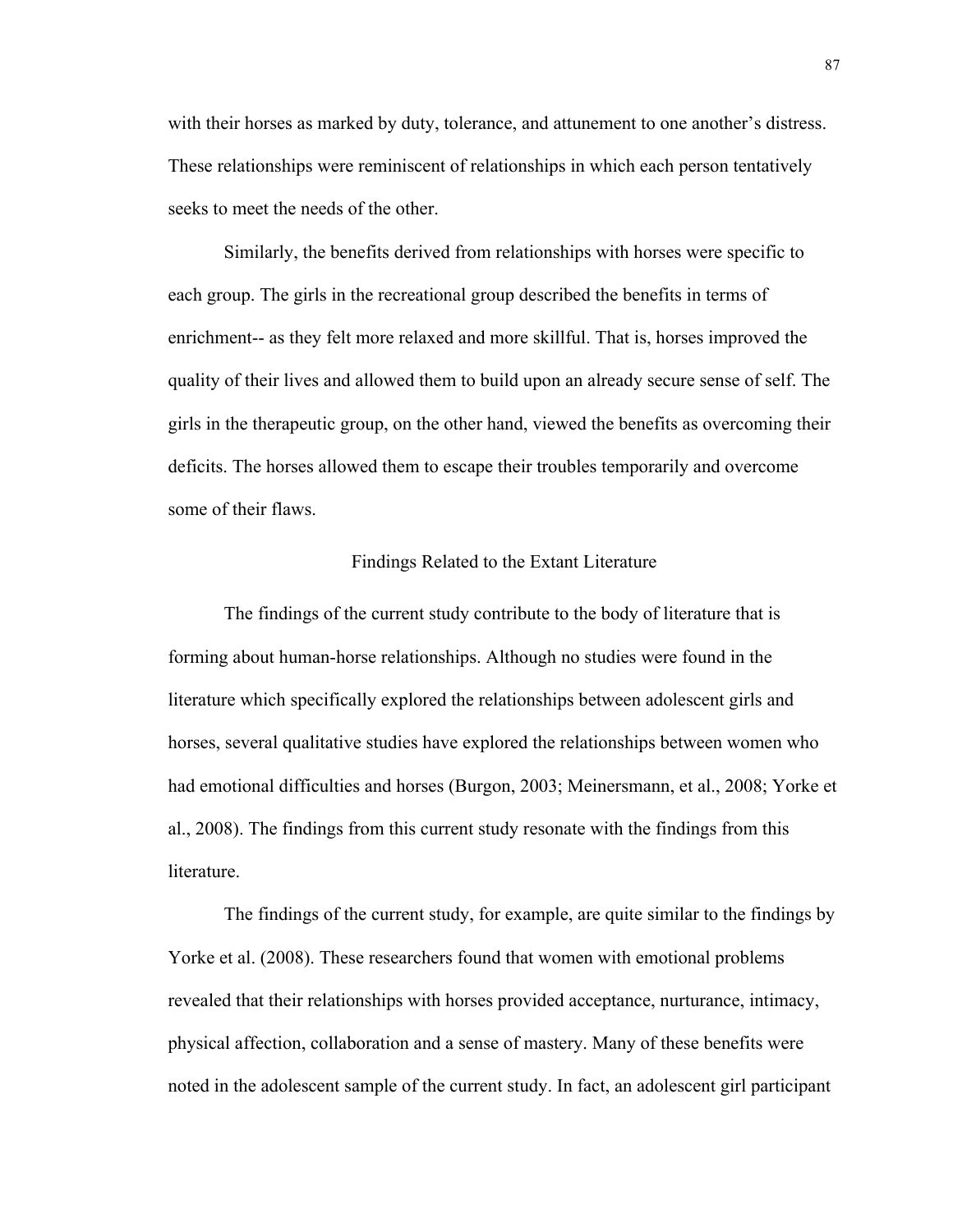in the current study and a woman from the York et al. (2008) study provided an identical quote: "I know him (the horse) and he (the horse) knows me." Similar to the girls in the current study, the women studied by York and colleagues felt their horses helped them get away from negative things in their lives, gain confidence to try new things, and to take on challenges they never thought they could do.

Similarly, the findings of the current study are consistent with several findings by Burgon (2003) in a study examining the psychotherapeutic effects of a riding therapy program on women with mental health problems. Burgon (2003) found women benefited from the equine-assisted therapy program in ways that were similar to the current therapeutic group. The women felt their horses were nonjudgmental and dependable, could sense when something was wrong and the women needed to talk, and provided an opportunity for women to try new things and to take on challenges they never thought they could do.

The findings of the current study also resonate with the findings by Meinersmann, Bradberry, and Roberts (2008). These researchers examined the effectiveness of equineassisted therapy in the treatment of women who have experienced abuse. Similar to the findings of the current study, the abused women believed that horses knew things about them, were able to sense if something was wrong, and seemed to know when the women needed to talk. In addition, the women gained self-confidence and a sense of self-control.

The findings of the current study extend the existing research in several ways. Researchers have primarily explored relationships with horses in populations with emotional issues or mental illnesses. This study is one of the only studies that have included adolescent girls who ride recreationally. This group helped explicate the essence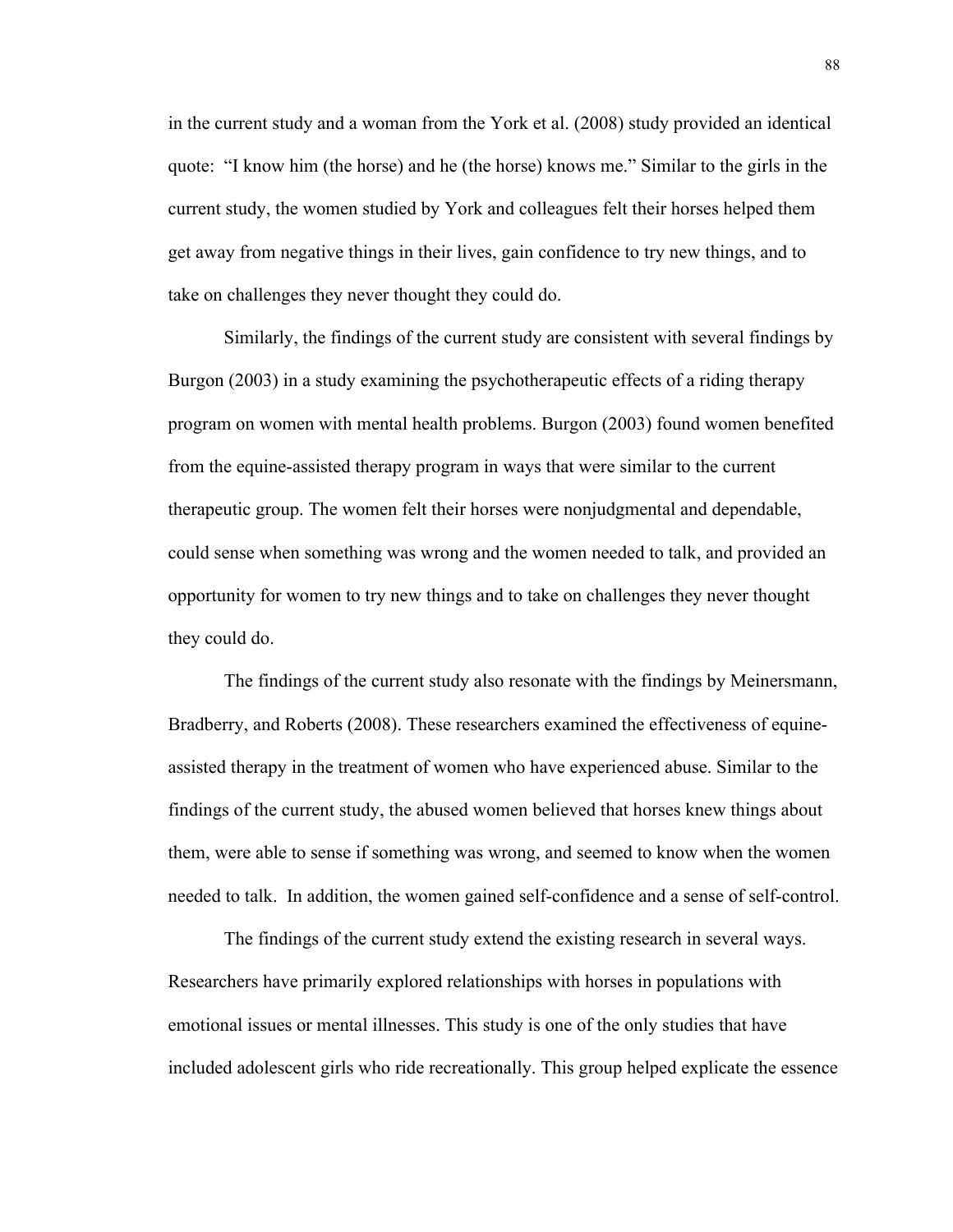of the relationships between adolescent girls and horses and to help distinguish characteristics that differentiate girls who enjoy horses naturally and those who engage with horses in therapeutic settings.

In addition, this study extends the literature by taking a more in-depth view into the various facets of the nature of the relationship and the benefits achieved. For example, a more comprehensive understanding of the physical affection aspect of the relationships has been identified in this current study, especially in the therapeutic group. The duty that these girls felt in providing care and the sense that they had that the horses would not hurt them has not been described in the literature. When juxtaposed against the recreational group's description of physical affection as being tender and loving, this finding provides a greater sense of the meaning the horses play in a therapeutic context.

The current findings emphasize the reciprocal nature of the relationship more than have prior studies. For example, previous studies about women and horses identified that women felt that horses were always there for them, but in this study the girls also stressed the importance of being there for their horses.

The finding of the current study that adolescent girls felt their relationships with horses helped them become a better person was not addressed in the previous studies. This may be due to the fact that adolescent girls are just developing into adults, where the prior studies involved adults who had already gone through the adolescent developmental stage. This finding may be specific to adolescent girls and shed further light on why equine-assisted therapy may be especially effective with this age group.

While many findings of the current study therefore are consistent with prior research, this study describes the relationships between adolescent girls and their horses

89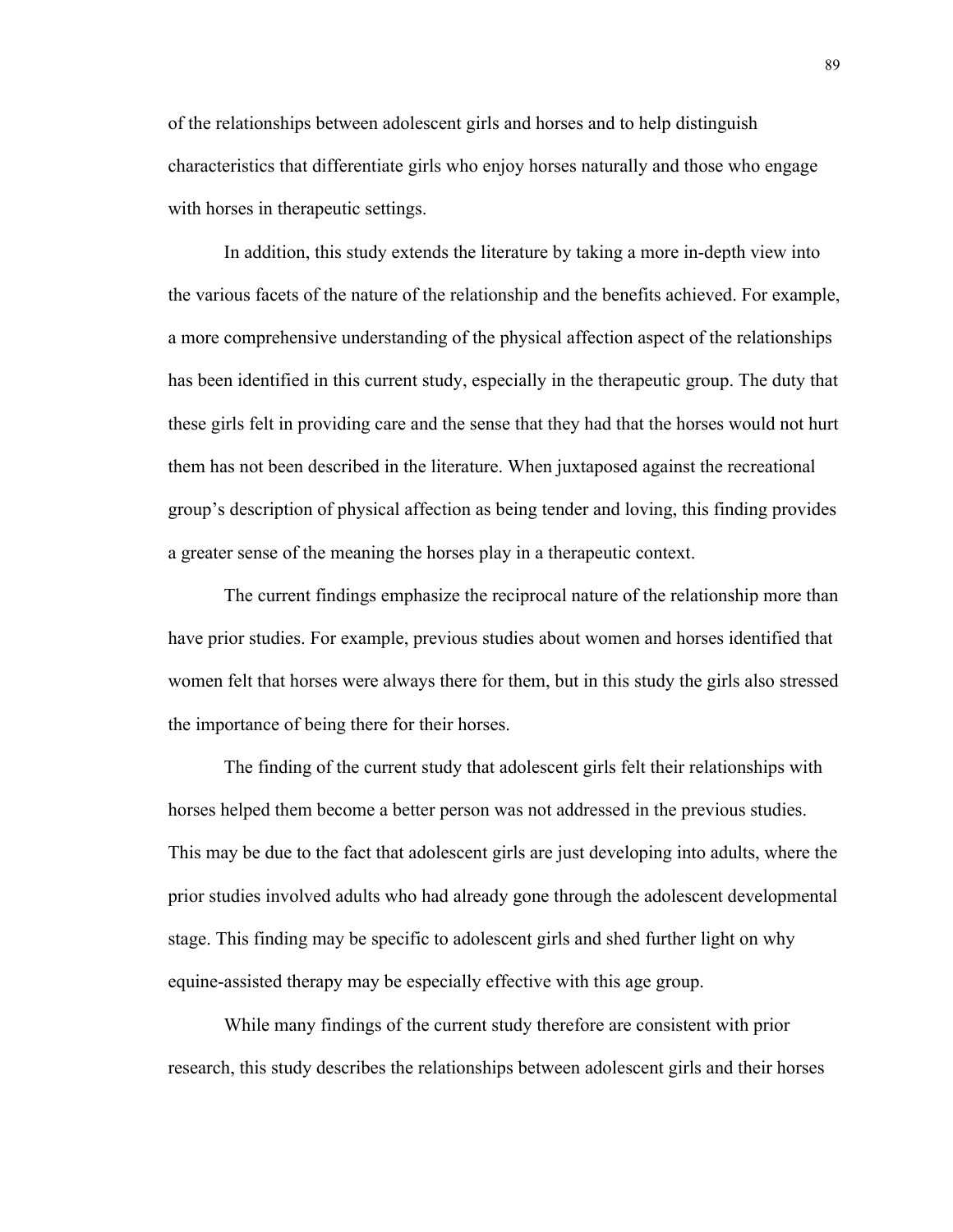in more depth. The findings of this study provide a foundation for future research that evaluates the effectiveness of equine-assisted therapies. In addition, the two exemplars provide examples of how the relationship between adolescent girls and their horses can be viewed in the context of their life situations.

# Limitations of the Study

There are several limitations to this study. Although a rich description of the relationship of adolescent girls and their horses was obtained, the two groups are not representative of all relationships between adolescent girls and horses. Because the sample was a convenient purposeful sample and all participants were volunteers, the experiences of the girls who choose not to participate were not represented. These girls may have different relationships with horses. For example, girls in the recreational settings who had more causal relationships with horses may not have been motivated to participate to espouse the virtues of their horses. Similarly, girls in the therapeutic group who did not feel they benefitted from their relationship with horses may have not volunteered for fear of saying negative things about their therapy program. Thus, in both groups, the voices of girls who were less enthusiastic about horses may not be included. In addition, the sample included little ethnic, economic, and developmental-stage diversity. The homogeneity and size of the sample did not allow exploration of how such demographic differences might influence the findings.

Another limitation of this study was that all of the participants involved in equineassisted therapy were recruited from one therapeutic riding center. There are many different types of equine-assisted therapeutic programs offering a wealth of different services. Therefore, findings related to this group might be specific to the girls involved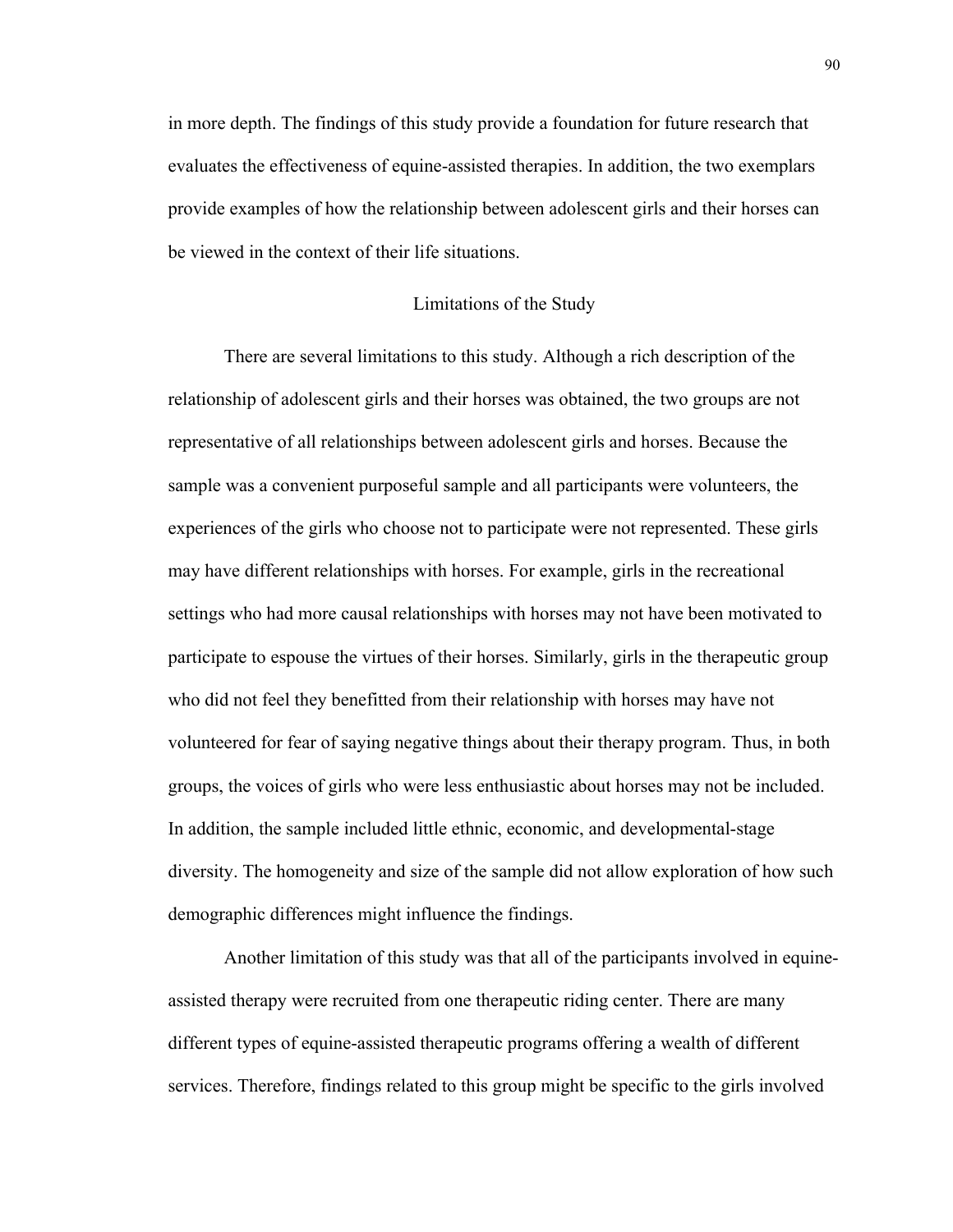in this type of program. For example, in equine-assisted therapy programs that do not include grooming, physical affection may not be a salient aspect of the girls' relationships to horses. Similarly, girls in equine-assisted therapy programs that do not include riding horses as part of their program may not experience the same sense of managing a challenging task. Because the therapeutic riding center that served as the setting for this study provided a breadth of activities, it is possible that the benefits described by the girls were more comprehensive than would be found in a program with fewer types of activities.

In addition, only one interview was obtained from each participant in the study. This might have led the participants to be less trusting of the interviewer and limit their opportunity to describe more fully their experiences with horses, including perhaps less favorable aspects of their encounters with horses.

## Future Research

Based on the findings of this study, several areas of future research are recommended. Replicating this study with participants from a variety of therapeutic riding centers would provide a greater overview of the relationships between adolescent girls and horses. Equine-assisted therapy programs are so varied in their methods and activities that a sample including participants from several programs would be beneficial to determine the influence of program characteristics on the girls' experiences.

It would also be beneficial to conduct a study similar to this one with adolescent boys. Equine-assisted therapies are used with adolescent boy's as well as girl's, and yet research has shown that boys and girls relationships with horses differ (Brown, 1984; Daly & Morton, 2006; Jones, 1983; Kidd, Kelly, & Kidd, 1984; Klopfer, Klopfer, &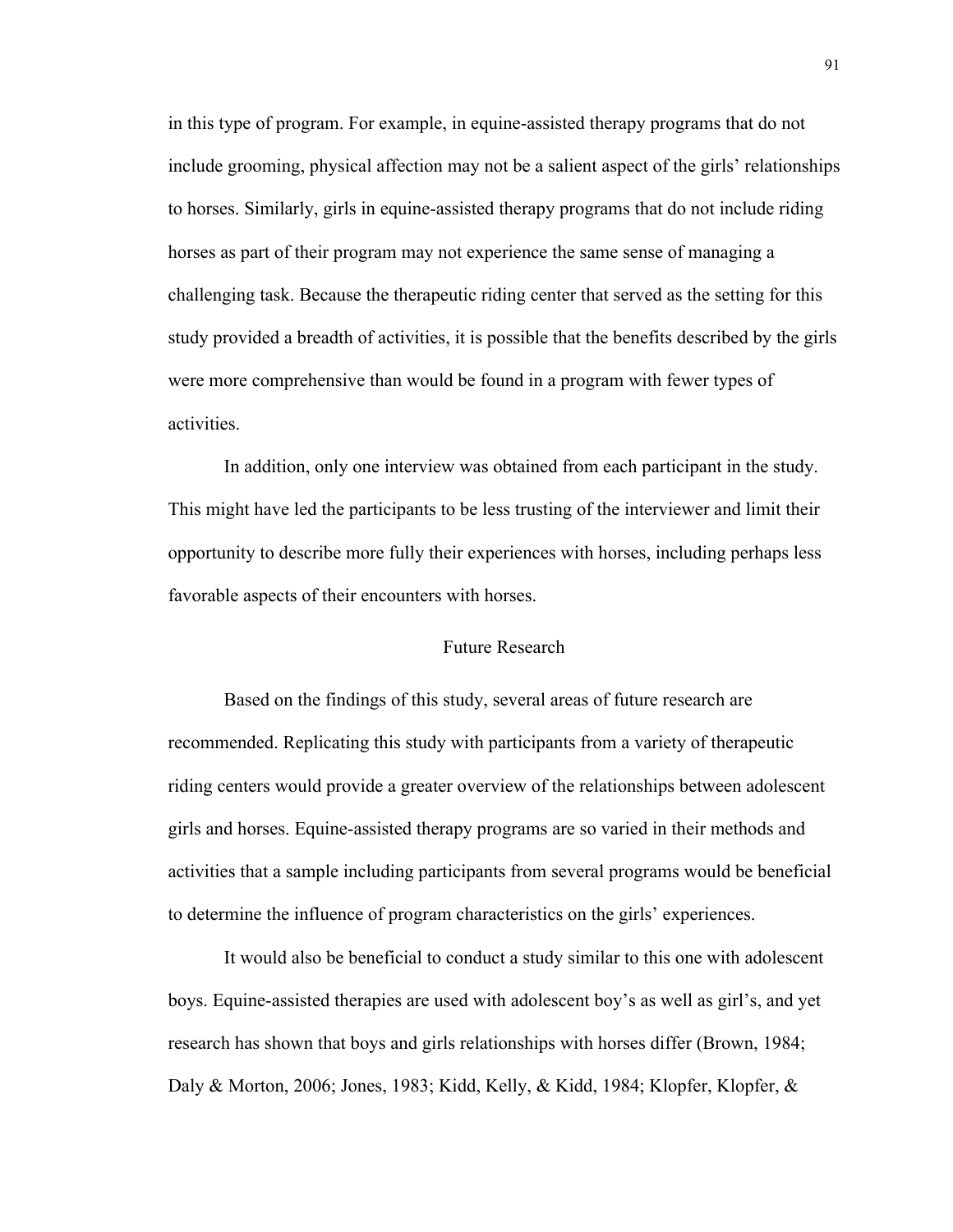Etemad, 1984; Maurer, Delfour, Wolff, & Adrien, 2010). Therefore, gaining an understanding of the relationship between adolescent boys and horses in a therapeutic setting would guide equine-assisted therapy programs working with both genders of adolescents.

Longitudinal qualitative studies of adolescent girls participating in equine-assisted therapies could provide information about how the girls' relationships with horses change over time. Interviews with adolescents closely following each equine-therapy session would provide contemporaneous data that would allow a more in-depth understanding of therapeutic change. Participants may assign different meanings of their relationships with horses during different stages of the relationship's development.

Based on the findings of this study and further qualitative work, an assessment guide could be developed to aid clinicians in their work with adolescent girls involved with horses. An assessment guide consists of open-ended questions based on qualitatively derived findings. The guide is carefully developed to promote reflection, critical thinking, and an understanding of the participants' experiences (Morse, Hutchinson, & Penrod, 1998). An assessment guide based on the findings of this study could serve as a basis for implementing the qualitative findings into clinical practice interventions (Morse et al., 1998). For example, the guide might include questions that encourage participants to discuss why it is important that horses are non-aggressive and tolerant of them, what trouble do the horses help them forget, and in what ways do they wish to become a better person.

# Clinical Implications

A number of clinical implications may be drawn from this study. The findings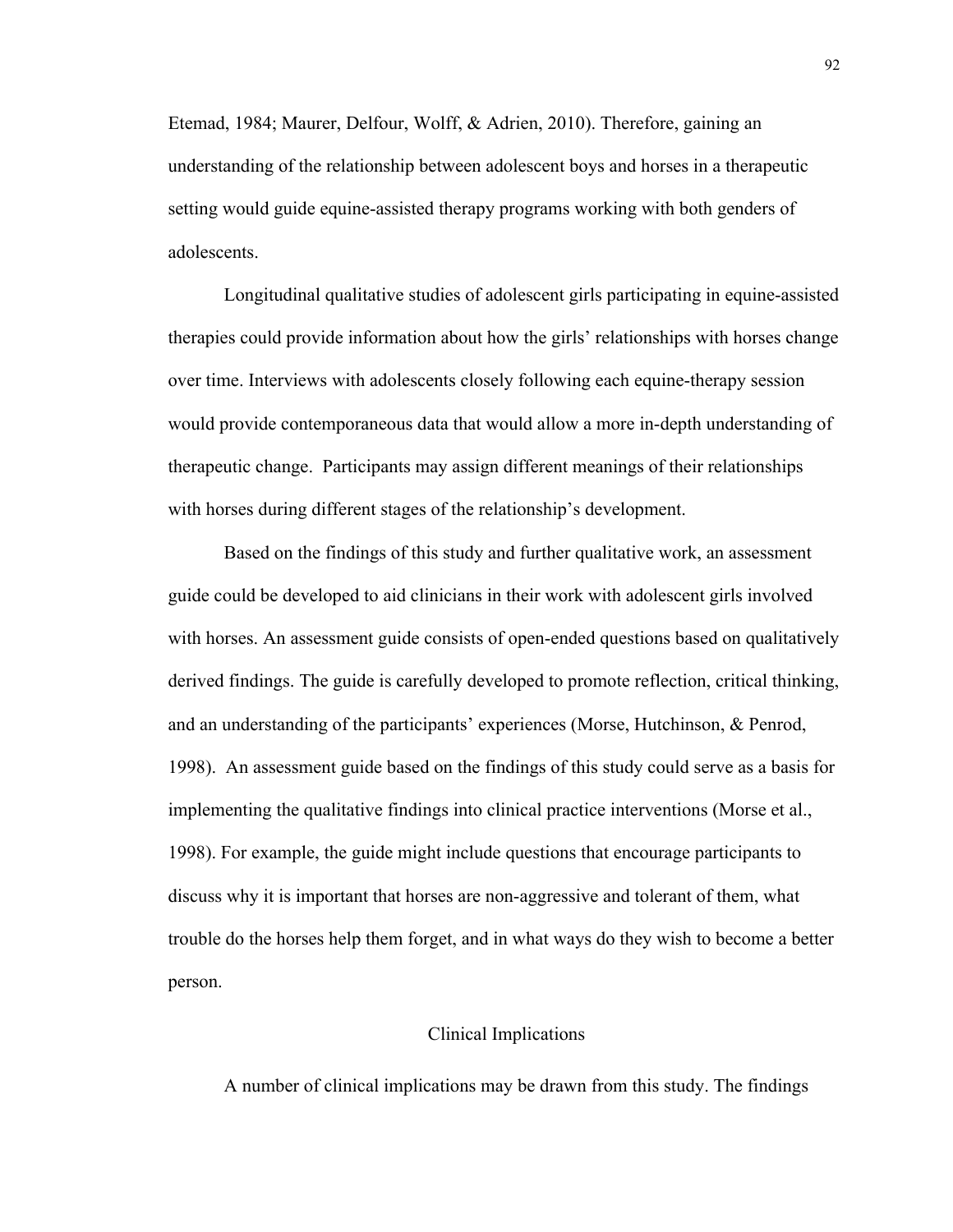may guide therapeutic interactions with adolescent girls who have a horse or who ride recreationally. Counselors may have a better understanding of the importance and meaning of the relationships that adolescent girls have with their horses. This understanding can lead to important topics of discussion with adolescent girl clients, and the themes identified in this study can guide such discussions. For example, a counselor may find that his/her adolescent girl client has a horse. Having an understanding of the potential meaning of the client's relationship with her horse could facilitate the counselor in engaging in a more in-depth discussion with the girl. The discussion about the relationship of the girl and her horse could segue into issues of the girl's everyday life.

The findings from this study may also inform the work of therapists in equineassisted therapy programs. Although there is little consistency in the methods used for different equine-assisted therapies, the relationship between clients and the horses is valued in all programs. The important aspects of the relationships between the adolescent girls and horses, and the benefits that girls believe they gain from their relationships, may be incorporated into different aspects of the equine-assisted therapeutic programs. For example, these findings suggest that specific activities (e.g. grooming) have specific benefits (e.g. physical affection) and thus have implications for tailoring programs based on the unique needs of adolescents.

Because the findings suggest that the benefits accrued by the girls in the therapeutic program were related to their life struggles and what seemed to be missing form their lives, the results suggest that all equine-assisted therapy programs should include a follow up session to process the participants' experiences with horses and relate theses experiences to their life struggles. These experiences can be used as a metaphor or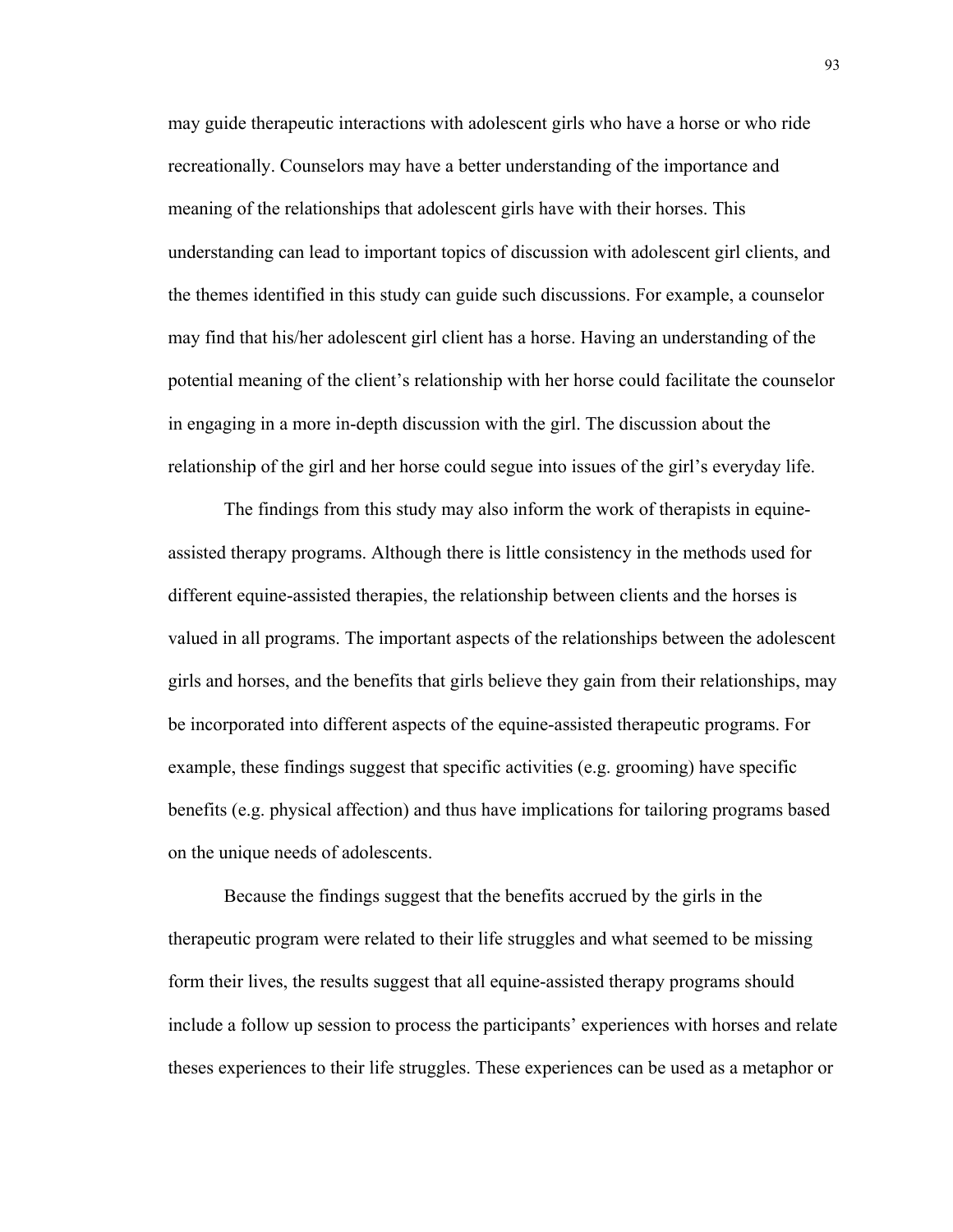learning examples that can be applicable for everyday real life experiences.

Experiencing a relationship with horses may provide an adolescent girl with an opportunity for nurturance, intimacy, physical affection, collaboration, and a sense of mastery. The adolescent girls' descriptions of their relationships with horses provide insight into considerations that are important in the girls' day-to-day lives, not just when they are with horses. Based on these findings, professionals may want to consider incorporating work with horses into their therapy practices or referring their clients to equine-assisted therapy practices.

# Conclusion

This phenomenological study, which explored the essence of the relationship between adolescent girls and horses, provides some important findings. These findings are helpful in gaining an understand how this relationship with horses impacts the lives of adolescent girls, and may be helpful towards guiding therapy programs based on this relationship. In light of the needs for more effective interventions to help troubled adolescent girls, equine-assisted therapy offers great potential to be recognized as an effective therapeutic option. Throughout the literature, the need for more research in this area is emphasized. This study, along with some of other preliminary studies, offers promising information into understanding the relationships between humans and horses. This study offers a foundation for further work exploring the phenomenon of the relationship between adolescent girls and horses as well as other human-horse relationships.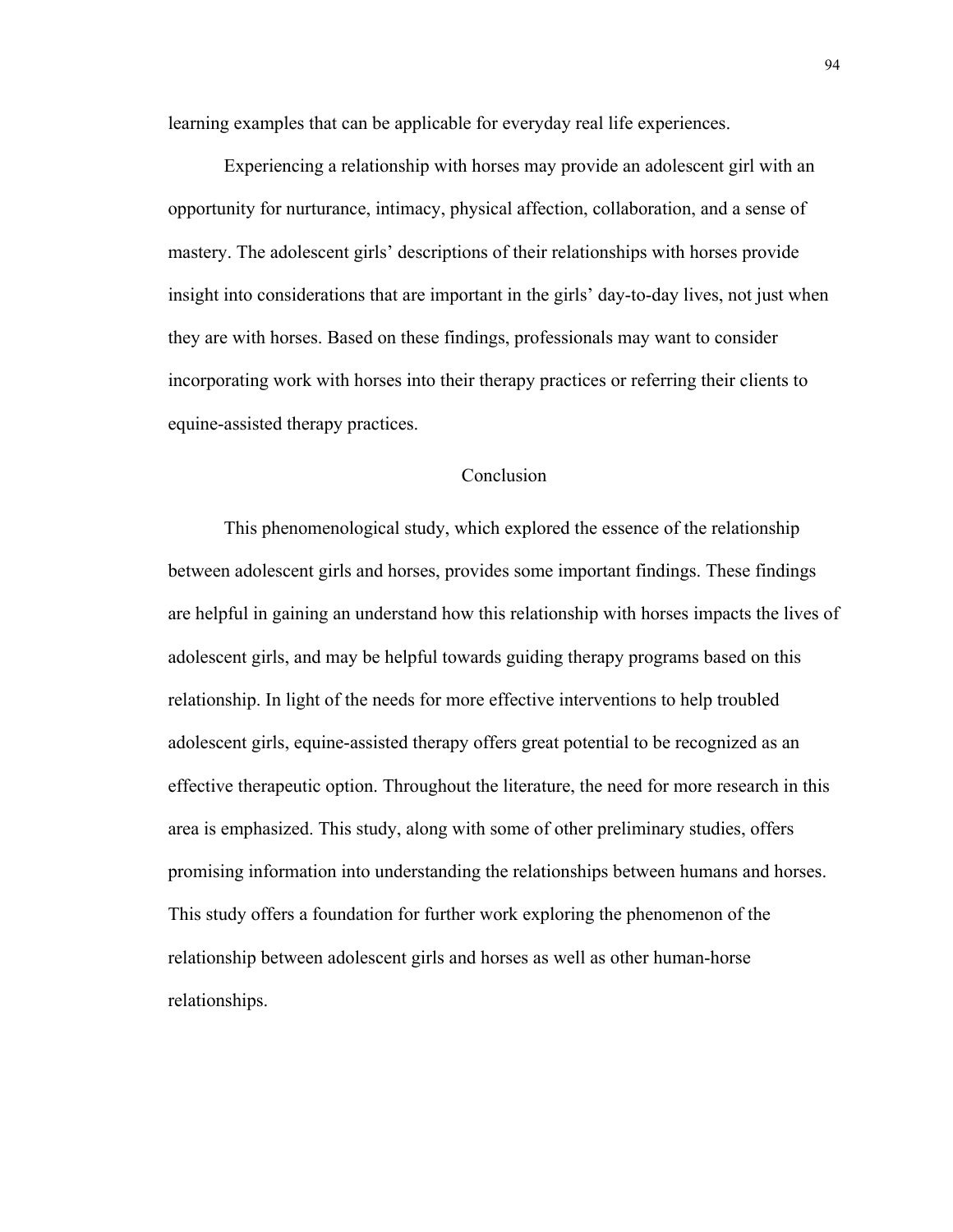#### REFERENCES

- Adelman, H. S., Taylor, L., Bradley, B. & Lewis, K. D. (1997). Mental health in schools: Expanded opportunities for school nurses. *Journal of School Nurse, 13*(3), 6-11.
- Aime, A., Craig, W.M., Pepler, D., Jiang, D., & Connolly, J. (2008). Developmental pathways of eating problems in adolescents. *International Journal of Eating Disorders, 41*, 686-696.
- Ainsworth, M. D. (1989). Attachments beyond infancy. *American Psychologist, 44,* 709- 716.
- All, A. C., Loving, G. L., & Crane, L. L. (1999). Animals, horseback riding, and implications for rehabilitation therapy. *Journal of Rehabilitation, 65*, 49-57.
- Allen, K. (1999). *The healthy pleasure of their company: Companion animals and human health.* School of Medicine*,* State University of New York at Buffalo. Retrieved April 30, 2011 from Delta Society @ www.deltasociety.org/dsz006.htm.
- Allen, K., & Blascovich J. (1991). Presence of human friends and pet dogs as moderators of autonomic stress in women. *Journal of Personality and Social Psychology*, *61*, 582-589.
- Allen K., Blascovich J., & Mendes, W.B. (2002) Cardiovascular reactivity and the presence of pets, friends, and spouses: The truth about cats and dogs. *Psychosomatic Medicine*, *64*(5), 727-739.
- Allen, K. M., Blascovich, J., Tomaka, J., & Kelsey, R. M. (1991). Presence of human friends and pet dogs as moderators of autonomic responses to stress in women. *Journal of Personality and Social Psychology*, *61*, 582-589.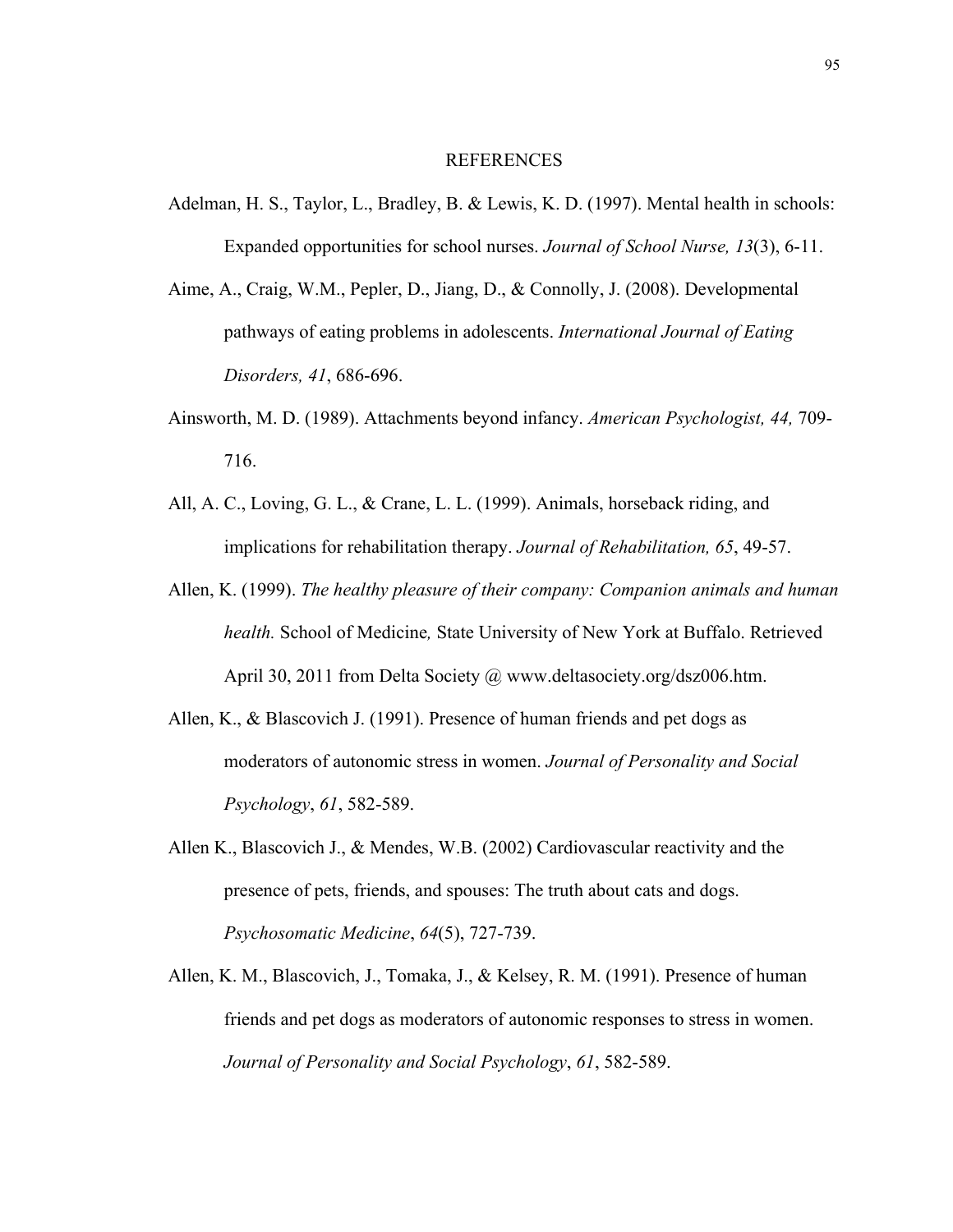- American Academy of Child and Adolescent Psychiatry (2008). *Pets and children*. Retrieved April 30, 2011, from http://aacap.org.
- American Horse Council (2005). *Horse industry statistics.* Retrieved April 30, 2011, from www.horsecounsil.org/ahcstats.html.
- Anderson, K.L., & Olson, M.R. (2006). The value of a canine in a classroom of children with severe emotional disorders. *Anthrozoos, 19*(1), 35-49.
- Anderson, W., Reid, C., & Jennings, G. (1992). Pet ownership and risk factors for cardiovascular disease. *The Medical Journal of Australia, 157*, 298-301.
- Antonioli, C., & Reveley, M.A., (2005). Randomized controlled trial of animal facilitated therapy with dolphins in the treatment of depression. *British Medical Journal, 331*, 1231-1234.
- Astrup, C. W., Gantt, W. H., & J. H. Stephens (1979). Differential effects of person in the dog and in the human. *The Pavlovian Journal of Biological Science: Official Journal of the Pavlovian, 14*, 104-107.
- Banks, M.R., & Banks, W.A. (2002). The effects of animal-assisted therapy on loneliness in an elderly population in long-term care facilities. *Journal of Gerontology: Biological Sciences, 7*, 428-432.
- Banks, M., & Banks, W. (2005). The effects of group and individual animal-assisted therapy on loneliness in residents of long-term care facilities. *Journal of Gerontology, 57*(7), 28-32.
- Barak, Y., Savorai, O., Mavashev, S., & Beni, A. (2001). Animal-assisted therapy for elderly schizophrenic patients: A one-year controlled trial. *American Journal of Geriatric Psychiatry*, *9*, 439-442.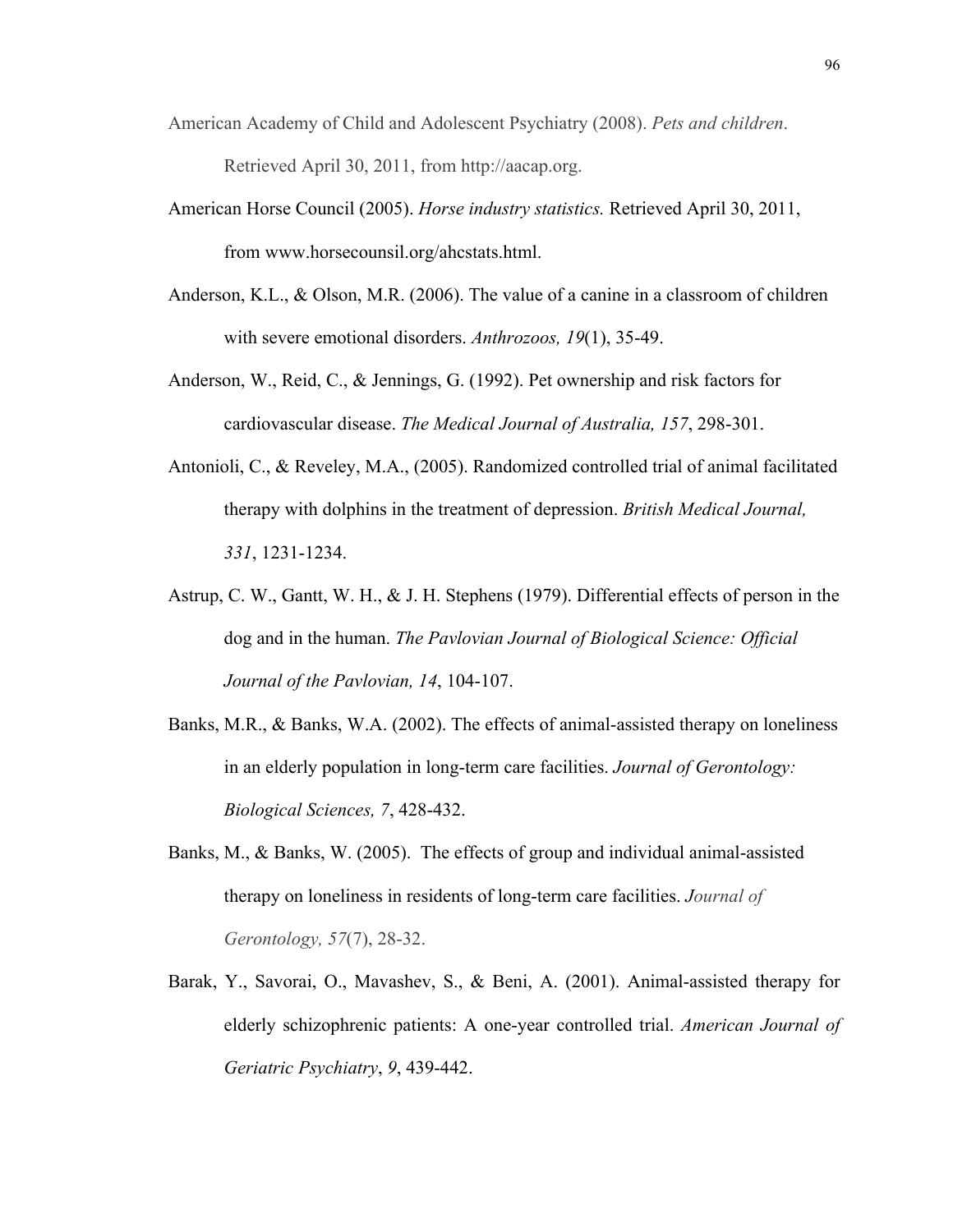- Barba, B.E. (1991). The human companion animal relationship: Philosophical inquiry. PhD Dissertation, School of Education, Health, Nursing, and Arts Professions. New York University.
- Barba, B. (1995). The positive influence of animals: Animal-assisted therapy in acute care. *Clinical Nurse Specialist. 9*(4), 199-202.
- Barker, S., & Barker, R. (1988). The human-canine bond: Closer than family ties. *Journal of Mental Health Counseling, 10,* 46-56.
- Barker, S., & Dawson, K. (1998). The effects of animal-assisted therapy on anxiety rating of hospitalized psychiatric patients. *Psychiatric Services, 49,* 797-801.
- Barker, S. B., Knisely, J. S., McCain, N. L., Schubert, C. M., & Pandurangi, A. K. (2010). Exploratory study of stress-buffering response patterns from interaction with a therapy dog. *Anthrozoos*, 23(1), 79-91.
- Barker, S. B., Pandurangi, A. K., & Best, A. M. (2003). Effects of animal-assisted therapy on patients' anxiety, fear, and depression before ECT*. Journal of ECT, 19*(1), 38-44.
- Barker, S. B., Rogers, C., Turner, J., Karpf, & Suthers-McCabe, M. (2003). Benefits of interacting with companion animals: A bibliography of articles published in refereed journals during the past 5 years. *American Behavioral Scientist, 47*(1), 94-99.
- Barker, S.B., & Wolen, A.R. (2008). The benefits of human-companion animal interaction: A review. *Journal of Veterinary Medical Education, 35*, 487-495.
- Bates, A. (2002). Of patients and horses: Equine-facilitated psychotherapy. *Journal of Psychosocial Nursing, 40*(5), 17-19.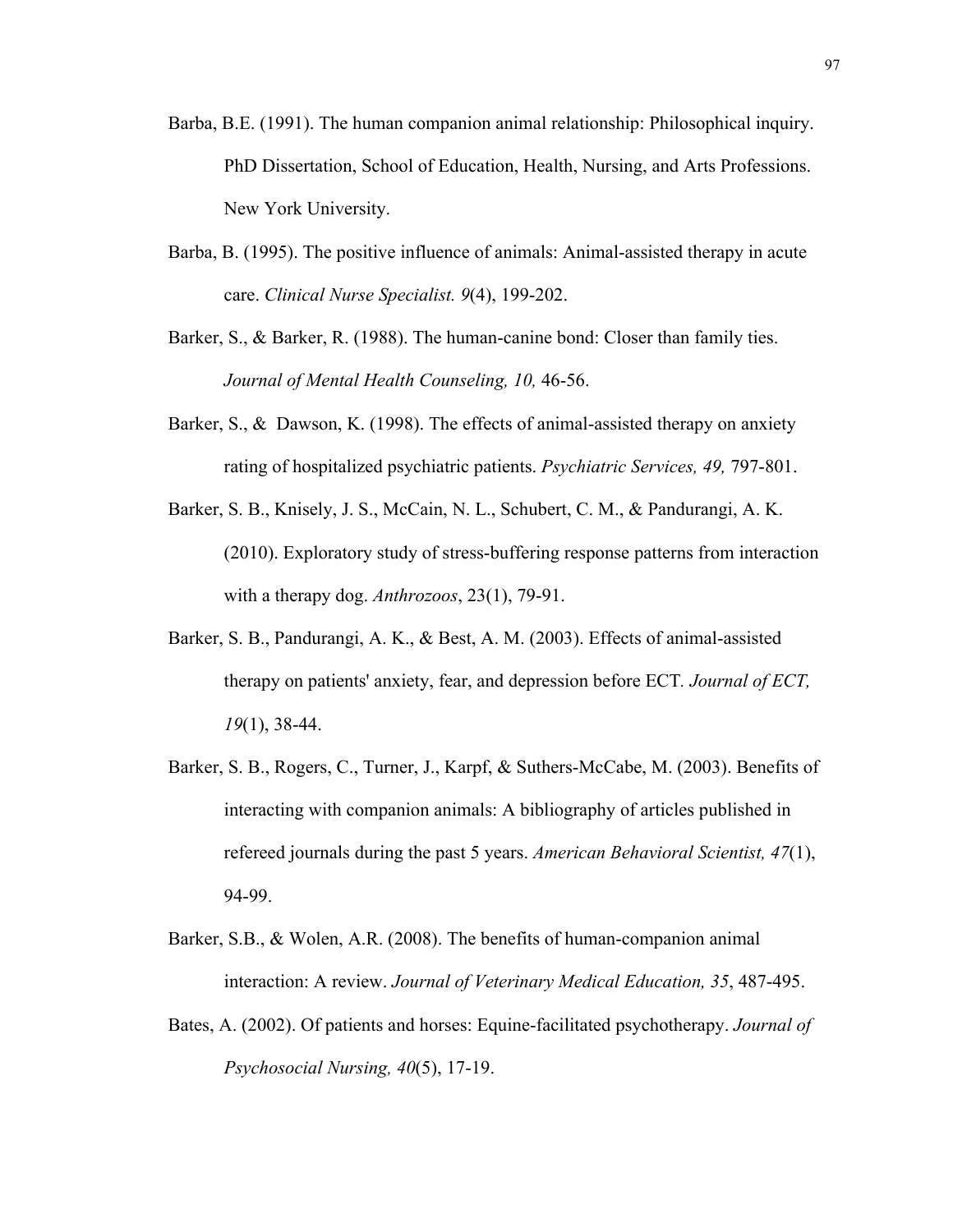- Batson, K., McCabe, B.W., Baun, M.M. & Wilson, C.A.(1998). The effect of a therapy dog on socialization and physiological indicators of stress in persons diagnosed with Alzheimer's disease. In C.C. Wilson & D.C. Turner (Eds.), Companion animals in health (pp. 203-215). Thousand Oaks, CA: Sage Publications.
- Baun, M., Bergstrom, N., Langston, N., & Thoma, L. (1984). Physiological effects of human/companion animal bonding. *Nursing Research*, *33*(3), 126-129.
- Baun, M., M., Oetting, K., & Bergstrom, N. (1991). Health benefits of companion animals in relation to the physiologic indices of relaxation. *Holistic Nurse, 5*(2), 16-23.
- Beck, A. M. (2005). Review of pets and our mental health: The why, the what, and the how. *Anthrozoos*, *18*(4), 441–443.
- Beck, A. M., & Katcher, A. H. (1984). A new look at pet-facilitated therapy. *Journal of the American Veterinary Medical Association*, *184*, 414-421.
- Beck, A. M., & Katcher, A. H. (2003). Future directions in human-animal bond research. *American Behavioral Scientist, 47,* 70-93.
- Beck, L., & Madresh, E. A. (2008). Romantic partners and four-legged friends: An extension of attachment theory to relationships with pets. *Anthrozoos*, *21*(1), 43- 56.
- Benner, P. (1994). *Interpretive phenomenology: Embodiment, caring, and ethics in health and illness*. Thousand Oaks, CA: Sage.
- Bernstein, P. L., Friedmann, E. E., & Malaspina, A. A. (2000). Animal-assisted therapy enhances resident social interaction and initiation in long-term care facilities. *Anthrozoos*, *13*(4), 213-224.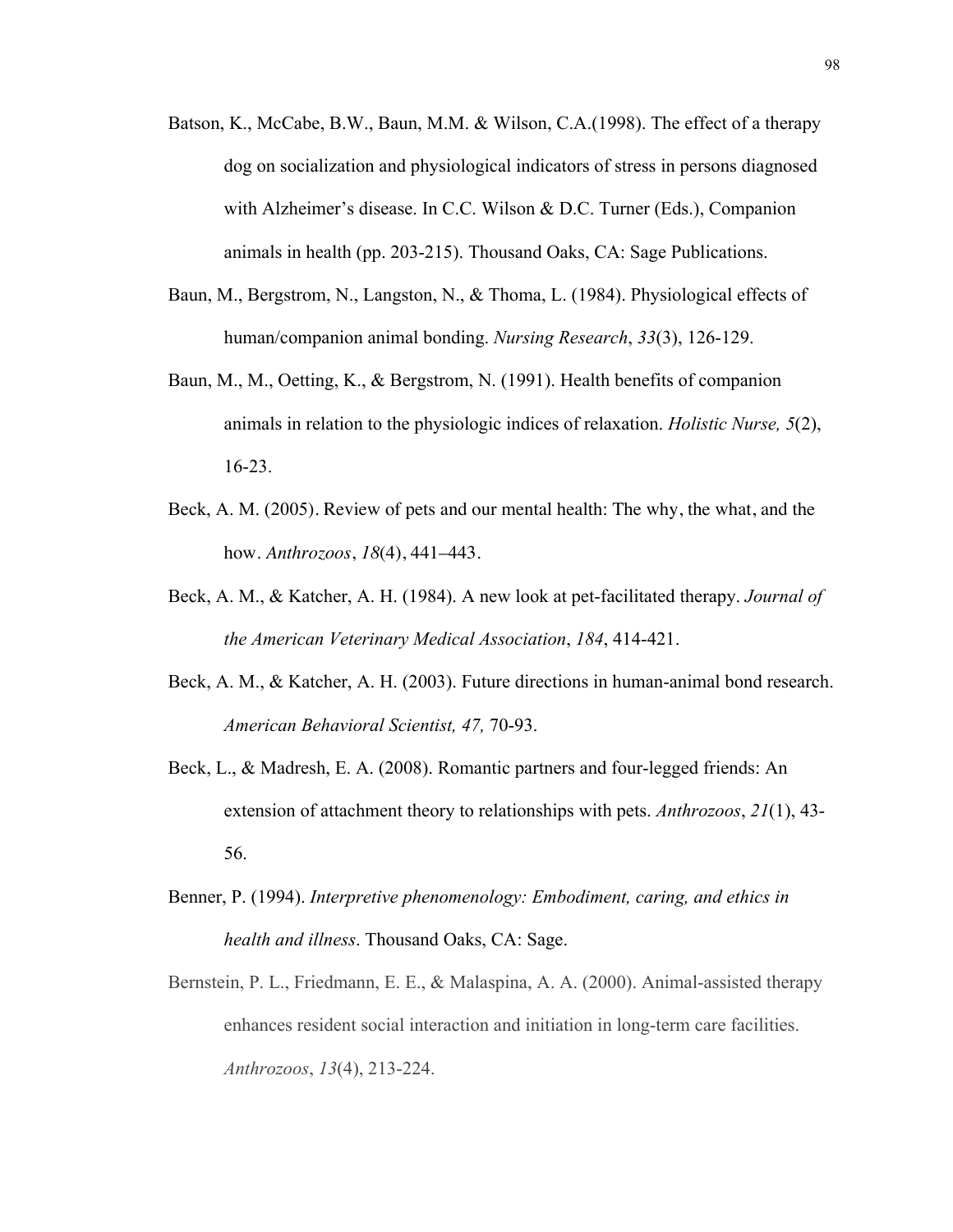- Birke, L., & Brandt, K. (2009). Mutual corporeality: Gender and human/horse relationships. *Women's Studies International Forum*, *32*(3), 189-197.
- Bizub, A. L., Joy, A., & Davidson, L. (2003). "It's like being in another world": Demonstrating the benefits of therapeutic horseback riding for individuals with psychiatric disability. *Psychiatric Rehabilitation Journal*, *26* (4), 377-384.
- Bodsworth, W., & Coleman, G. J. (2001). Child-companion animal attachment bonds in single and two-parent families. *Anthrozoos*, *14*(4), 216-223.
- Bowlby, J. (1969). *Attachment and loss: Vol 1. Attachment*. New York: Basic Books.
- Bowlby, J. (1988). *A secure base*. New York: Basic Books.
- Brandt, K. (2004). A language of their own: An interactionist approach to human-horse communication. *Society and Animals*, *12*(4), 299-316.
- Braun C., Stangler, T., Narveson J., & Pettingell, S. (2009). Animal-assisted therapy as pain relief intervention for children. *Complementary Therapies in Clinical Practice, 15*(2), 105-109*.*
- Brodie, S.J., & Biley, F.C. (1999). An exploration of the potential benefits of petfacilitated therapy. *Clinical Nursing*, *8* (4), 962-1067.
- Brown, D. (1984). Personality and gender influences on human relationships with horses and dogs. In A. Hart, & Hart (Eds.), *The pet connection* (pp 216-223). Minneapolis, MN: Center to Study Human-Animal Relationships and Environments.
- Brown, S. (2004). The human-animal bond and self-psychology: Toward a new understanding. *Society & Animals*, *12*(1), 67-86.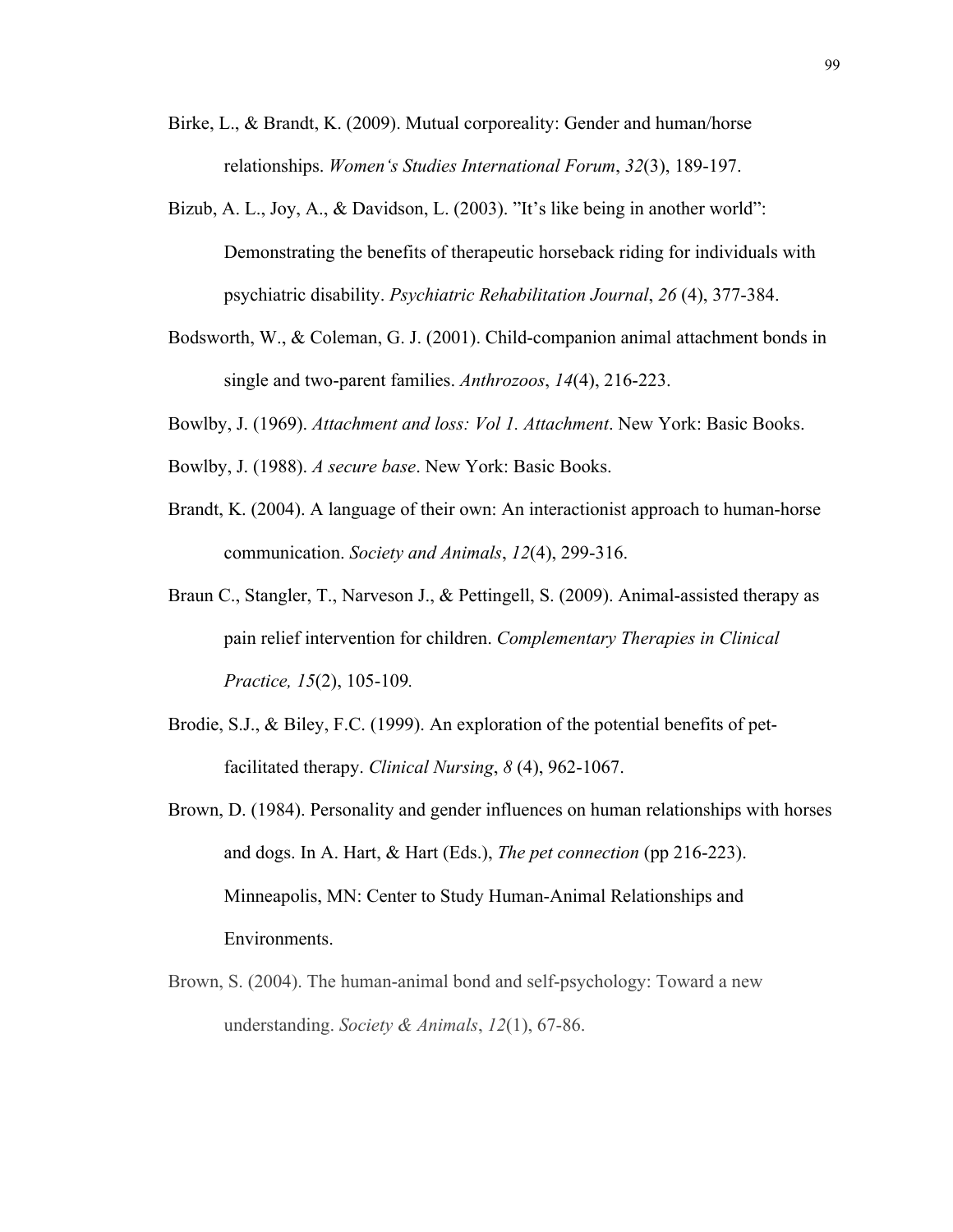- Brown, L., & Gilligan, C. (1992). *Meeting at the crossroads*. Cambridge, MA: Harvard University Press.
- Brudvig, T. J. (1988). Therapeutic horseback riding on a military base: One PT's experience. *Clinical Management, 8*(3), 30-32.

Burgon, H. (2003). Case studies of adults receiving horse-riding therapy. *Anthrozoos*, 16(3), 263-276.

- Cangelosi, P., & Sorrell, J. (2010). Walking for therapy with man's best friend. *Journal of Psychosocial Nursing And Mental Health Services*, *48*(3), 19-22.
- Centers for Disease Control and Prevention (2009). Youth risk behavior surveillance system. *Surveillance Summaries, 49,* 1-94.
- Cobb, S. (1976) Social support as a moderator of life stress. *Psychosomatic Medicine, 38*(5), 300-314.
- Cohen, S. P. (2002). Can pets function as family members? *Western Journal of Nursing Research*, *24*(6), 621-638.
- Cohen, M., Kahn, & Steeves, R. (2000). *Hermeneutic phenomenological research: A practical guide for nurse researchers.* Thousand Oaks, CA: Sage.
- Cole, K. M., & Gawlinski, A. (2000). Animal-assisted therapy: The human animal bond. *Aacn Clinical Issues: Advanced Practice in Acute and Critical Care, 11*(1) 139- 149.
- Cole, K., Gawlinski, A., Steers, N., & Kotlerman, J. (2007). Animal-assisted therapy in patients hospitalized with heart failure. *American Journal of Critical Care*, *16*(6), 575-586.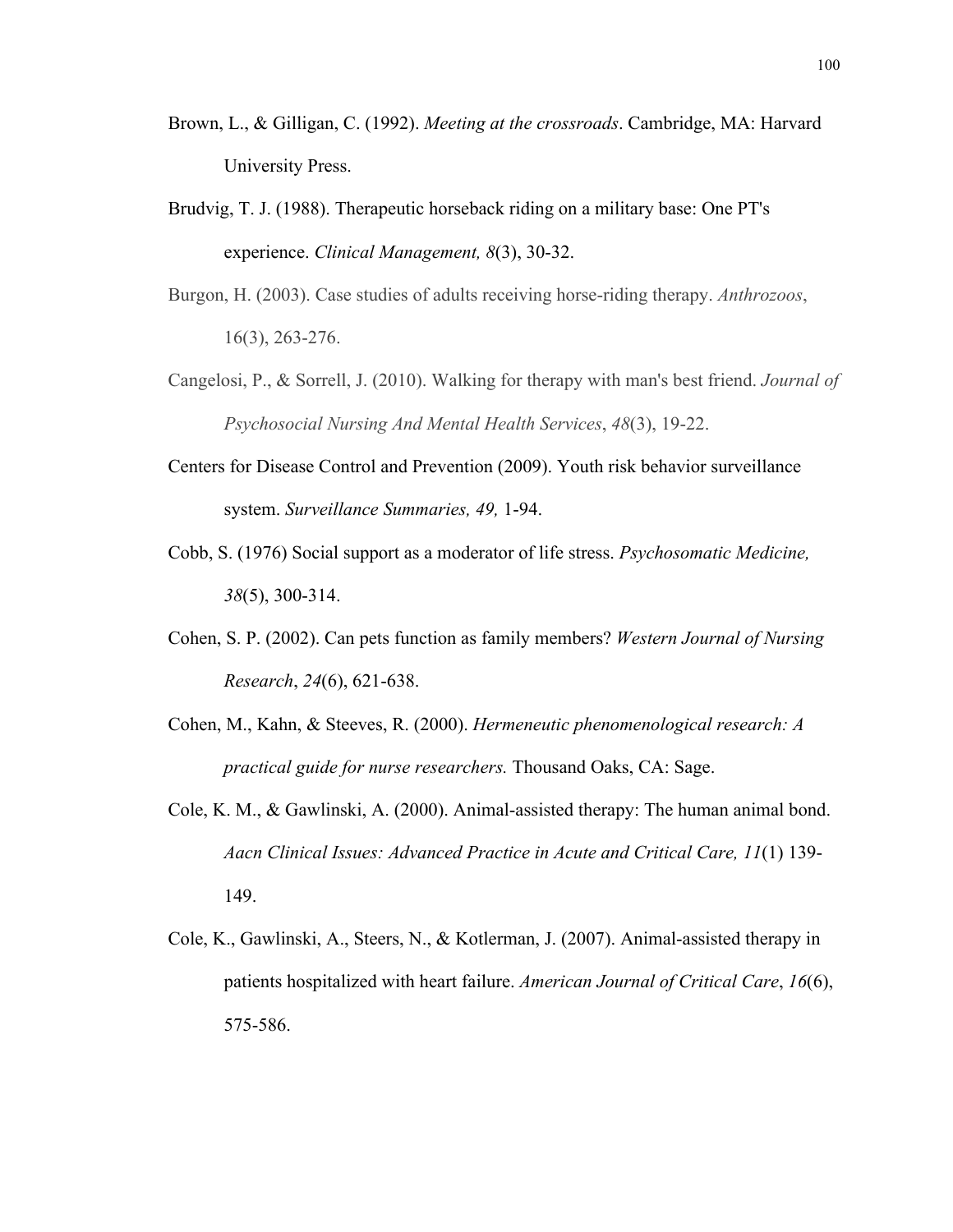- Collis, G. M., & McNicholas, J. (1998). A theoretical basis for health benefits of pet ownership. In C. C. Wilson, & D. C. Turner (Eds.), *Companion animals in human health* (pp. 105-122). London: Sage.
- Colombo, G., Dello Buono, M., Smania, K., Raviola, R., & De Leo, D. (2006). Pet therapy and institutionalized elderly: A study on 144 cognitively unimpaired subjects. *Archives of Gerontology & Geriatrics, 42*, 207-216.

Commonwealth Fund. (2010). *The Commonwealth Fund Survey of the Health of Adolescent Girls*. Retrieved April 30, 2011, from http://www.commonwealthfund.org.

- Crawford, E. K., Worsham, N. L., & Swinehart, E. R. (2006). Benefits derived from companion animals and the use of the term "attachment". *Anthrozoos*, *19*(2), 98- 112.
- Daly, B. & Morton, L. L. (2006). An investigation of human--animal interactions and empathy as related to pet preference, ownership, attachment, and attitudes in children. *Anthrozoos*, *19*(2), 113-127.
- Delta Society (2005). *About animal assisted activity and Animal assisted therapy*. Retrieved April 30, 2011 from,

http://www.deltasociety.org/AnimalsAAAAbout.htm#differences

- Dembicki, D., & Anderson, J. (1996). Pet ownership may be a factor in improved health of the elderly. *Journal of Nutrition for the Eldery, 15*(3), 15-31.
- Diekelmann, N., & Allen, D. A. (1989) Hermeneutic analysis of the NLN criteria for the appraisal of baccalaureate programs. In N. Diekelmann, D. Allen, & C. Tanner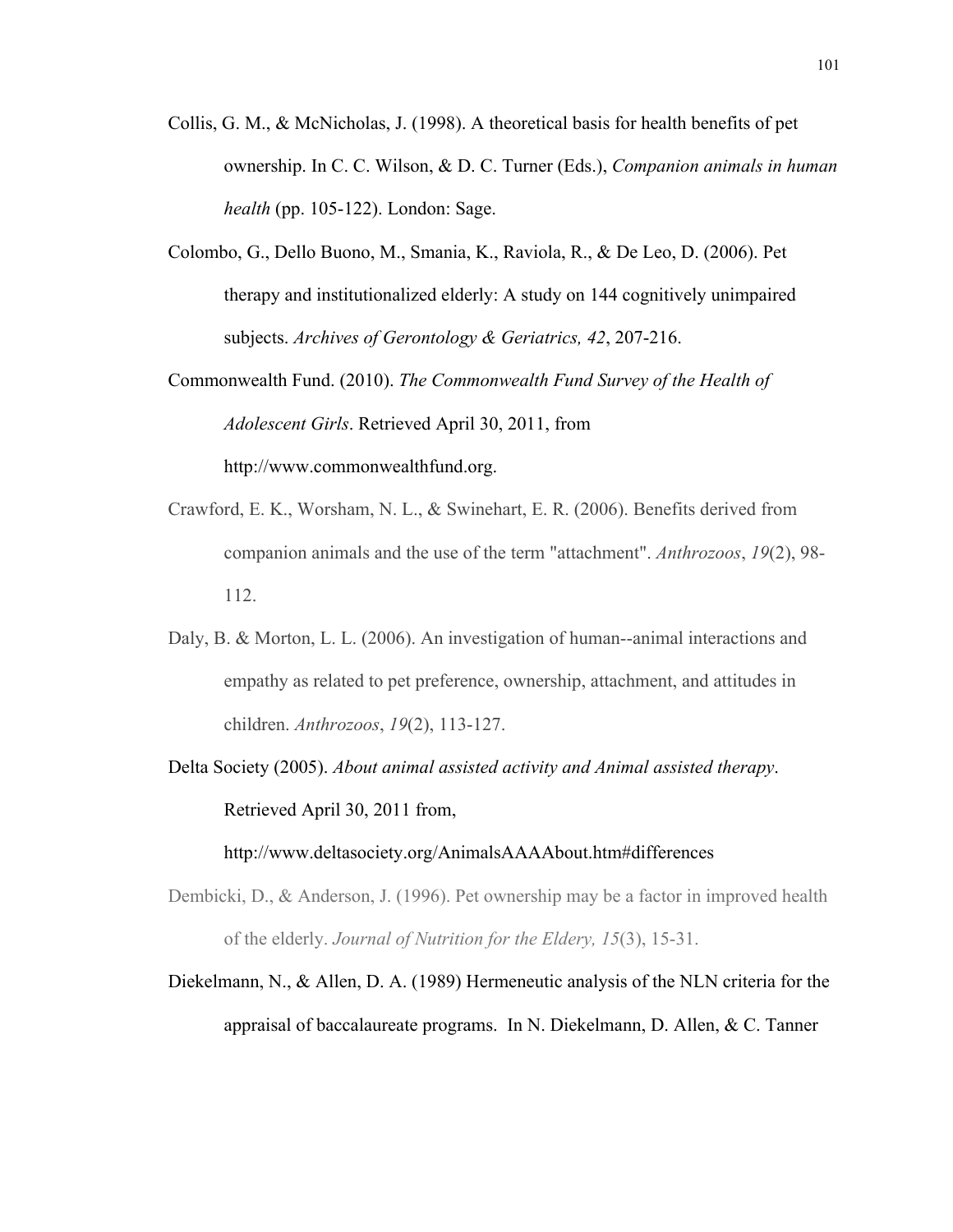(Eds.), *The NLN Criteria Appraisal of Baccalaureate Programs: A Critical Hermeneutic Analysis.* New York: National League for Nursing.

Donovan, J.E. (1996). Gender differences in alcohol involvement in children and adolescents: National Institute on Alcohol Abuse and Alcoholism,.*Research Monograph*. 32, Bethesda, MD.

EAGALA 2003) *What is EAGALA?* Retrieved April 30, 2011, from http://www.eagala.org/informationContent.htm

- Edwards, N., & Beck, A. (2002). The influence of animal-assisted therapy on nutritional intake in individuals with Alzheimer's disease. *Western Journal of Nursing Research*, *24*(5), 697-712.
- Enders-Slegers, M. J. (2000). The meaning of companion animals: Qualitative analysis of the life histories of elderly cat and dog owners. In A. L. Podberscek, E. S. Paul,  $\&$ J. A. Serpell (Eds.), *Companion animals and us* (pp. 237–256). Cambridge, England: Cambridge University Press.
- Equine Facilitated Mental Health Association (2002). *What is equine facilitated mental health association?* Retrieved April 30, 2011, from http://www.narha.org/SecEFMHA/WhatIsEFMHA.asp.
- Erikson, J. (2005). Horses help heal cancer patients & their loved ones. *Oncology Times, 27*(16), 36-37.
- Ewing, C. A., MacDonald, P. M., Taylor, M., & Bowers, M. J. (2007). Equine-facilitated learning for youths with severe emotional disorders: A quantitative and qualitative Study. *Child and Youth Care Forum*, *36*(1), 59 - 72.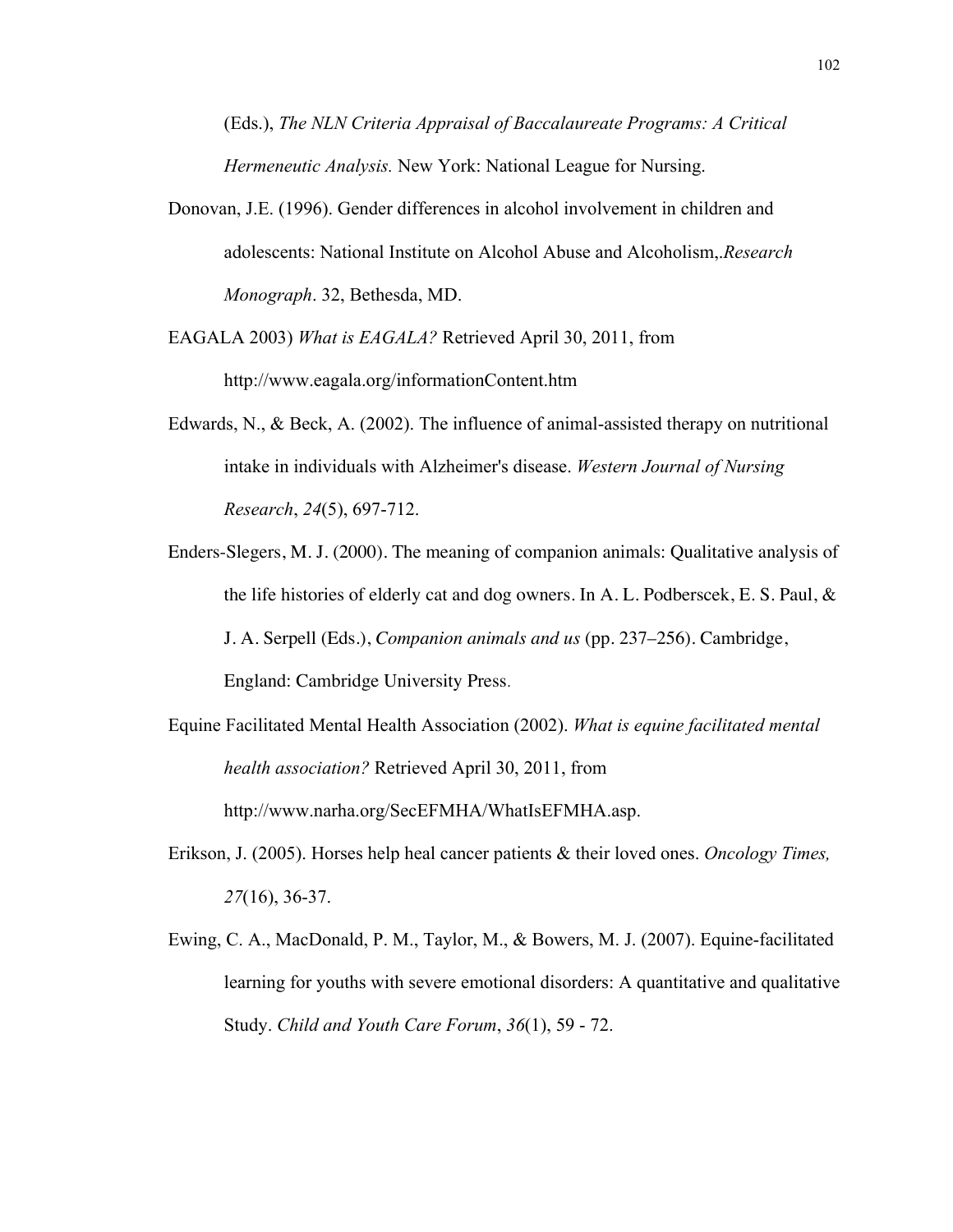- Fine, A. H. (2000). *Handbook on animal-assisted therapy, theoretical foundations and guidelines for practice.* London, UK: Academic Press.
- Fine, A. H. (2010). *Handbook on animal-assisted therapy*, *theoretical foundations and guidelines for practice* (3rd ed.). London, UK: Academic Press.
- Fine, A. H., & Eisen, C. J. (2008). Afternoons with puppy: Inspirations from a therapist and his animals. West Lafayette IN: *Purdue University Press*.
- Fitzpatrick, J. C. (1998). Hippotherapy and therapeutic riding. In C. Wilson, & D. Turner (Eds.), *Companion animals in human health* (pp. 41-48).Thousand Oaks, CA: Sage.
- Folse, E. B., Minder, C. C., Aycock, M. J., & Santana, R. T. (1994). Animal-assisted therapy and depression in adult college students. *Anthozoos,* 7, 188-194.
- Francis, G. M. (1991). "Here come the puppies:" The power of the human-animal bond. *Holistic Nursing Practice, 5*(20), 38-41.
- Francis, G., Turner, J., & Johnson, S. (1985). Domestic animal visitation as therapy with adult home residents. *International Journal of Nursing Studies*, 22(3), 201-206.
- Friedmann, E. (2000). The animal-human bond: Health and wellness. In A. H. Fine (Ed.), In *Animal Assisted Therapy* (pp. 41-58). San Diego, CA: Academic Press.
- Friedmann, E., Katcher, A., Lynch, J., & Thomas, S. (1980). Animal companions and one-year survival of patients after discharge from a coronary care unit. *Public Health Reports, 95*, 307-312.
- Friedmann, E., Katcher, A., Thomas, S., Lynch, J., &. Messent, P. (1983). Social interaction and blood pressure: Influence of animal companions. *Journal of Nervous and Mental Disease, 171*(8), 461-465.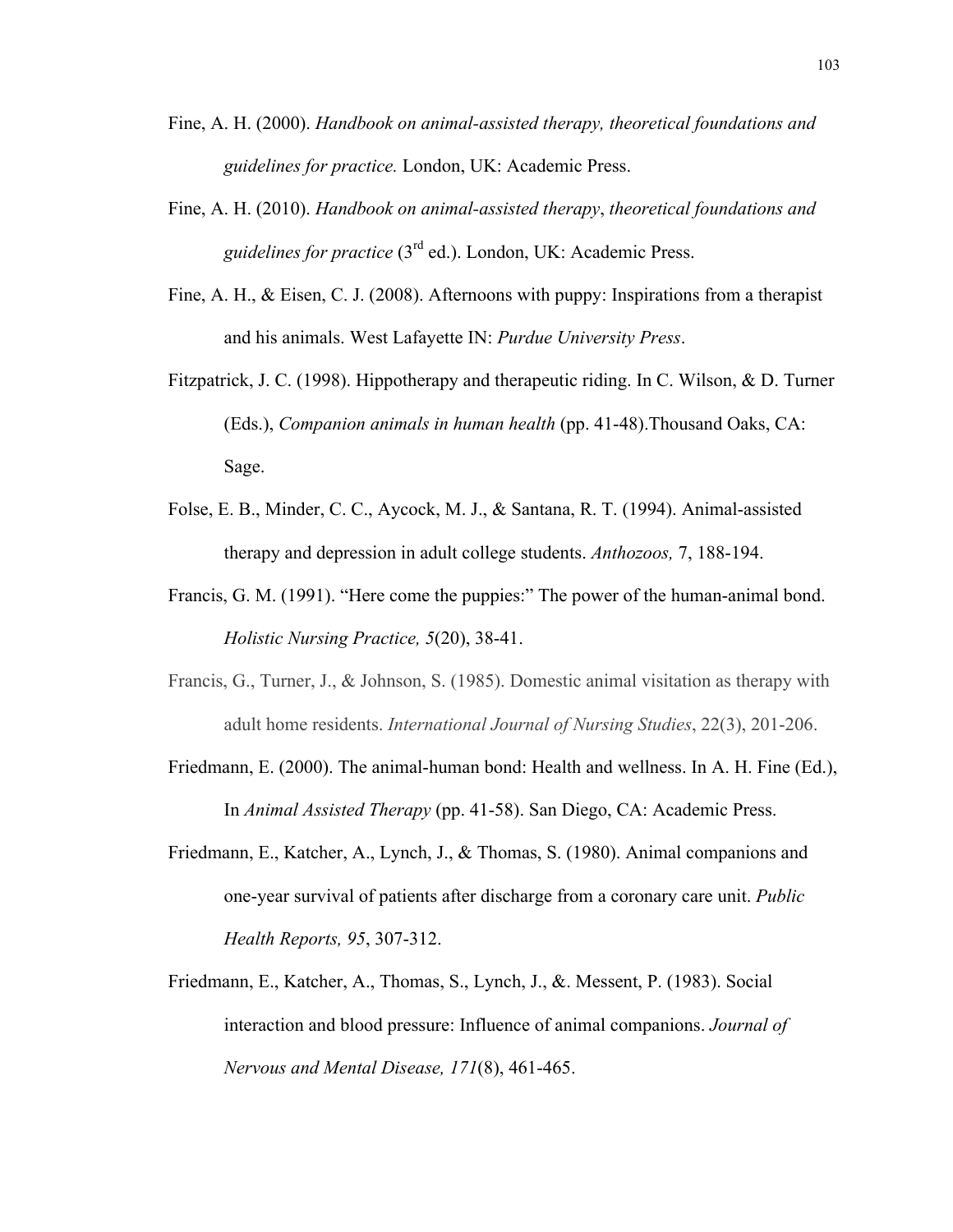- Friedmann E., & Thomas, S.A. (1995). Pet ownership, social support, and one-year survival after acute myocardial infarction in the Cardiac Arrhythmia Suppression Trial (CAST), *American Journal of Cardiology*, *76*(17), 1213-1217.
- Friesen, L. L. (2010). Exploring animal-assisted programs with children in school and therapeutic contexts. *Early Childhood Education Journal*, *37*(4), 261-267.
- Fritz, C.L., Farver, T.B., Kass, P. H., & Hart, L.A. (1995). Association with companion animals and the expression of noncognitive symptoms in Alzheimer's patients. *Journal of Nervous and Mental Disease*, *183*(7), 459-463.
- Froeschle, J. (2009). Empowering abused women through equine assisted career therapy. *Journal of Creativity in Mental Health*. *4* (2), 181-190.
- Garrity, T. F., & Stallones, L. (1998). Effects of pet contact on human well-being: Review of recent research. In C. C. Wilson, & D.C. Turner (Eds.), *Companion Animals in Human Health* (pp. 3-22). Thousand Oaks, CA: Sage.
- Garrity, T. F., Stallones, L., Marx, M. B., & Johnson, T.P. (1989). Pet ownership and attachment as supportive factors in the health of the elderly. *Anthrozoos. 3*, 35-44.
- Grossberg, J. M., Alf, E. F., & Vormbrock, J. K., (1988). Does pet dog presence reduce human cardiovascular responses to stress? *Anthrozoos.* 38-44.
- Hanselman, J. (2001). Coping skills interventions with adolescents in anger management using animals in therapy. *Journal of Child & Adolescent Group Therapy*, *11*(4), 159-195.
- Hansen, K. M., Messinger, C. J., Baun, M. M., & Megal, M. (1999). Companion animals alleviating distress in children. *Anthrozoos*. 12(3), 142-148.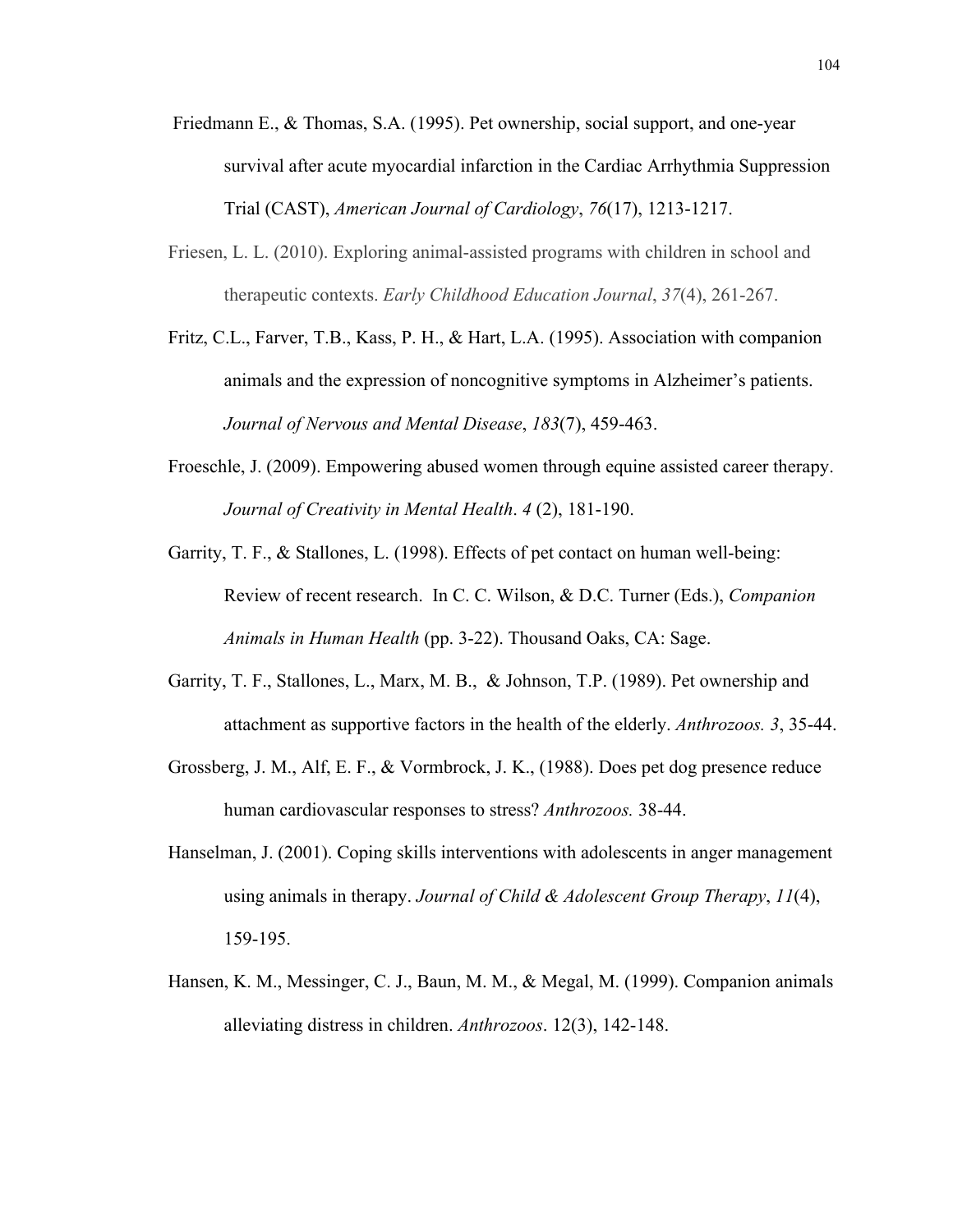- Harbolt, T., & Ward, T. H. (2001). Teaming incarcerated youth with shelter dogs for a second chance. *Society & Animals*, 9(2), 177-182.
- Haylock, P. J., & Cantril, C. A. (2006). Healing With horses: Fostering recovery from cancer with horses as therapists. *Explore: The Journal of Science and Healing*, *2*(3), 264-268.
- Headey, B. (1999). Health benefits and health costs savings due to pets: Preliminary estimates from an Australian national survey. *Social Indicators Research*. *47*, 233-243.
- Headey, B., Grabka, M., Kelley, J., Reddy, P., & Tseng, Y. (2002). Pet ownership is good for your health and saves public expenditure too: Australian and German longitudinal evidence. *Australian Social Monitor*, *4,* 93-99.
- *Healthy People 2020*, U.S. Department of Health and Human Services. Retrieved April 30, 2011, from http://www.healthypeople.gov/2020/default.aspx.
- Holcomb, R., Jendro, C., Weber, B., & Nahan, U. (1997). Use of an aviary to relieve depression in elderly males. *Anthrozoos*, *10*, 32–36.
- Hunt, S. J., Hart, L.A., & Gomulkiewicz, R. (1992). The role of small animals in social interaction between strangers. *Journal of Social Psychology, 133*, 245-256.
- Jessen, J., Cardiello, F., & Baun, M. M. (1996). Avian companionship in alleviation of depression, loneliness and low morale of older adults in skilled rehabilitation units. *Psychological Reports*, *78*, 339-348.
- Johnson, M. E. (2000). Heidegger and meaning: Implications for phenomenological research. *Nursing Philosophy,1*(2), 134-146.

Johnson, R., & Meadows, R. (2002). Older Latinos, pets, and health. *Western*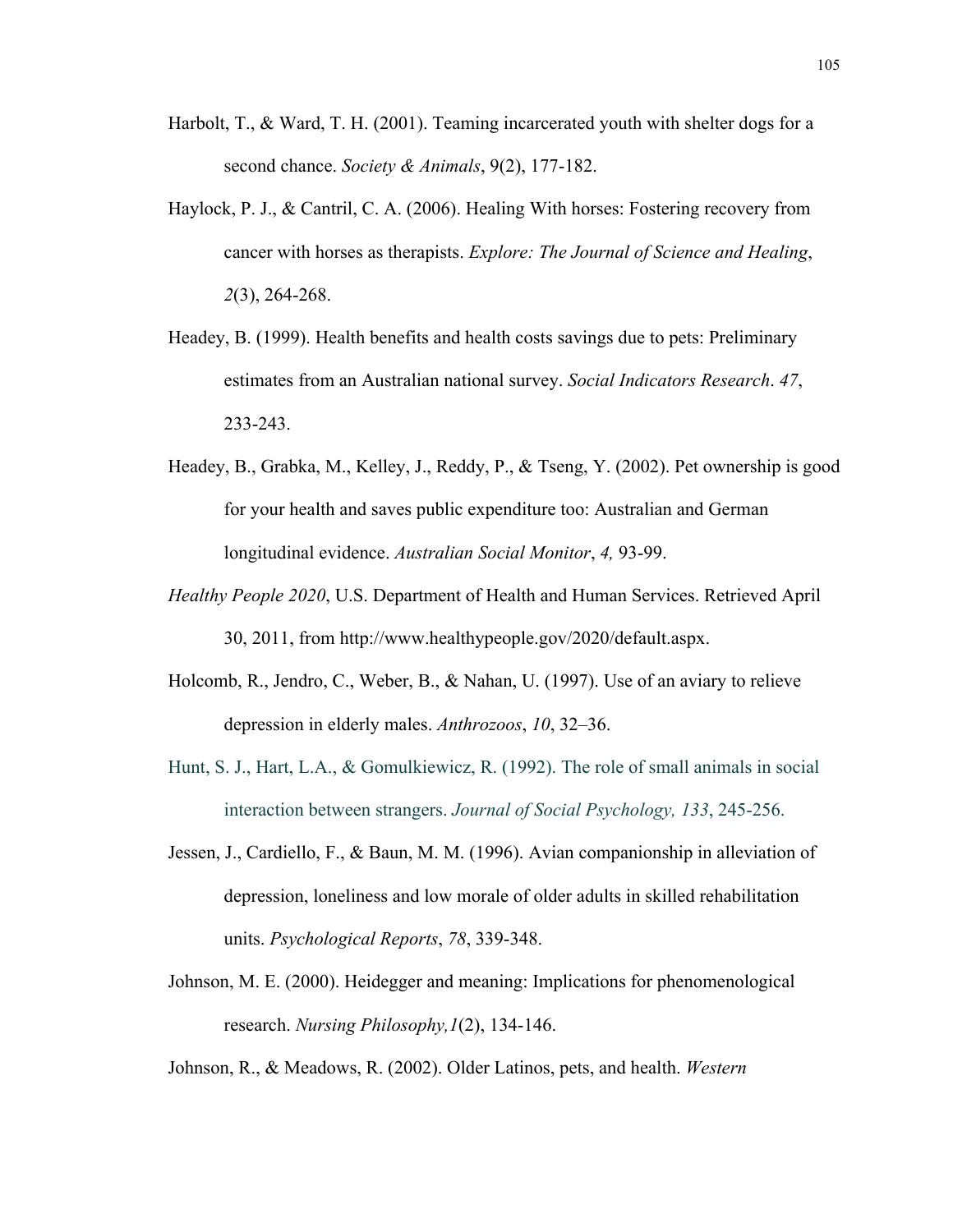*Journal of Nursing Research, 26* (6), 609-620.

- Johnson, R., Meadows, R., Haubner, J., & Sevedge, K. (2008). Animal-assisted activity among patients with cancer: Effects on mood, fatigue, self-perceived health, and sense of coherence. *Oncology Nursing Forum*, *35*(2), 225-232.
- Jones, B. (1983). Just crazy about horses: The fact behind the fiction. In A.H. Katcher  $\&$ A.M. Beck (Eds.), *Perspectives on our lives with companion animals* (pp 87-111). PA: University of Pennsylvania Press.
- Kaiser Family Foundation (2002). Substance use and risky sexual behavior: Attitudes and practices among adolescents and young adults. Retrieved April 30, 2011 from, http://www.kff.org/youthhivstds/upload/KFF-CASASurveySnapshot.pdf.
- Kaiser, L., Smith, K. A., Heleski, C., & Spence, L. (2006). Effects of a therapeutic riding program on at-risk and special education children. *Journal of the American Veterinary Medical Association*, *228* (1), 46-52.
- Kale, M. (1992). At risk: Working with animals to create a new self- image. *Interactions*, *10*(4), 6-9
- Kaminski, M., Pellino, T., & Wish, J. (2002). Play and pets: The physical and emotional impact of child-life and pet therapy on hospitalized children. *Children's Health Care, 31*(4), 321-335.
- Kanamori, M., Suzuki, M., Yamamoto, K., Kanda, M., Matsui, Y., Kojima, E., Fukawa, H., Sugita, T., & Oshiro, H. (2001). Day care program and evaluation of animalassisted therapy (AAT) for the elderly with senile dementia. *American Journal of Alzheimer's Disease and Other Dementias, 16*(4), 234-239.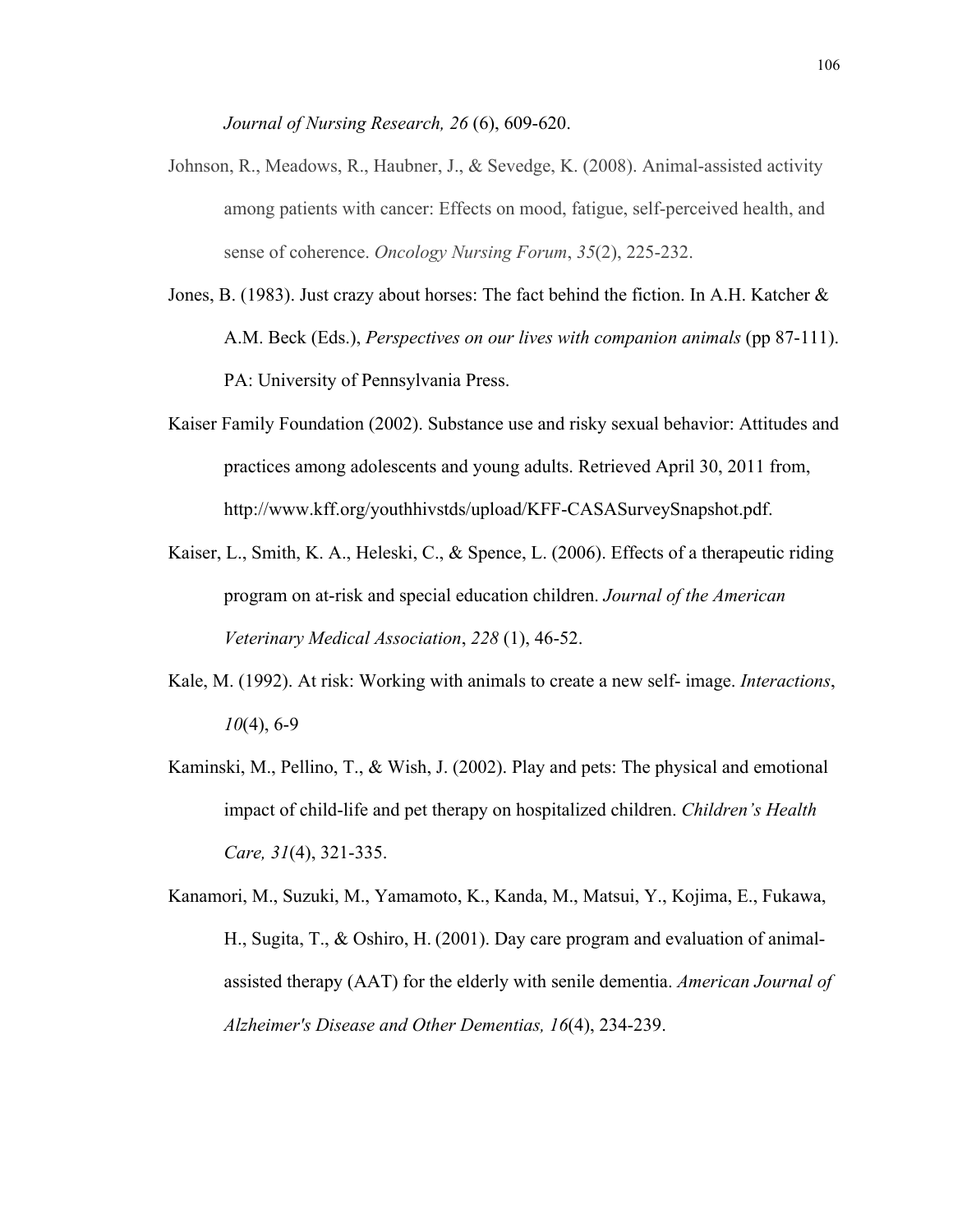- Karol J. (2007). Applying a traditional individual psychotherapy model to equinefacilitated psychotherapy (EFP): theory and method. *Clinical Child Psychology & Psychiatry*, *12*(1), 77-90.
- Katcher, A.H. (1981). Interactions between people and their pets: Form and function. In B. Fogle (Eds.), *Interrelationships between people and pets* (pp. 41-67). Springfield, Illinois: Charles C.Thomas.
- Katcher, A. H. (2000). The future of education and research on the animal-human bond and animal assisted therapy. In A. H. Fine (Eds.), *The handbook on animal assisted therapy: Theoretical foundations and guidelines for practice* (pp. 461- 473). San Diego, CA: Academic Press.
- Katcher, A. H., Friedmann, E., Beck, A. M., & Lynch, J. J. (1983). Looking, talking and blood pressure: The physiological consequences of interaction with the living environment. In A. H. Katcher & A. M. Beck (Eds.), *New perspectives on our lives with companion animals* (pp. 351-359). Philadelphia: University of Pennsylvania Press.
- Katcher, A. H., Segal, H., & Beck, A. M. (1984). Comparison of contemplation and hypnosis for the reduction of anxiety and discomfort during dental surgery. *American Journal of Clinical Hypnosis*, *27*, 14-21.
- Katcher, A., & Wilkins, G. (1993). Dialogue with animals: Its nature and culture. In S. R. Kellert, & E. O. Wilson (Eds.), *The biophilia hypothesis* (pp. 42-69). Washington DC: Island Press.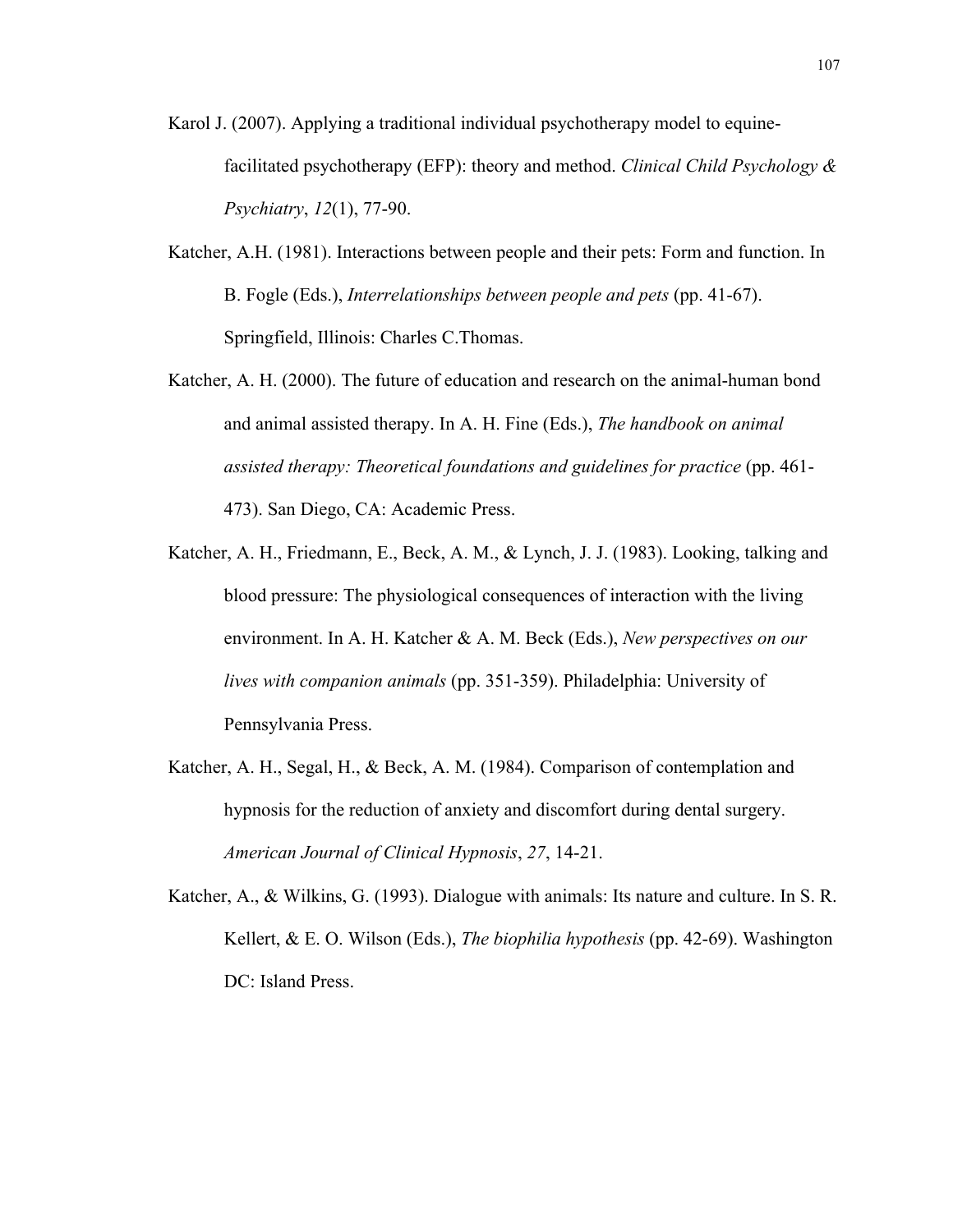- Katsinas, R. P. (2000). Use and implications of a canine companion in a therapeutic day program for nursing home residents with dementia. *Adaptation and Aging*, *25*(1), 13-30.
- Kellert, S. R. (1993). The biological basis for human values of nature. In S. R. Kellert, & E. O. Wilson (Eds.), *The biophilia hypothesis* (pp. 42-69). Washington, DC: Island Press.
- Kersten, G. & Thomas, L. (1997). Straight from the horse's mouth: The truth about equine-assisted therapy. *The Counselor, 4*(1), 23-25.
- Kidd, A. H., Kelley, H.T., & Kidd, R.M. (1984). Personality characteristics of horse, turtle, snake, and bird owners. In Anderson, Hart, & Hart (Eds.), *The pet connection* (pp.200-205). Minneapolis, MN: Center to Study Human-Animal Relationships and Environments.
- Kidd A. H., & Kidd, A. M. (1985). Children's attitudes towards their pets. *Psychological Reports, 57*, 15-31.
- Kidd, A. H., & Kidd, R. M. (1999). Benefits, problems, and characteristics of home aquarium owners. *Psychological Reports, 84*, 998-1004.
- Klontz, B., Bivens, A., Leinart, D., & Klontz, T. (2007). The effectiveness of equineassisted experiential therapy: Results of an open clinical trial. *Society and Animals*, *15*(3), 257-267.
- Klopfer, P.H., Klopfer, M.S., & Etemad, J. (1984). Girls and horses: A sex difference in attachments. In R. Anderson, B. Hart, & L. Hart (Eds.), *The pet connection*. (pp. 38-34). Minneapolis, Minn: Center to Study Human-Animal Relationships and Environments.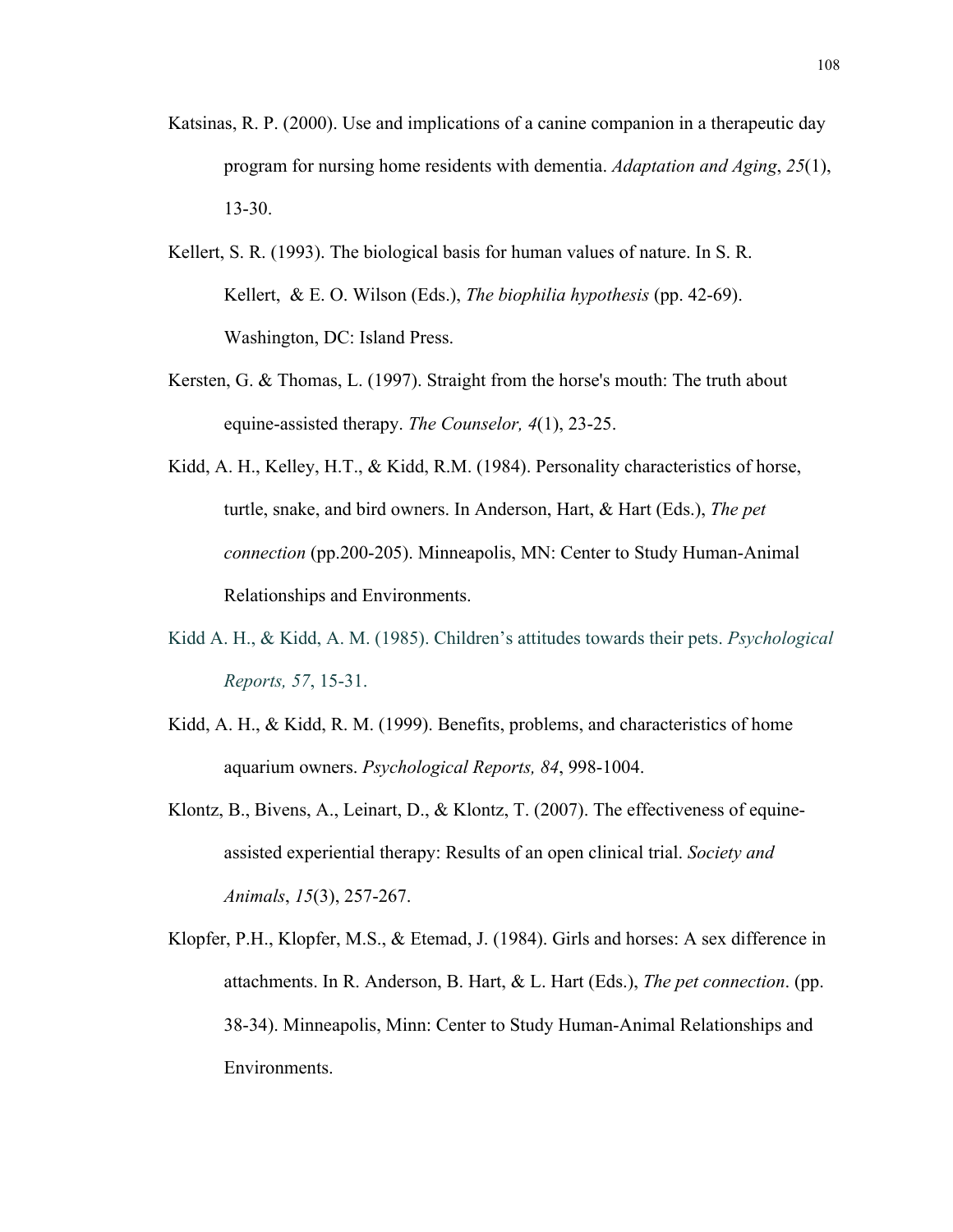Kohanov, L. (2001). *The tao of equus*. Novato, CA: New World Library.

- Kovács, Z., Bulucz, J., Kis, R., & Simon, L. (2006). An exploratory study of the effect of animal-assisted therapy on nonverbal communication in three schizophrenic patients. *Anthrozoös, 19,* 353-364.
- Kovacs, Z., Kis, R., Rozsa, S., & Rozsa, L. (2004). Animal-assisted therapy for middleaged schizophrenic patients living in a social institution: A pilot study.*Clinical Rehabilitation, 18*, 483-486.
- Kruger, K.A., Trachtenberg, S.W., & Serpell, J.A. (2004). *Can animals help humans heal? Animal-assisted interventions in adolescent mental health*. Philadelphia, PA: Center for the Interaction of Animals and Society.
- Kurdek, L. A. (2009). Pet dogs as attachment figures for adult owners. *Journal of Family Psychology*, *23*(4), 439-446.
- Lapp, C., A. (1991). Nursing students and the elderly: Enhancing intergenerational communication through human-animal interaction. *Holistic Nursing Practice, 5*(2), 72-79.
- Laun, (2003). Benefits of pet therapy in dementia. *Home Healthcare Nurse*, *21* (1), 49- 52.
- Lawrence, E.A. (1985). *Hoofbeats and society: Studies of human-horse interaction.* Bloomington: Indian University Press.
- Leonard, A. (1989). Heideggerian phenomenological perspective on the concept of the person, *Advances in Nursing Science, 11*(4), 40–55.
- Levinson, B. (1997*). Pet-oriented child psychotherapy*. Springfield, IL: Charles C. Thomas.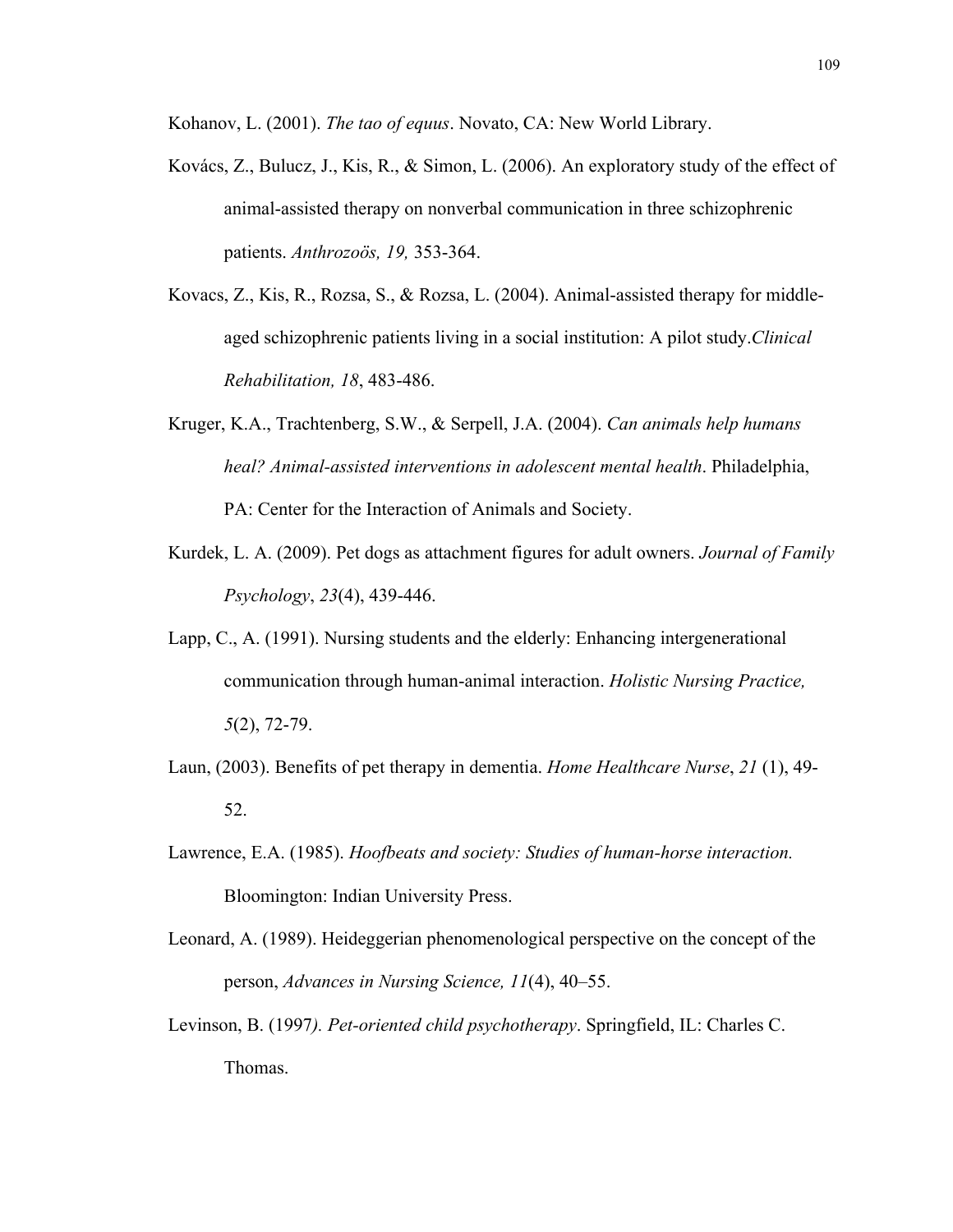Levinson, B. M. (1962*).* The dog as co-therapist*. Mental Hygiene, 46,* 59-65*.*

- Levinson, B. M. (1970). Pets, child development, and mental illness. *American Veterinary Medical Association Journal*, *11*, 1759-1766.
- Levinson, B. (1997*). Pet-oriented child psychotherapy*. Springfield, IL: Charles C. Thomas Publishers.
- Limond, J. A., Bradshaw, J. W. S., & Cormack, K. F. M. (1997). Behavior of children with learning disabilities interacting with a therapy dog. *Anthrozoos, 10*(2/3) 84- 89.
- Lutwack-Bloom, P., Wijewickrama, R., & Smith, B. (2005). Effects of pets versus people visits with nursing home residents. *Journal of Gerontological Social Work, 44*(3/4), 137-159.
- Lynch, J. J. (1977). *The broken heart: The medical consequences of loneliness*. New York: Basic Books.
- Lynch, J. J. (2000). *A cry unheard: New insights into the medical consequences of loneliness*. Baltimore, MD: Bancroft.
- Mallon, G. (1992). Utilization of animals as therapeutic adjuncts with children and youth: A review of literature. *Child Youth Care Forum, 21*(1), 53-56.
- Martin, F., & Farnum, J. (2002). Animal-assisted therapy for children with pervasive developmental disorders. *Western Journal of Nursing Research, 24*(6), 657-670.
- Marr, C.A., French, L., Thompson, D., Drum, L., Greening, G., Mormon, J., Henderson, I., & Hughes, C. (2000). Animal-assisted therapy in psychiatric rehabilitation, *Anthrozoos, 13*(1), 43-47.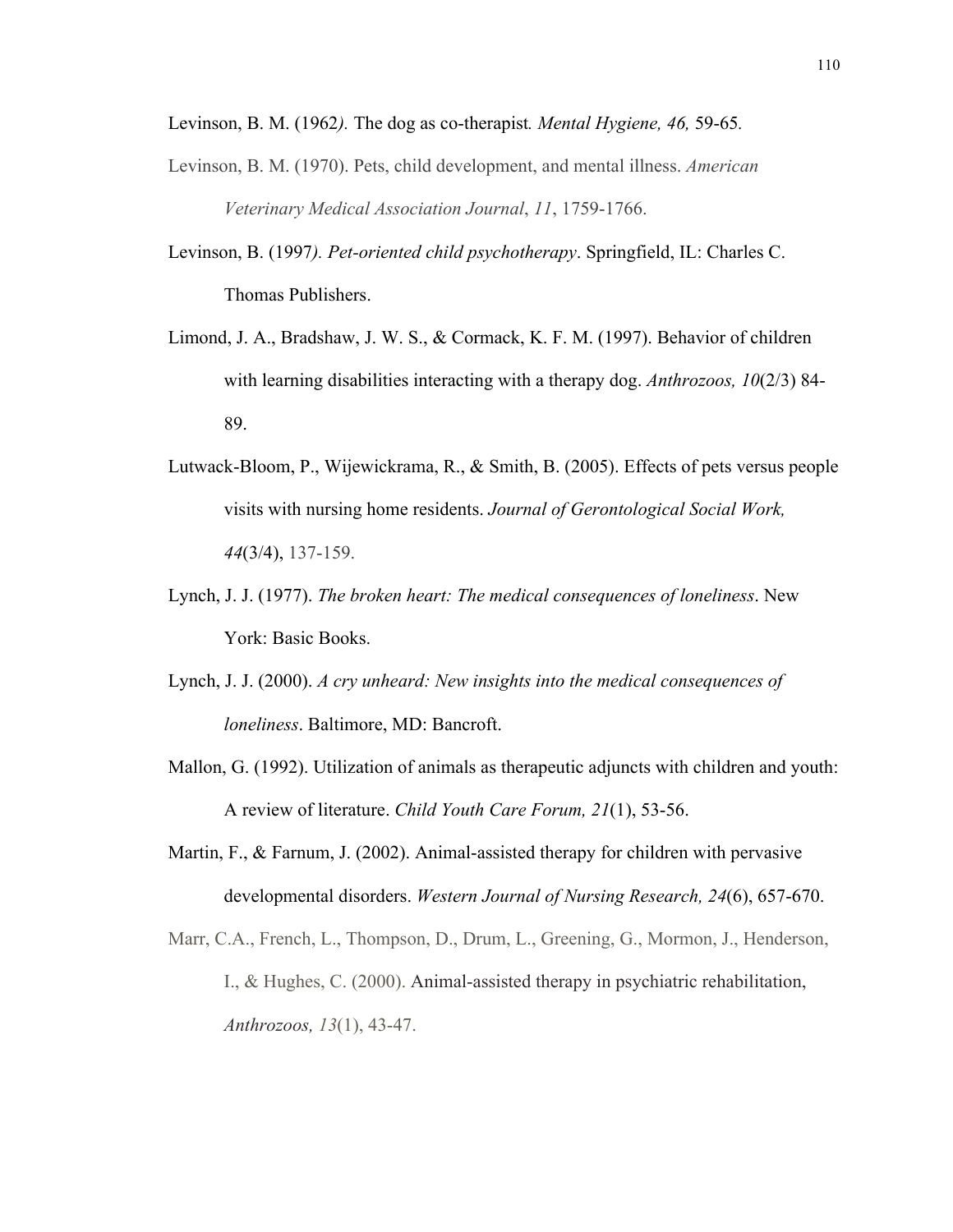- Masini, A. (2010). Equine-assisted psychotherapy in clinical practice. *Journal of Psychosocial Nursing and Mental Health Services*, *48*(10), 30-34.
- Maurer, M., Delfour, F., Wolff, M., & Adrien, J. (2010). Dogs, cats and horses: Their different representations in the minds of typical and clinical populations of children. *Anthrozoos*, *23*(4), 383-395.
- McCauley, E., Pavlidis, K., & Kendall, K. (1999). *The depressed child and adolescent: Developmental and clinical perspectives.* Cambridge, UK: Cambridge University Press.
- McCormick, A.R., & McCormick, M.D. (1997*). Horse sense and the human heart.* Deerfield Beach, Fl: Health Communications Inc.
- McDaniel, I. (1998). What exactly is equine facilitated mental health  $\&$  equine facilitated learning? *NARHA Strides, 4*(1) 23-25.
- McNicholas, J., & Collis, G. M. (2001). Children's representation of pets in their social networks. *Child: Care, Health and Development, 27*(3), 279-294.
- McNicholas, J., Collis, G.M. (2000). Dogs as catalysts for social interactions: Robustness of the effect. *British Journal of Psychology*, *91*, 61-70.
- Meinersmann, K., Bradberry, J., & Roberts, F. (2008). Equine-facilitated psychotherapy with adult female survivors of abuse. *Journal of Psychosocial Nursing and Mental Health Services, 46*(12), 36-42.
- Melson, G.F. (1991). Children's attachment to their pets: Links to socio-emotional development. *Children's Environments Quarterly, 82*, 55-65..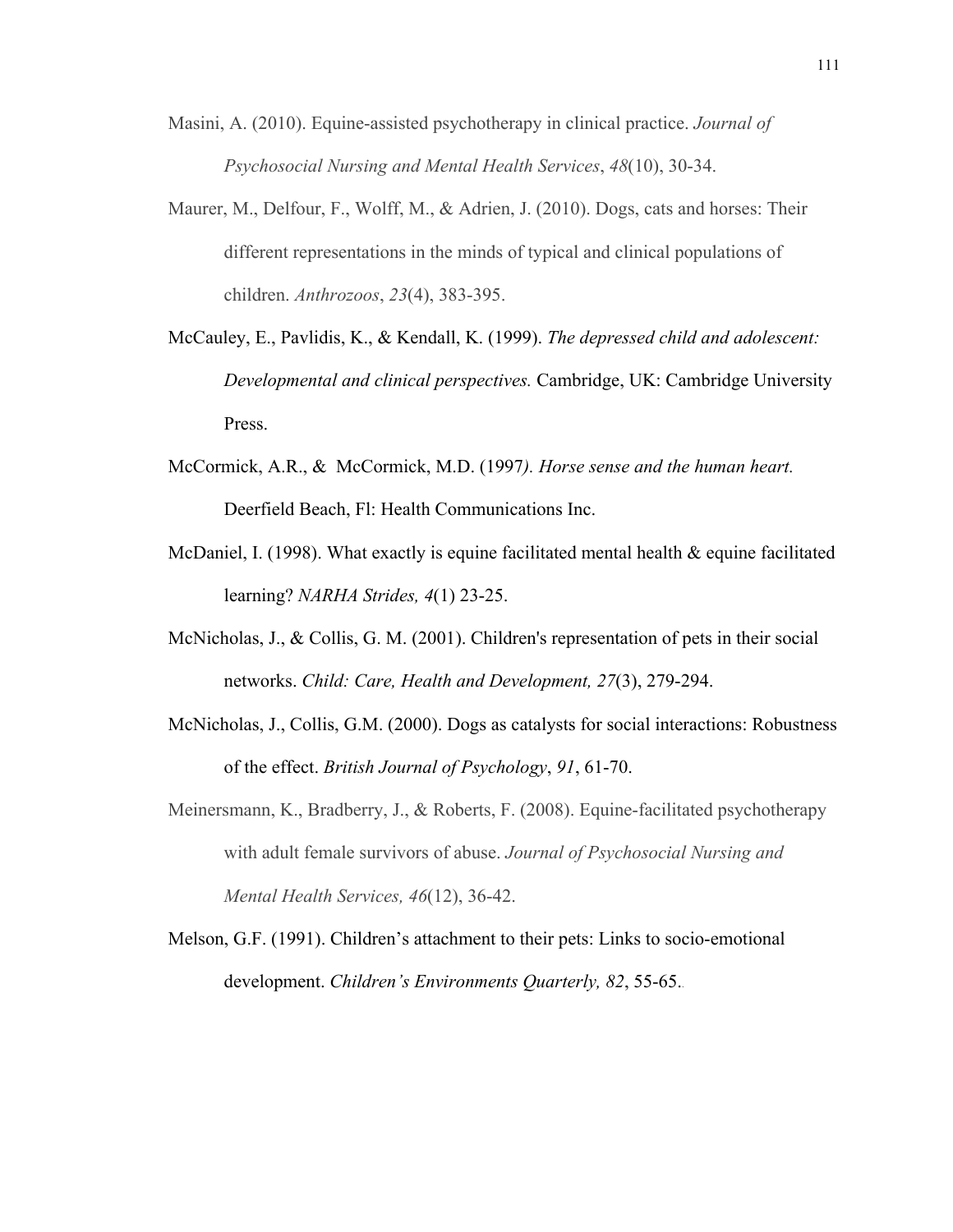- Melson, G. F. (1998). The role of companion animals in human development. In C. Wilson, & D. Turner (Eds.), *Companion animals in human health* (pp. 41-48). Thousand Oaks, CA: Sage.
- Melson, G. F. (2000). Companion animals and the development of children: Implications of the Biophilia Hypothesis. In A. Fine (Eds.), *Handbook on animal-assisted therapy: Theoretical foundations and guidelines for practice* (pp. 375-382). Pamona, CA: Academic Press.
- Melson, G. F. (2002). Psychology and the study of human-animal relationships. *Society & Animals*, *10*(4), 347-352.
- Melson, G. F. (2003). Child development and the human-companion animal bond. *American Behavioral Scientist*, *47*(1), 31-39.
- Melson, G. F., Peet, S., & Sparks, C. (1991). Children's attachment to their pets: Links to socio emotional development. *Children's Environment Quarterly*, *8*, 55-65.
- Melson, G. F., Schwarz, R. L., & Beck, A. M. (1997). Importance of companion animals in children's lives: Implications for veterinary practice. *Exploring the bond, 211*(12), 1512-1518.
- Messent, P. R. (1983). Social facilitation of contact with other people by pet dogs. In A. H. Katcher & A. M. Beck (Eds.), *New perspectives on our lives with companion animals* (pp 45-67). Philadelphia, Pa: University of Philadelphia Press.
- Morse, J. M., & Field, P.A. (1995). *Qualitative research methods for health professionals.* Thousand Oaks, CA: Sage.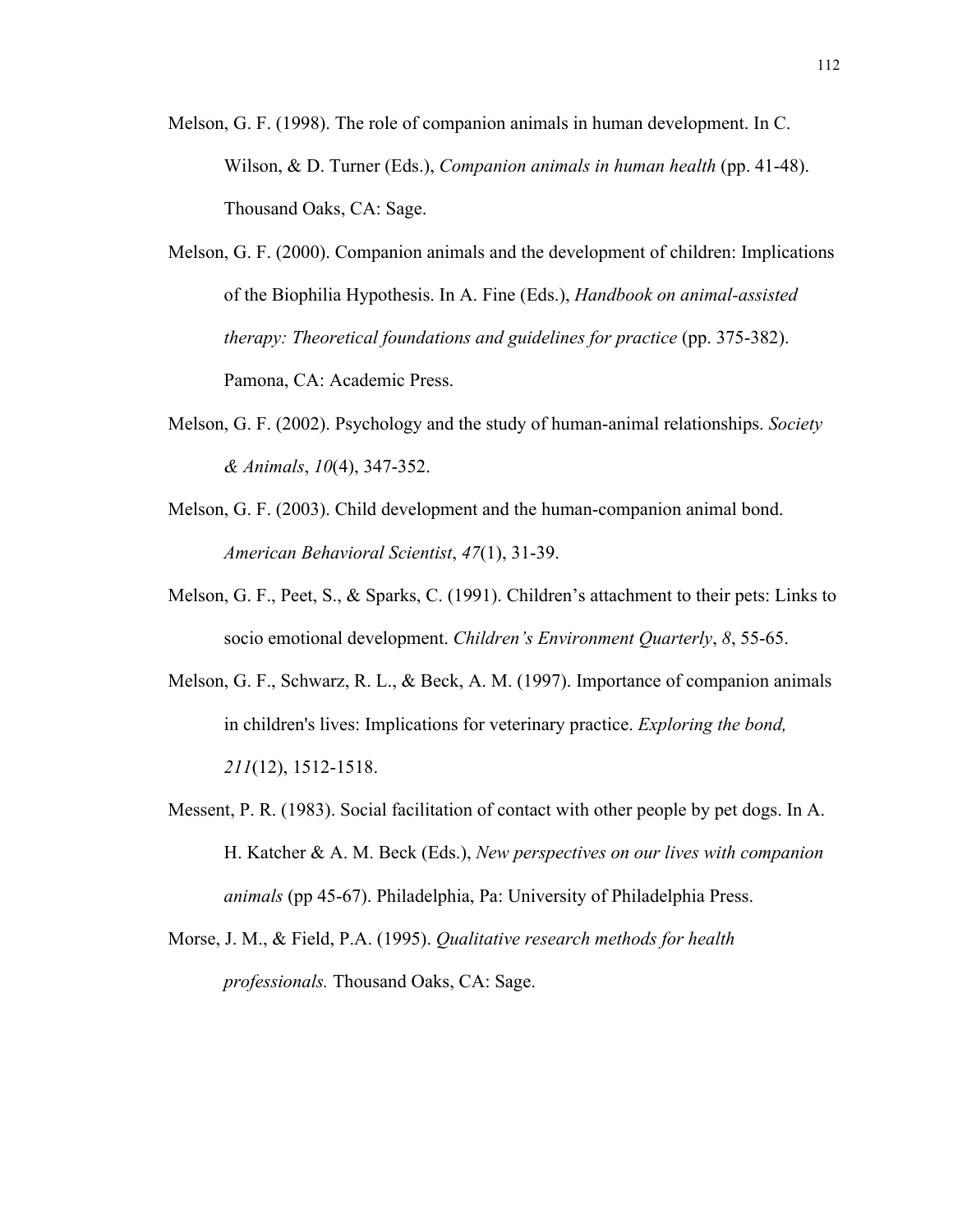- Morse, J. M., Hutchinson, S., & Penrod, J. (1998). From theory to practice: The development of assessment guides from qualitatively derived theory. *Qualitative Health Research, 8,* 329-340.
- Motooka, M., Koike, H., Yokoyama, T., Kennedy, N. L. (2006). Effect of dog-walking on autonomic nervous activity in senior citizens. *Medical Journal of Australia*. *184*(2), 60-63.
- Nagengast, S. L., Baun, M. M., Megel, M., & Leibowitz, J. M. (1997). The effects of the presence of a companion animal on physiological arousal and behavioral distress in children during a physical examination. *Journal of Pediatric Nursing, 12*(6), 323-330.
- Nathans-Barel, I., Feldman, P., Berger, B., Modai, I., & Silver, H. (2005). Animalassisted therapy ameliorates anhedonia in schizophrenia patients. *Psychotherapy and Psychosomatics, 74*, 31-35.
- National Adolescent Health Information Center (2004). *Fact sheet on adolescent and young adults suicide.* Retrieved April 30, 2011 from,

http://nahic.ucsf.edu/downloads/Suicide.pdf.

- National Center on Addiction and Substance Abuse (2003). *Formative years: Pathways to substance abuse among girls and young women ages 8-22.* Columbia University, New York, NY.
- National Institute of Drug Abuse (2005). National Institutes of Health (NIH). Retrieved April 30, 2011, from http://drugabuse.gov/DirReports/DirRep206/default.html.
- National Survey on Drug Use and Health (NSDUH) (2002, 2004). Department of Health and Human Services, Substance Abuse and Mental Health Services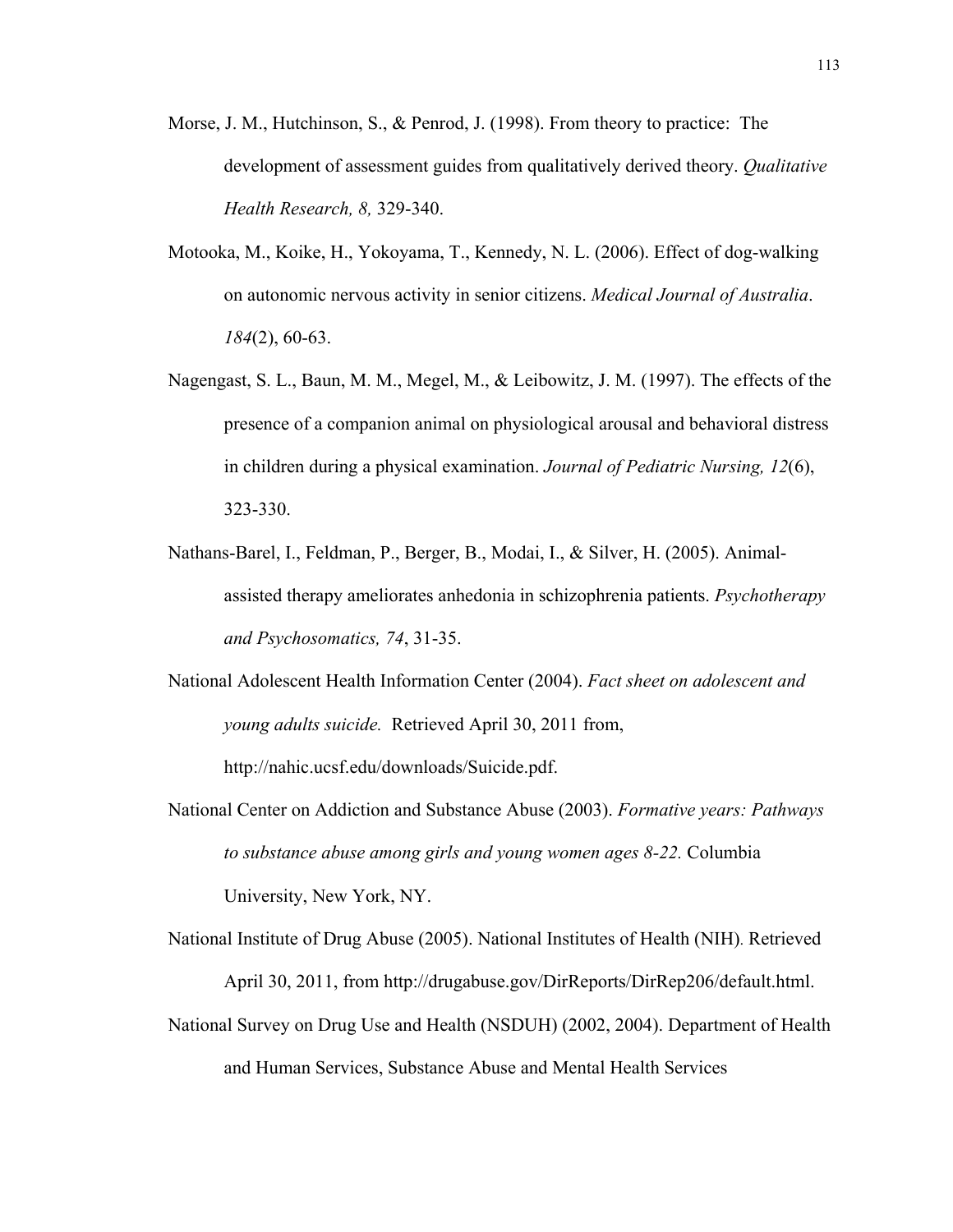Administration. Retrieved April 30, 2011, from https://nsduhweb.rti.org.

New Freedom Commission on Mental Health (2003). *Achieving the promise: Transforming mental health care in America*. Rockville, MD: US Department of Health and Human Services DHHS publications.

Nightingale, F. (1969). *Notes on Nursing*. New York: D. Appleton Century.

- Nimer, J., & Lundahl, B. (2007). Animal-assisted therapy: A meta-analysis. *Anthrozoos*, *20*(3), 225-238.
- Noonan, E. (2008). People and pets. *Psychodynamic Practice*, *14*(4), 395- 407.
- Office of National Drug Control Policy (2006). *Girls and drugs. A new analysis: Recent trends, risk factors and consequences.* Retrieved April 30, 2011, from http://www.eric.ed.gov:80/PDFS/ED495770.pdf.
- Peretti, P.O. (1990). Elderly-animal friendship bonds. *Social Behavior and Personality*. *18*, 151-156.
- Pipher, M. (1994). *Reviving Ophelia: Saving the selves of adolescent girls*. New York, NY: Random House.
- Plager, K. (1994). Hermeneutic phenomenology: A methodology for family health and health promotion study in nursing In: P. Benner (Eds.), *Interpretive Phenomenology* (pp. 65-83). Thousand Oaks, CA: Sage.

Raina, P., Waltner-Toews, D., Bonnett, B., Woodward, C., & Abernathy, T. (1999). Influence of companion animals on the physical and psychological health of older people: An analysis of a one-year longitudinal study. *Journal of American Geriatric Society, 47*(3), 323-329.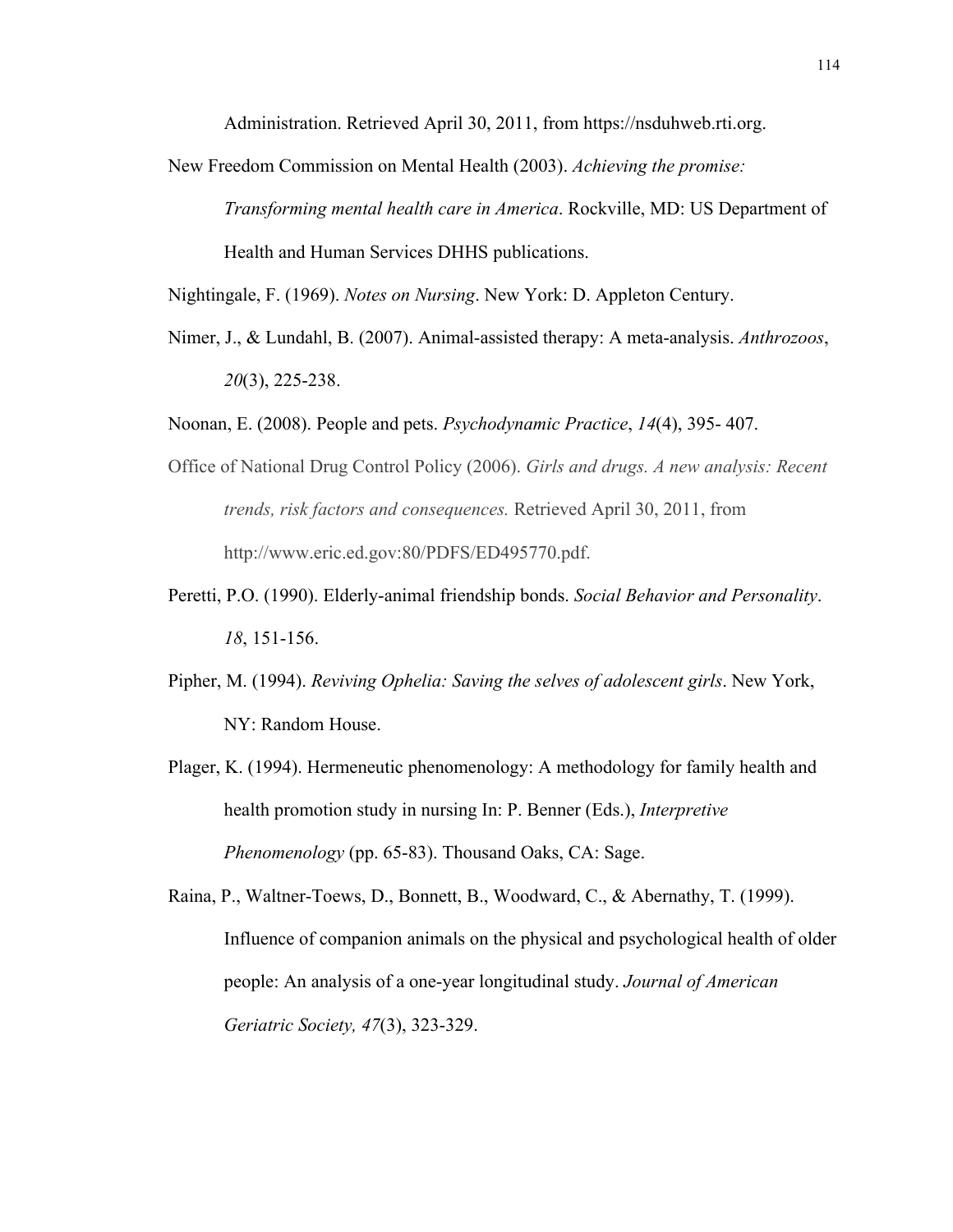- Redefer, L. A., & Goodman, J. F. (1989). Brief report: Pet-facilitated therapy with autistic children. *Journal of Autism and Developmental Disorders, 19*(3), 461- 467.
- Reichert, E. (1998). Individual counseling for sexually abused children: A role for animals and storytelling. *Child and Adolescent Social Work Journal*, *15*(3), 177- 185.
- Reiger, G., & Turner, D. C. (1999). How depressive moods affect the behavior of singly living person toward their cats. *Anthrozoos, 12*(4), 224-233.
- Richeson, N. E. (2003). Effects of animal- assisted therapy on agitated behaviors and social interactions of older adults with dementia. *American Journal of Alzheimer's Disease and other Dementias*, *18*, 353-358.
- Roberts, F., Bradberry, J., & Williams, C. (2004). Equine-facilitated psychotherapy benefits students and children. *Holistic Nursing Practice*, *8*(1), 32-35.
- Robinson, I. H. (1999). The human-horse relationship: How much do we know? *Equine Veterinary Journal, 28,* 42-45.
- Rogers, J., Hart, L.A., & Boltz, R.P. (1993). The role of pet dogs in causal conversations of elderly adults. *Journal of Social Psychology*, *133*, 265-277.
- Rossetti, J., & King, C. (2010). Use of animal-assisted therapy with psychiatric patients. *Journal of Psychosocial Nursing and Mental Health Services*, *48*(11), 44-48.
- Sams, M. J., Fortney, E. V., & Willenbring, S. (2006). Occupational therapy incorporating animals for children with autism: A pilot investigation. *American Occupational Therapy Association*, *60*, 268–274.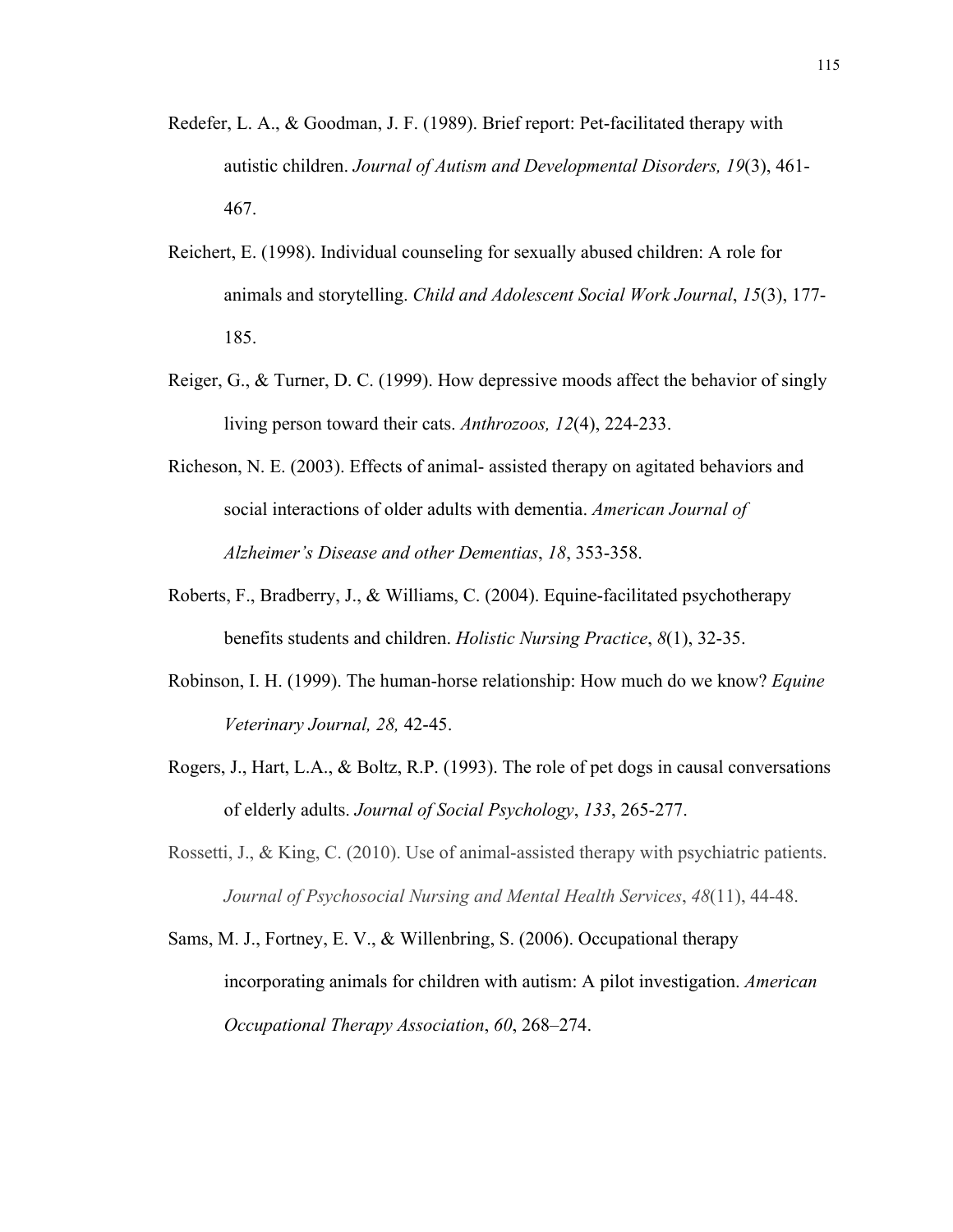- Schneider, M., & Harley, L. (2006). How dogs influence perceptions of psychotherapists. *Anthrozoos*, *19*(2), 128-142.
- Schoen, C., Davis, K., & Collins, K. S. (1997). *The commonwealth fund survey of the health of adolescent girls.* Retrieved April 30, 2011, from www.cmwf.org/publications.
- Schuelke, S. T., Trask, B., Wallace, C., Baun, M. M., Bergstrom, N., & McCabe, B. (1992). Physiological effects of the use of a companion animal dog as a cue to relaxation in diagnosed hypertensives. *The Latham Letter, 13*(1), 14-17.
- Schultz, P. N., Remick-Barlow, G. A., & Robbins, L. (2007). Equine-assisted psychotherapy: a mental health promotion/intervention modality for children who have experienced intra-family violence. *Health and Social Care in the Community*, *15*(3), 265-271.
- Serpell, J. A. (1991). Beneficial effects of pet ownership on some aspects of human health and behaviour. *Journal of the Royal Society of Medicine*, *84*, 717-720.
- Serpell, J. (1996). *In the company of animals: A study of human-animal relationships*. New York, NY: Cambridge University Press.
- Shiloh, S., Sorek, G., & Terkel, J. (2003) Reduction of state-anxiety by petting animals in a controlled laboratory experiment. *Anxiety, Stress and Coping: An International Journal, 16*(4), 387-395.
- Siegel J. M. (1990). Stressful life events and use of physician services among the elderly: The moderating role of pet ownership. *Journal of Personality and Social Psychology*, *58*(6), 1081-1086.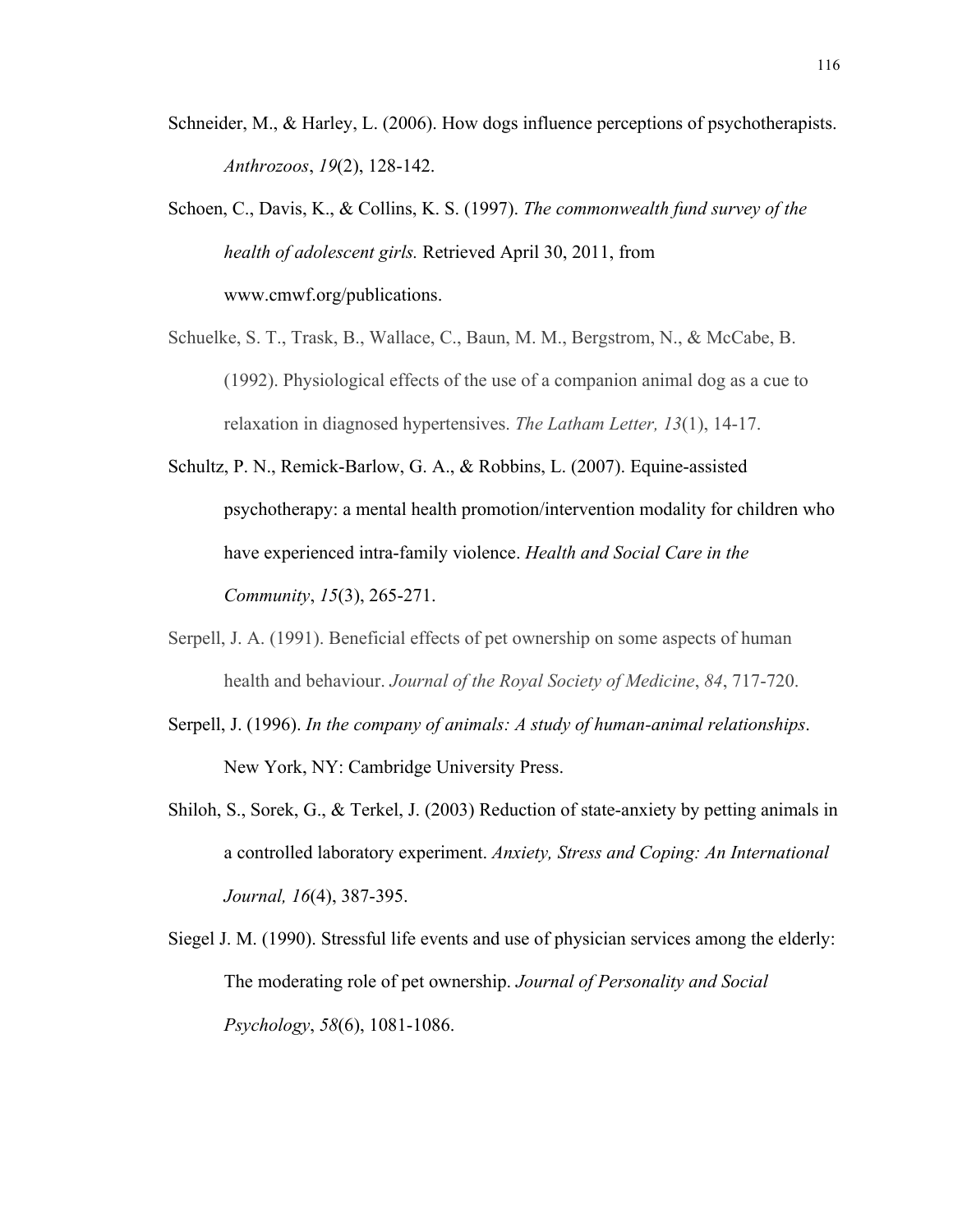- Sprague, M. W. (1999). Pet therapy resources on the World-Wide Web. *Health Care on the Internet, 3*(4); 3-12.
- Stammbach, K. B., & Turner, D. C. (1999). Understanding the human-cat relationship: Human social support or attachment. *Anthrozoos, 12*(3), 162-168.
- Stein, B. D., Jaycox, L. H., Kataoka, S., Rhodes, H. J., & Vestal, K. D. (2003). Prevalence of child and adolescent exposure to community violence. *Clinical Child and Family Psychology Review*, *6*(4), 247-264.
- Strand, E.B. (2004). Interparental conflict and youth maladjustment: the buffering effect of pets. *Stress, Trauma, and Crisis*, *7*, 151-168.
- Sterba, J.A. (2007). Does horseback riding therapy or therapist-directed hippotherapy rehabilitate children with cerebral palsy? *Developmental Medicine and Child Neurology, 49*(1), 68-73.
- Thorpe, R. J., Simonsick, E. M., Brach, J. S., Ayonayon, H., Satterfield, S., Harris, T.B., Garcia, M., Kritchevsky, S.B. (2006). Dog ownership, walking behavior, and maintained mobility in late life. *Journal of American Geriatrics Society, 54*, 1419- 1424.
- Tower, R. B., & Nokota, M. (2006). Pet companionship and depression: Results from a United States internet sample. *Anthrozoös, 19*(1), *50-64.*
- Triebenbacher, S. (1998). The relationship between attachment to companion animals and self-esteem. In C. Wilson, & D. Turner (Eds.), *Companion animals in human health* (pp. 135-148). Thousand Oaks, CA: Sage Publications.
- Triebenbacher, S. L. (1998). Pets as transitional objects: Their role in children's emotional development. *Psychological Reports, 82,* 191-200.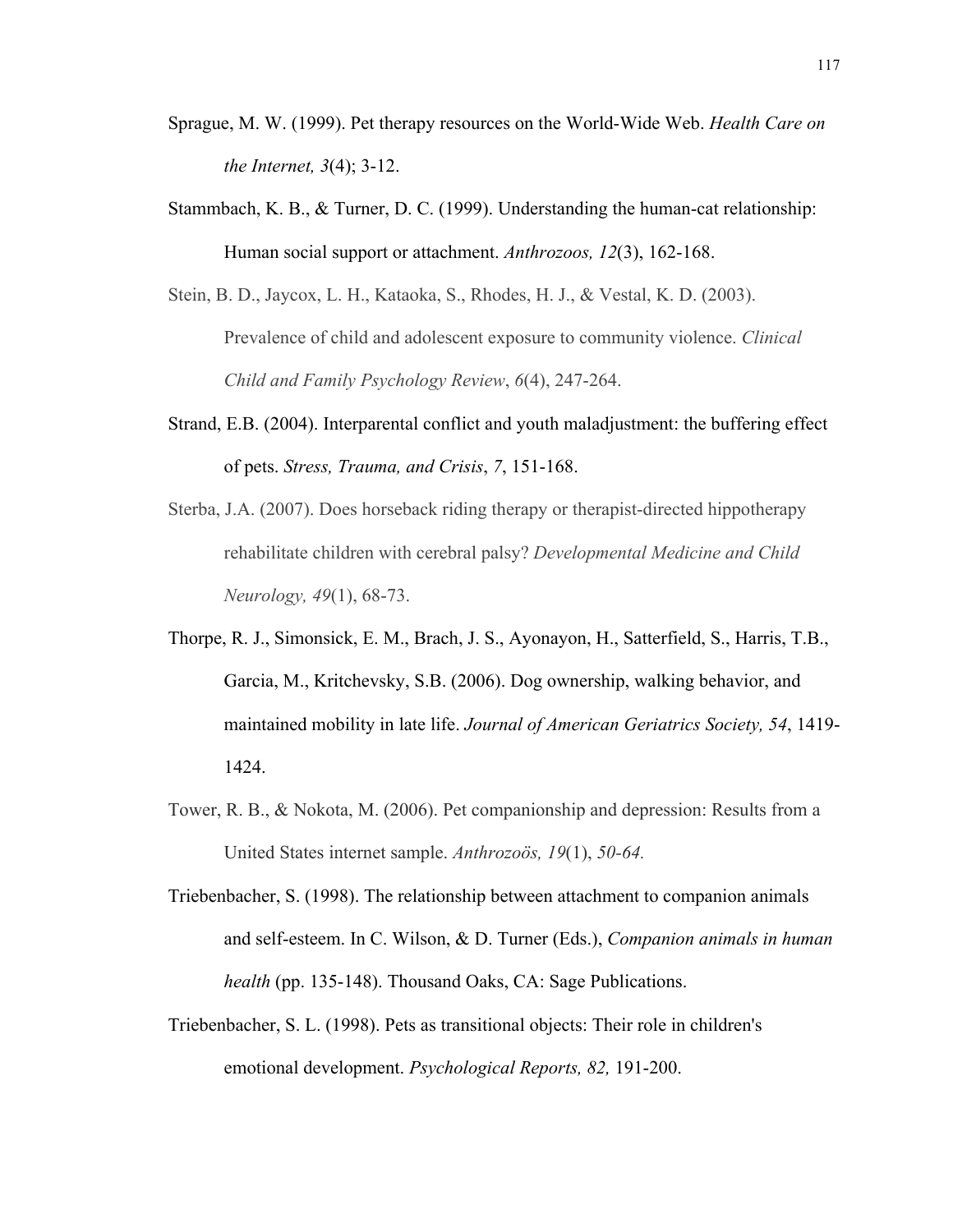- Trotter, K., Chandler, C. K., Goodwin-Bond, D., & Casey, J. (2008). A comparative study of the efficacy of group equine assisted counseling with at-risk children and adolescents. *Journal of Creativity in Mental Health*, *3*(3), 254-284.
- Tsai Chia Chun, Friedmann, E., Thomas, S. A. (2010). The effect of animal-assisted therapy on stress responses in hospitalized children. *Anthrozoos, 23*(3), 245-258.
- Turner, D. C., Rieger, G., & Gygax, L. (2003). Spouses and cats and their effects on human mood. *Anthrozoos*, *16*(3), 213-228.
- U.S. Department of Health and Human Services. *Girl Power*. Retrieved April 30, 2011, from http://www.girlpower.gov.
- Van Houtte, B., & Jarvis, P. A. (1995). The role of pets in preadolescent psychosocial development. *Journal of Applied Developmental Psychology, 16,* 463-479.
- Vidovic, V., Stetic, V., & Bratko, D. (1999). Pet ownership, type of pet, and socioemotional development of school children. *Anthrozoos, 12*(4), 211-217.
- Vidrine, M., Owen-Smith, P., & Faukner, P. (2002). Equine-facilitated group psychotherapy: Applications for therapeutic vaulting. *Issues in Mental Health Nursing, 23,* 587-603.
- Walsh, F. (2009a) Human-animal bonds I: the relational significance of companion animals. *Family Process*, *48*(4), 462-480.
- Walsh, F. (2009b) Human-animal bonds II: The role of pets in family systems and family therapy. *Family Process, 48*(4), 481-499.
- Walsh, P.G., Mertin, P.G., Verlander, D.F., & Pollard, C.F. (1995). The effects of dementia in a psychiatric ward. *Australian Occupational Therapy Journal, 42*, 161-166.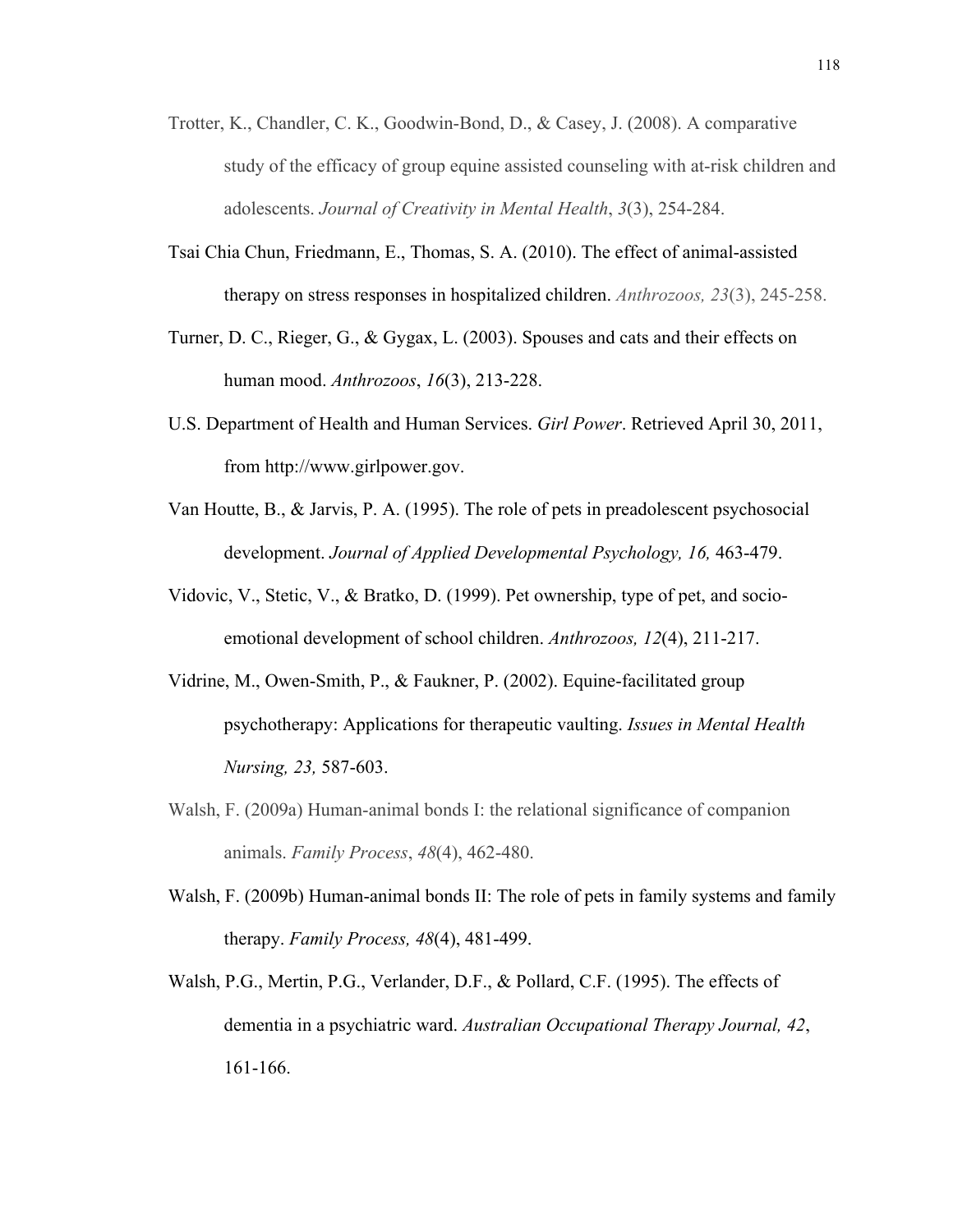- Wells, D. L. (2009). The effects of animals on human health and well-being. *Journal of Social Issues*, *65*(3), 523-543.
- Wesley, M. C., Minatrea, N. B., & Watson, J. C. (2009). Animal-assisted therapy in the treatment of substance dependence. *Anthrozoos*, *22*(2), 137-148.
- Weston, F. (2001). Using animal-assisted therapy with children. *British Journal of School Nursing, 5*(7), 344 -347.
- Willis, D.A. (1997). Animal therapy. *Rehabilitation Nursing, 22*(2), 78-81.
- Wilson, E. (1984). *Biophilia*. Cambridge, MA: Harvard University Press.
- Yorke, J., Adams, C., & Coady, N. (2008). Therapeutic value of equine-human bonding in recovery from trauma. *Anthrozoos*, *21*(1), 17-30.
- Youth Risk Behavior Surveillance System (2009). Centers for Disease Control and Prevention. Retrieved on April 30, 2011, from http://www.cdc.gov/Features/RiskBehavior.
- Zasloff, R.L., & Kidd, A. H. (1994). Loneliness and pet ownership among single women. *Psychological Reports, 75*(2), 747-52.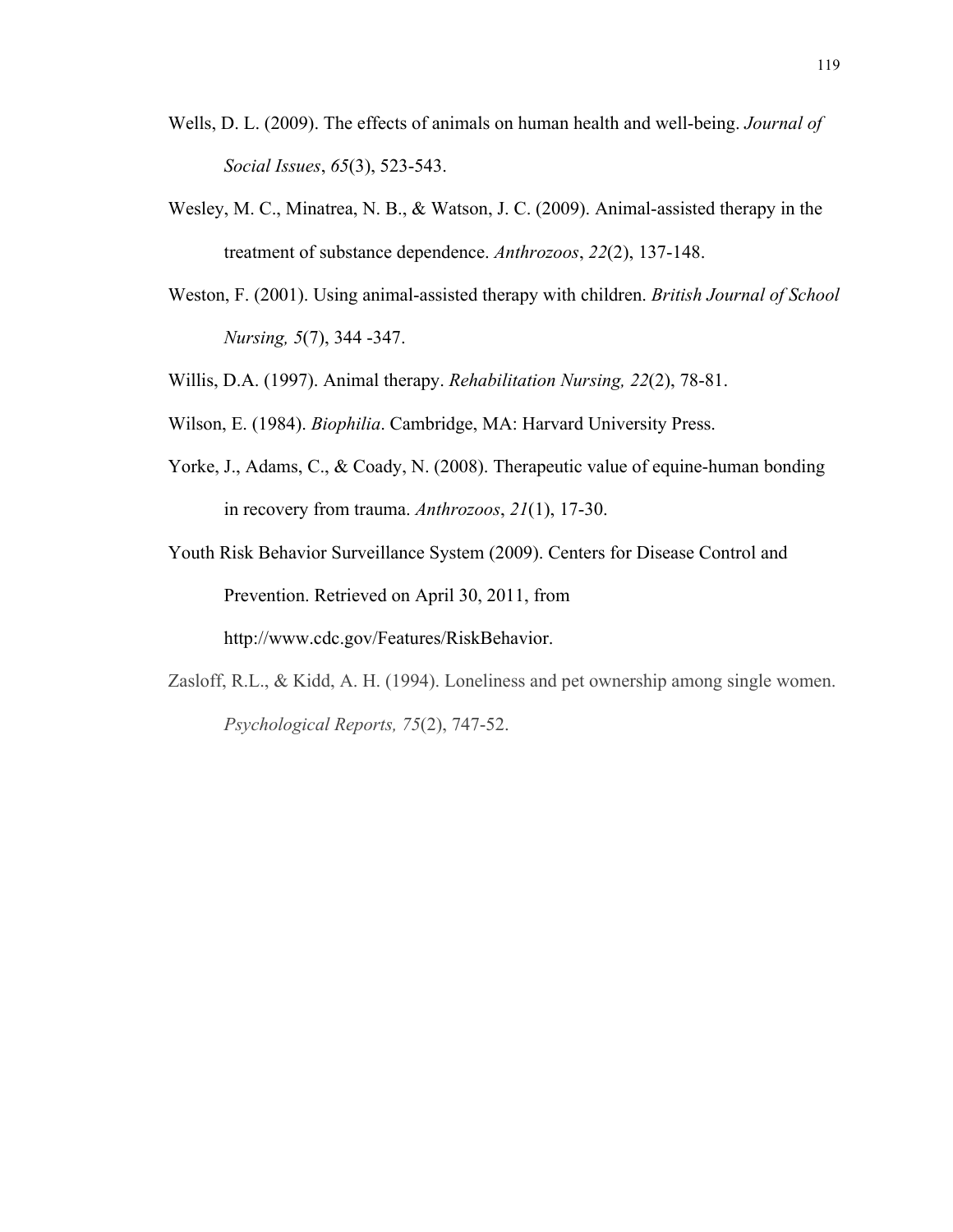# Appendix A

# Consent Form (Adolescent Participant) Study: **The relationship between adolescent girls and horses; Implications for equine-assisted therapy**

I am a nurse and a doctoral nursing student at Kent State University. I am conducting research on the relationship between adolescent girls and horses. I am talking with both girls who enjoy horses as recreation and with girls who relate to horses as part of a therapeutic program. I hope to understand the ways in which horses can help adolescent girls cope with or enjoy their lives. I would like to invite you to participate in this project. If you decide to do this, you will be asked to spend about 1-1 1/2 hours talking to me about your relationship with a horse. The interview will be tape recorded and later written out. I may need to contact you sometime after the interview, up to two months, to ask you more about your information, to see if you have any more thoughts to add, or to ask you to review a summary of the results of the study.

The information from your interview will be combined with information provided by other girls. Your name will not be used reporting any way. Results will be reported for the group as a whole, although description of experiences and quotes may be used as examples. Your tape and interview information will be kept in a locked drawer. After the study is completed, the transcripts will be shredded and the tapes destroyed.

If you take part in this project, it will help towards understanding how a relationship with a horse can be helpful to teenage girls and help improve and support therapies involving horses. I do not anticipate that there will be any risks to you other than some discomfort if you talk about sensitive issues. Taking part in this study is entirely up to you, and no one will hold it against you if you decide not to participate. If you do decide to take part, you may stop the interview at anytime and decide not to continue to participate in the study. Following completion of the interview, you will be given \$20 to thank you for your time.

If you want to know more about this research project, please call Meg Toukonen (440- 313-5250) or her advisor, Dr. Barbara Drew (330 672 8821). The project has been approved by Kent State University. If you have questions about Kent State University's rules for research, please call Dr. John West, Vice Provost and Dean, Division of Research and Sponsored Programs (330-672-0700). You will receive a copy of this consent form.

## **Consent Statement**

I agree to take part in this project. I know what I will be asked to do and that I can stop at anytime.

Participant Signature Date

 $\mathcal{L}_\text{max}$  , and the contribution of the contribution of the contribution of the contribution of the contribution of the contribution of the contribution of the contribution of the contribution of the contribution of t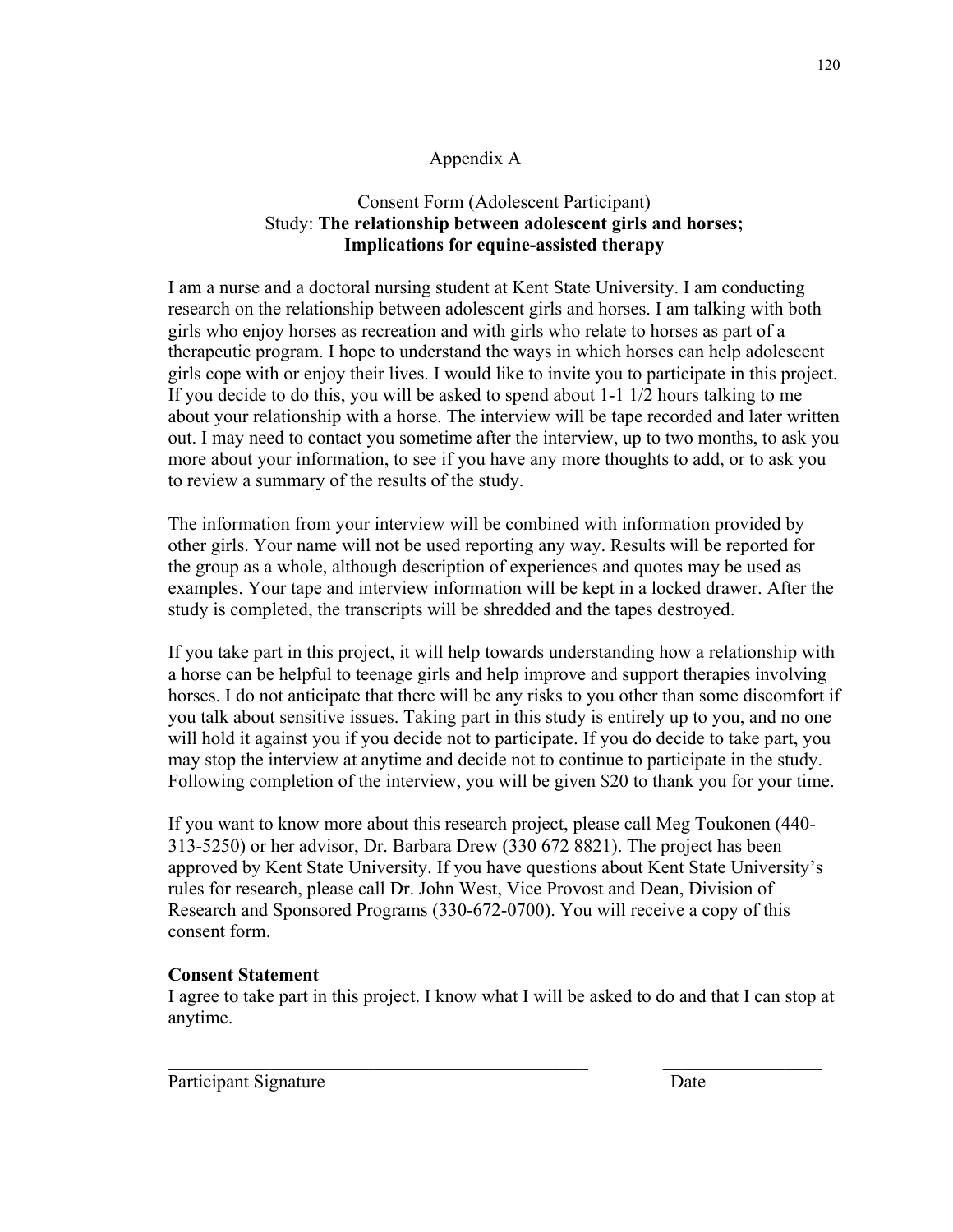# Appendix B

## Consent Form (Parent/Guardian) Study: **The relationship between adolescent girls and horses; Implications for equine-assisted therapy**

I am a nurse and a doctoral nursing student at Kent State University. I am conducting research on the relationship between adolescent girls and horses. I am doing this study because horses are being used for therapeutic purposes and I hope to gain a better understanding about ways in which horses can be helpful to adolescent girls. I would like to ask if you will allow your daughter to take part in this project. If you decide to do this, your child will be asked to spend about 1-1 1/2 hours talking to an interviewer about her relationship with her horse. The interview will be audio taped and later transcribed. I may need to contact your daughter sometime after the initial interview, up to two months, to ask for clarification of some information that she provided, to inquire about any additional thoughts she might have had, or to ask her to review a summary of the results of the study.

The information from the interview will be combined with information provided by other girls. Your daughter's name will not be used in any way. Results will be reported for the group as a whole, although description of experiences and quotes may be used as examples. Her tape and interview information will be kept in a locked drawer. After the study is completed, the transcripts will be shredded and the tapes destroyed.

If your daughter takes part in this project, it will help towards understanding how a relationship with a horse can be helpful to teenage girls and help improve and support therapies involving horses. Your daughter's participation in this study is entirely up to you and your daughter, and no one will hold it against you or your child if you decide that she should not participate. If your child does take part, she may stop the interview at anytime and decide not to continue to participate in the study. Following completion of the interview, she will be given \$20 to thank her for her time.

If you want to know more about this research project, please call Meg Toukonen (440- 313-5250) or her advisor Dr. Barbara Drew (330 672 8821). The project has been approved by Kent State University. If you have questions about Kent State University's rules for research, please call Dr. John West, Vice Provost and Dean, Division of Research and Sponsored Programs (330-672-0700). You will receive a copy of this consent form.

## **Consent Statement**

I agree to let my daughter take part in this project. I know what she will have to do and that she can stop at anytime.

 $\_$  , and the set of the set of the set of the set of the set of the set of the set of the set of the set of the set of the set of the set of the set of the set of the set of the set of the set of the set of the set of th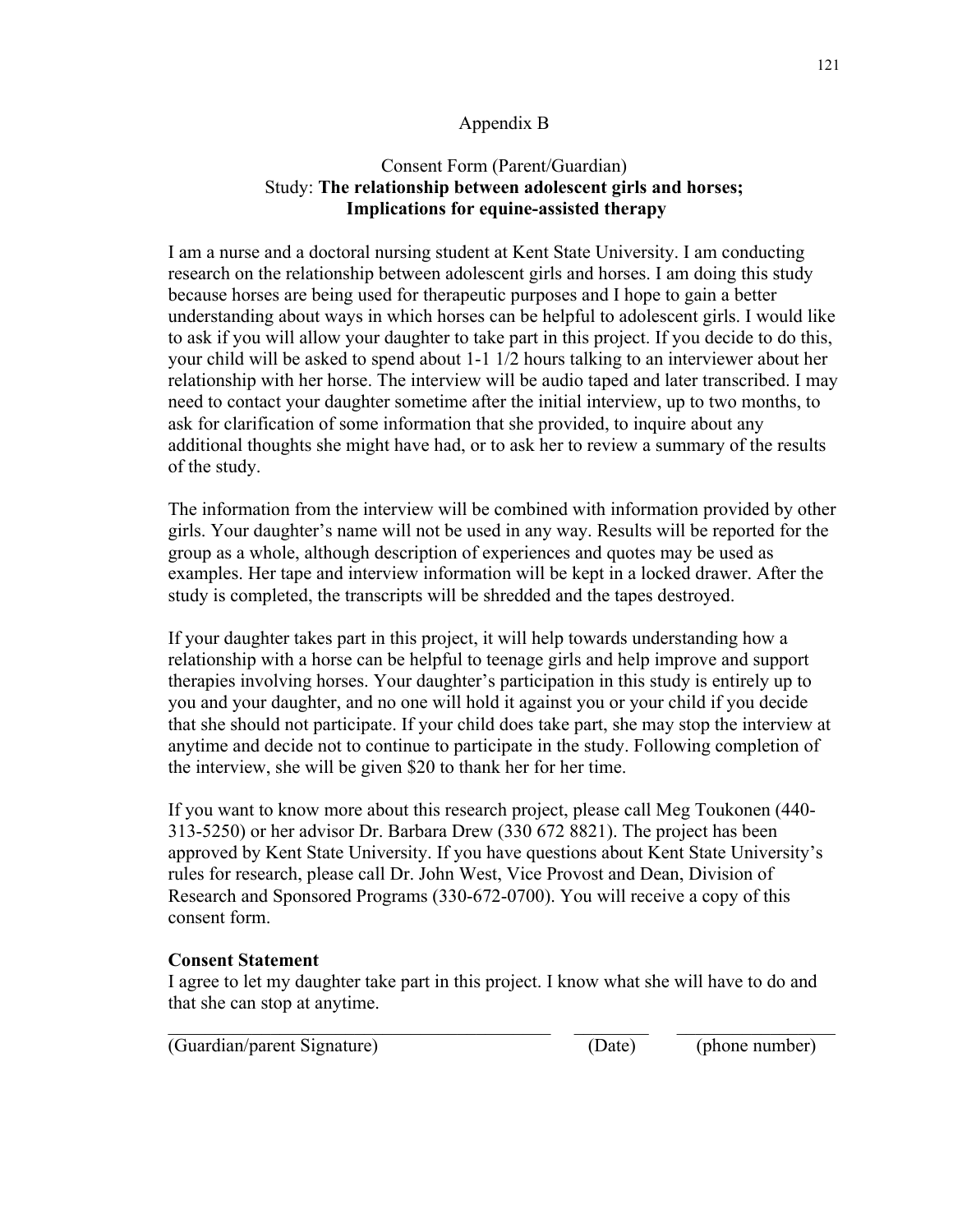| I agree to allow my daughter, | to be audio |
|-------------------------------|-------------|
| taped at                      |             |

|            | on |        |  |
|------------|----|--------|--|
| (Location) |    | (Date) |  |

**Consent**\_\_\_\_\_\_\_\_\_\_\_\_\_\_\_\_\_\_\_\_\_\_\_\_\_\_\_\_\_\_\_\_ \_\_\_\_\_\_\_\_\_\_\_\_\_\_\_\_\_\_ (Signature)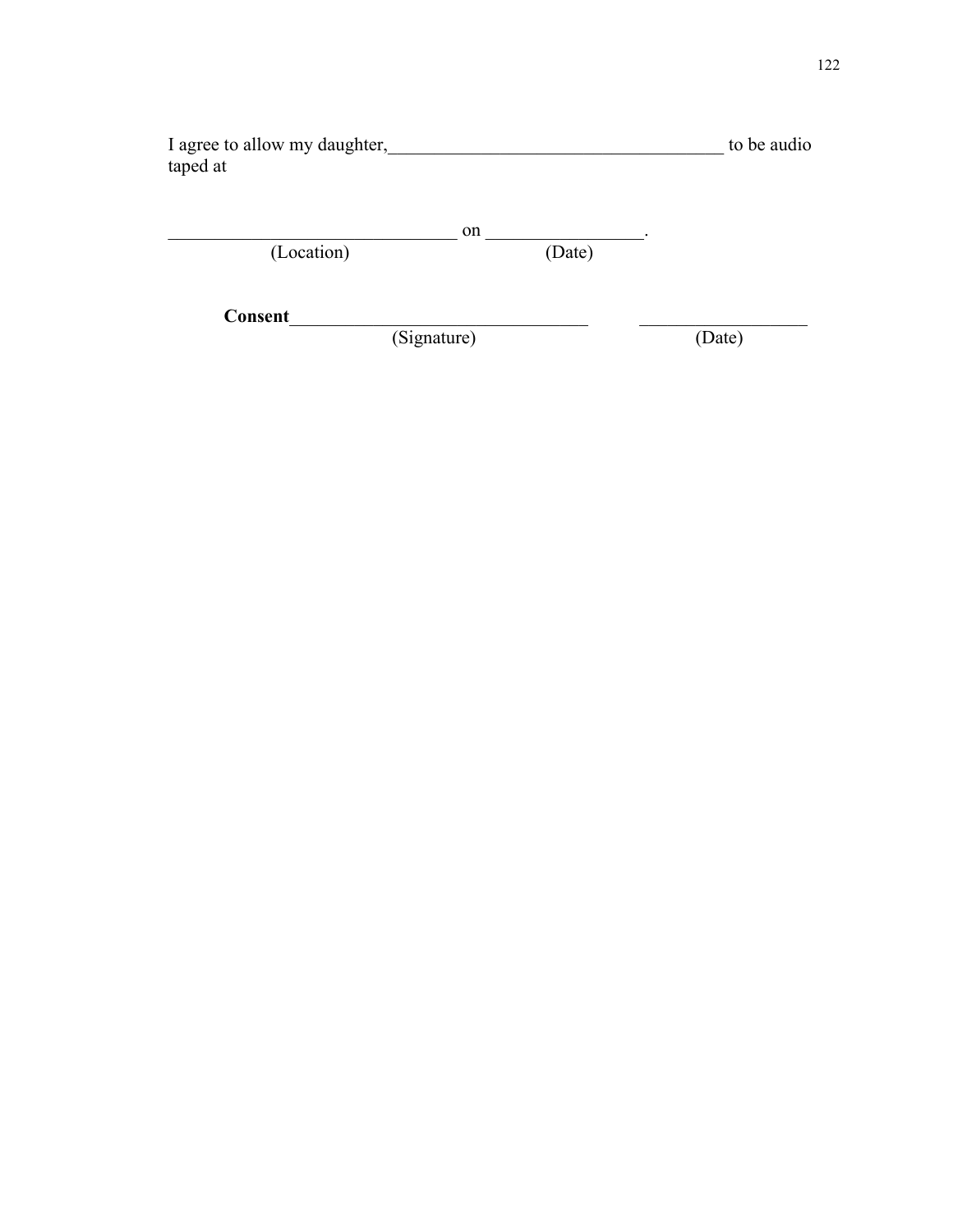## Appendix C

## Audio Consent Form Study: **The Relationship between adolescent girls and horses: Implications for equine-assisted therapy**

**I agree to audio taping**  at

**Name of Stable**

**on\_\_\_\_\_\_\_\_\_\_\_\_\_\_\_\_\_\_\_\_\_\_\_\_\_\_\_\_\_\_. Date of Interview**

**Signature Date**

**I have been told that I have the right to hear the audio tapes before they are used. I have decided that I:**

**want to hear the tapes do not want to hear the tapes** 

**\_\_\_\_\_\_\_\_\_\_\_\_\_\_\_\_\_\_\_\_\_\_\_\_\_\_\_\_\_\_\_\_\_\_\_\_\_\_\_\_\_\_\_\_\_ \_\_\_\_\_\_\_\_\_\_\_\_\_\_\_\_\_**

**Sign now below if you do not want to hear the tapes. If you want to hear the tapes, you will be asked to sign after hearing them.**

**Meg Toukonen and other researchers approved by Kent State University may / may not use the tapes made of me. The original tapes or copies may be used for:**

**\_ \_\_\_\_this research project \_\_\_\_\_teacher education \_\_\_\_\_presentation at professional meetings**

**\_\_\_\_\_\_\_\_\_\_\_\_\_\_\_\_\_\_\_\_\_\_\_\_\_\_\_\_\_\_\_\_\_\_\_\_\_\_\_\_\_\_\_\_\_\_\_\_\_ \_\_\_\_\_\_\_\_\_\_\_\_\_\_\_\_\_\_**

**Signature** Date

**Address:**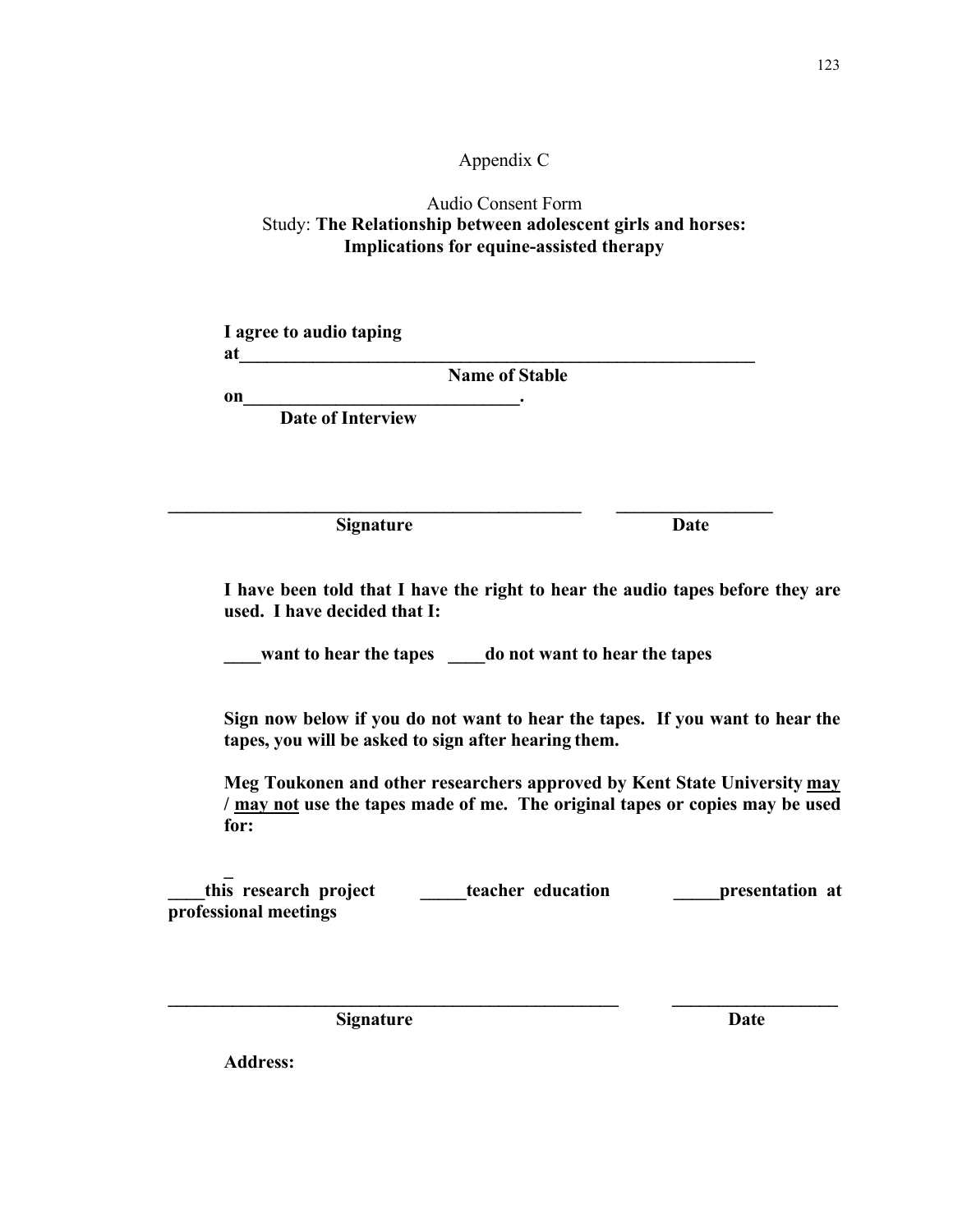# Appendix D

## Demographic Data Study: **The relationship between adolescent girls and horses: Implications for equine-assisted therapy**

| Age $\qquad \qquad$                            |  |
|------------------------------------------------|--|
| Grade level in school                          |  |
| Average grade in school (circle one)<br>A BCDF |  |
| Who do you live with                           |  |
|                                                |  |
| Ages of brothers (write 0 if none)             |  |
|                                                |  |
|                                                |  |
| Phone number for future contact, if necessary  |  |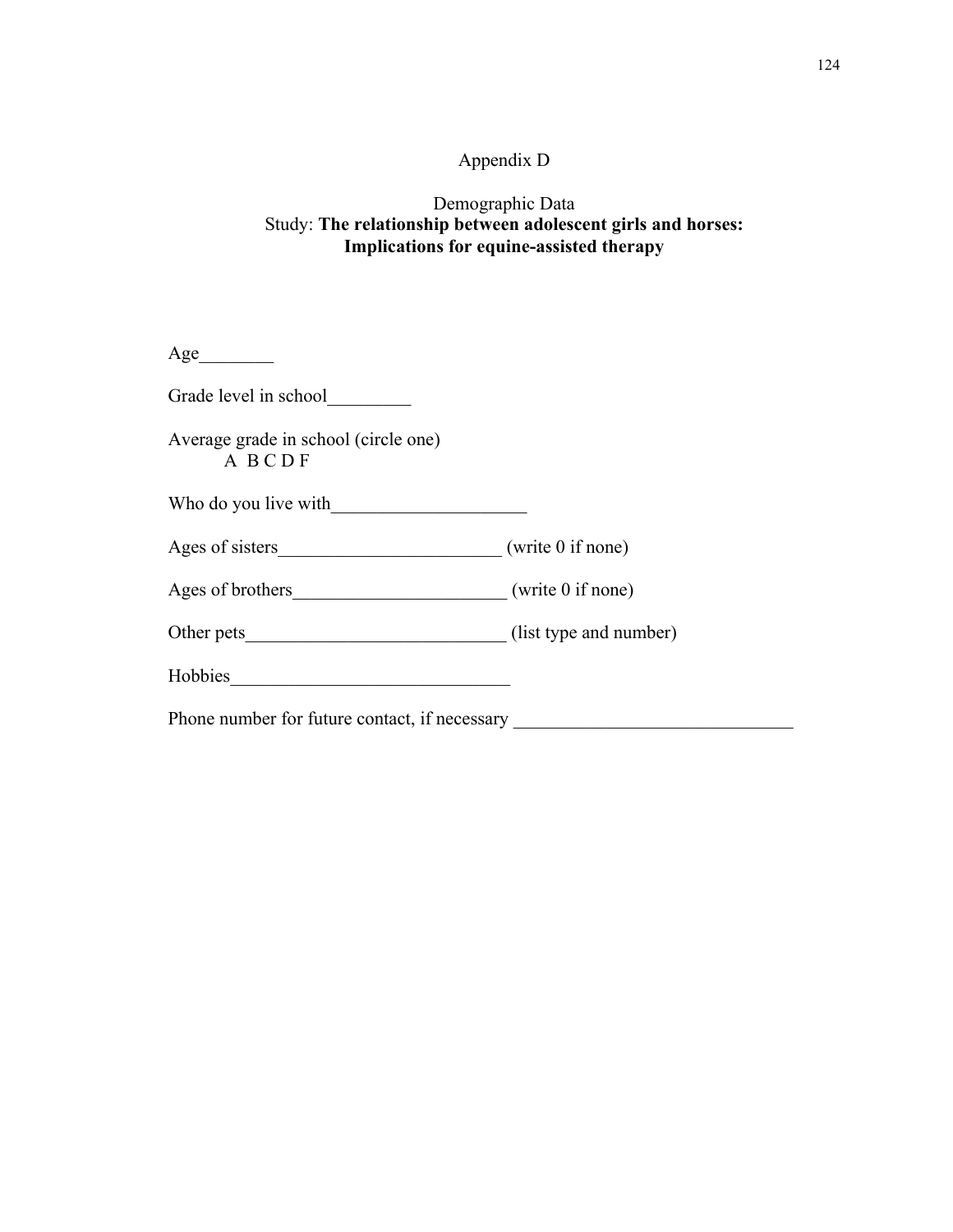#### Appendix E-1

## Interview Guide (Recreational Facility) Study: **The relationship between adolescent girls and horses: Implications for equine-assisted therapy**

Tell me about yourself.

Tell me about your horse.

Describe the relationship you have with your horse.

Tell me how you became interested in horses.

How do you feel about your horse?

How do you think your horse feels about you?

How does your relationship with your horse affect your life?

How do you deal with difficult things that are happening to you?

Do you have any other pets?

Describe the relationship you have your other pet/s compared to your horse.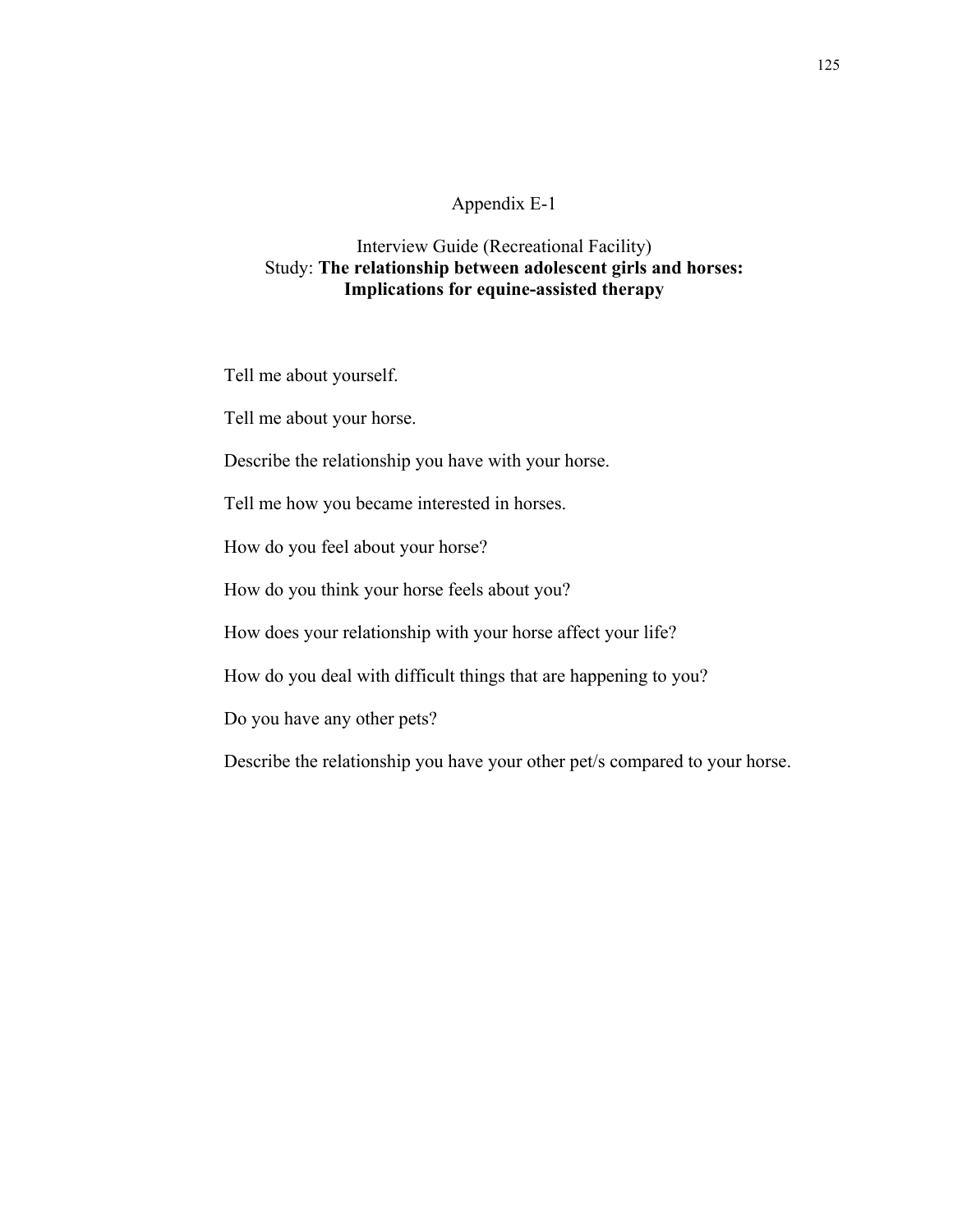#### Appendix E-2

## Interview Guide (Therapeutic Facility) Study: **The relationship between adolescent girls and horses: Implications for equine-assisted therapy**

Tell me about yourself.

Tell me about your horse.

Tell me about your work with horses at the riding center.

Describe the relationship you have with horses at the riding center.

How do you feel about working with horses?

How do you think the horses feel about you?

Has working with horses been helpful to you or not?

Do you feel differently about horses now that you have been working with them

in treatment? How?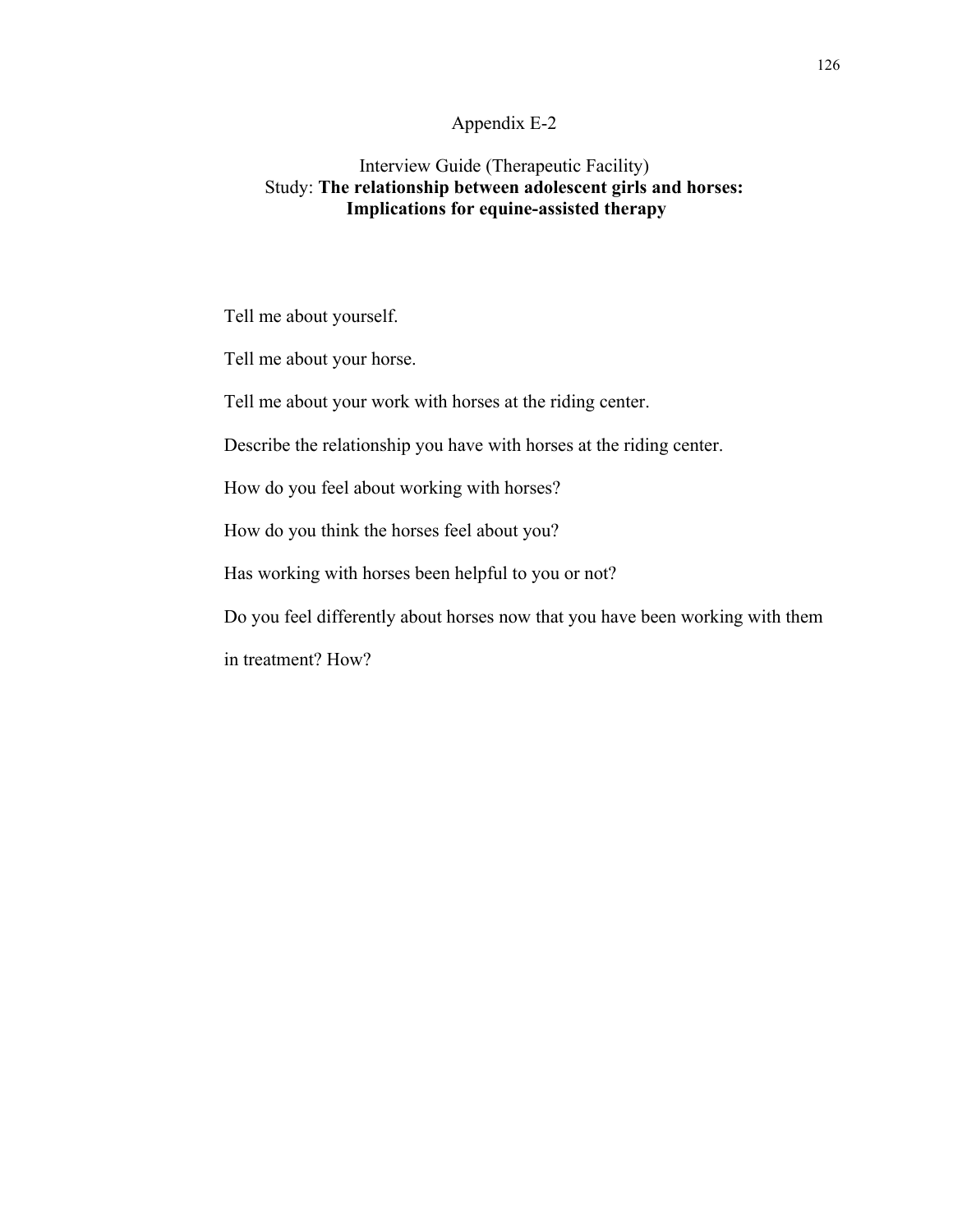### Appendix F





## **GIRLS WHO LOVE HORSES NEEDED FOR A STUDY!**

\*If you:

- are a girl between 13 and 17 years old - have been working with a horse for at least 1 year

\*Then you are invited to participate in this study

Participation Involves:

- \* A 60-90 minute private interview
- \* Feeling comfortable talking about you and your horse.
- \* Getting \$20 for your time.
- \* Helping other teens involved with horses.

For more information and to sign up call 440-313-5250

This is a research dissertation study conducted by Meg Toukonen, PhD(c), RN, CNS and has been approved by the Kent State University Human Subjects Review Board: (330) 672-2704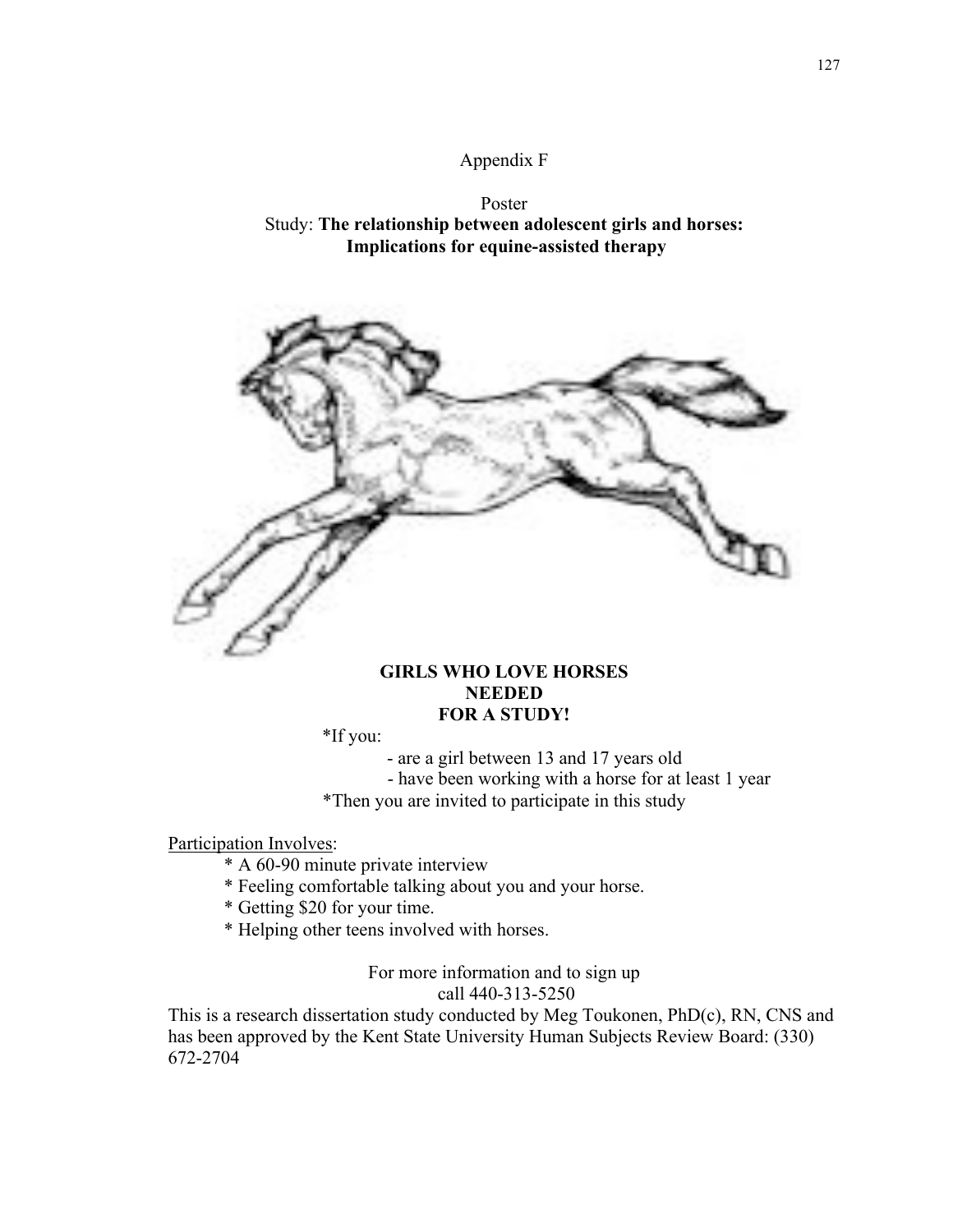#### Appendix G

Information script for facilities

#### Study: **The relationship between adolescent girls and horses:**

#### **Implications for equine-assisted therapy**

Horses are being used in therapy to help adolescent girls with psychosocial problems. We don't have a clear understanding about how working with a horse is helpful to them. Meg Toukonen is a doctoral student in Nursing at Kent State University and the University of Akron. She aims to gain a better understanding of the adolescent girl-horse relationship in order to help programs incorporate horses into their therapeutic programs. This will be a qualitative study, collecting data from interviews with adolescent girls about their relationships with horses. Girls will be interviewed in two different settings. One setting will be a recreational riding stable and one setting will be a therapeutic setting. The study will need about 40 girls to interview (20 from your facility). The information gained from the girls at both settings will be compared and contrasted looking for similar themes.

The study will obtain approval from the Kent State IRB, both facilities, the adolescent girl participants, the guardians, and any necessary staff members. The interviews will be about 1-1/2 hours long and can be scheduled at the girls' convenience. The girls will be told that the interviews are voluntary, confidential, and they can stop at any time. The participants will receive a horse keychain to compensate for their time.

If you want to know more about this research project, please call Meg Toukonen (330-876-0095) or her advisor, Dr. Barbara Drew (330-672-8821). The project has been